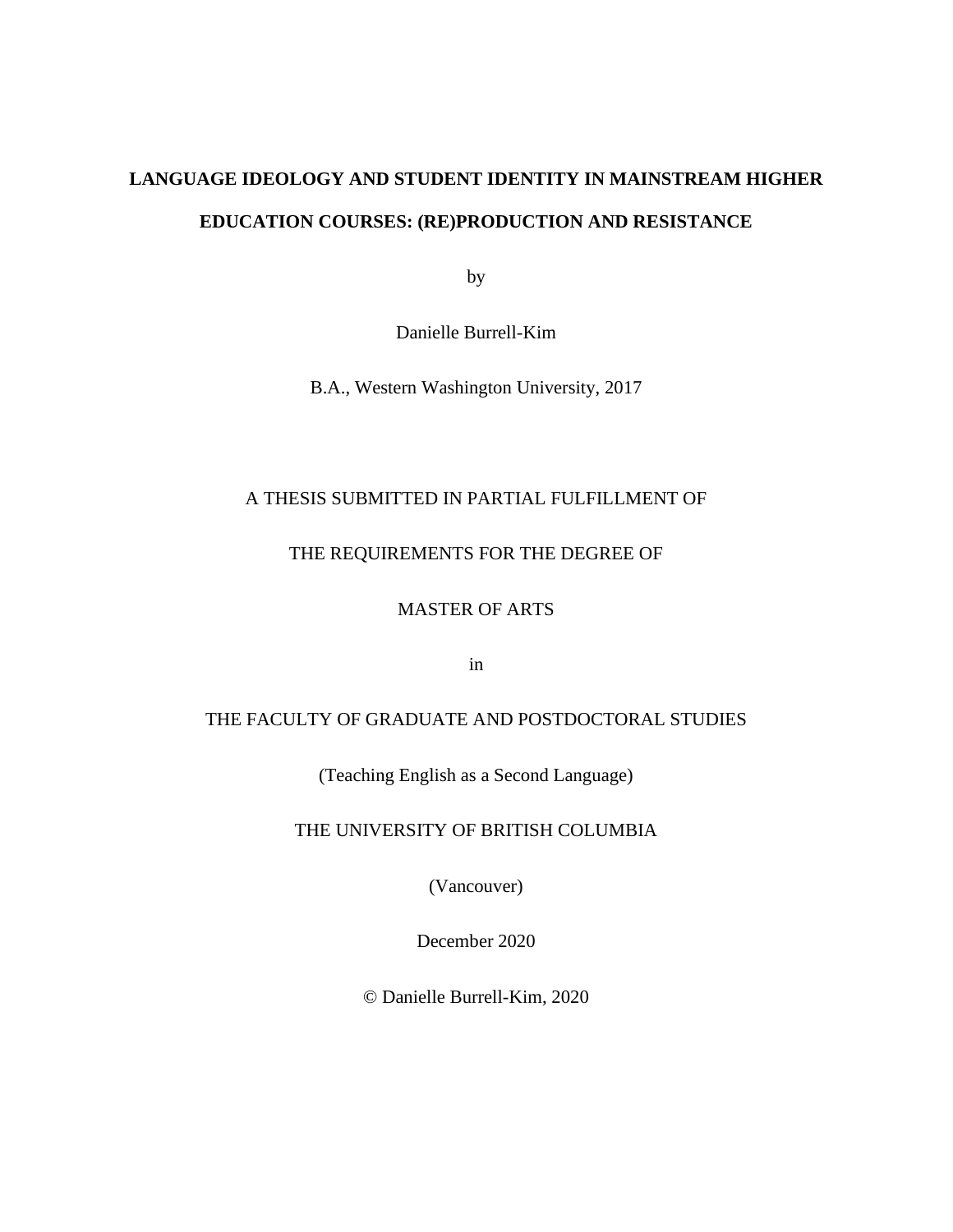The following individuals certify that they have read, and recommend to the Faculty of Graduate and Postdoctoral Studies for acceptance, the thesis entitled:

Language ideology and student identity in mainstream higher education courses: (Re)production and resistance

|                                                                         | submitted by Danielle Burrell-Kim     | in partial fulfillment of the requirements for |  |
|-------------------------------------------------------------------------|---------------------------------------|------------------------------------------------|--|
|                                                                         | the degree of Master of Arts          |                                                |  |
| in                                                                      | Teaching English as a Second Language |                                                |  |
| <b>Examining Committee:</b>                                             |                                       |                                                |  |
|                                                                         |                                       |                                                |  |
| Dr. Meghan Corella, Department of Language and Literacy Education       |                                       |                                                |  |
| Supervisor                                                              |                                       |                                                |  |
| Dr. Sandra Zappa-Hollman, Department of Language and Literacy Education |                                       |                                                |  |
| <b>Supervisory Committee Member</b>                                     |                                       |                                                |  |
| Dr. Meike Wernicke, Department of Language and Literacy Education       |                                       |                                                |  |

Supervisory Committee Member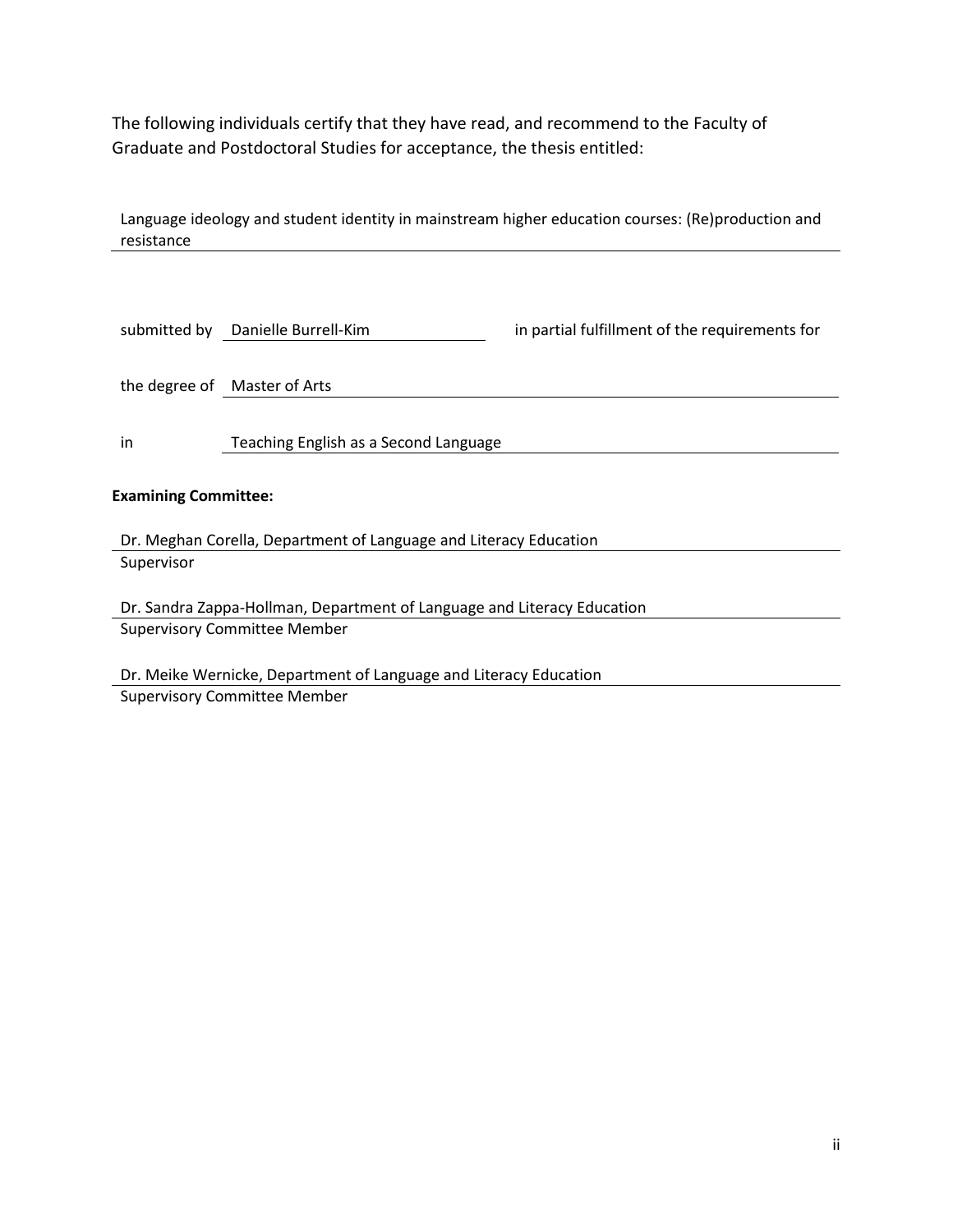### **Abstract**

Despite educators' efforts to create open-minded and welcoming environments for students of all kinds, hegemonic language ideologies are still widespread among students and instructors in institutions today (Briggs & Pailliotet, 1997; Cho, 2017; De Costa, 2016; Séror, 2008). Students continue to experience discrimination and gatekeeping on the basis of perceived language competencies through the enactment of language ideology throughout their educational careers. Furthermore, even students who adhere to dominant discourse practices are often perceived as deviating due to racial bias (Flores & Rosa, 2015). This multiple case study examined how five English language learners (ELLs) encountered hegemonic language ideologies in their mainstream courses at a North American college and how those encounters impacted their identities. Data from interviews, classroom documents, and reflective journals was analyzed utilizing discourse analysis (Fairclough, 1989; Gee, 2014b), drawing on a critical post-structuralist theoretical framework (Creswell & Poth, 2018) to conceptualize significant concepts such as discourse, power in language, ideology, and identity. The participants in this study encountered hegemonic language ideologies predominantly through assessment practices and explicit instances of Othering. As a result, they often suffered inequitable grading practices which led to lower grades, and many expressed a lack of confidence in their language competencies. While many students took up these oppressive ideologies and reproduced them through how they positioned themselves and others in interactions in and outside of class, some participants resisted hegemonic language ideologies. The implications of these findings highlight the need for educators and educational institutions alike to recognize hegemonic language ideologies as a significant contributing factor to institutionalized racism. Thus, this study reaffirms the need for language awareness or language diversity training for mainstream

iii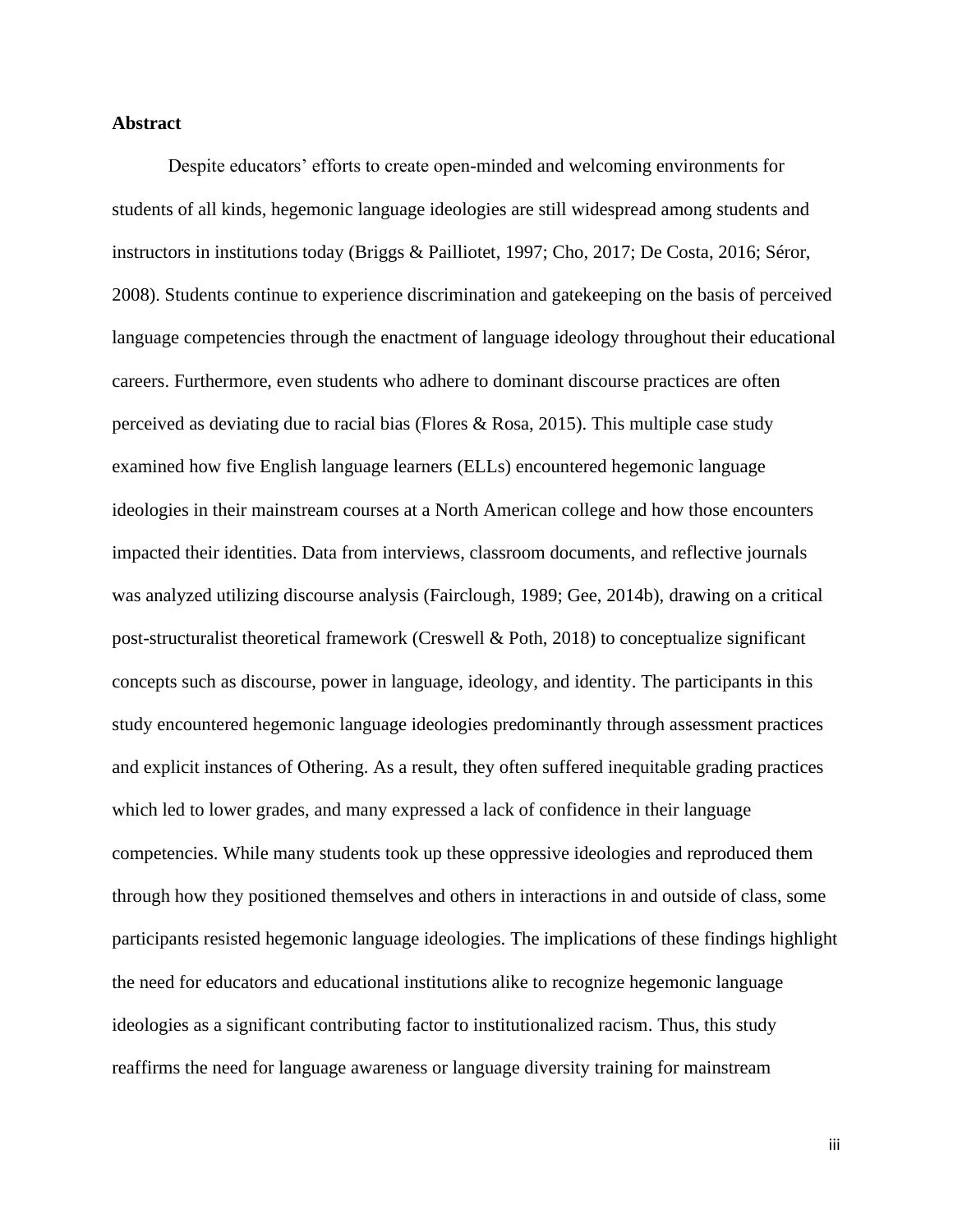instructors and students to examine both their own ideologies and exactly what constitutes equitable pedagogical practices (Bucholtz, 2010; Gee, 2014a; Lippi-Green, 2012; Wolfram, 2009). In particular, the use of critical language awareness which informs students about language ideologies in comparison to linguistic facts may help empower them to resist the hegemonic language ideologies they encounter throughout their educational career (Fairclough, 1989; Siegel, 2006).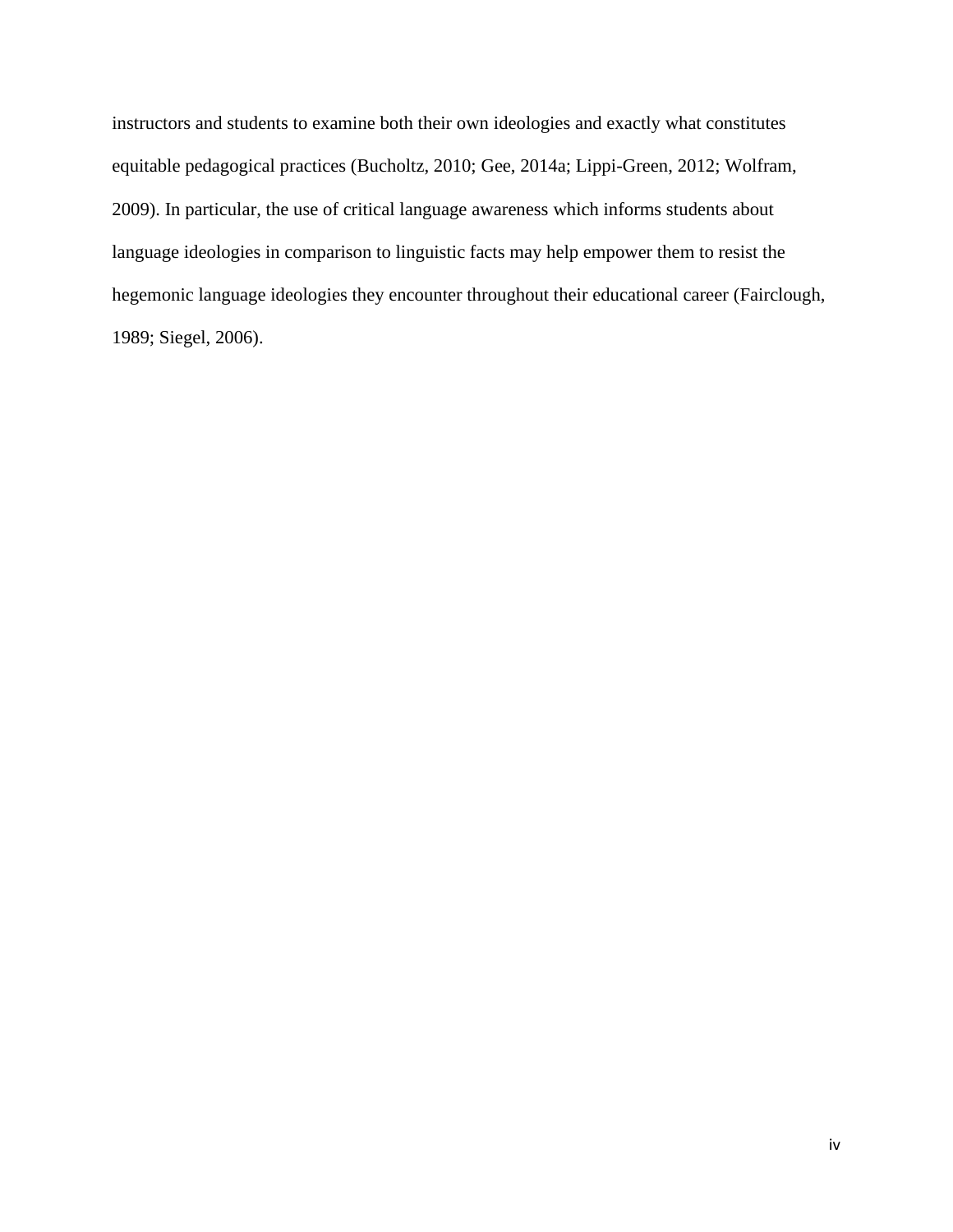### **Lay Summary**

This multiple case study explored how English language learner students experienced language ideologies, or discriminatory attitudes and practices regarding language, in their college-level courses and how those ideologies impacted them. Data was collected primarily through interviews spanning over a three-month term as well as reflective journals kept by the participants and documents from their courses such as graded assignments, syllabi, and rubrics. Findings indicated that the participants experienced a wide range of oppressive practices in their classes ranging from grading practices that placed an inequitable emphasis on unrealistic grammar accuracy to explicit instances of racism. The participants often reproduced these ideologies by referring to themselves as less competent than native speakers of English. However, one participant in particular exemplified how students can resist inequity and oppression they experience in their academic careers.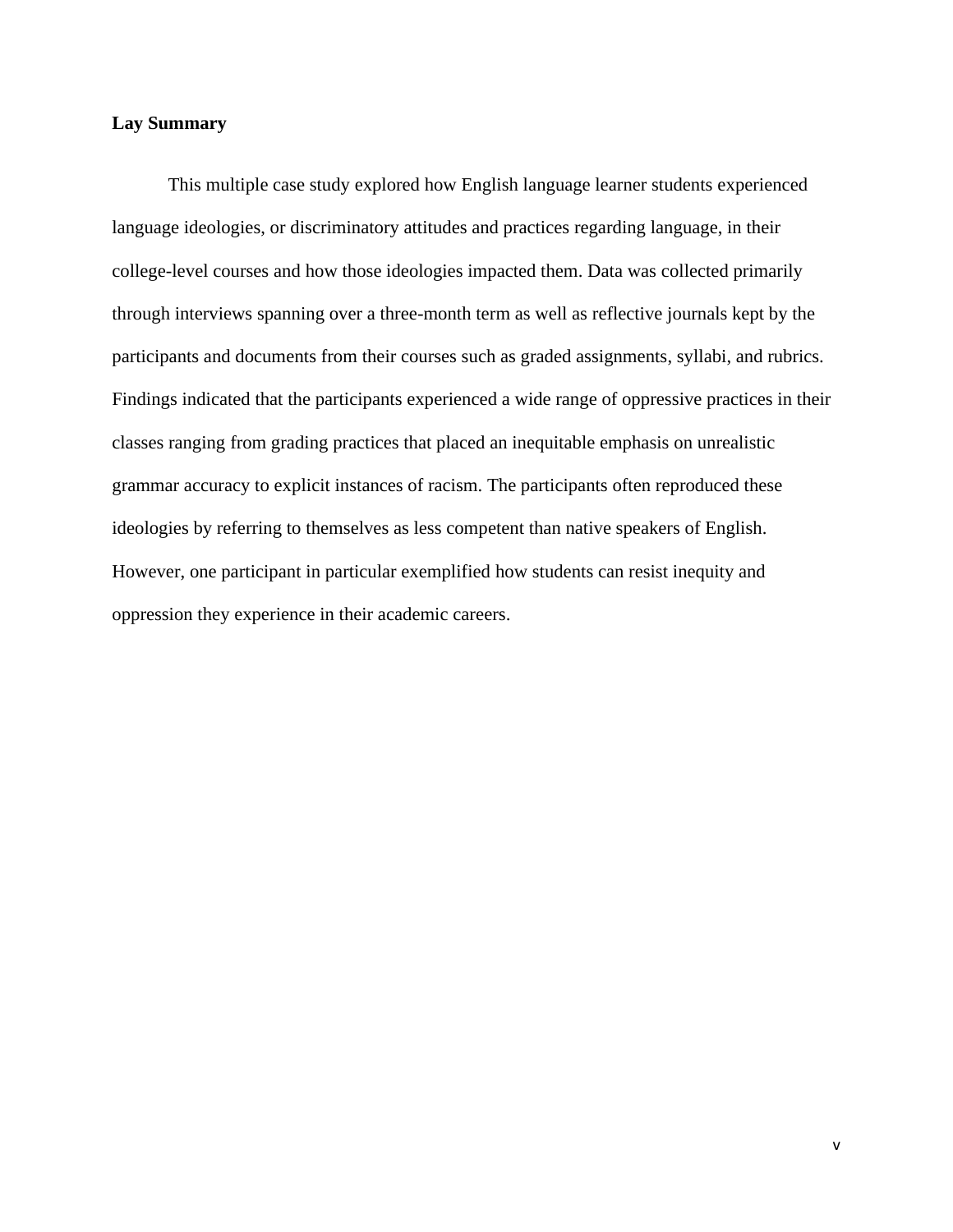### **Preface**

This thesis is the original work of the author, Danielle Burrell-Kim. Ethics approval was required for this research and approved by the UBC Behavioural Research Ethics Board (BREB) on December 20, 2019. The BREB number is H19-03195.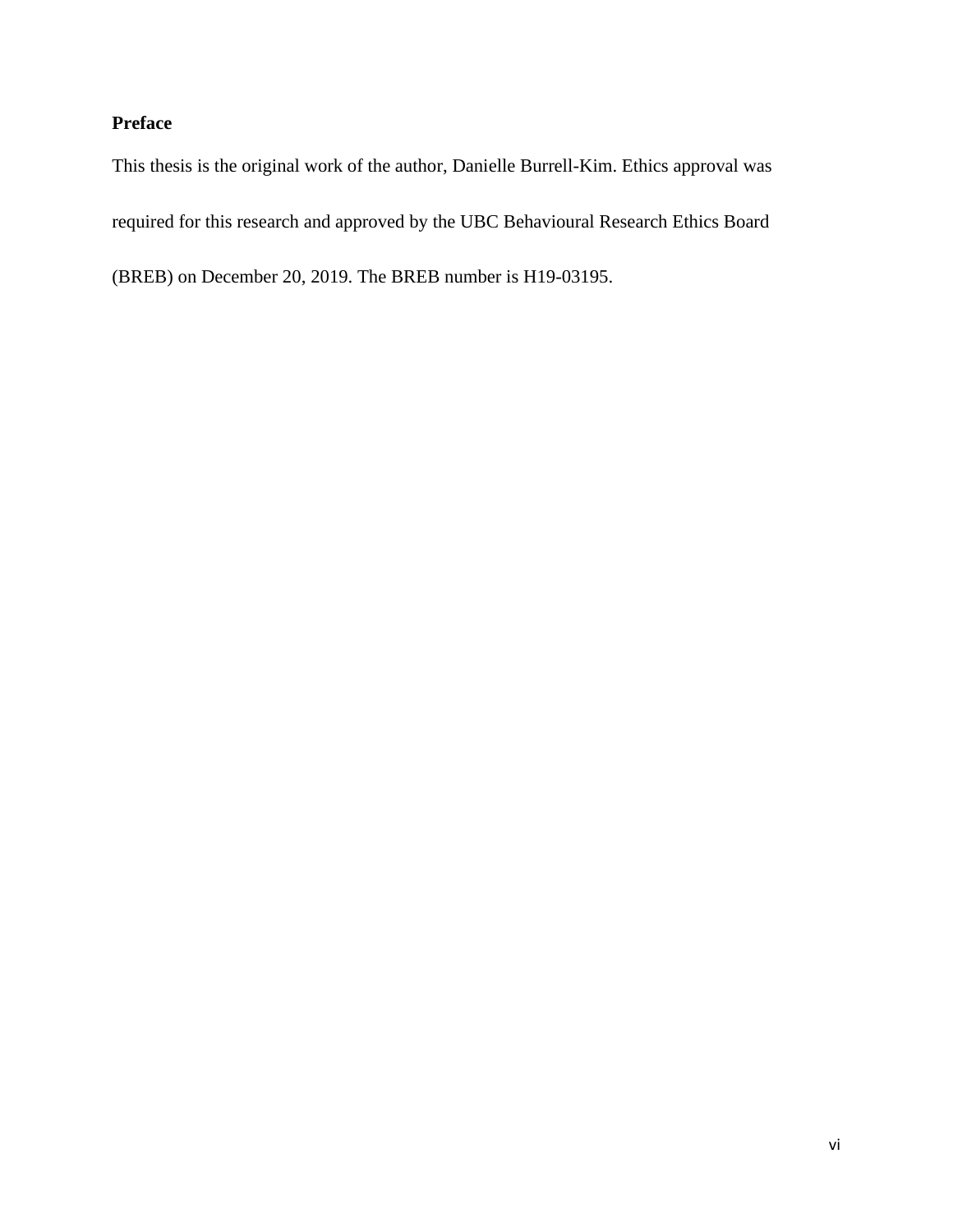## **Table of Contents**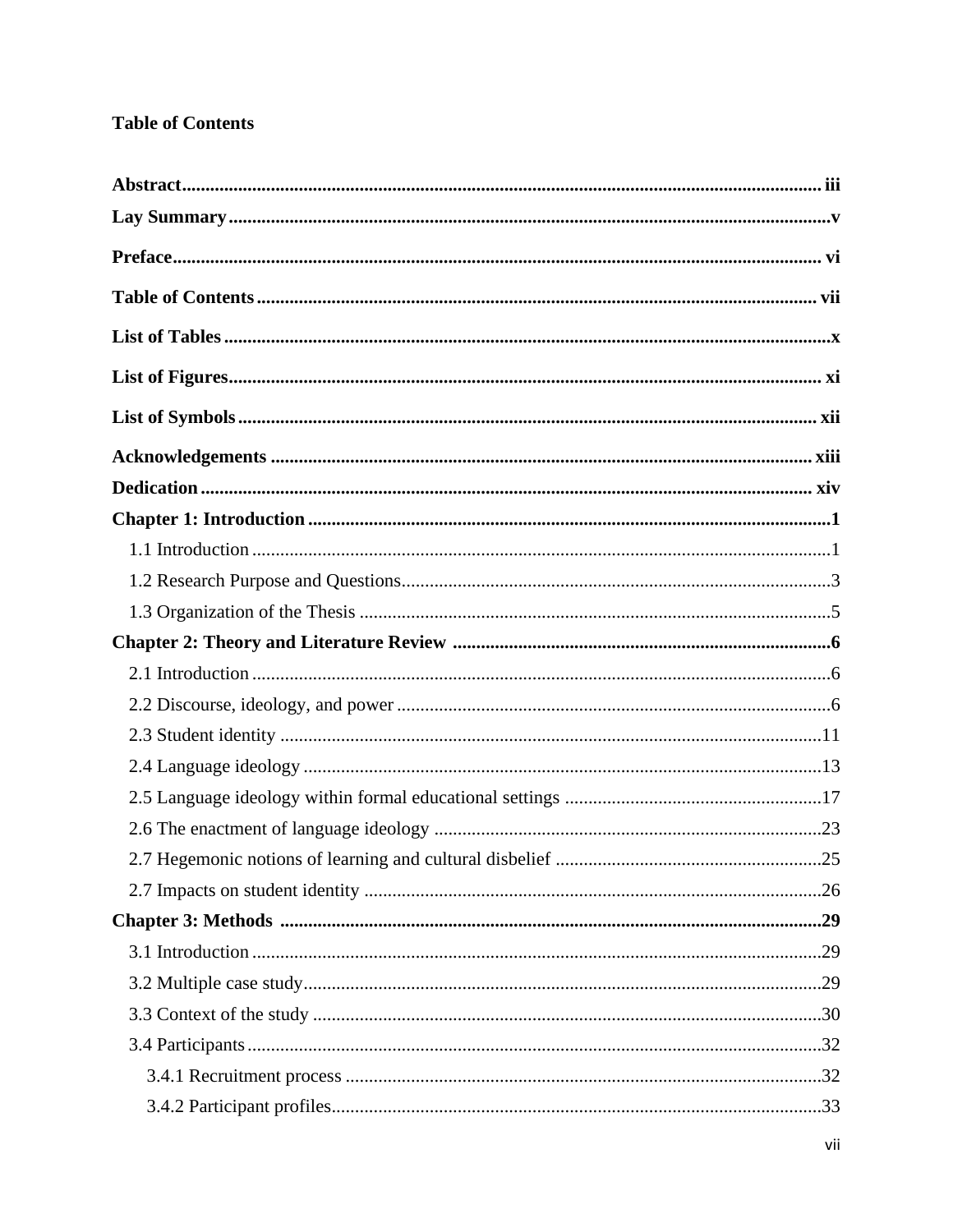| Chapter 4: Findings: ELL students' encounters with language ideology in their            |  |
|------------------------------------------------------------------------------------------|--|
|                                                                                          |  |
|                                                                                          |  |
|                                                                                          |  |
| 4.2.1.1 Instructors' discourse and academic English in the classroom45                   |  |
|                                                                                          |  |
|                                                                                          |  |
|                                                                                          |  |
|                                                                                          |  |
|                                                                                          |  |
|                                                                                          |  |
|                                                                                          |  |
|                                                                                          |  |
|                                                                                          |  |
|                                                                                          |  |
| 5.2.2.1 Native English speakers as "the embodiment of standardized English" 76           |  |
| 5.2.2.2 The ELL self as subordinate to NES Peers in classroom interactions 79            |  |
|                                                                                          |  |
|                                                                                          |  |
|                                                                                          |  |
|                                                                                          |  |
|                                                                                          |  |
|                                                                                          |  |
|                                                                                          |  |
| 6.2 Hegemonic Grading Practices and Assessment: Detrimental to More Than Just Grades  91 |  |
|                                                                                          |  |
|                                                                                          |  |
|                                                                                          |  |
|                                                                                          |  |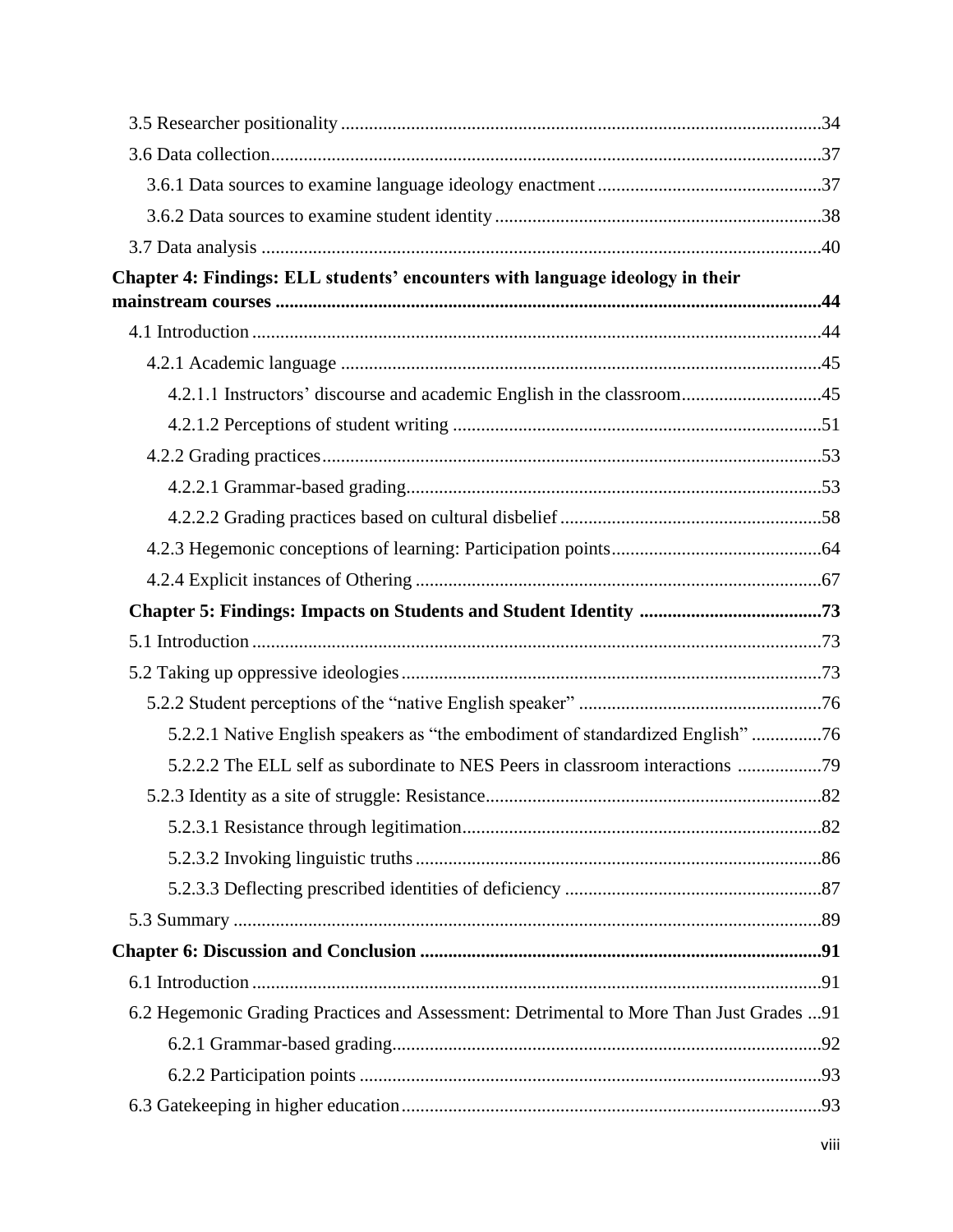| 6.4.2 Partial consent and the internalization of hegemonic language ideologies 97 |  |
|-----------------------------------------------------------------------------------|--|
|                                                                                   |  |
|                                                                                   |  |
|                                                                                   |  |
|                                                                                   |  |
|                                                                                   |  |
|                                                                                   |  |
|                                                                                   |  |
| Appendix A: Letter of initial contact for potential student participants 115      |  |
|                                                                                   |  |
|                                                                                   |  |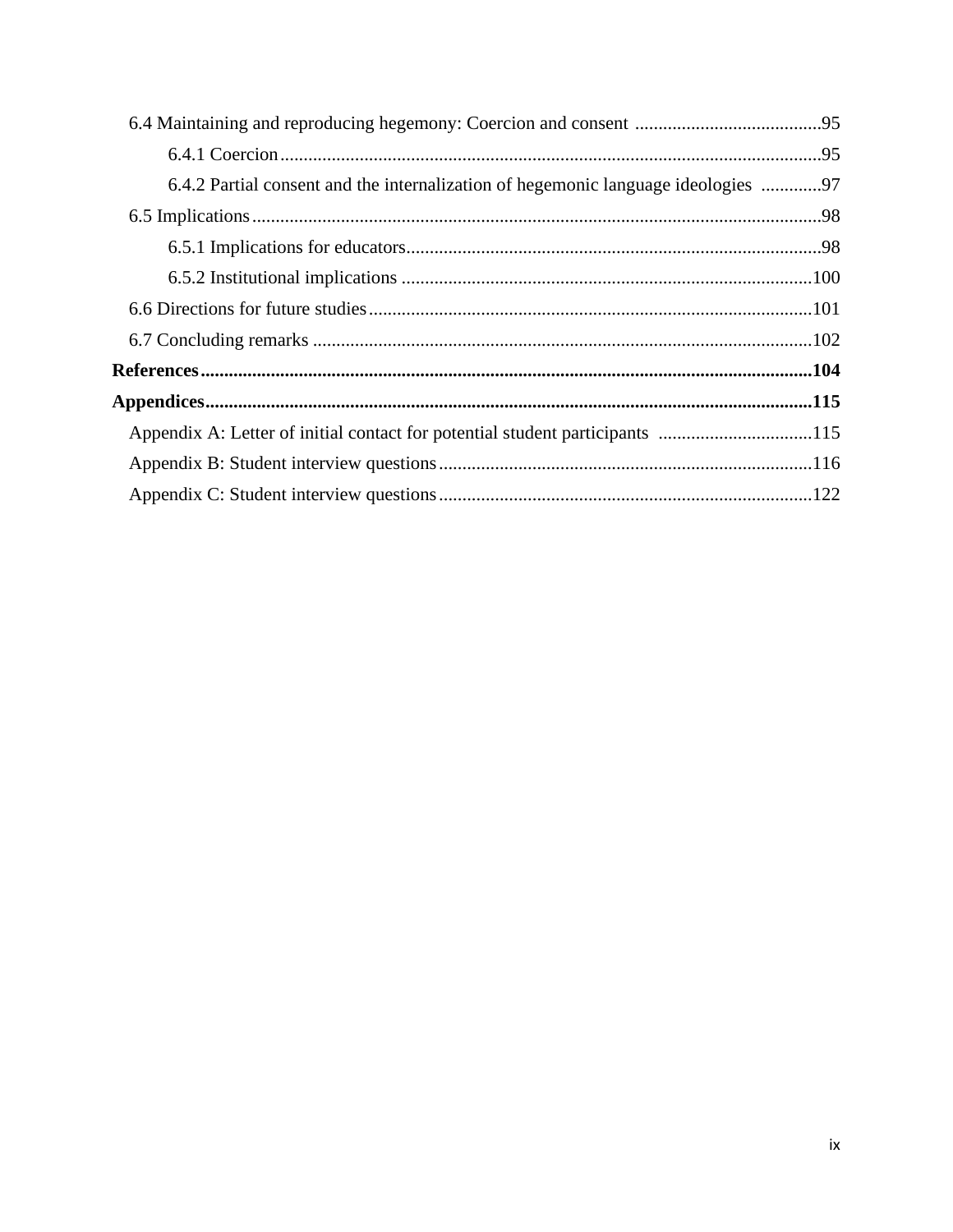## **List of Tables**

| Table 3 |  |  |
|---------|--|--|
|---------|--|--|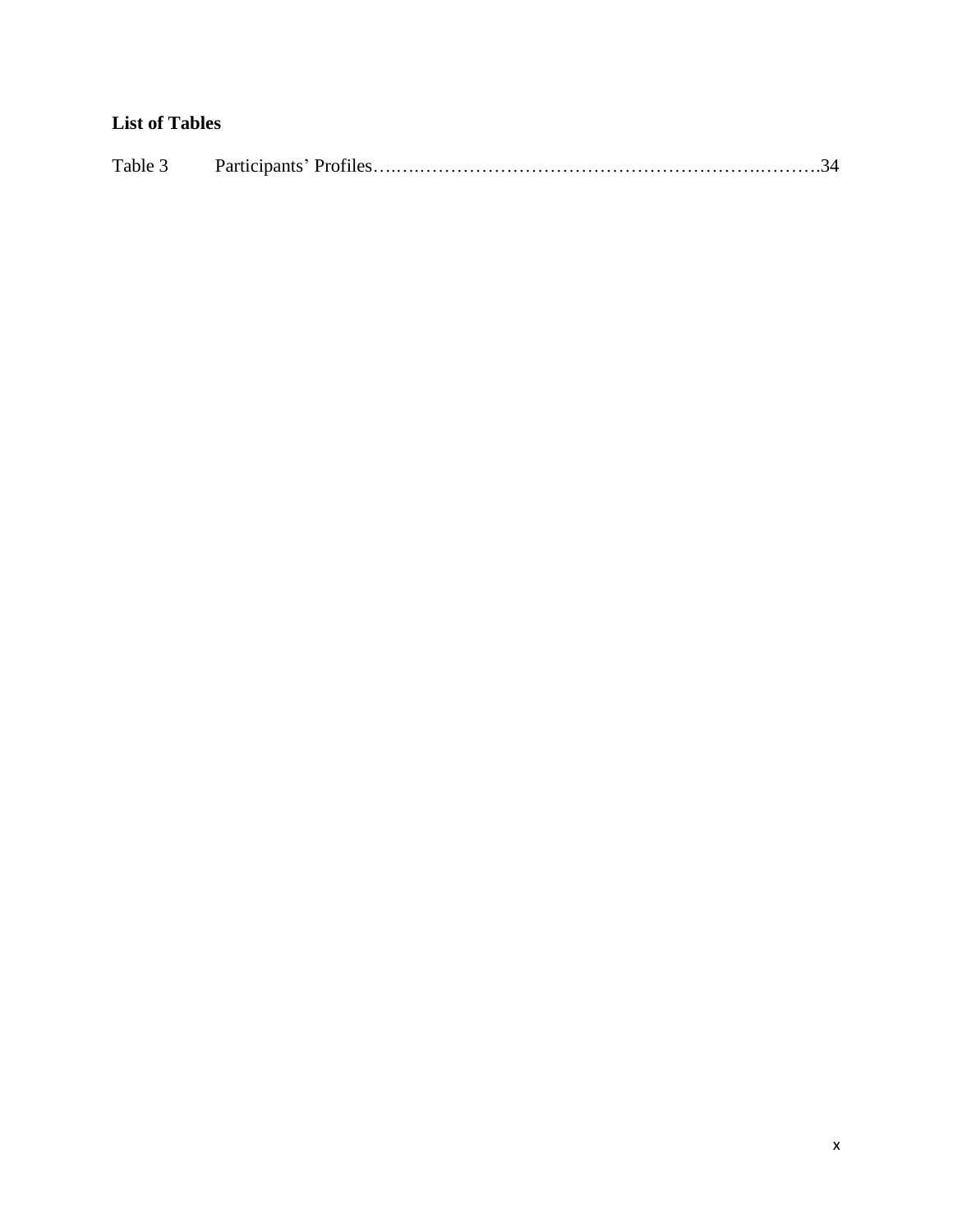# **List of Figures**

| $\overline{\phantom{a}}$ |  |  |
|--------------------------|--|--|
|--------------------------|--|--|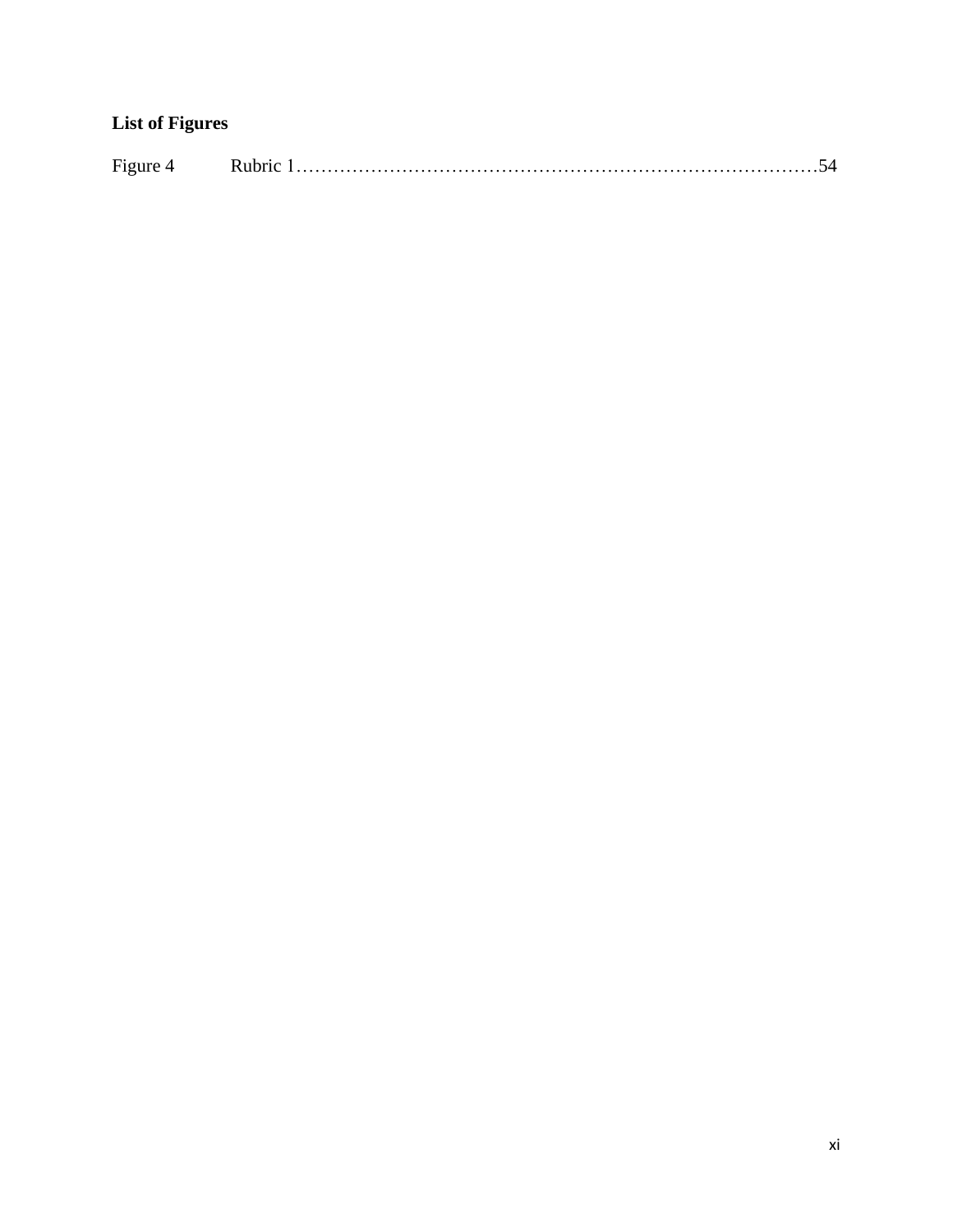# **List of Symbols**

| <b>Symbol</b> | <b>Meaning</b>                  |
|---------------|---------------------------------|
| (1.0)         | Timed pause                     |
| [words]       | Overlapping utterances          |
| $\omega$      | Laughter                        |
| #             | Unintelligible word or syllable |
| $\#word$      | Uncertain word                  |
| ((word))      | Supplemented word to maintain   |
|               | participant confidentiality     |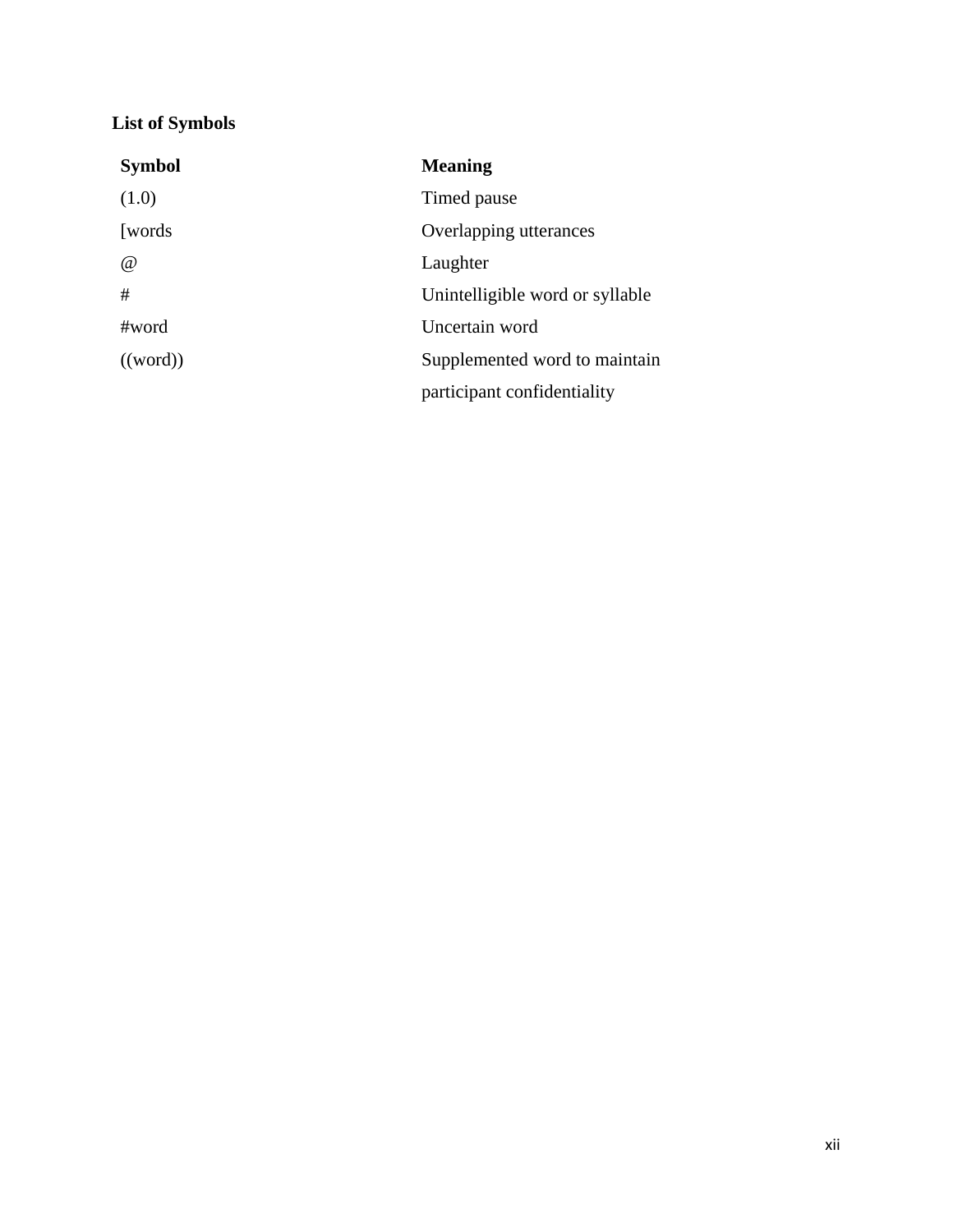### **Acknowledgements**

First and foremost, I would like to thank my supervisor, Dr. Meghan Corella, and my committee members Dr. Sandra Zappa-Hollman and Dr. Meike Wernicke for their continuous support and encouragement throughout the process of this study. Your detailed feedback and advice have been invaluable to me, and I am so thankful for the chance to work with and learn from you all. To the participants in this study, I am beyond grateful for your assistance and collaboration in this project.

I thank my friends and colleagues at UBC who gave me countless hours of laughter and joy, inspiration, valuable discussions, and, of course, help titling my papers. And to my friends, Kathryn, Savanna, and Mack, thank you for your patience and love, for always letting me bounce ideas off of you, and for making me smile through all the ups and downs of research. I am endlessly grateful to my co-workers, who have been great mentors and friends to me throughout this journey, for their feedback throughout the development of this paper. I also thank Dr. Cathy McDonald, my undergraduate mentor; I cannot summarize the inspiration you have been to me as an educator, discourse analyst, and as a person.

Lastly, I would like to thank God and my family. To my parents, grandparents, and husband: your constant support, prayer, and love are what made this all possible. I thank you for the endless encouragement and strength you have given me to pursue my dreams. I could never have done it without you.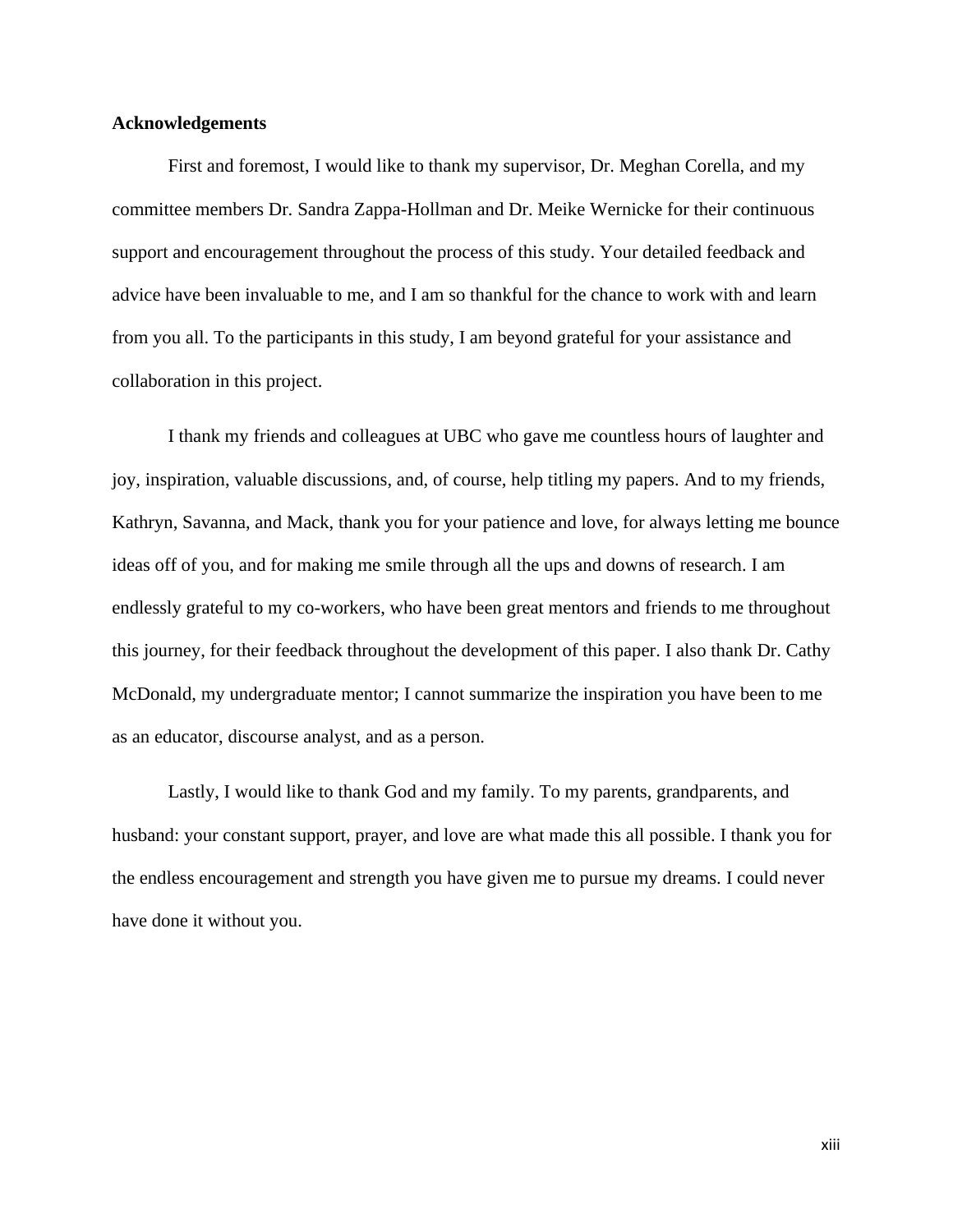# **Dedication**

To the many students who inspired this study.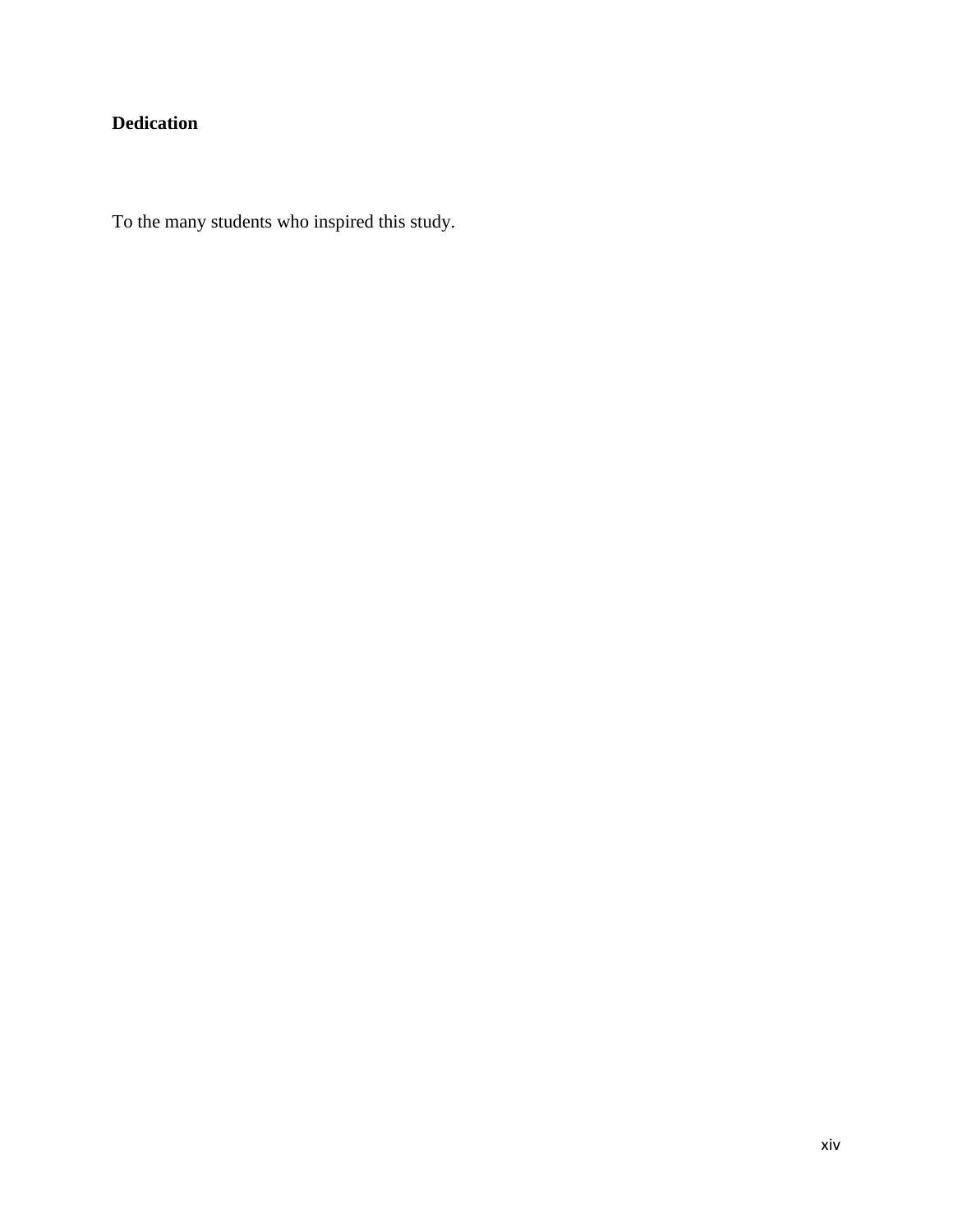#### **Chapter 1: Introduction**

#### **1.1 Introduction**

Despite educators' efforts to create open-minded and welcoming environments for students of all kinds, students experience discrimination based on many aspects of their perceived identities, including language. Students experience oppressive language ideologies throughout their educational careers, often resulting in detriment to their grades, educational opportunities, and/or identity (Briggs & Pailliotet, 1997; Cho, 2017; De Costa, 2016; Séror, 2008). Yet, mainstream instructors receive little to no training regarding language ideologies, linguistics, or language variation (Bucholtz, 2010; Gee, 2014a; Lippi-Green, 2012). Thus, this situation warrants a closer examination of language ideologies within higher education mainstream courses.

Language ideology, as Philipson (1992) describes it, is "ideologies, structures and practices which are used to legitimate, effectuate, and reproduce an unequal division of power and resources." (p. 47). That is, hegemonic ideologies are widespread beliefs, with little to no empirical support, that work to empower dominant discourse communities. Language ideologies are embedded with cultural, moral, and political values and extend to beliefs regarding individuals' identities and worth based on their use of language; they are also deeply intertwined with issues of race (Woolard & Schieffelin, 1994). Two examples of this that are frequently discussed in research (Holliday, 2015; Lippi-Green, 2012; MacSwan, 2018) and prevalent in this study are native speakerism and standard language ideology (which will be discussed in greater detail along with other language ideologies in chapters 2, 4, and 5). Native speakerism is founded on the belief that native speakers of standardized English do not make grammatical errors and that their language never deviates from the standardized variety of English. However, in reality,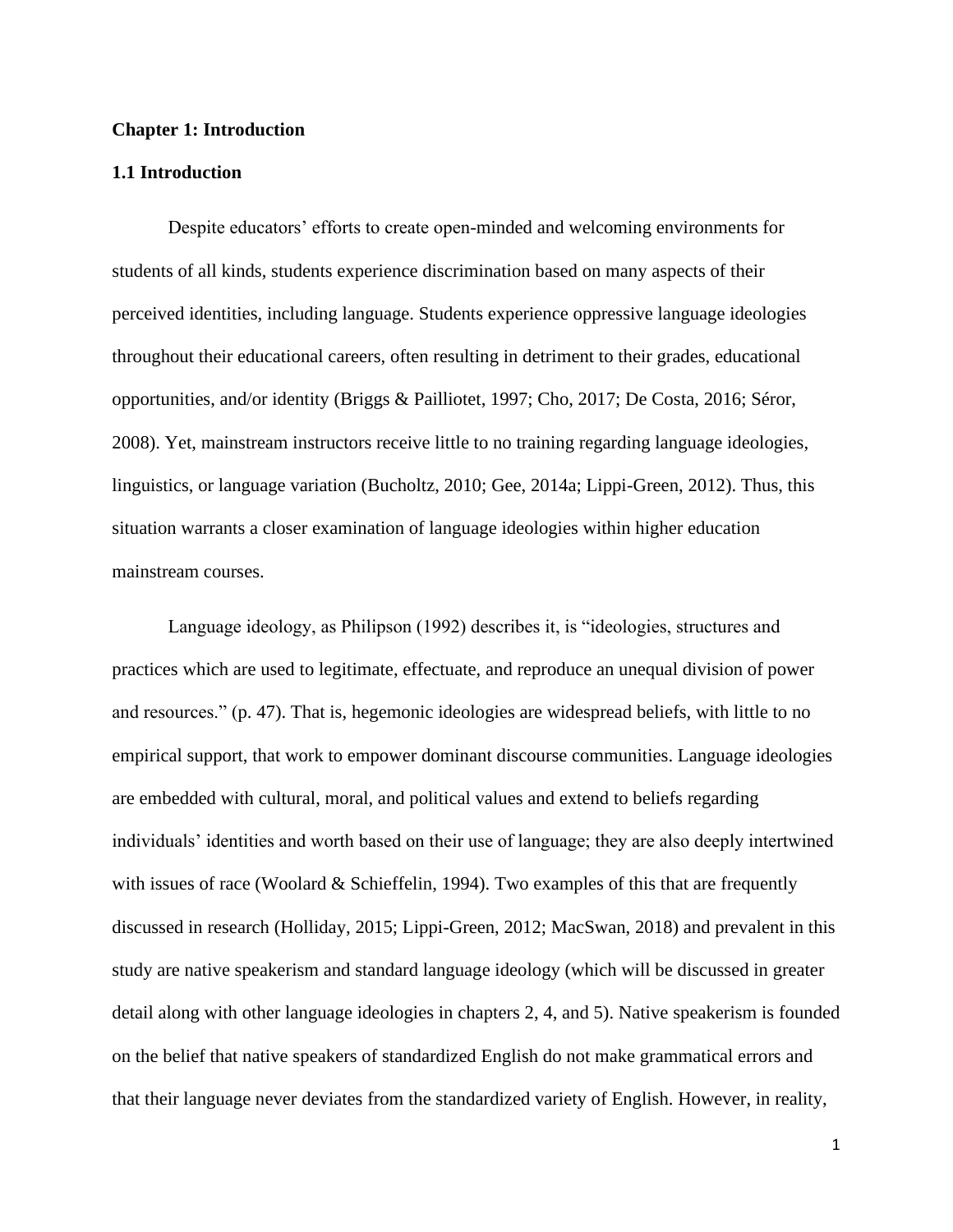no speaker maintains a singular register or variety, as language naturally changes over time and space (Lippi-Green, 2012).

Within education, standard language ideology often manifests in the glorification of grammatical correctness and of so-called "non-accented" speech (an ideology within itself) and results in the devaluing of the ideas and intellectual abilities of students that speak marginalized varieties of English. Early conceptions of deficit theory went as far as to frame those who do not speak standardized English as handicapped (Lippi-Green, 2012, p. 84). For example, bilingual speakers who are perceived as deviating from the standardized varieties of one or all languages they speak may be labeled as semilingual, or as only having partial knowledge of multiple languages (MacSwan & Rolstad, 2008). While such beliefs regarding language and dialect have been challenged by some scholars, deficit attitudes remain, positioning students only in terms of what they (supposedly) cannot or do not do, while ignoring the legitimacy and sophistication of their own language varieties and intellectual property (Lippi-Green, 2012). The emphasis on academic English can act as a vessel for these ideologies since this register is regarded as closely resembling varieties that the upper class is perceived as speaking, further privileging the privileged while denigrating marginalized variations of English by labeling them as improper or out of place in educational settings (Gee, 2014a; Gee, 2015; MacSwan, 2018; Siegel, 2006).

These beliefs are then mobilized to further oppress marginalized groups, often Othering them by treating and marking them as "different and inferior from the dominant social group" (Griffin, 2017). As a result, ELL students may experience isolation from their peers, inequitable treatment from their instructors, and unfair grading practices, all of which can impact their academic careers in the long term (Séror, 2008).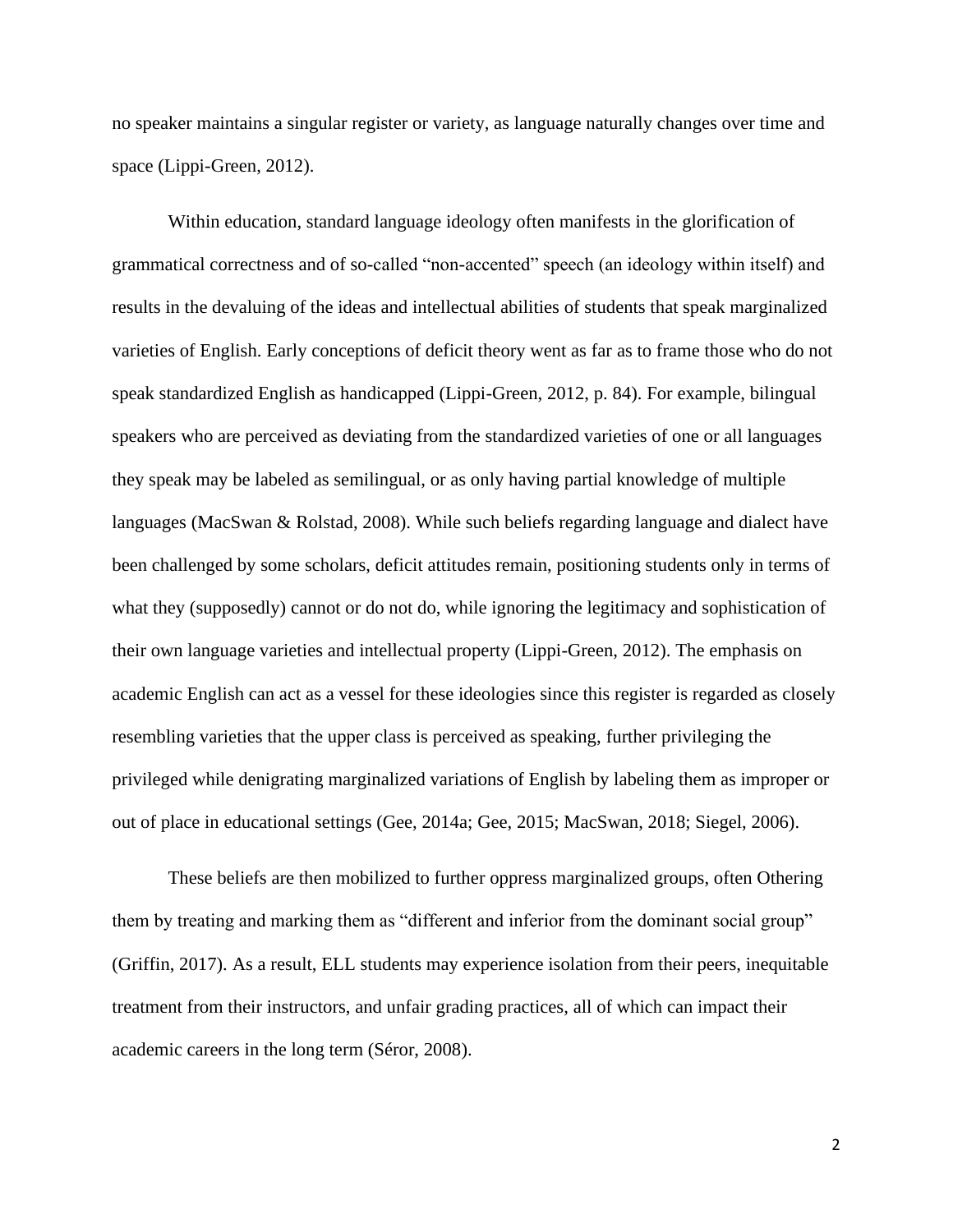However, language ideology may not always be enacted by subject teachers consciously or intentionally; part of the problem may lie in myths and misconceptions about language, language acquisition, and the learners themselves. Many subject teachers receive little to no training in working with linguistically diverse populations and have little to no multicultural or multilingual experience themselves (Polat & Mahalingappa, 2013). To exacerbate the problem, in-service and pre-service teachers are typically unexposed to the concept of language ideology or how to be aware of it. When they do learn about language ideology, instructors are not always responsive and require ongoing support and training (Weaver, 2019; Wolfram, 2010).

### **1.2 Research Purpose and Questions**

Through this research, I hope to contribute to a body of knowledge that will aid future researchers and instructors in fostering more equitable and inclusive environments for ELLs. I aim to explore the enactment of language ideology through a critical perspective with the goal of understanding and disrupting the status quo of inequity in education. I have chosen to examine language ideology in college-level mainstream courses specifically because of the lack of language awareness training provided to mainstream instructors (Wolfram, 2010; Gee, 2015; Lippi-Green, 2012); the strong impact mainstream courses have on students' academic careers such as by influencing their grade point average (GPA) and/or progression in their areas of study; and the entrenched nature of language ideology in education (Wolfram, 2010).

Educational institutions widely disregard linguistic fact in favor of hegemonic language ideologies despite the role of fact-based sciences in education (Wolfram, 2010). Wolfram (2010) refers to the abundant misinformation about language varieties in educational institutions as "entrenched mythology", emphasizing the role of education, or lack thereof, in promoting the tolerance of unfounded claims regarding language, and especially standardized English (p. 132).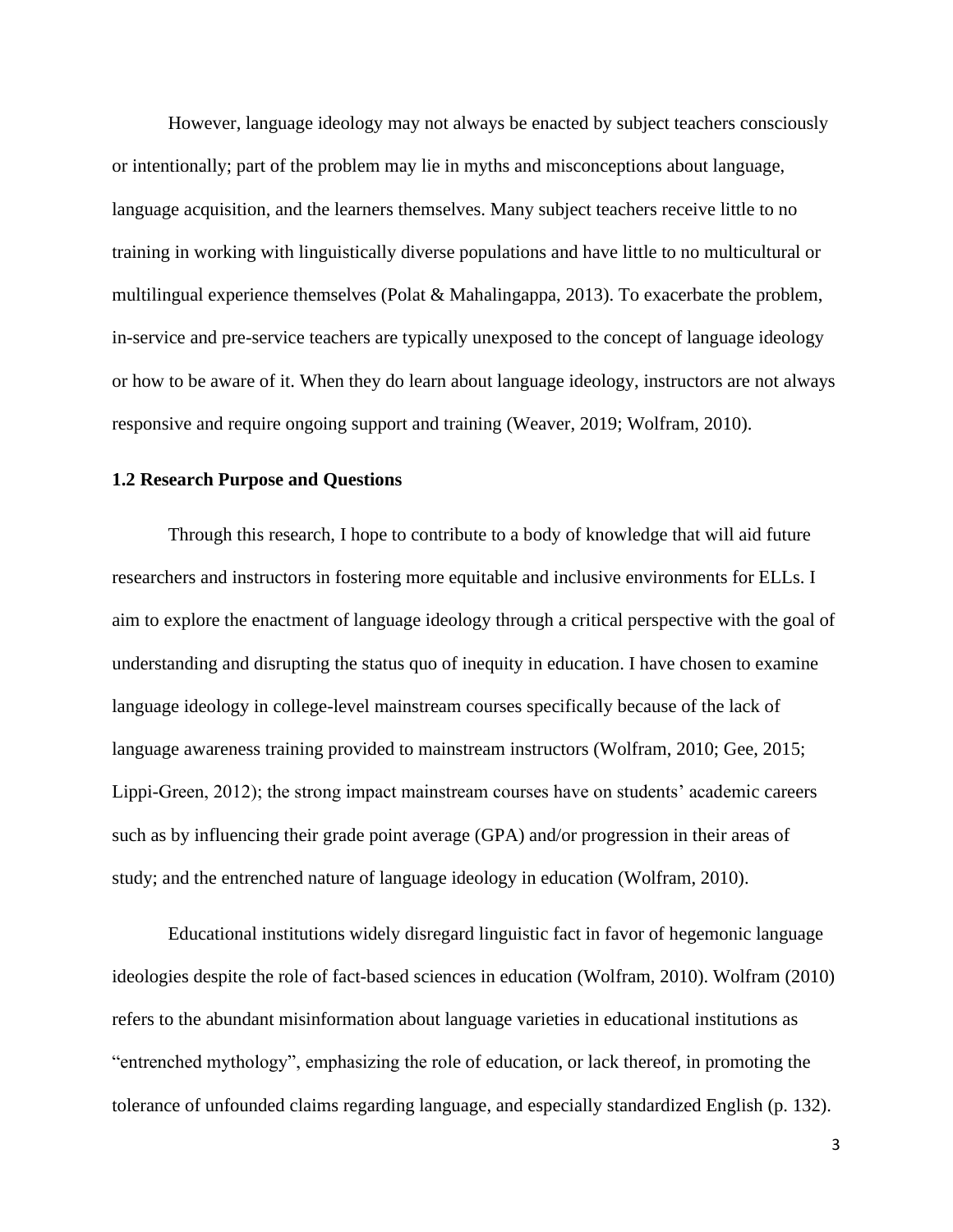In order to change the status quo, the issue of language ideology in intuitions must be addressed with continuous support and training for instructors, based on empirical research, to build awareness and critical perspectives (Wolfram, 2010; Weaver, 2019). Therefore, the impacts of entrenched language ideologies in higher education must be further examined to identify ways in which hegemonic language ideologies may be disrupted.

Furthermore, I seek to examine student identity in relation to language ideology so as to give instructors and researchers insight into how to better support students, whether through critical pedagogy or interpersonal interactions. As oppressive language ideologies have perceivable impacts on students' education, so too they may react to language ideologies and hegemonic treatment they experience in their classes through shifts in their identities (Shen, 1989). It is my hope that in light of this, instructors and institutional powers, such as policy makers, deans, and presidents, in educational institutions may see the urgent necessity to examine the language ideologies promoted within educational contexts.

While much work has examined language ideology in secondary education (De Costa, 2016; Lippi-Green, 2012; Weaver, 2019), often in countries in which English is taught as a foreign language (Cho, 2017), there has been a call to increase critical understandings of language ideology in North American contexts (De Costa, 2016; Siegel, 2006; Weaver 2019). Thus, this qualitative multiple case study aims to explore the following questions: 1) How do ELL students narrate their experiences with their instructors' practices in mainstream courses, particularly with regard to hegemonic language ideologies? 2) What is the impact of these language ideologies on English language learner students?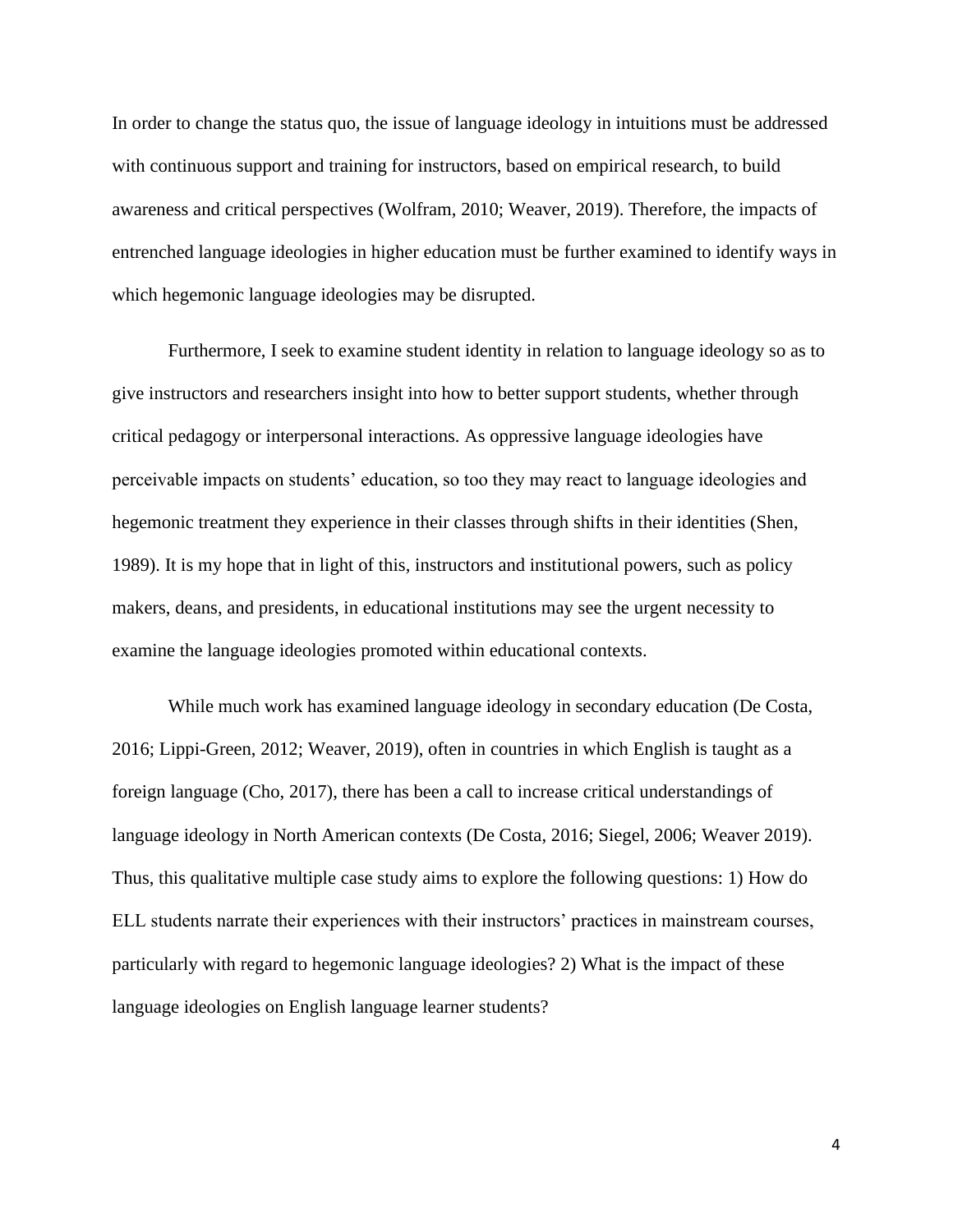### **1.3 Organization of the Thesis**

This thesis is organized in six chapters. In the first chapter, I introduce the topic of hegemonic language ideologies in educational institutions and presented the research questions. In chapter 2, I discuss the critical, post-structuralist theoretical framework (Creswell & Poth, 2018) used throughout this study as well as review literature related to the research questions. Chapter 3 addresses the research methods used in this study. In chapter 4, I present my findings addressing how students encountered language ideologies in their mainstream courses. Then in chapter 5, I discuss how hegemonic language ideologies impacted the participants and their identities. Lastly, in chapter 6, I further discuss the findings in light of related research and present the implications of these findings, specifically for educators and institutions.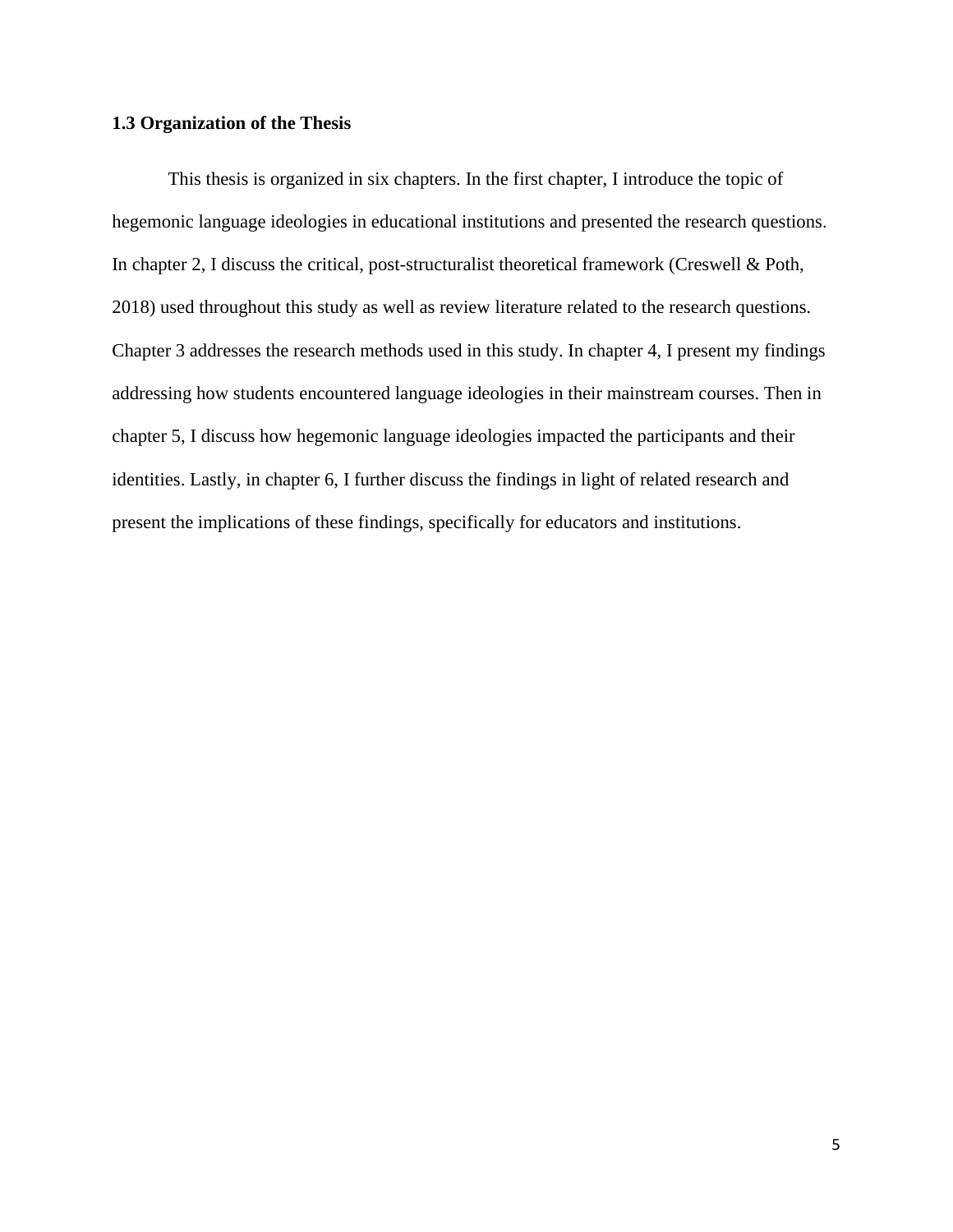### **Chapter 2: Theory and Literature Review**

### **2.1 Introduction**

This study draws on a critical, post-structuralist theoretical framework (Creswell & Poth, 2018) to conceptualize significant concepts such as discourse, power in language, ideology, and identity. In this chapter, I will discuss how I approach language and identity as a social practice (Bucholtz, 2010; Bucholtz & Hall, 2004; Fairclough, 1989; Gee, 2014a) as well as the implications of approaching this study from a critical perspective. Furthermore, I will review a variety of studies on language ideologies in education which exemplify both how language ideology may be enacted (e.g., Briggs & Pailliotet, 1997; Subtirelu, 2015) and some of the implications of experiencing oppressive language ideologies for students' identities and academic careers (Cho, 2017; De Costa, 2016; Séror, 2008; Shen, 1989).

#### **2.2 Discourse, Ideology, and Power**

From a sociolinguistic perspective, communication is rarely literal or straightforward; rather, multiple levels of meaning are construed through the contextualization of social life and discourse practices. Discourse, as defined by Fairclough (1989), is "language as social practice determined by social structures" (p. 17). 'Discourse' may be used to refer to the texts produced, how they are produced, and the larger sociocultural contexts within which communication occurs (Bucholtz, 2010; Gee, 2014a; Fairclough, 1989; 2003; Wodak & Meyer, 2001). These discourses extend beyond the production of language and include social practices and influence how people understand and interact within the world around them (Bucholtz, 2010; Gee, 2014a; Fairclough, 1989; 2003). As a social practice, discourse is both influenced by society and in turn changes society. As Bucholtz (2010) states: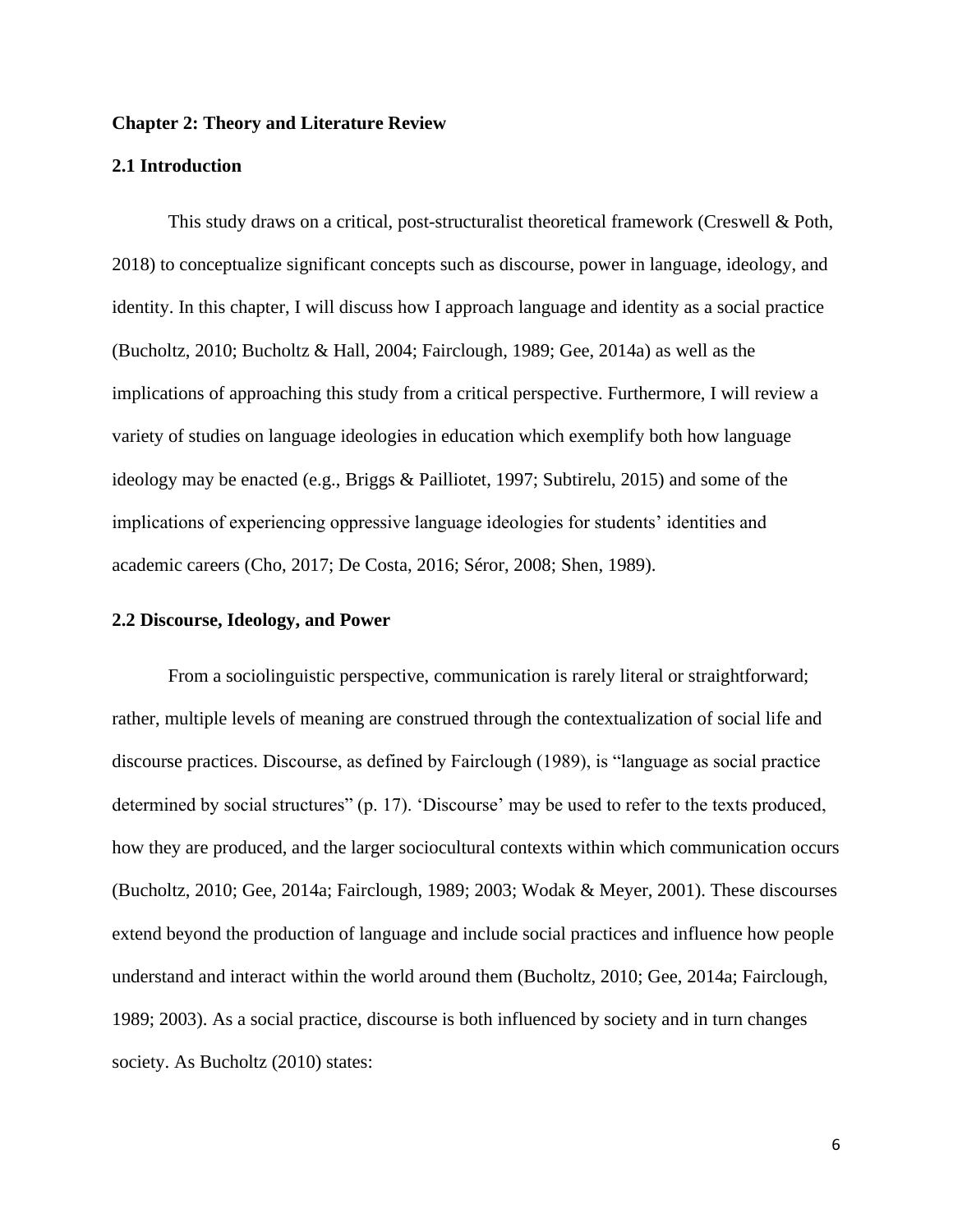For many scholars outside of linguistics…the notion of discourse is often broader than it is for linguists, referring not simply to particular instances of speech or writing but more generally to the way in which a topic (such as race) is conceptually framed at a particular historical and cultural moment, especially within powerful institutional contexts like government, medicine, law, or education. Such cultural discourses are akin to ideologies in that they are culturally shared sets of beliefs that are often understood as simply "the truth" yet in fact bring social reality into being (p. 7).

Throughout this study, I regard ideologies and discourses as related yet separate, as discourses bring about and maintain ideologies through social practice and interaction (Bucholtz, 2010; Wodak & Meyer, 2001). Thus, meaning is established within social contexts, and the same text may be understood differently between contexts. Furthermore, in any text, there is an intermingling of different discourses and genres, also known as interdiscursivity (Alford, 2015; Fairclough, 2003; Gee, 2014a). Understanding these complexities, discourse analysts examine the linguistic details of texts (as I describe in more detail in the next chapter) in relation to their larger social contexts to uncover deeper meanings within said texts.

Power, then, becomes a central concern in critical theorizations of discourse. Power comes from a variety of sources and is embedded within discourses and larger social institutions. Dominant discourses refer to the prevailing discourse communities with their social norms and practices that hold more power over the social world as well as grant more power to people who are recognized as belonging to dominant discourse communities (Fairclough, 1989; Gee, 2014a). In any interaction, people draw on and negotiate existing power relations, institutional or personal, influenced by factors such as class, race, social role, and gender. These power imbalances influence interactions and individuals' identities within discourses. Interpersonally,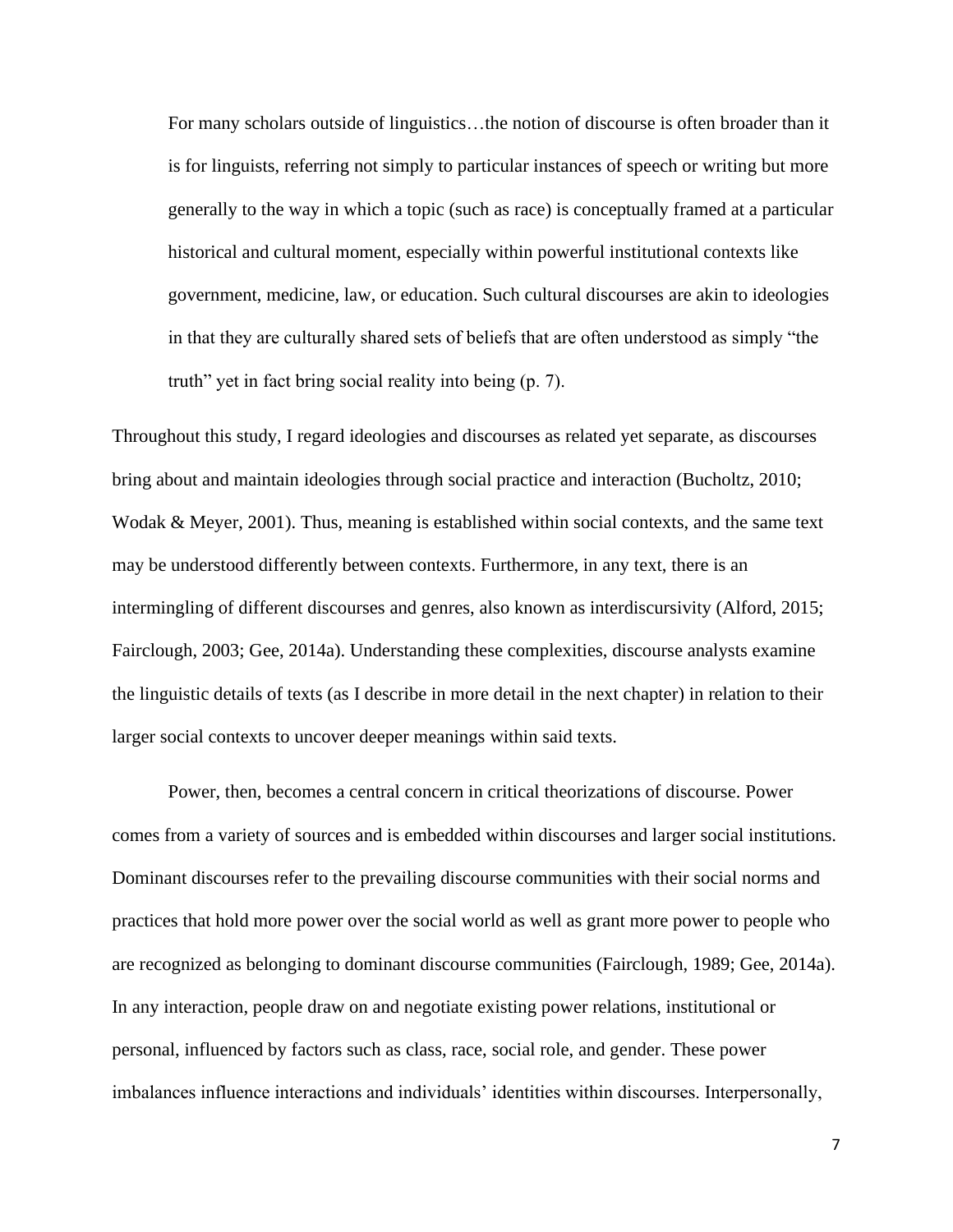power influences the boundaries of interaction and the social practices deemed acceptable within the interaction. At the institutional level, power pertains to who can shape and change discourse communities and the social practices within them. Thus, dominant discourses are continually shaped by the powerful to maintain their own power. However, that is not to say power cannot be resisted or removed; power is always a site of struggle, and all social development must come from power struggles (Fairclough, 1989).

Thus, hegemony is essential to understanding the process of constructing ideology. As Hammar (2017) states, hegemony "refers to the process through which the dominant ideology is reproduced in political and discursive processes, subordinating others and granting consent to the dominant ideology" (p. 374). Hegemony gives way to the erasure of marginalized people and their social practices, including language (Hammar, 2017). And through hegemony, ideologies are maintained to empower dominant discourses.

From Fairclough's (1989) perspective, power and hegemony are maintained through the coercion and/or consent of marginalized groups; dominant discourses are often internalized by marginalized people to varying degrees and thus often cause marginalized people to indirectly consent to their own oppression. Eagleton (2007) describes this as "how people come to invest in their own unhappiness" (p. 21). Throughout this study, and others (Cho, 2017; De Costa, 2016), this is reflected through instances in which ELLs take up and reproduce language ideologies which are oppressive to them.

Fairclough (1989) originally conceptualized coercion as using threats, mainly of physical harm, to control people. While through the lens of linguistic imperialism, which often occurred with the support of militaristic colonization (Philipson, 1992), physical threats may be used, contexts such as higher education can coerce marginalized students to accept hegemonic or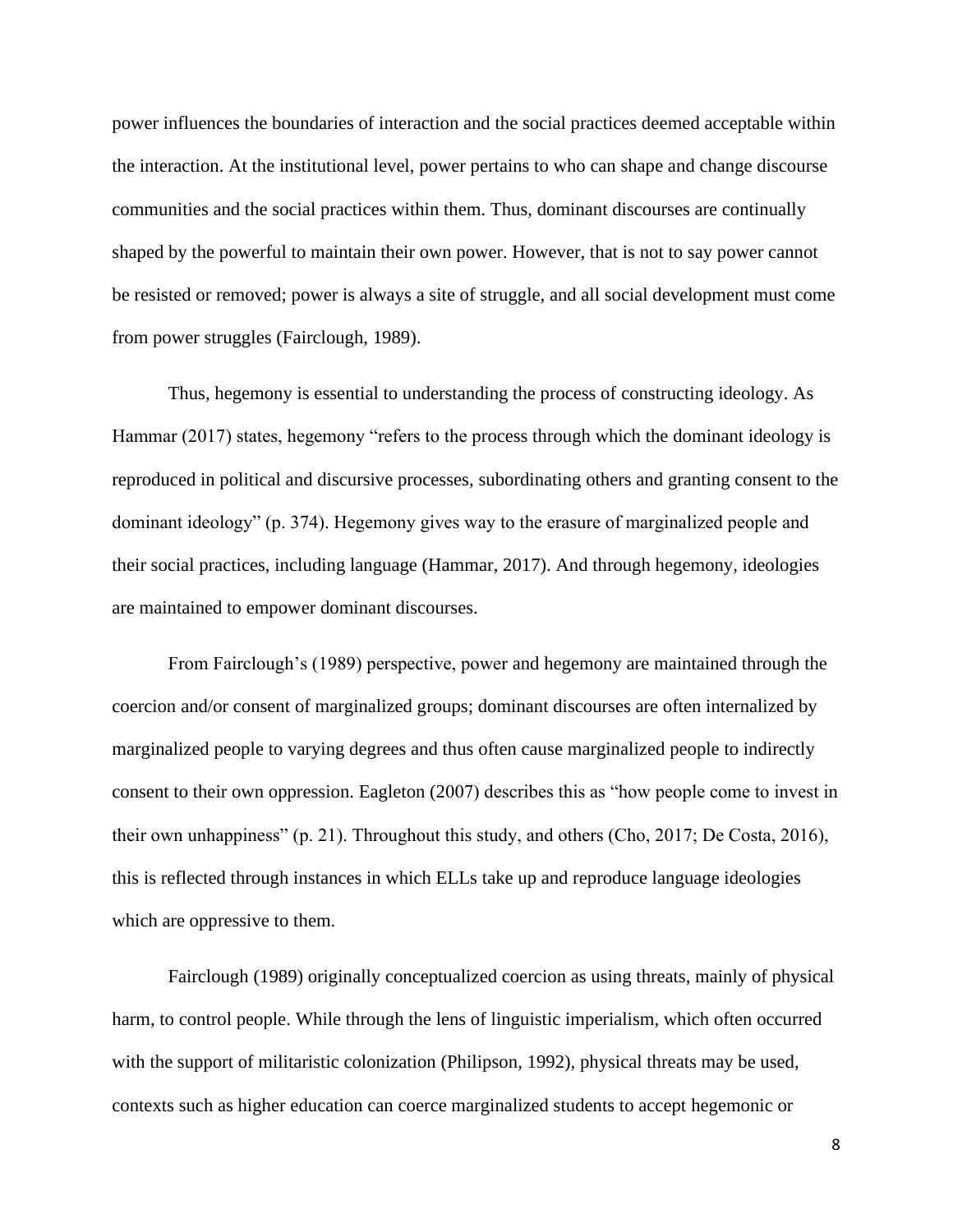oppressive language ideologies through non-physical means such as through threat of academic failure, expulsion, or the revocation of funding (such as in the case of scholarships) as well as obscuring vital information, resources, or services from particular student groups (Kubota, 2002).

Consent, as opposed to coercion, is the process whereby marginalized people accept and/or take up hegemonic ideologies even where they disadvantage them. Consent may be full or partial, also referred to as acquiescence or reluctant compliance. In part, consent is achieved through the naturalization of oppressive language ideologies deeply entrenched in educational institutions (Fairclough, 1989; Wolfram, 2009). Oppressive language ideologies, such as prescriptivism and standard language ideology, are framed as normal and essential parts of instructor and students' experiences in higher education (Curzan, 2016; Gee, 2014; Lippi-Green, 2012; MacSwan, 2018). And as such, students come to view their encounters with hegemonic language ideologies as normal or even justified experiences throughout their academic careers. In turn, they then internalize and reproduce hegemonic language ideologies through the ways they view and position themselves and others (Cho 2017; De Costa, 2016). As a result, hegemonic language ideologies become more cemented in educational institutions (Fairclough, 1989; Wolfram, 2009). Coercion and consent are critical to the maintenance of ideologies. As Bourdieu (1991) argues, a language's power is dependent on people recognizing it as powerful. Thus, standardized varieties of English are not inherently legitimate, but become viewed as legitimate when people in dominant discourses recognize them as such.

Critical views of ideology define ideology as pertaining to all beliefs, not as bad or good ideologies exclusively, but rather ideologies which may result in more or less equitable outcomes (Alford, 2015; Burns, 2005; Gee, 2015; Woolard & Shieffelin,1994). Ideologies fluctuate over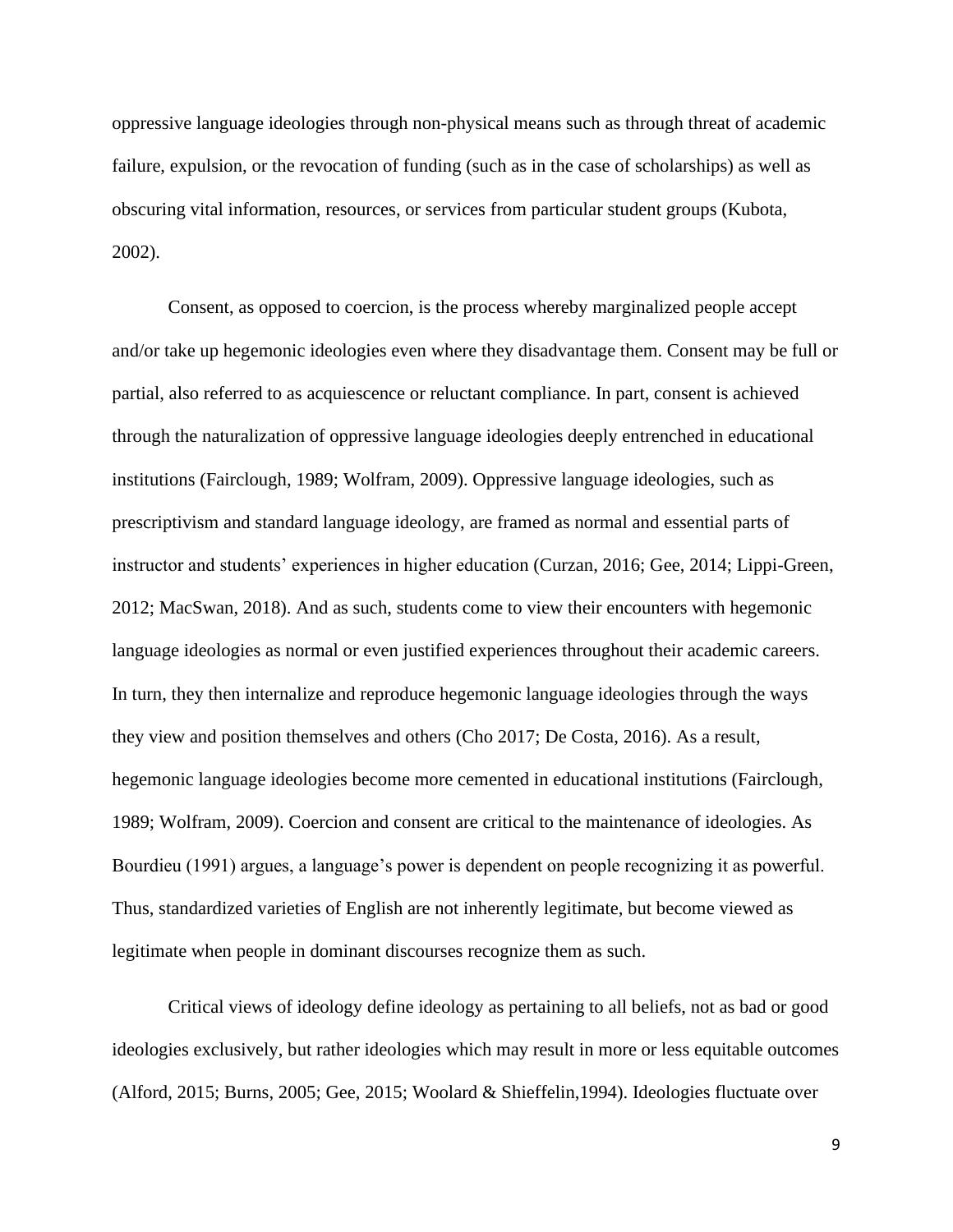time and space in reaction to and in interaction with social contexts; rather than being linear, one's ideology is complex and often contradictory. Even when conscious ideologies are those which aim for equity and inclusion, unconscious and/or enacted ideologies may result in less equitable outcomes (Burns, 2005; Woolard & Shieffelin,1994). Thus, it is imperative for researchers to investigate all ideologies being enacted and communicated through a variety of social contexts.

Woolard and Shieffelin (1994) define oppressive ideologies as "the promotion of the needs and interests of a dominant group or class at the expense of marginalized groups, by means of disinformation and misrepresentation of those non-dominant groups" (p. 58). This is particularly relevant to this study as it highlights the role of disinformation and misrepresentation in maintaining and reproducing ideologies and therefore existing power relations. Gee (2015) states that oppressive ideologies are often built on generalizations and second or even third-hand knowledge, leading to inequitable and incomplete understandings of larger social issues. These misunderstandings, as they are established through tacit knowledge, are easily spread to establish disinformation (Gee, 2015). Dominant discourses may maintain ideologies through the naturalization of them by framing ideologies as logical or normal regardless of their legitimacy (Fairclough, 1989). Therefore, ideologies are deeply entrenched within discourses. As Wolfram (2010) explains, even when attention has been brought to hegemonic ideologies, those within a discourse community may continue to disregard claims for reform and overlook the hegemonic assumptions underlying their social practices.

Language acts as both a vessel for and a site of ideology. Bourdieu (1977) asserts that an integral part of gaining power occurs through language, particularly through the recognition of legitimacy as a speaker and as a language user. Legitimacy is often attributed to those who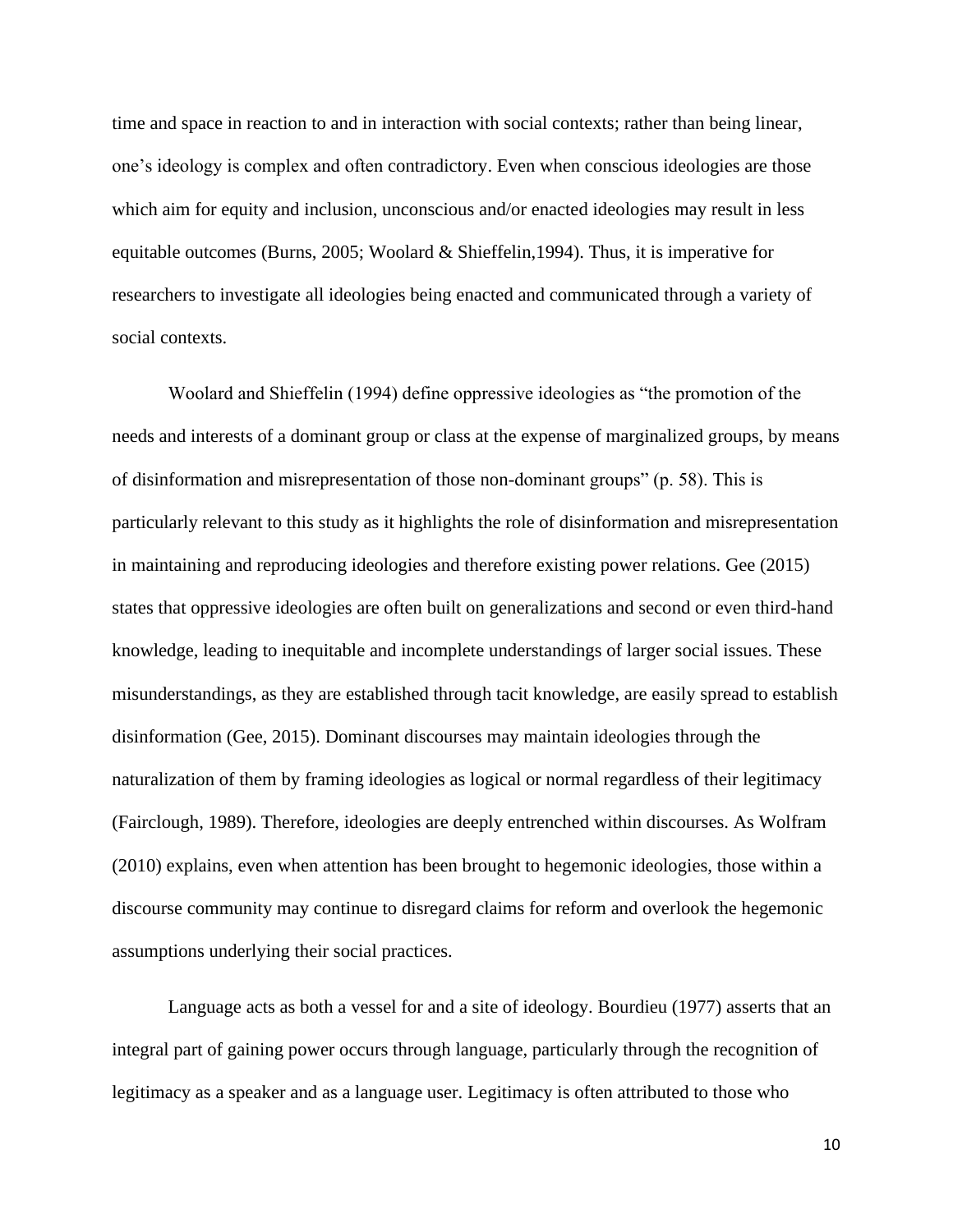participate or are perceived as participating in discourse practices according to social norms of that community. Even with linguistic competence to produce any number of texts that can be understood, without knowledge of when to produce which kinds of texts, speakers will not be recognized as legitimate; in order to gain power, speakers must be familiar with all social practices involved in a particular discourse, not just the linguistic production expected of them (Flores & Rosa, 2015). Being recognized as a legitimate speaker is a prerequisite not only to being allowed to speak but also to being heard and regarded with authority and to gaining and/or maintaining power (Bourdieu, 1977).

#### **2.3 Student Identity**

My framework for understanding identity combines Norton-Peirce's (1995) conception of identity with Bucholtz and Hall's (2004) theorization of identity as socially constructed within interactions through acts of "positioning of the self and other" (p. 1). That is, identity does not reside wholly within or outside of the individual; it is constantly being formed and performed in interaction between and in reaction to individuals and discourses in the social world (Bucholtz & Hall, 2004). By contrast with essentialist conceptions of identity as rigid or fixed, from this perspective and from Norton-Peirce's (1995) perspective, identity is multiple and constantly fluctuating as it is collaboratively constructed in interaction (Darvin & Norton, 2015). Thus, identity is complex and "must be understood with reference to larger, and frequently inequitable social structures which are reproduced in day-to-day social interactions" in which identity is being constructed and reconstructed (Norton-Peirce, 1995, p.13).

Discourse communities, or groups of individuals with particular sets of norms, practices, and status associated with them, are essential to how individuals view themselves, perform their identities, and access the world around them. Wenger (1998) asserts that participation and non-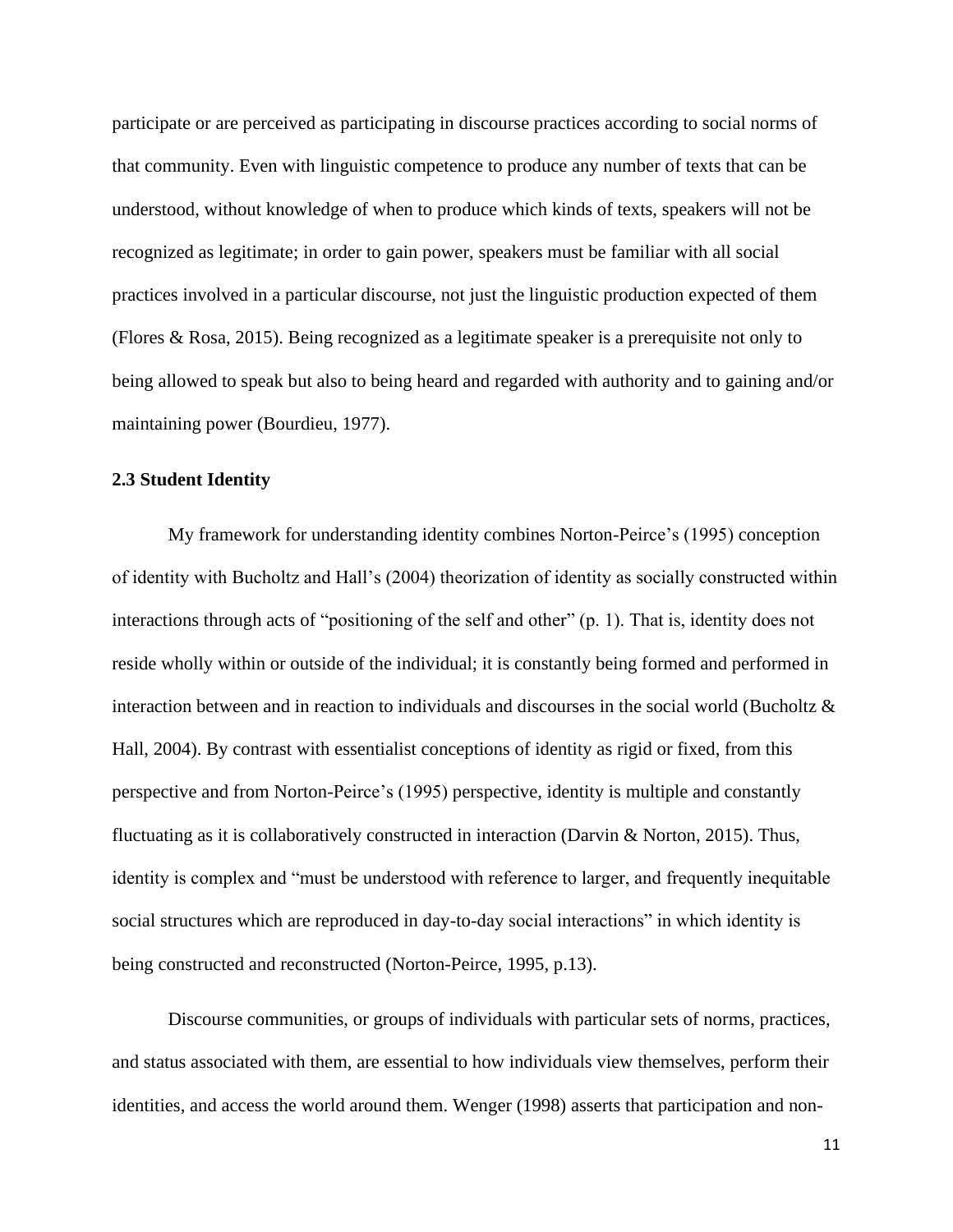participation equally define an individual's identity and belonging in a discourse community, or community of practice. Membership in a community, and therefore legitimacy, may only be granted to those with access to "information, resources, and opportunities for participation" in discursive practices valued by that community (Lave & Wenger, 1991, p. 100, as cited by Norton, 2001). Thus, inequitable social structures and power imbalances may lead to barring individuals from dominant discourse communities on the basis of oppressive ideological standards, as discussed in the findings and discussion of this study.

As identity is multiple and a site of struggle (Bucholtz & Hall, 2004; Norton-Peirce, 1995), students may grapple with both prescribed identities and their own subjectivities, the latter of which may be a resource for resisting oppressive ideologies (Masuda, 2012; Norton-Peirce, 1995). As Masuda (2012) explains, "our subjectivities enable us to take up or resist particular subject positions, along with identity constructions constituted through available discourses" (p. 224). That is, despite power imbalances, students may resist dominant discourses by asserting their agency and subjectivities. However, this is not to say that students do not have conflicting or sometimes contradictory notions of themselves. As identity is constantly being constructed and reconstructed, students may accept oppressive ideologies at some times while resisting them at others (Bucholtz & Hall, 2004; Masuda, 2012; Norton-Peirce, 1995).

In part, identity is established through positioning. Bucholtz and Hall (2004a) refer to this as tactics of intersubjectivity through which identity work is done to establish various social relations, including distinction, adequation, authorization, and illegitmation. Distinction occurs when people's similarities are disregarded in favor of focusing on differing factor(s) as to Other or separate people from dominant discourses. Hall and Bucholtz (2004a) state "difference does not exist as a social reality prior to its deployment for social ends" (p. 384). Rather, distinction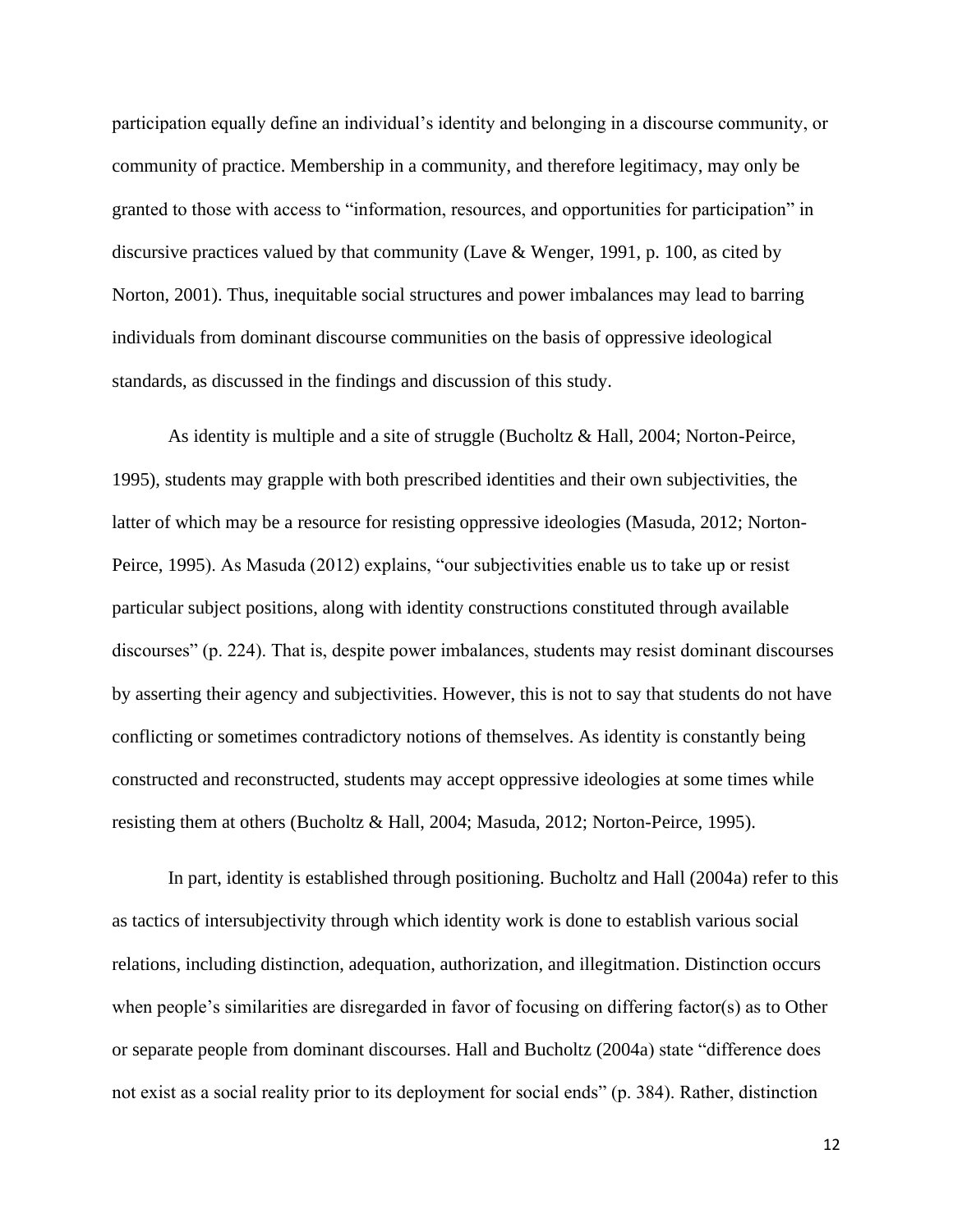comes into being through social interactions, often to be used a tool of domination. Conversely, adequation "involves the pursuit of socially recognized sameness" through which differing factors are disregarded to emphasize similarities (p. 343). Bucholtz and Hall (2004a) describe the processes of positioning oneself to grant or remove the recognition of legitimacy as tactics of authorization and illegitimation; together, these tactics "involve the attempt to legitimate an identity through an institutional or other authority, or conversely the effort to withhold or withdraw such structural power." (p. 386). Tactics of authorization and illegitimation may work to give speakers more or less power and are not limited to the use of dominant discourses (Hall & Bucholtz, 2004a)

### **2.4 Language Ideology**

There is a large variety of language ideologies, including prescriptivism (Curzan, 2014), linguistic imperialism (Philipson, 1992), and monoglossic ideologies (Kim, 2017). This section will discuss standard language ideologies, native speakerism, and prescriptivism as a starting point as they are some of the most prevalent English language ideologies throughout this study. However, additional ideologies will be defined as they occur in chapter four, the findings section of this thesis.

As touched upon in the introduction of this paper, standard language ideology valorizes one supposedly homogenous variety of English over the natural variations of English and the many varieties of English. Standardized English is thought to most closely resemble the variety spoken by upper-class White individuals and is thought to have no grammatical errors. However, in many ways standardized English is a hypothetical variety of English; the ideological standards of standard language ideology cannot be met even by those who perpetuate them (Lippi-Green, 2015). Fairclough (1989) describes the spread of standardized English as a result of a need for a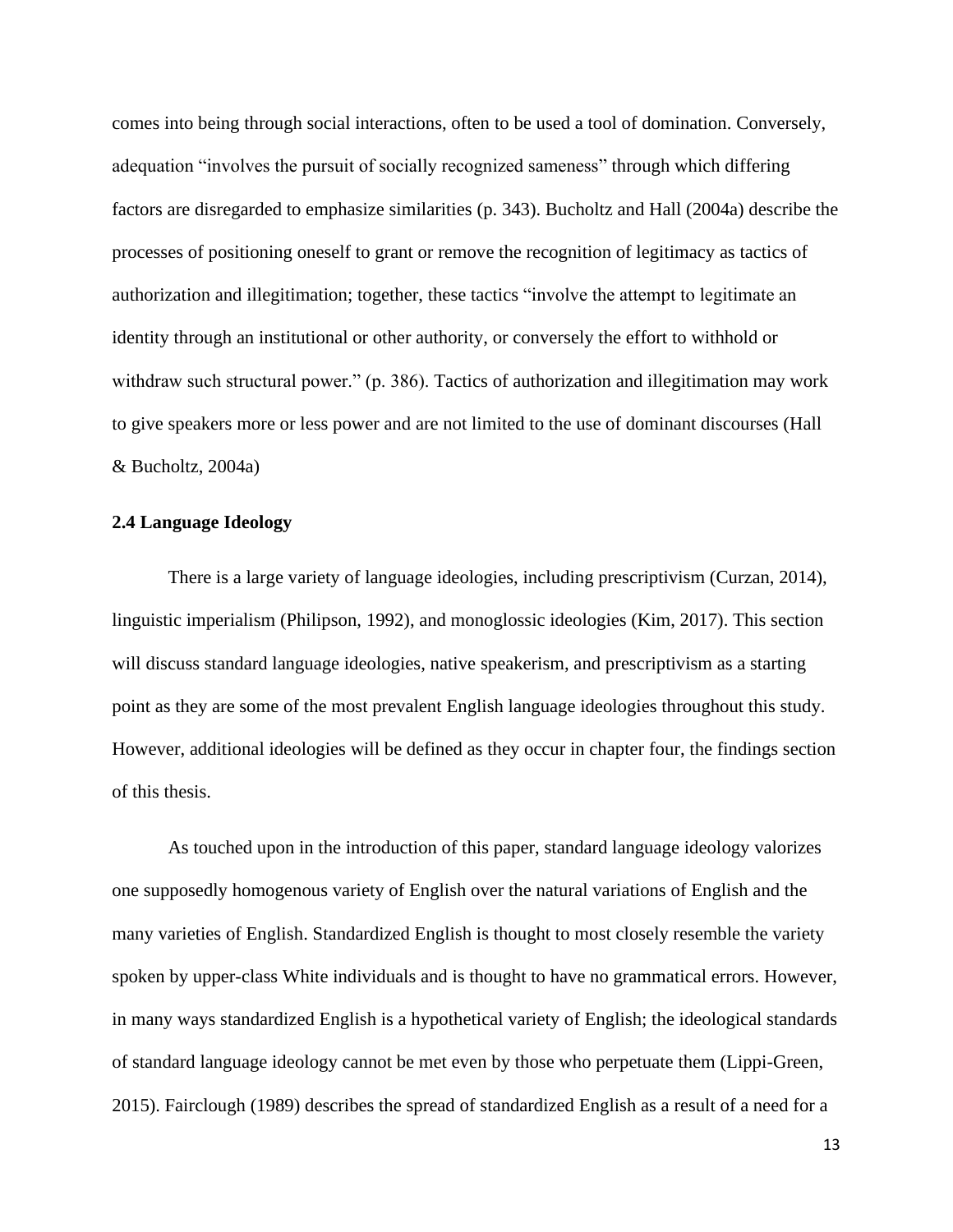common tongue among merchant classes. As a variety of English now known as standardized English began to be used more commonly, it became embedded within social institutions such as formal education, government, and thus became associated with culturally and politically powerful discourse communities. As a result, any varieties which deviate from or are perceived as deviating significantly from the standard, and those who use them, are labeled as inferior, improper, and deficient, with lower class or marginalized people suffering the most (Fairclough, 1989). Lippi-Green (2015) describes the process whereby standard language ideologies maintain hegemony as "first, devaluation of all that is not (or does not seek to be) politically, culturally or socially marked as belonging to the privileged class, and second, validation of the social (and linguistic) values of the dominant institutions" (p. 68). As discussed above, language varieties outside of the privileged class are barred from being recognized as legitimate and therefore are stripped of authority and power (Bourdieu, 1977). Furthermore, Standard language ideologies go beyond beliefs about which variety of English is "more complex" or "more appropriate" and include beliefs about what varieties are seen as "normal" or unmarked. Personal descriptors such as intelligence or moral value often become associated with language variety, resulting in stereotyping and misrepresentation.

Prescriptivism deviates from standard language ideology in that prescriptivist ideologies often draw on concepts of situational appropriateness to promote the strict adherence to different discourses (rather than just a standardized variety) depending on the context of the speaker (Curzan, 2014). Within academic contexts, as this study focuses on, prescriptivism overlaps with standard language ideologies in that one standardized and grammatically "perfect" variety is valorized over the rest. Prescriptivists are concerned with the preservation of English in its current or hypothetically "correct" form and adherence to grammatical rules. Thus, language is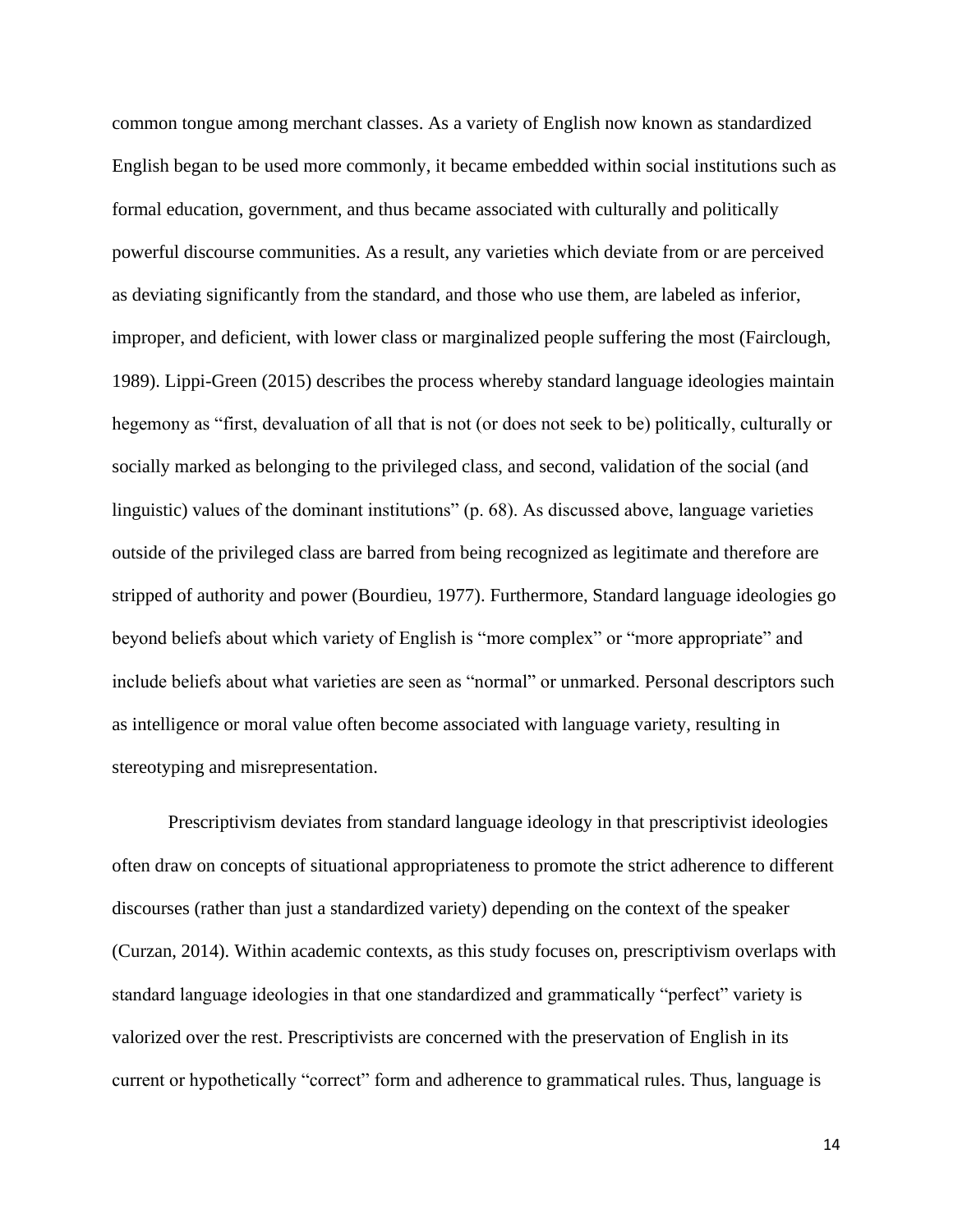often regarded as dichotomously "good" or "bad," labels which can extend to characterize language users as well. Furthermore, through the lens of prescriptivism, language is stable and unchanging (Curzan, 2014; Lippi-Green, 2012). As Curzan (2014) states, "even when the natural progression of language over time is recognized, it is disdained," and modern shifts in language are frequently regarded as "ruining" the language (p. 3). Modern prescriptivist movements, whether in media or educational institutes, seek to identify and berate language use perceived as inappropriate and/or grammatically inaccurate (Curzan, 2014).

In part, prescriptivism and standardized language ideologies are built on meritocratic ideologies. That is, they are formed under the belief that if speakers work hard enough, they will be able to produce "perfect" language. Beyond the linguistically inaccurate nature of such claims, meritocratic ideologies are problematic in that they neglect the unequal distribution of opportunities and resources available to speakers. Meritocracy often frames merit through intelligence or talent that is innate rather than built through the use of resources which may be more readily available to privileged classes. As a result, those who do not meet ideological standards may be positioned as unintelligent and/or lazy. Additionally, meritocracy fails to address the reality of prejudice and inequity which result in the exclusion of many people from dominant discourses (Littler, 2017).

Native speakerism extends unrealistic language expectations like so-called "perfect" grammar to include what Holliday (2015) calls "cultural disbelief". Cultural disbelief refers to the disbelief, or denigration, of cultural experiences of non-native English speakers (NNESs). Native speakerism is an ideology which glorifies so-called native or native-like language production. Through the lens of native speakerism, NESs are often given higher authority in educational and language related contexts, regardless of their experience or backgrounds, due to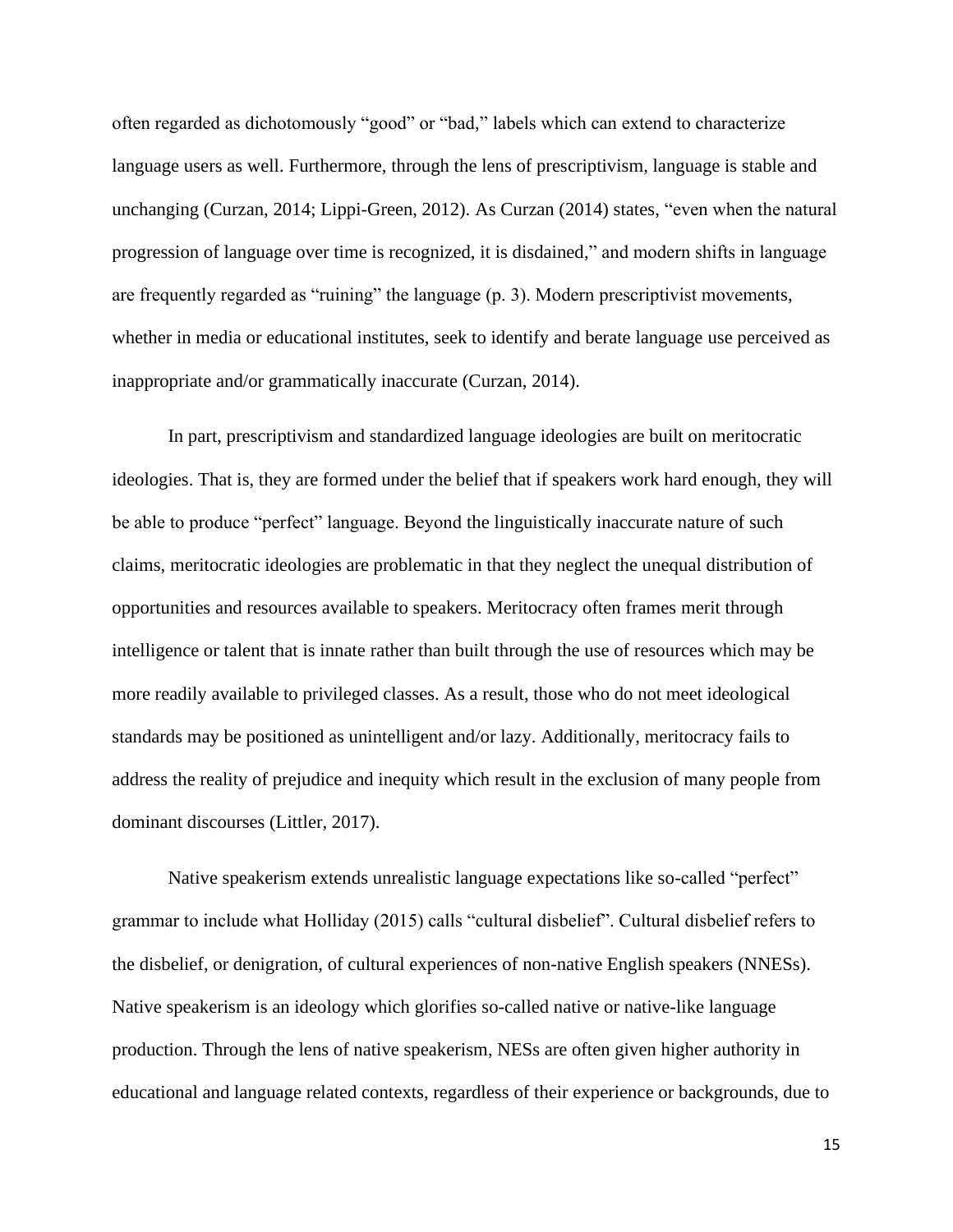cultural disbelief and/or racial biases (Aboshiha, 2015; Amin, 1997; Amin, 2000; Bae, 2015). Native speakerism also draws deeply from a perception of so-called non-Western cultures as deficient and extends to criticism of cultural practices, particularly in educational institutions in which non-Western approaches to practices like logic and writing may become labeled as inefficient or inferior (Amin, 1997; Holliday, 2015; Yamachi, 2015).

Holliday (2015) explains that native speakerism and cultural disbelief are often expressed through neo-racism, as "native speakerism is an ideology that thrives on excluding an imagined and culturally deficient 'non-native speaker' subaltern" (p. 20). That is, through ideologies of native speakerism, the English "West" and "non-West" are positioned as incompatibly dichotomous. Inaccurate representations of the non-West are normalized in neo-racist discourses to position them as lesser and deficient to the West; while neo-racist discourses often seem like polite discussions about culture, they obscure reality and marginalize non-Western and nonnative English speakers as the deficient Other (Holliday, 2015).

The concept of the NES has often been framed as dichotomous to NNESs. Through valorized and idealistic perspectives, NESs are often regarded as a homogeneous group that is linguistically superior to NNESs (Creese, Takhi, and Blackledge, 2014; Doerr, 2009; Holliday, 2015). Creese, Takhi, and Blackledge (2014) expand on this, stating the NES is perceived as "the authentic embodiment of the standard language" (p. 939), though this perception is often dependent on the speaker's race and variety of English (Lippi-Green, 2012; Flores & Rosa, 2015). Amin (2000) expands on this to assert "the native speaker concept is embedded in nativism" (p. 43).That is, these perceptions are not dependent on actual language competency, but rather on the social relationships between two groups; the perception of NES status is thus closely related to being a citizen of a nation-state and speaking the national or dominant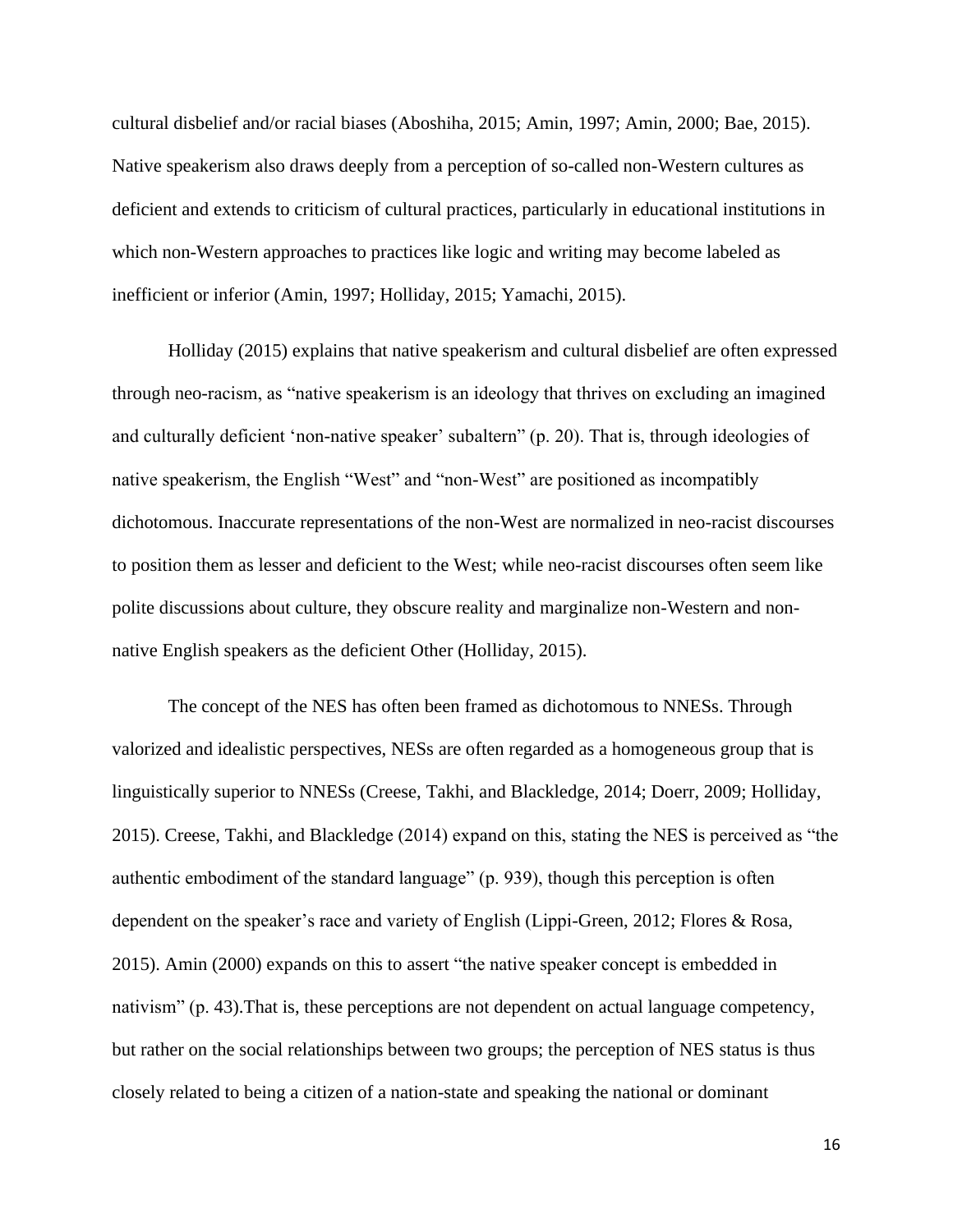language (Amin, 2000; Doerr, 2009). ELL students often look to native speakers as a model or at least a point of comparison regarding their language use, regardless of their own linguistic capability (Cho, 2017).

Fairclough (1989) describes the devaluation of non-Western knowledge and cultural experiences as a form of gatekeeping by dominant discourse communities. As social practices are not explicit or made clear, members of the dominant discourse often evaluate others based on hegemonic ideologies which both belittle divergent social practices and also neglect to recognize cultural differences between social groups. Thus, when so-called "perfect" grammatical accuracy, "native-like" accents, and/or knowledge of occluded discourse practices are precursors to participation, ELLs that do not adhere to ideological norms are prevented from entering discourse communities that may grant them positions as legitimate speakers, often resulting in damage to ELL students' long-term academic careers (De Costa, 2016; Lave & Wenger, 1991; Séror, 2008). Additionally, even when they do adhere to ideological and linguistic norms, students still may not be perceived as producing "appropriate" language because of their race. As Flores and Rosa (2015) explain, language is often racialized; people of marginalized races are often perceived as deviating from the standard language not because of their linguistic practices, but because of their race (Flores & Rosa, 2015; Fritschner, 2000; Mello, 2010).

### **2.5 Language Ideology within Formal Educational Settings**

In this section, I review research on language ideologies—particularly language ideologies surrounding academic English—in higher education. 'Academic English' is an ideological term often used to describe the register of standardized English used in educational institutions. Academic English is defined by a variety of characteristics including sentence types or grammatical structures (such as nominalization and high syntactic density), organization and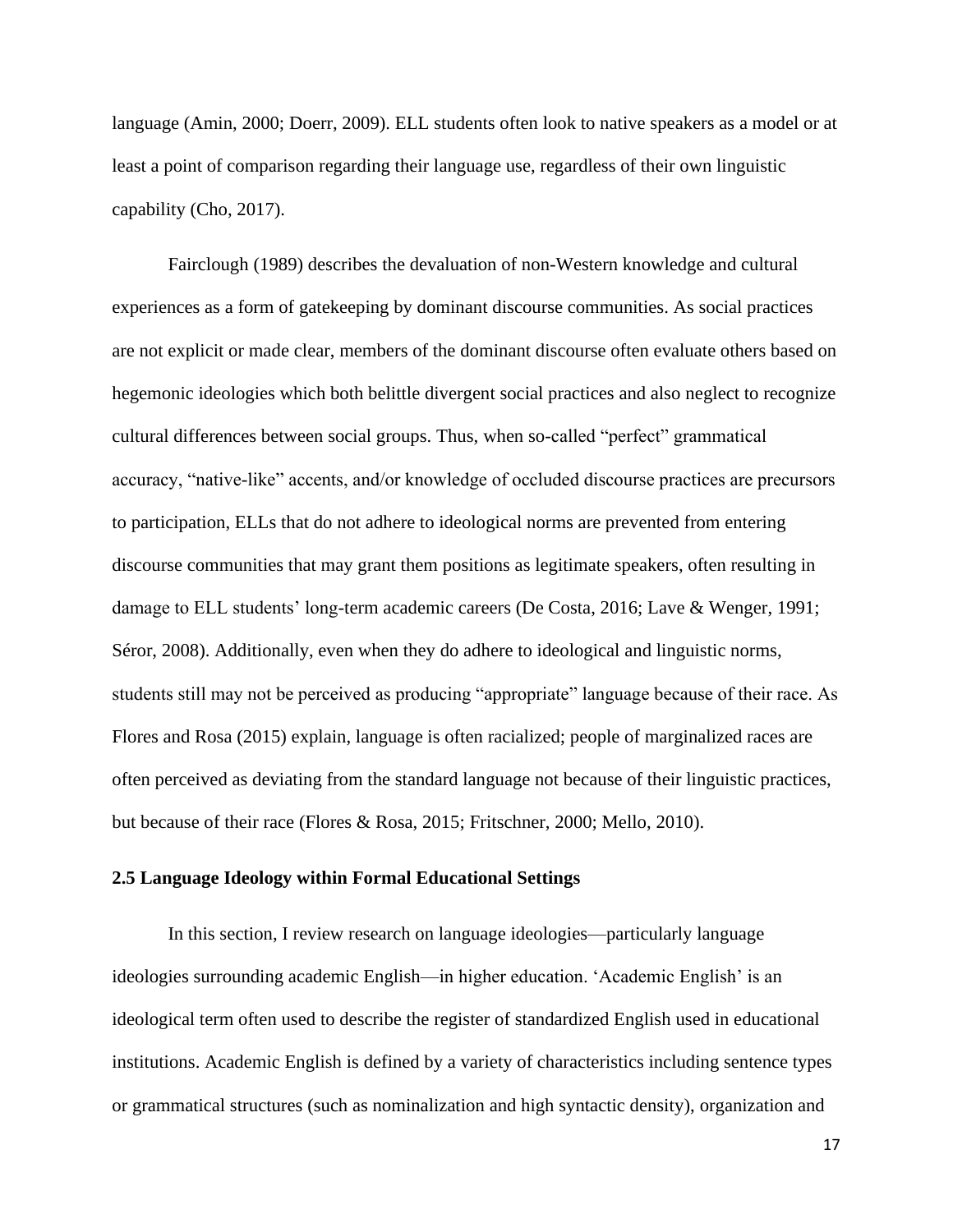function of the text, and vocabulary (Nation, 2008). These work together to make it highly specific and, ideally, concise. As writing makes up a large portion of assessment tasks in higher education, vocabulary is a significant aspect of academic English. Vocabulary can be divided into two categories: academic vocabulary and discipline specific vocabulary (Coxhead, 2016). Academic vocabulary is a corpus of word commonly used in academic texts across disciplines that are perceived as more formal, often of Graeco-Latin origin and/or morphologically complex (Nation, 2008). Discipline-specific language is unique to the field is used in and may have different meanings outside of that particular context (Coxhead, 2016). Both general academic vocabulary and discipline-specific language are significant in a language user's development of their academic skills; the use of academic language, and specifically discipline-specific terms, can signify membership to a discourse community and knowledge within a discipline (Hyland, 2008b). While academic English is required for students' academic success, and mastery over academic English is one way students may gain power in educational settings, if we are to view language and literacy critically, the language ideologies deeply entrenched in educational institutions and academic English must be addressed (Luke, 2018).

Academic English is inextricably intertwined with race, class, and western conceptions of logic. As Gee (2015) explains, the discursive features of academic English heavily overlap with the language patters of White, upper-class English speakers in north American contexts. MacSwan (2018) calls academic English a standard language ideology which "positions the language of the educated classes, often called Academic English, as a more advanced and more complex version of varieties of English used in non-school settings." (p. 29). Academic language is often referred to as more cognitively taxing than casual registers of English (Cummins, Baker & Hornberger, 2001); however, there are criticisms that this framing of academic English is a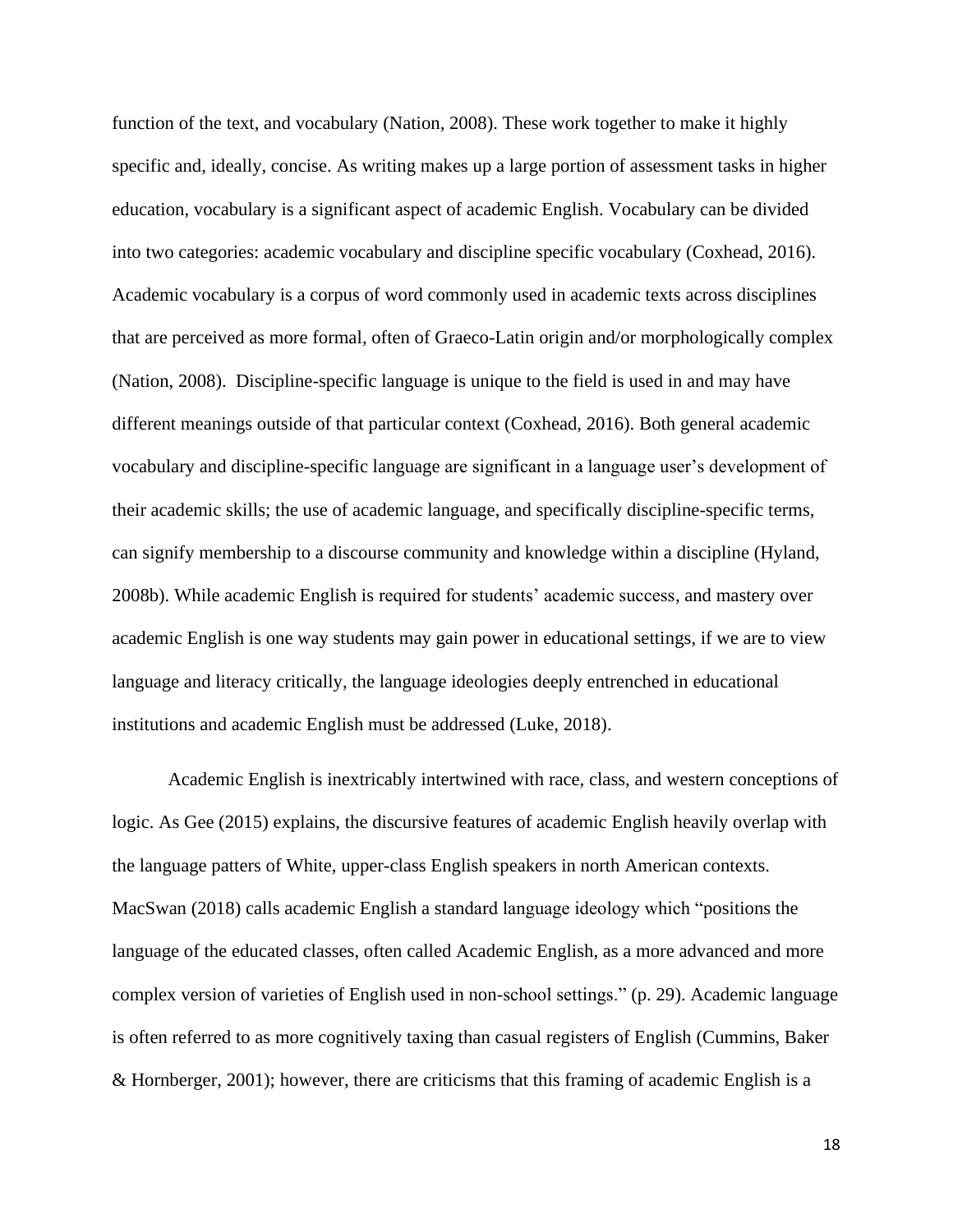form of oppressive language ideology (MacSwan, 2018). While academic English may lend itself to precision, often, perceptions of speaker's knowledge and intellect become contingent on adherence to rigorous discursive norms. And registers or varieties outside of academic English are disregarded as overly simplistic or incapable of conveying complex thought. Instead of viewing academic English as a register to use within particular contexts, the glorification of westernized academic practices, including but not limited to writing, speech and social practices, contributes to a further marginalization of non-standard language varieties and the people groups which use them (Gee, 2015; Lippi-Green, 2012; MacSwan, 2018; Turner, 2008) such as through the implementation of English-only spaces within universities (Cheung, 2019) or the treatment of AAVE as inappropriate in the classroom (Gee, 2015; Lippi-Green, 2012; MacSwan, 2018).

While mastery over dominant discourses, such as academic English, are vital to students' long-term academic success, the reproduction of dominant discourses without criticality in language education works to reify oppressive language ideologies (Janks, 2004; Luke, 2018). Janks (2004) refers to this as the access paradox, stating, "if you provide more people with access to the dominant variety of the dominant language, you perpetuate a situation of increasing returns and you maintain its dominance. If, on the other hand, you deny students access, you perpetuate their marginalization in a society that continues to recognise this language as a mark of distinction." (p. 9). Bourdieu (1991) asserts that many educational institutions do not provide access to dominant discourses and rather teach student only to recognize what is or is not perceived as legitimate.

Within education, academic writing often serves as fertile ground for the spread of standardized language ideologies. Educational institutions largely approach academic writing by relying on formulaic patterns of writing in class assignments which constrict writer expression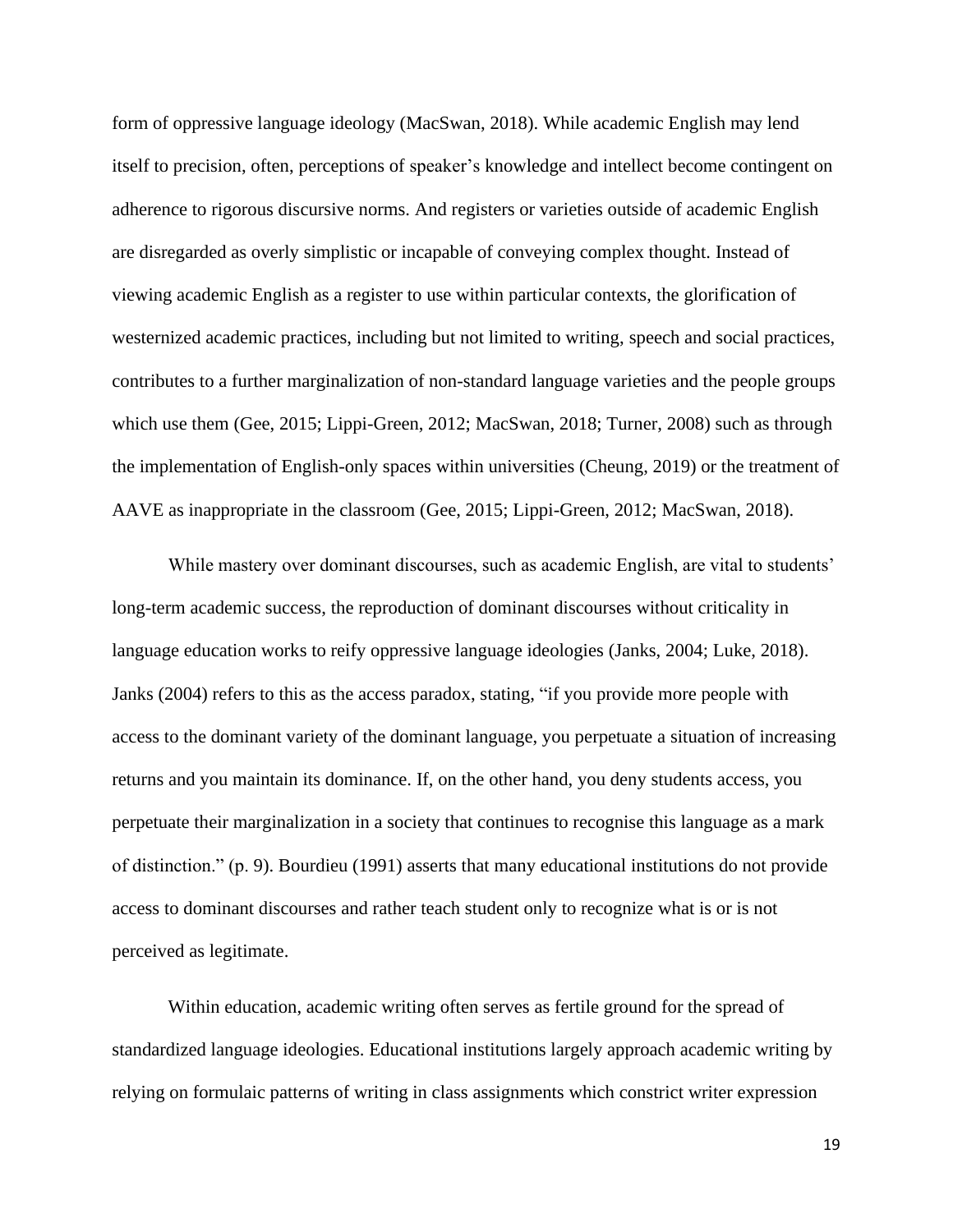and limit the inclusion of marginalized language varieties (Turner, 2018; Yamchi, 2015). Dominant discourse practices found in western writing styles, such as the five-paragraph essay and linear writing, are valorized as pragmatic and logical while portraying the opposite of nonwestern writing styles. In reality, while approaches to academic practices may be different in varying cultural groups, all are equally fit to convey complex information logically and pragmatically (Yamchi, 2015). However, these hegemonic language ideologies are perpetuated and maintained through the neutralization or normalization of standardized English. De Costa (2016) describes this as monoglot ideology through which people are systematically categorized as "normal" or Othered depending on their perceived adherence to dominant discourses. For example, Davila (2018) found instructors referred to linguistic features of standardized English as normal or lacking in error rather than referring to standardized English as another variety like African American Vernacular English (AAVE). Many regard standardized English as a basic or innate way of speaking and writing. In failing to label standardized English ideology, it goes largely unnoticed, and any deviation from the standard becomes viewed as an error (Davila, 2018). In conjunction with the racialization of language, non-conforming varieties of English which are labeled as 'wrong' or 'problematic' are also associated with race. This goes as far as to call any social practices associated with or perceived as belonging to non-dominant discourses 'improper' (Davila, 2018), building on Holiday's (2015) concept of cultural disbelief. Similarly, Yamchi (2015) found that when instructors spotted what they considered to be weaknesses in ELL students' writing, they attributed them to cultural deficiency, despite those weaknesses being common among all 'novice' English writers regardless of first language or cultural background. It is through these implicit enactments of language ideology that acts of neo-racism occurs. Neo-racism refers to discrimination on the basis of cultural differences which often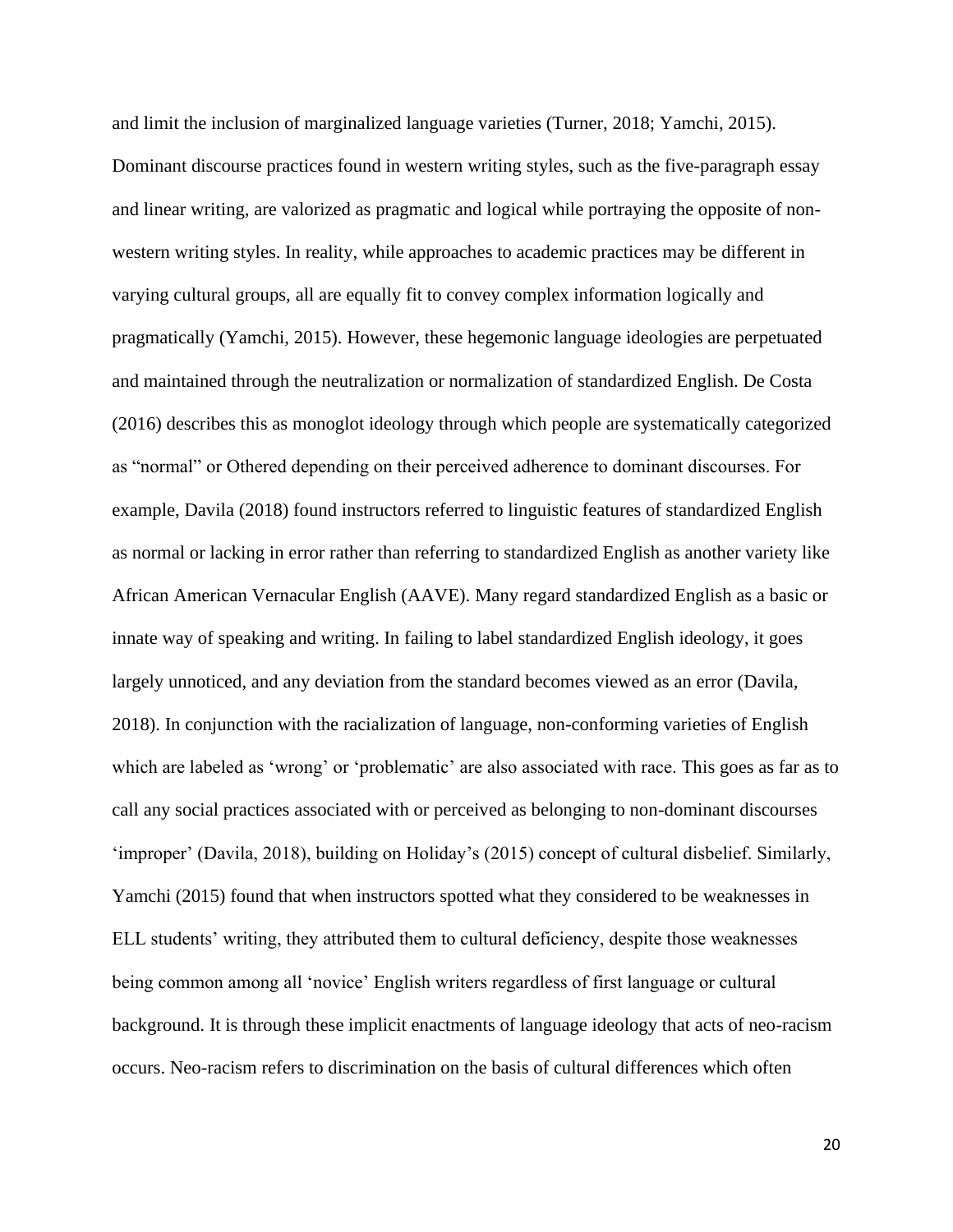occurs overtly and/or indirectly and may be disguised as respectful observations of difference rather than an attempt to marginalize people (Holliday, 2015; Yamchi, 2015). Non-western students may become targets of neo-racism through Othering, problematizing, and categorizing students based on a perceived NNES status.

Briggs and Pailliotet (1997) interpret instructors' enactment of standard language ideology and prescriptivism by examining power relations and the treatment of grammar in fifty pre-service teachers' grammar correction feedback on error analysis tasks. In response to demands by the dean to create a grammar test for pre-service teachers, Briggs and Pailliotet (1997) aimed to develop a contextualized and meaningful test which would help students question the common valorization of grammatical accuracy in higher education institutions. In one task, a role-play response to student writers, Briggs and Pailliotet (1997) found that preservice teachers repeatedly wrote from a position of power over the students. In nearly all roleplay responses, pre-service teachers referred to grammatical variation describing it as a "problem". Furthermore, they repeatedly described ways in which students "need" to change without examples or explicit instructions to assist the writer to learn the "needed" writing conventions. Briggs and Paillotet (1997) state "The phrases and tone of our informants' responses were consistently hierarchical, monologic, and even haughty. They wrote as if they viewed errors as deeply rooted in individuals, and as if they themselves were the ones with the answers the writers needed" (p. 51). Yet, at the highest position of power in education, they observed stakeholders using language ideologies against instructors, enforcing policies of standardized testing for students that glorified the role of so-called "perfect" (i.e., standard) grammar as a requirement for legitimate communication within academia. For example, the dean requested the test against Briggs' urging. As a result, instructors took up these ideologies to enact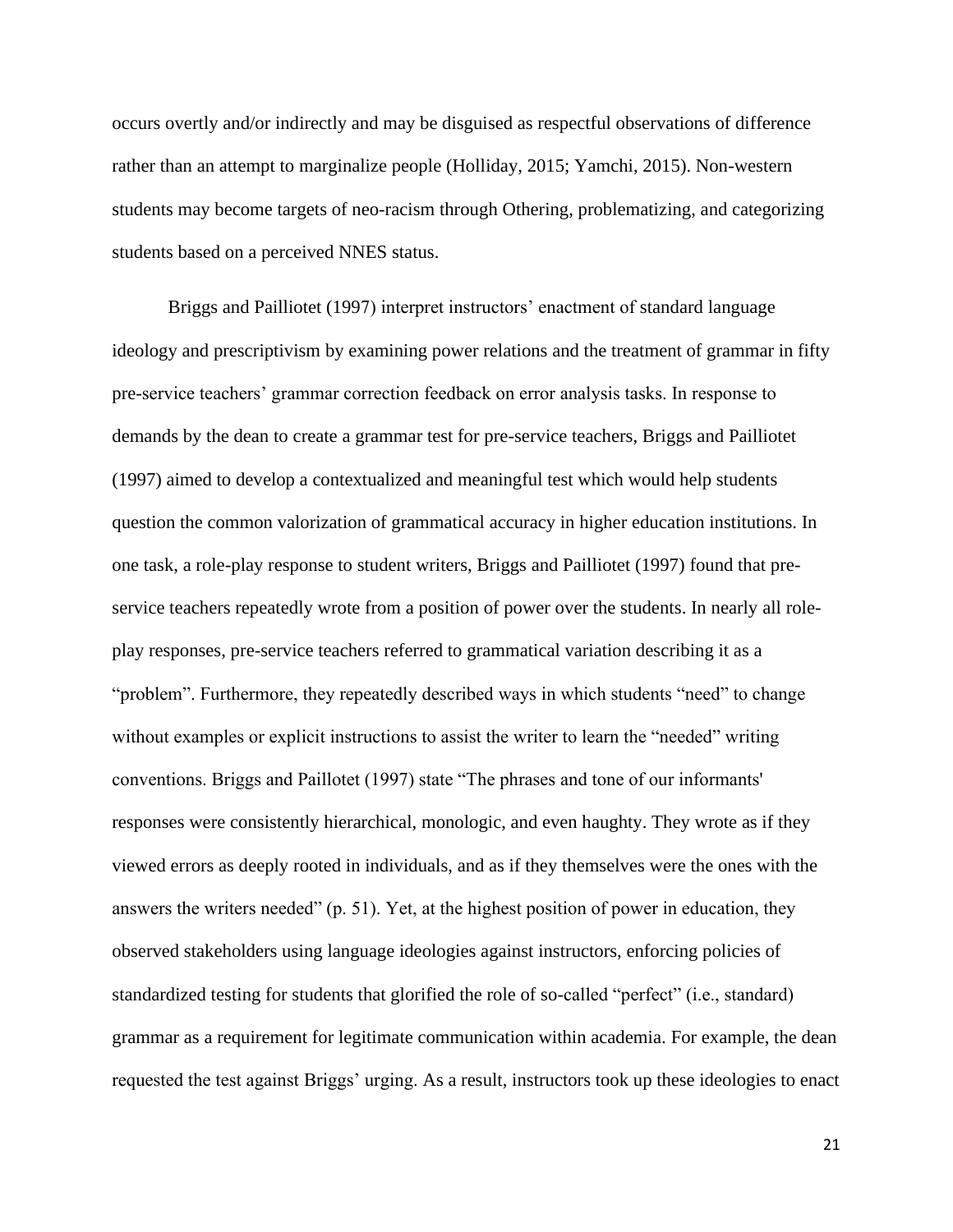on pre-service teachers, who enacted them on students as each group attempted to gain power in their positions. The same cycle of ideology can be observed in the previously mentioned studies (Cho, 2017; De Costa, 2016; Séror, 2008), indicating that on a broader level, grammar, or the judgement of language, whether written or oral, becomes weaponized as the tool through which language ideologies are justified. Thus, student language competency is often regarded as a set of "problems" and "tendencies" that permeate all aspects of their writing and must be corrected, rather than contextualized mistakes or part of the trajectory of their growing language repertoires (Briggs & Pailliotet, 1997, p. 52).

However, language ideology in education is not limited to written instances of language. Accent is often a target of oppressive language ideologies. Subtirelu (2015) found that accent was often negatively framed in student reviews of mathematics instructors on ratemyprofessor.com (a popular website where students can anonymously evaluate their professors at American colleges and universities). Despite the numerical rating of a professor, students frequently commented on their accent and intelligibility with statements varying from extremely negative and exaggerated like "Don't take him unless you know Chinese. Because he obviously can't speak English" (Subtirelu, 2015, p. 53) to seemingly benign "He does have an accent but it's not hard to understand him" (p. 54). However, the perceived need to comment on accent frames it as a negative, marked attribute and communication as the L2 speaker's sole burden. Lippi-Green (2015) asserts that the term 'accent,' and therefore commenting on a speakers' accent, is used to Other individuals. Standardized language ideologies imply the existence of a non-accent, or accentless speech, which constructs a false dichotomy between those with accents and those without when in reality, all speakers have accents and there are simply different types of accents. When speakers position themselves as non-accented speakers,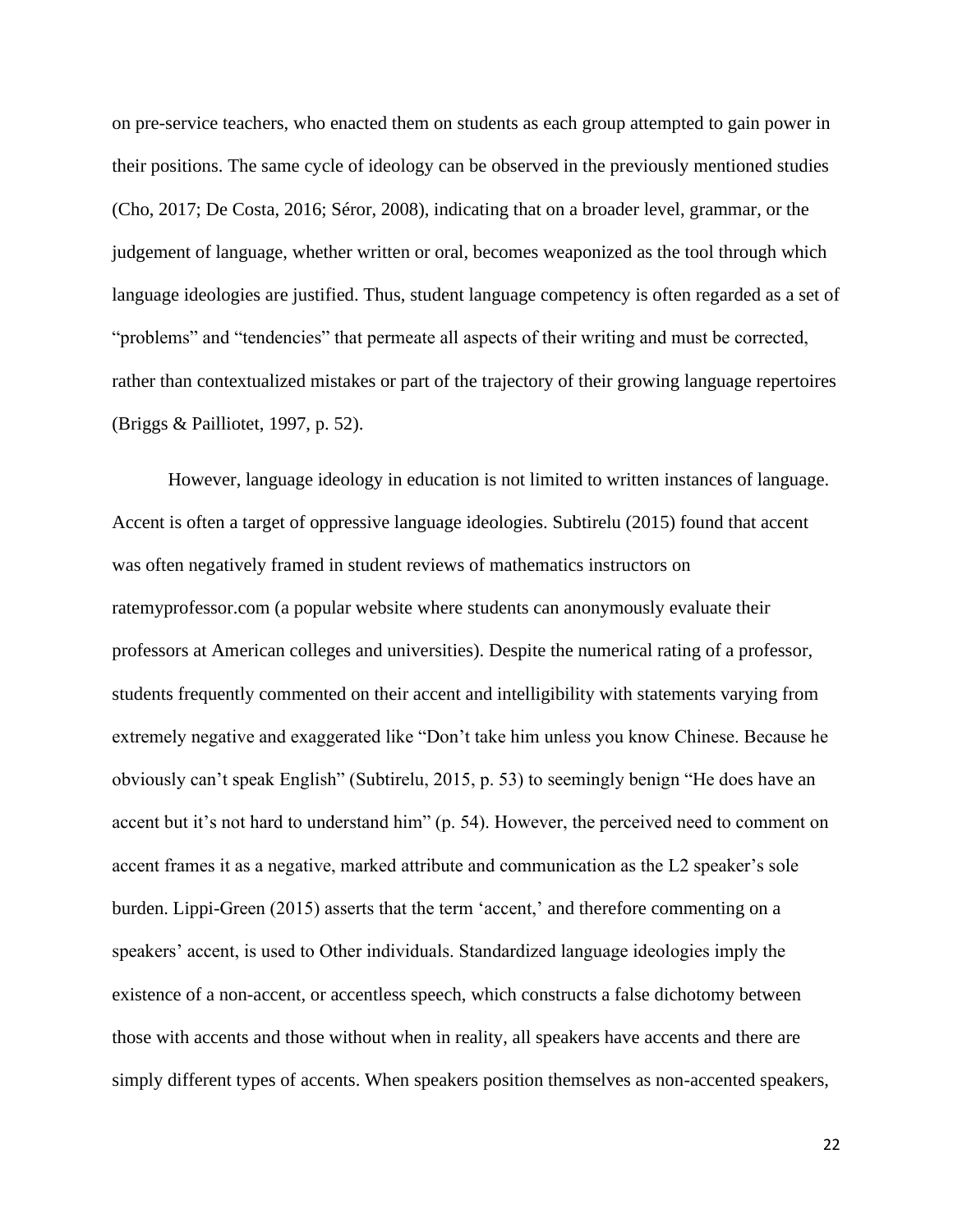they comment on accents that differ from their own in order to identify those they consider Other, and in many cases, the language of those they Other is marked as wrong or problematic (Lippi-Green, 2015). Furthermore, ideas about intelligence or linguistic competency may be ideologically connected to L2 accents, as exemplified in Subtirelu's (2015, p. 53) data, such as when a student said "he obviously can't speak English," when in fact it would be very nearly impossible for a professor to get a job teaching math in America if they can't speak English. Though this example showcases instructors' encounters with language ideologies regarding accent, this judgement may be bidirectional with both NNES students and teachers experiencing discrimination based on accent or perceived NNES status.

#### **2.6 The Enactment of Language Ideology**

Language ideology is enacted in education through a variety of forces, including policymakers, instructors, and students themselves. Séror (2008) uncovered prevalent ideological beliefs about ELL students among university professors in his doctoral thesis work on instructor feedback. Through interviews, he found instructors' beliefs varied from viewing ELL students as burdens, as the case with one instructor who mentioned she believed "certain countries" produced unreliable TOEFL scores to place students in classes that were too advanced for their abilities, to purposeful discrimination enforced through inequitable grading practices (p. 97). One instructor reported that a PhD student was purposefully given a failing grade to expel her because another instructor believed she did not belong in the program due to her language struggles (Séror, 2008). Regardless of her intellectual and research capabilities, the student was labeled as incompetent by her instructor. Her instructor regarded her struggles as inherent problems that were not his responsibility to aid her with. Séror (2008) refers to Severino's (1993) term "assimilationist stance" for the ideologies in which writers are expected to conform to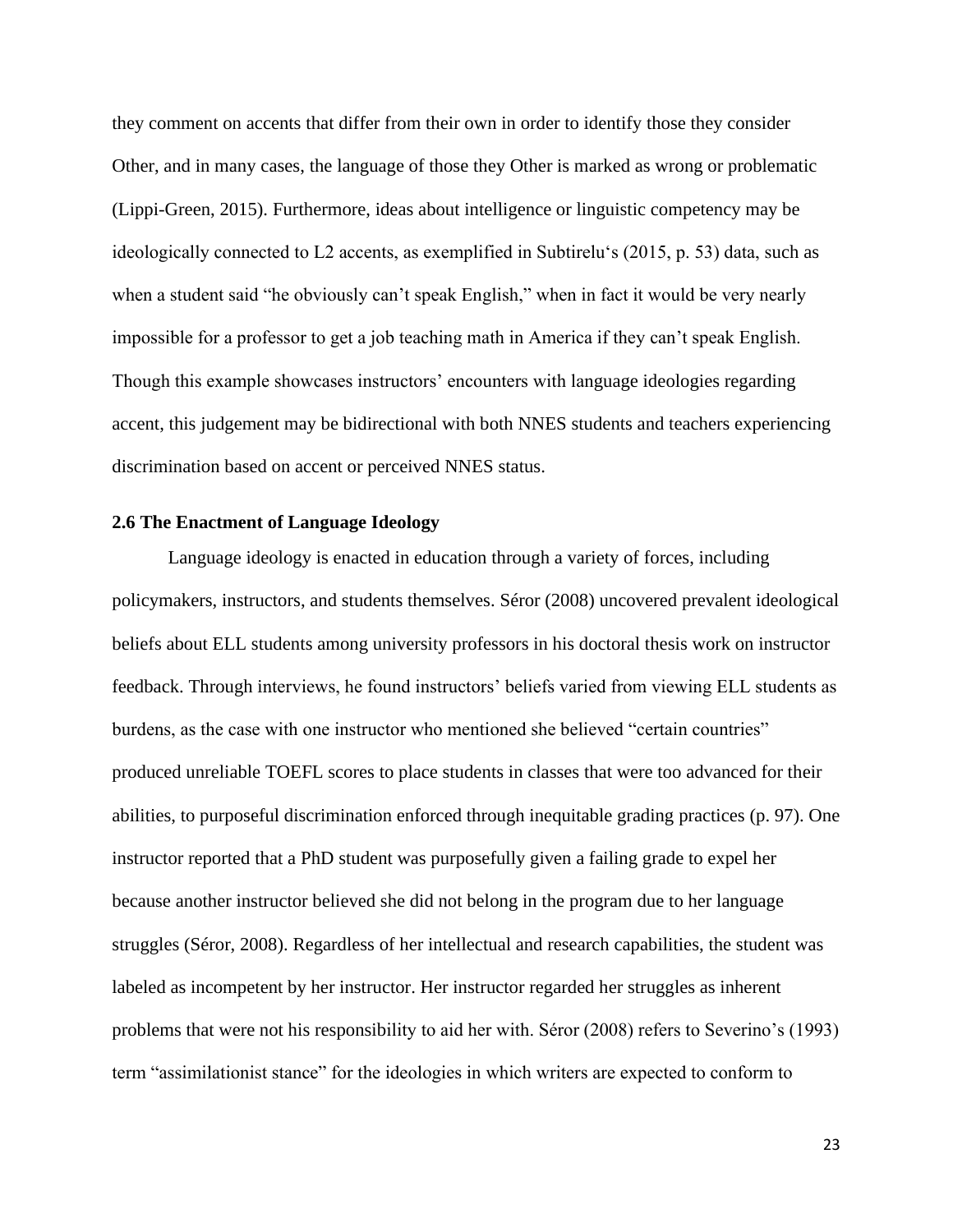dominant discourse practices in their writing (p. 187). From this perspective, in order to be recognized as part of the dominant discourse community, and in this case as a legitimate student and academic writer, the student must conform to dominant discourse practices; by making grammatical errors not characteristic of native speakers or using writing conventions uncommon in the dominant discourse, such as different forms of logic or organization, they are then rejected from the dominant discourse and positioned as an outsider (Gee, 2014). The assimilationist stance Severino (1993) describes is just one way standard language ideology and native speakerism are perpetuated in education. Though writing is an integral part of students' success in education, they are just as likely to face the same oppressive ideological reception of their L2 speaking or listening skills that can impact their academic careers permanently.

When teachers believe in ideologies like native speakerism, students who do not conform to their expectations often suffer in the way they are positioned in the institution. De Costa (2016) examines language ideology in an English school in Singapore through interviews with instructors and students and essay analysis. Through a strict policy that regarded standardized academic English as the only legitimate form of communication in the school, students who struggled with academic genres were positioned as intellectually inferior by instructors. An English teacher revealed that in staff meetings, one student, Daphne, was largely regarded by her language and humanities teachers as deficient and lazy due to her struggles, regardless of her adamant effort to expand her English skills. This belief was reflected in how she was positioned within the classroom. For example, at one point, the instructor emphasized a minute error Daphne made, causing her classmates to laugh at her. Her papers also often were marked with curt feedback from instructors without positive reinforcement. In an interview with Daphne, De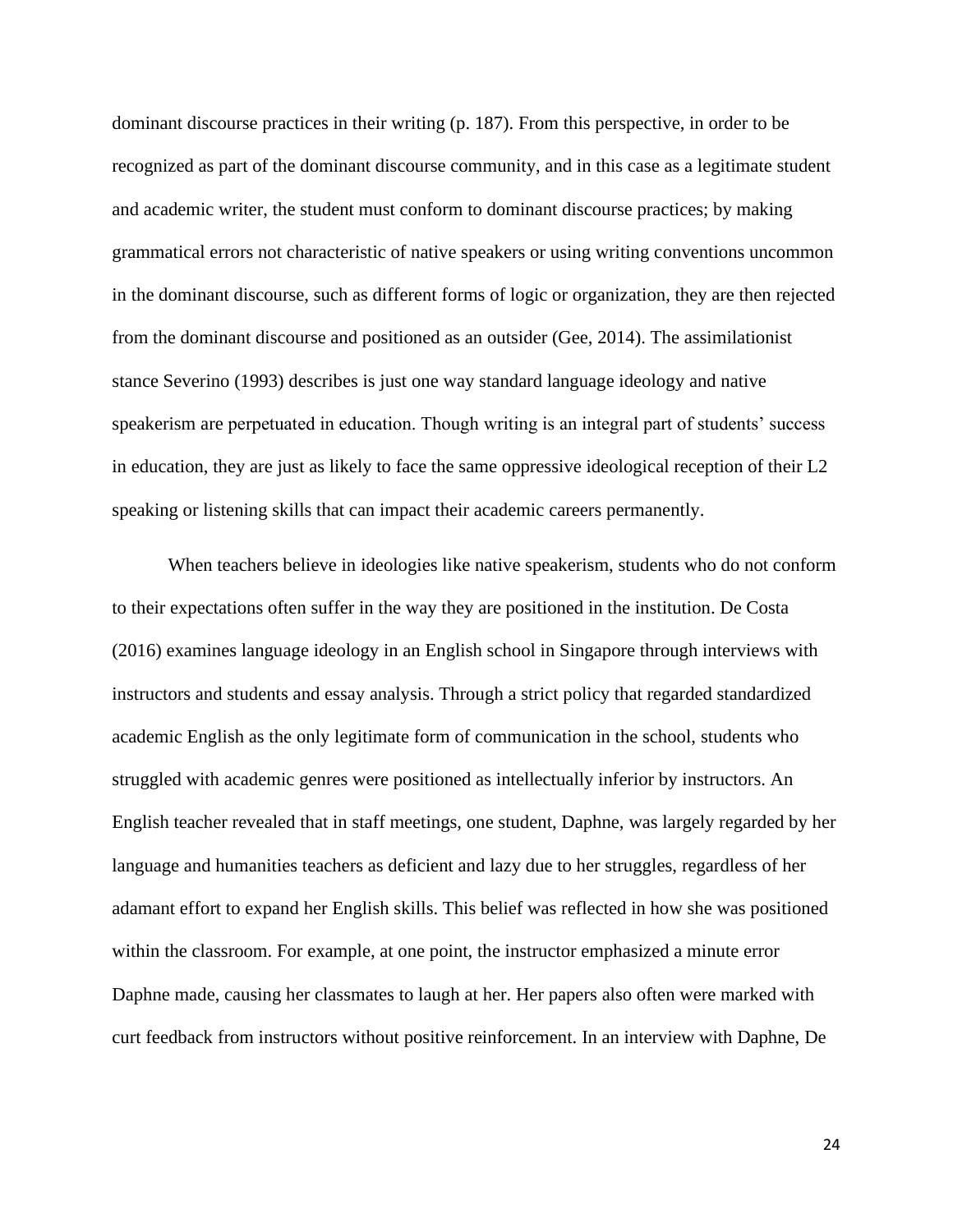Costa (2016) found that she had adopted these views as well, and viewed herself as deficient when writing essays, a subject of many of her teachers' criticism.

# **2.7 Hegemonic notions of Learning and Cultural Disbelief**

Cultural disbelief may also be enacted through assessment practices that rely on hegemonic notions of learning. One area of this that I will explore further in the findings of this study is the use of participation points as a prevalent assessment practice. The concept of participation, and what may or may not constitute it, is somewhat embedded in cultural or institutional norms. Fritschner (2000) examined student participation in undergraduate courses and students' perceptions of participation through classroom observations and exit interviews and found that students and teachers differed widely in their definitions and expectations for participation. Many instructors consider participation to occur primarily through answering or asking questions or making comments in front of the class. Other definitions or participation may extend to participating in classroom activities from small group discussions or to taking notes. When instructors do grade based on participation, many define participation in vague terms, stating that it involves taking part in the class, but neglecting to provide a clear, accountable or quantitative measuring system (Crosthwaite, Bailey, & Meeker, 2015).

Students' verbal participation in class is also dependent on a variety of factors including context, knowledge of the topic, personality, and learning style. Morita's (2004) multiple case study of ELL students' discourse socialization explored how students negotiate identity and participation in mainstream courses. When discussing the topic of participation and nonparticipation, Morita (2004) found that in addition to cultural norms surrounding participation, some students reported feeling more confident learning without engaging in class verbally. In one example, a participant reported that one of her students made her feel involved despite her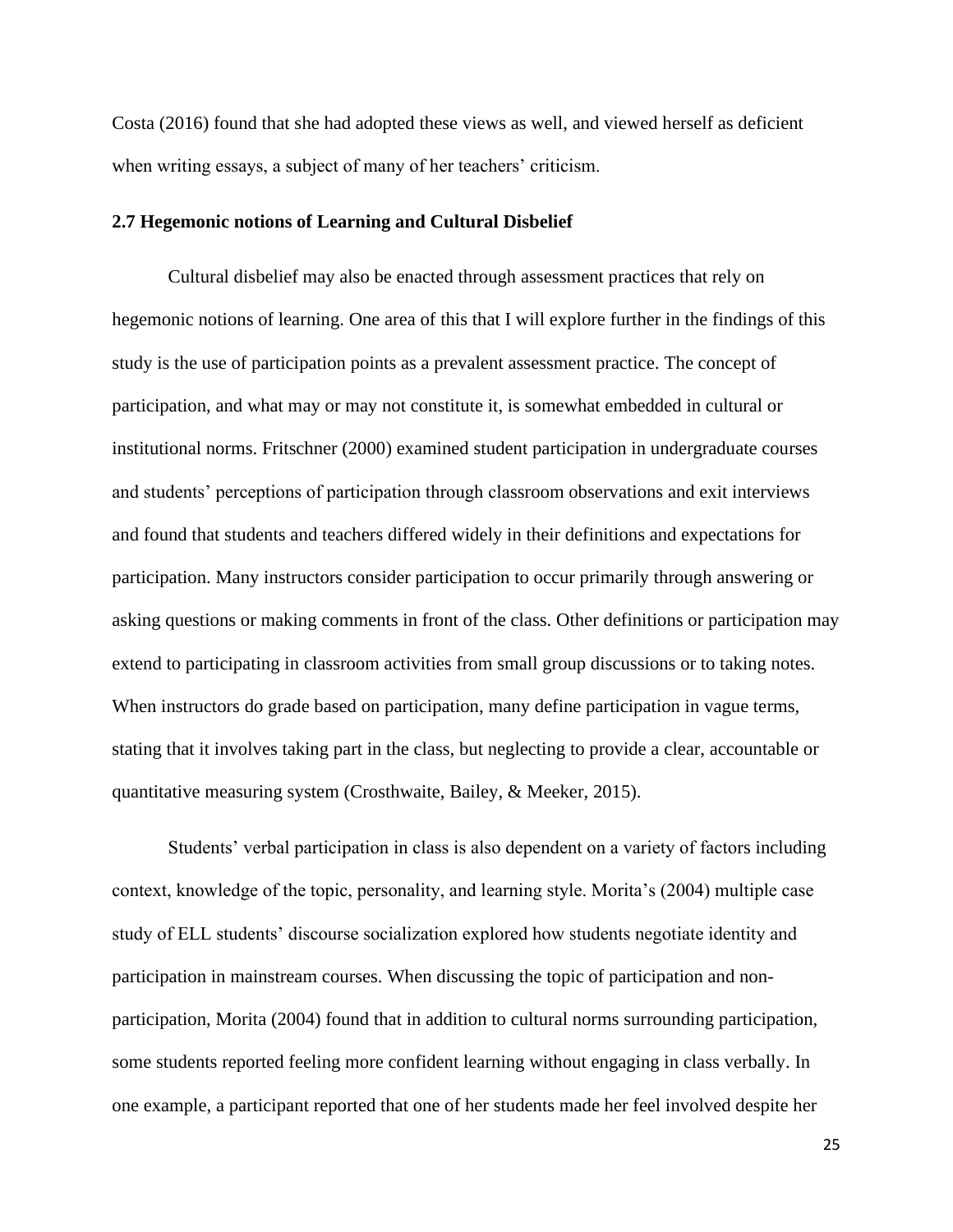lack of verbal participation which positively impacted her learning. Crosthwaite, Bailey, and Meeker (2015) found no significant correlation between participation and end-of-term test scores. While these correlations may vary depending on classroom subject, such findings do highlight that classroom participation is only one learning method that does not benefit all students equally.

Additionally, students that are outgoing, have background knowledge in the topic or process information verbally may be more likely to speak up, often leading to disproportionate verbal participation. When examining verbal participation, Fritschner (2000) found that 18% of students attending a class "accounted for 79% of all of the students' comments in class" (p. 345). Thus, a small percentage of students dominated classroom conversations. This indicates that if participation points are truly distributed in a quantitative manor (rather than based on instructor's perceptions of student participation), only a small percentage of students would receive full points for verbal participation. However, as Mello (2010) points out, participation grades are rarely assigned based on quantitative measurement and often result in instructors assigning participation grades based on biases and other inconsistent factors.

#### **2.8 Impacts on Student Identity**

Due to rigid policy and instructor behavior, students often come to subscribe to the ideological beliefs constructed to oppress them. Cho (2017) explores this phenomenon in an English translation major in a South Korean university. The program put immense amounts of pressure on students due to its standards, including a policy that immediately expelled any student who failed a class. Students reported studying up to twelve hours a day. In interviews, Cho (2017) found that both students that learned English through early childhood immersion (haewaepa) and those that learned English in Korea (guknaepa) glorified the other group with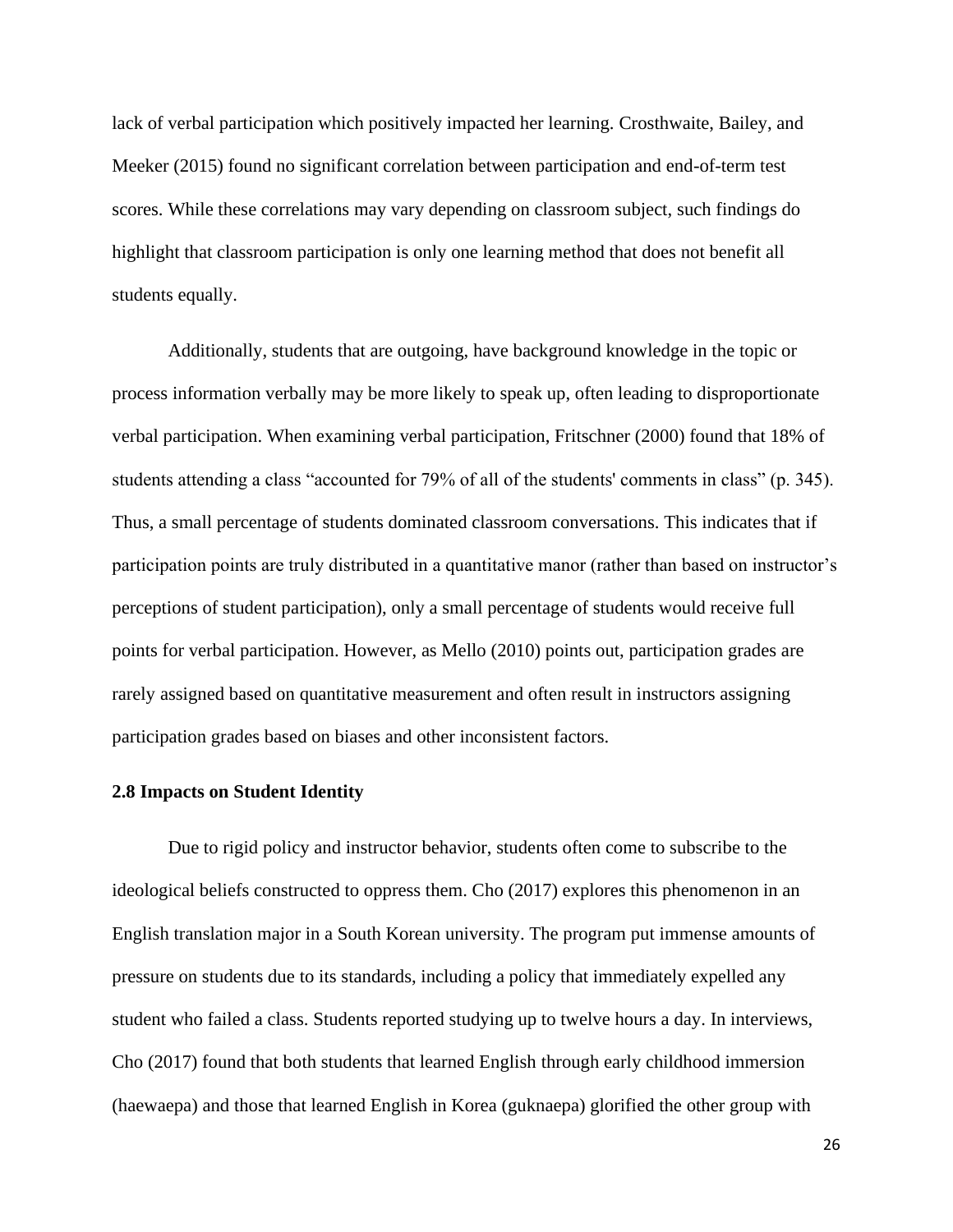ideological beliefs of native speakerism. In the case of guknaepa, they positioned their English speaking abilities as lacking because they believed they were not as natural sounding or idiomatic as the haewaepa students'. Many guknaepa regarded sounding like ELLs as insufficient and devalued their own competency because it wasn't that of a "native speaker", regarding the haewaepa as the ultimate authorities (Cho, 2017). Haewaepa, on the other hand, believed that due to a lack of formal English training, they were unable to translate written or spoken Korean accurately, displaying contrasting ideological beliefs in which both groups of students viewed themselves from a deficit perspective. However, conformity to oppressive language ideologies is not the only option for students; as Siegel (2006) describes, while speakers may conform to standardized varieties and therefore shunning their first languages or dialects, others rebel against standardized dialects by refusing to appropriate them or by adopting the dominant variety while maintaining their own through style shifting or code switching. Still, resistance to dominant discourses may be viewed as deviant or uneducated, specifically in subject, or mainstream, courses where instructors may be less likely to understand second language acquisition (SLA) processes and the ideologies they may enact (Cho, 2017; De Costa, 2016; Polat & Mahalingappa, 2013).

Beyond accepting oppressive ideological views of oneself, when faced with hegemonic ideologies, many students feel they must change their identities to succeed academically. Shen (1989) describes his journey as a Chinese international student studying in the United States and the common cultural disbelief he experienced associated with non-western writing styles. Shen (1989) found his writing was constantly reprimanded for what he described as Chinese cultural practices embedded within his papers. He was expected to adhere to unstated writing conventions, and when he strayed from the cultural norms, his writing was labeled "weak" or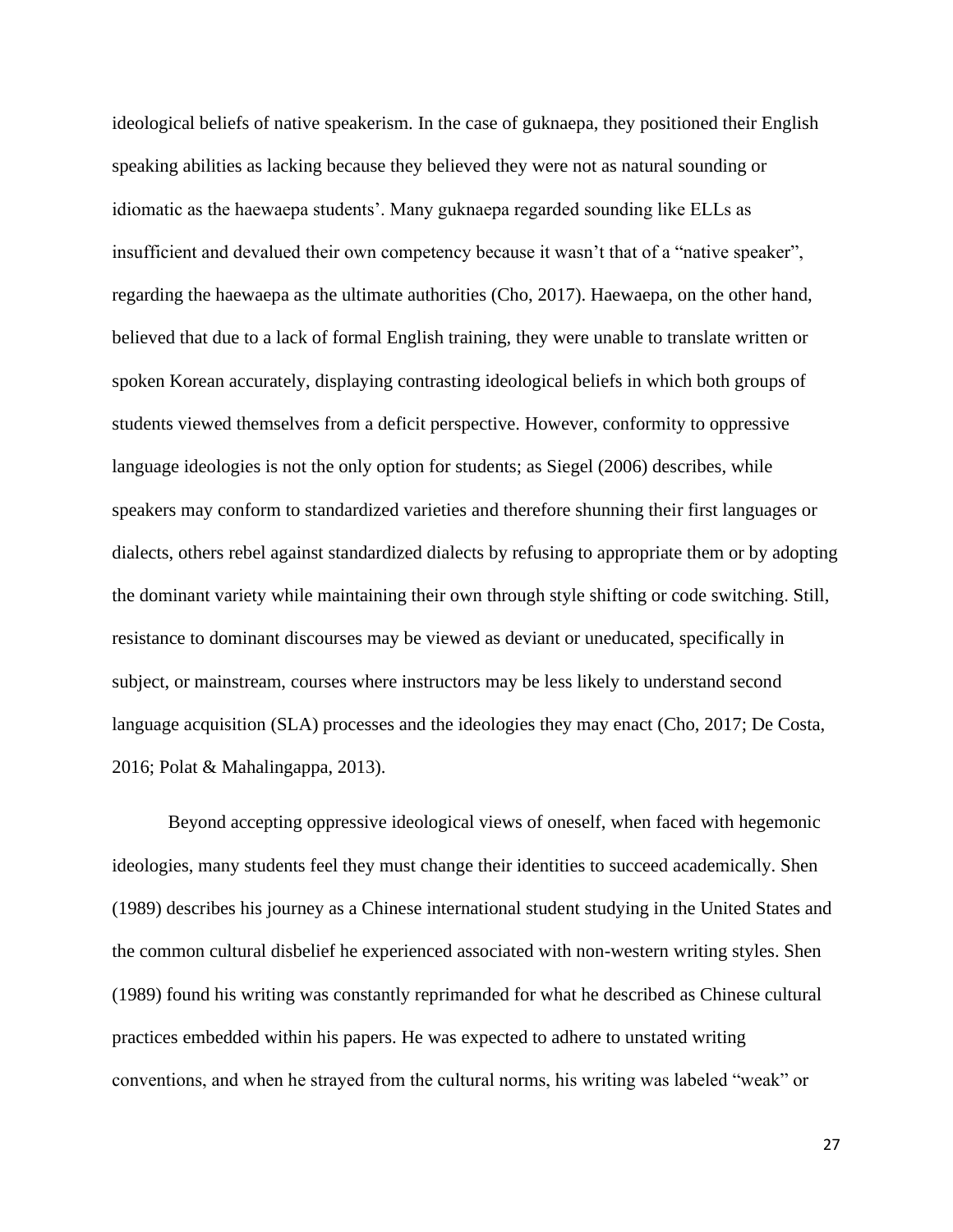deficient. In reaction, Shen's (1989) instructors pushed him to "be himself". However, Shen (1989), as writing from his cultural perspective, was being himself. Rather, instructors wanted him to express individualistic Western ideologies through the limited number of dominant discourse practices instructors perceived as appropriate in their class. In order to gain recognition as a legitimate student, Shen (1989) describes creating a new identity, as his Chinese identity had been denied, which entailed having to "wrestle with and abandon (at least temporarily) the whole system of ideology which previously defined me in myself" (p. 461). This extended beyond simple writing conventions to the ideologies through which he argued his ideas and constructed his voice with regardless of his personal feelings on such matters. Shen's (1989) experience illuminates both the native speakerism and cultural disbelief engrained in academic writing conventions and the common intolerance for diverse cultural practices in academic institutions.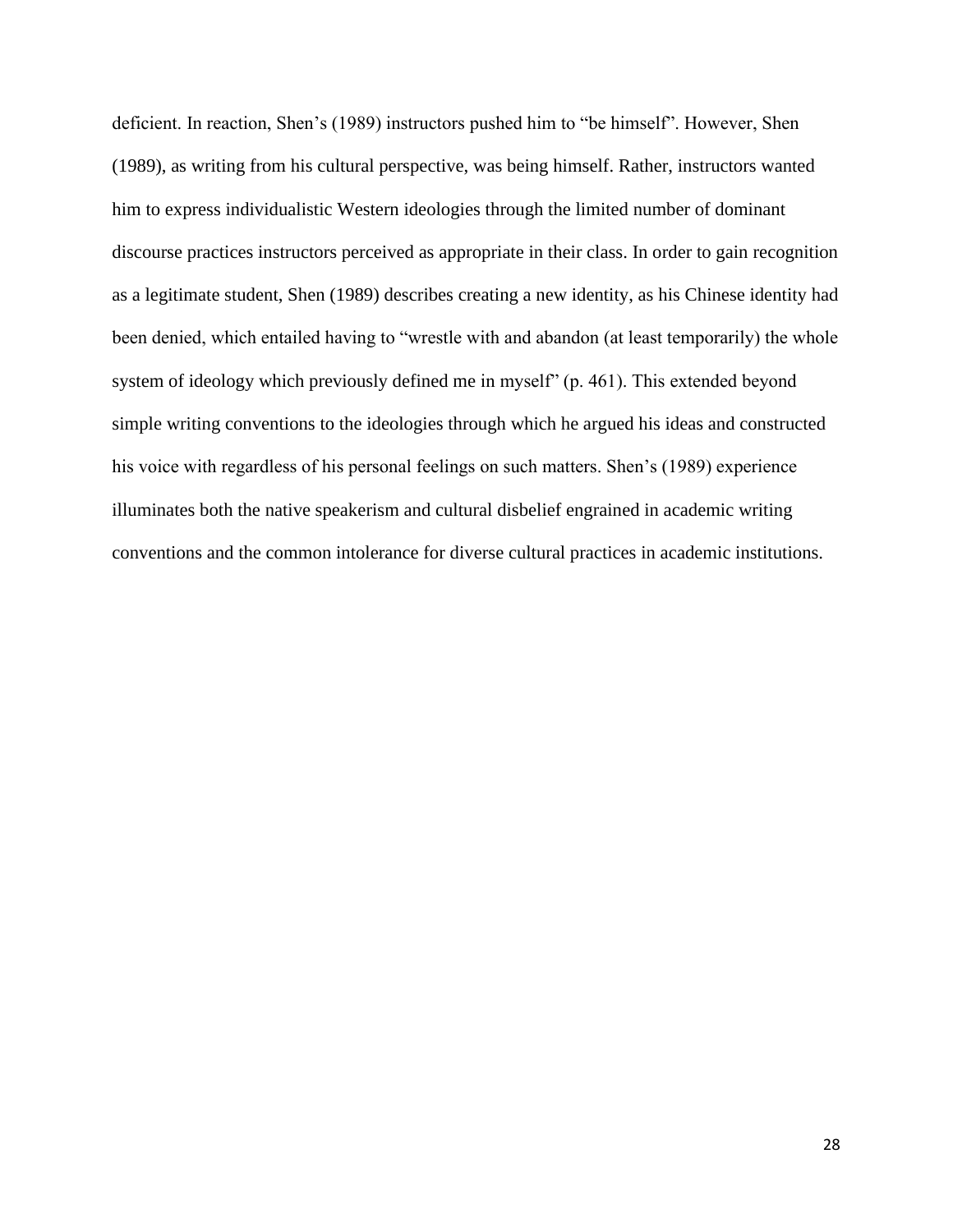#### **Chapter 3: Methods**

# **3.1 Introduction**

In this chapter, I describe my methodological approach to this study. Qualitative multiple case study methods have been used to approach the study. I collected data over a three-month period at a small college in Washington state. I selected a total of five ELL participants in mainstream college classes and conducted semi-structured interviews. I also collected documents such as assignment descriptions, graded assignments, and rubrics. Finally, I asked students to keep reflective journals throughout the term. I coded data using a mixture of inductive and deductive coding, using my understanding of the literature discussed above as a basis to develop several beginning codes, such as *cultural disbelief, authority,* and *Othering*. The data was further analyzed using discourse analysis, borrowing methods from multiple approaches to discourse analysis (e.g. Gee, 2014a; Gee, 2014b; Fairclough, 1989; Fairclough 2003).

#### **3.2 Multiple Case Study**

I have approached this study as a qualitative multiple case study. Case studies offer closer examinations of a particular case or bounded system. A case may vary from one individual to a social group, institution, or entire community. Case studies, then, can offer insights into larger cultural phenomena, social issues, or problems within their "real-life context" (Duff, 2008, p. 22). In this study, I have selected several participants, each one representing a case that can speak to the issue of how ELL students experience language ideologies in their mainstream courses. Additionally, in order to gain a more thorough understanding of phenomena, case studies typically involve a variety of data collection methods, most commonly including interviews, document analysis, and observation (Creswell & Poth, 2018; Duff, 2008).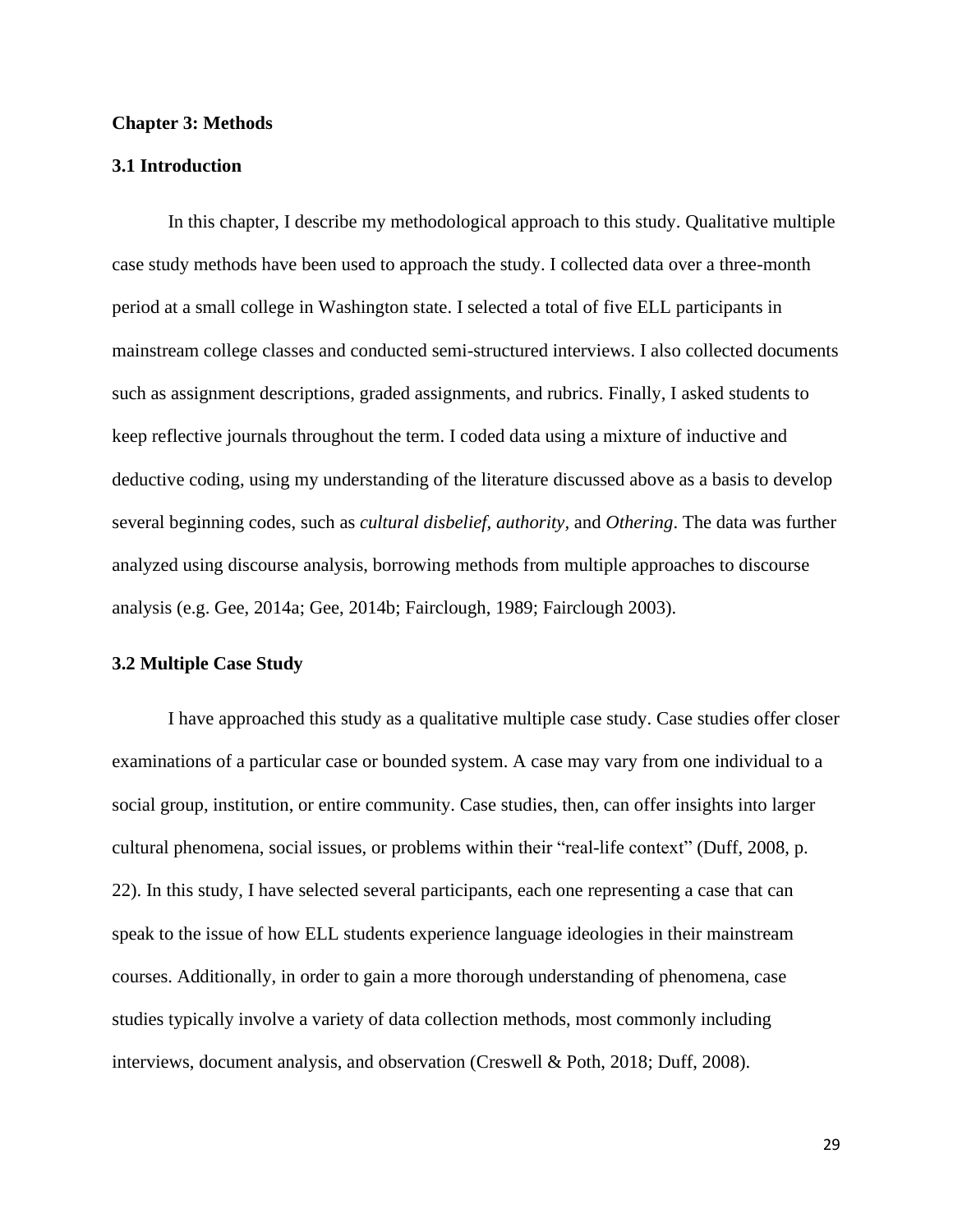Mitchell (1984) asserts case studies are best approached with a strong understanding of the social and institutional context in which the case occurs. This is especially significant considering the theoretical grounding of this study which defines discourse as social action, unable to be separated from social contexts, and influenced by dominant discourses. As I will elaborate on in section 3.5, my positionality within the contexts of this multiple case study has allowed me to become very familiar with social and institutional powers that the participants act within.

The goal in analyzing cases is not just to describe the context but to connect theory to events so as to shed light on previously hidden phenomena, such as language ideologies or students' constructions and co-constructions of identity. While results are not applicable to all contexts, they help researchers understand one way a phenomenon may occur. Reliability, from a qualitative standpoint, does not depend on the representativeness of a case. Rather, it is more significant to consider how a case or cases can contribute to a deeper understanding of the social issue at hand (Mitchell, 1984). As Mitchell (1984) states, "From this point of view, the search for a 'typical' case for analytic exposition is likely to be less fruitful than the search for a 'telling' case in which the particular circumstances surrounding a case, serve to make previously obscure theoretical relationships suddenly apparent" (p. 239). Thus, just one or two case participants may speak volumes to a social issue even if they are not statistically representative of the larger society.

#### **3.3 Context of the Study**

The site of this study was a small community college in Washington state that I will refer to as "Fir College" (pseudonym), where I currently hold a position as a program assistant, tutor, and instructor. Fir College offers only a few four-year degrees, primarily serving to prepare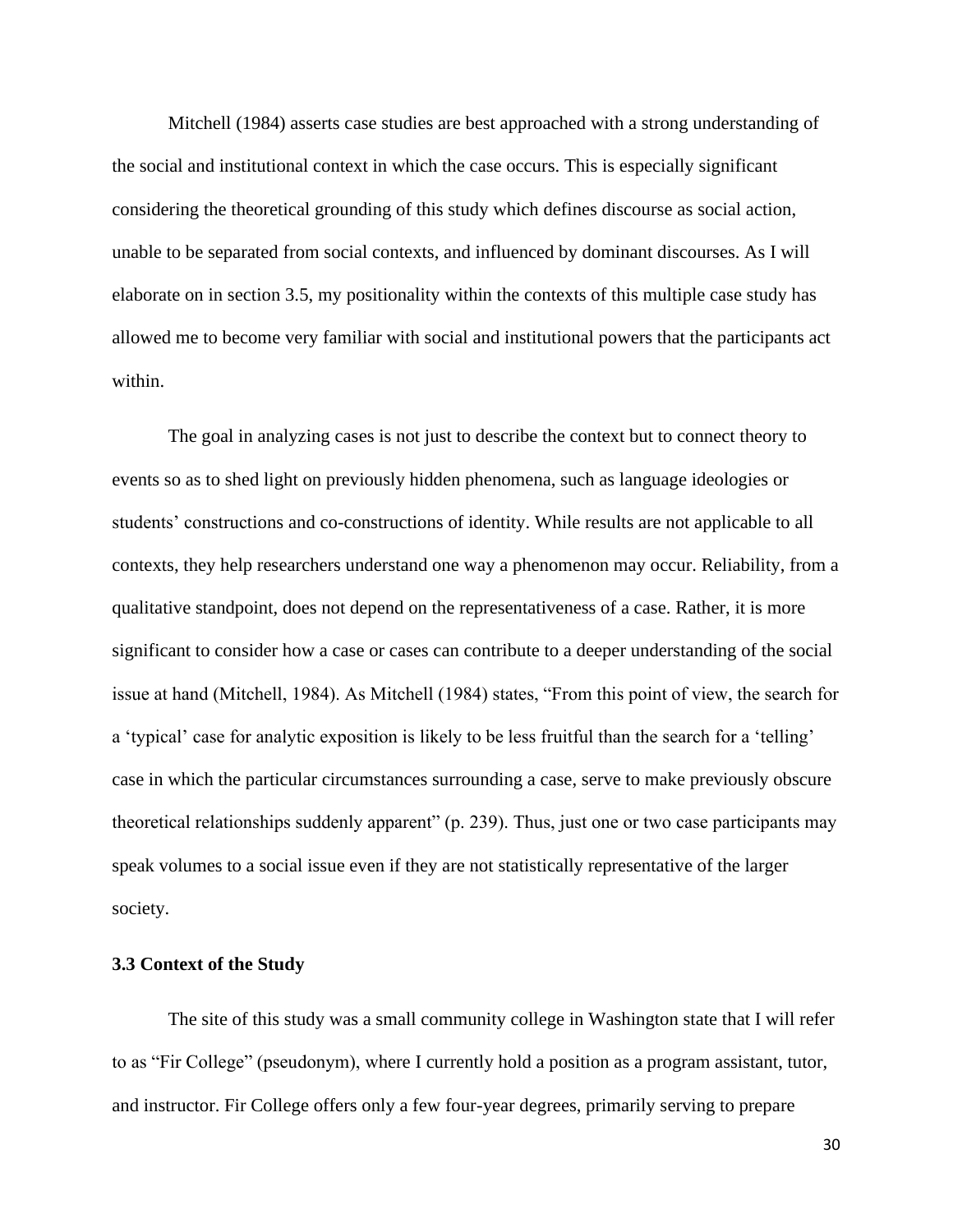students to transfer to larger universities after obtaining two-year degrees. This is significant as a majority of students at Fir College are new and inexperienced in their academic careers; many courses at Fir College aim to prepare students for the first time with the academic skills they will need to succeed in the future. Students most often come to Fir College with the goal of completing a degree or certificate program at Fir College. A very small percentage of students attend Fir College through exchange or short-term programs.

Fir College is located in a small predominately white town of around 35,000 people and is the only college in the surrounding area. At the time of this study, Fir College had approximately 5,700 students, with 77 classified as international students from a variety of countries and contexts, including China, Hong Kong, Japan, Korea, Russia, Ukraine, France, and Mexico. ELL students that are not considered international students, such as immigrants and refugees, are also common at Fir College, though their exact numbers are unknown; as some students may be undocumented, many are not tracked or asked to report their status in the U.S. Additionally, the estimated numbers of immigrant and refugee students at Fir College were not available to me. When ELL students enter Fir College, they must either test into mainstream courses or take courses in the EAP program to prepare to enter mainstream courses. The EAP courses focus on academic language skills as well as college success skills, including two adjunct courses connected to mainstream courses. A majority of international students take at least one EAP class before they fully enter mainstream courses.

From a critical perspective, it is important to consider the sociopolitical context which Fir College is situated in and how that may impact students. Over the past decade, the number of international students at Fir college has been steadily declining. International recruitment at Fir College has decreased the most over the past four years, with the U.S.'s national international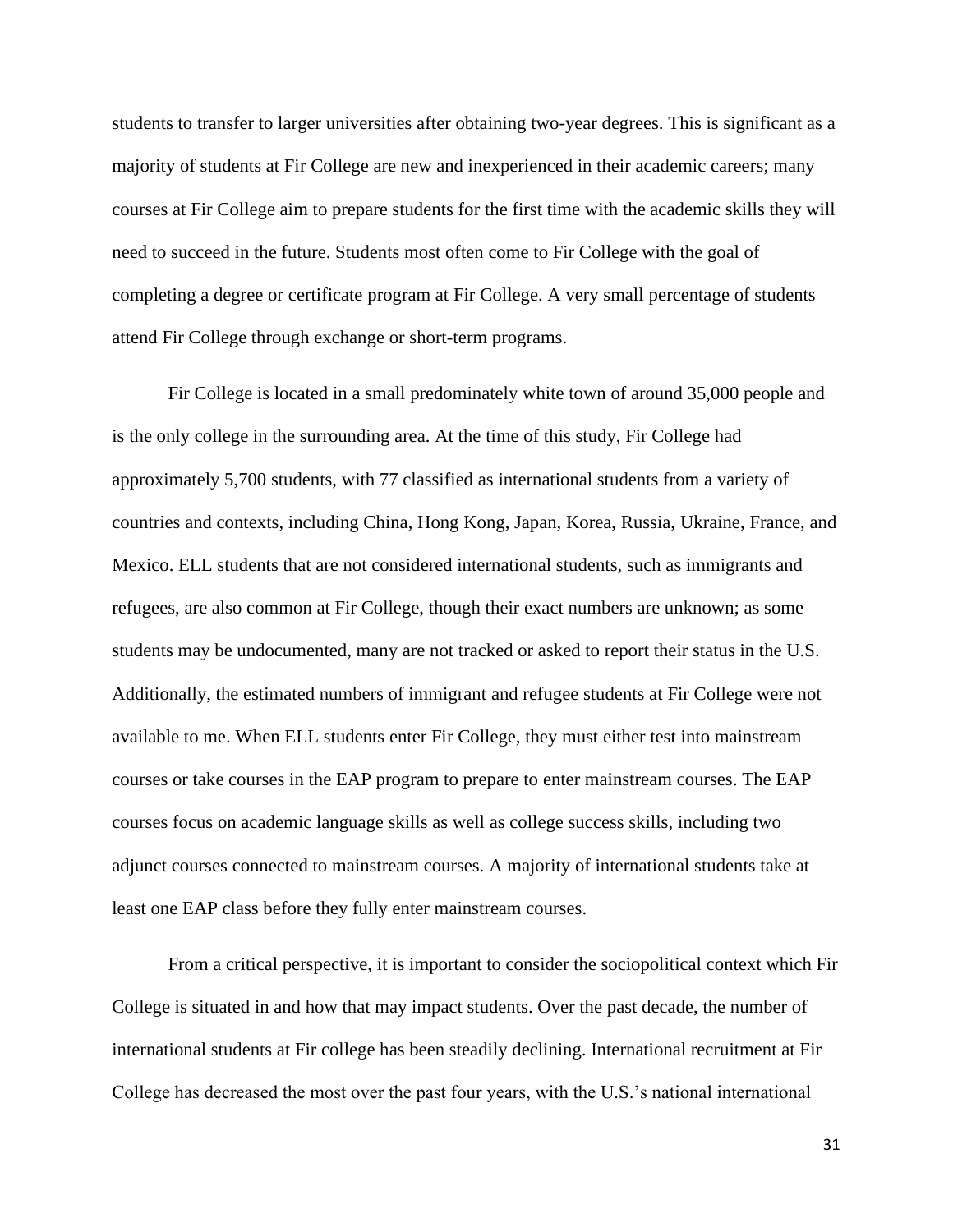recruitment rates dipping 8% in 2018 and 10% the year before, largely attributed to the neoracist, and often blatantly racist, rhetoric and policies abundant in the current U.S. government (Anderson & Svrluga, 2018). The EAP program alone has experienced a 34% enrollment rate reduction in the past five years, shifting from having over 100 students in 2015 to 33 this term. A combination of complexities such as the steep cost of tuition in the United States, political uncertainties, and a declining number of visas granted to students (with about half of the students accepted to Fir College being denied visas in the Fall 2019 term) all contribute significantly. As mainstream classes have fewer ELL students, attempts to increase inclusivity at Fir College have largely neglected issues of neo-racism and language discrimination as irrelevant or the responsibility of EAP instructors exclusively.

# **3.4 Participants**

#### **3.4.1 Recruitment Process**

As the purpose of this study is to examine how students are experiencing language ideology in mainstream classes, I selected participants that are no longer in EAP classes (thus, taking mainstream courses). Students at Fir College range in age from sixteen to middle age. I selected participants who were a minimum of eighteen years old to ensure all participants are adults able to consent and participate of their own accord. Though there was no maximum age limit regarding who I recruited, and several middle-aged students were invited to participate, ultimately all participants were between the age of eighteen and twenty.

To recruit participants, I utilized snowball sampling (Creswell & Poth, 2018), beginning by contacting students that I knew fit my criteria and had previously discussed with me experiencing oppressive language ideology in their courses (Irina and Linh). Students then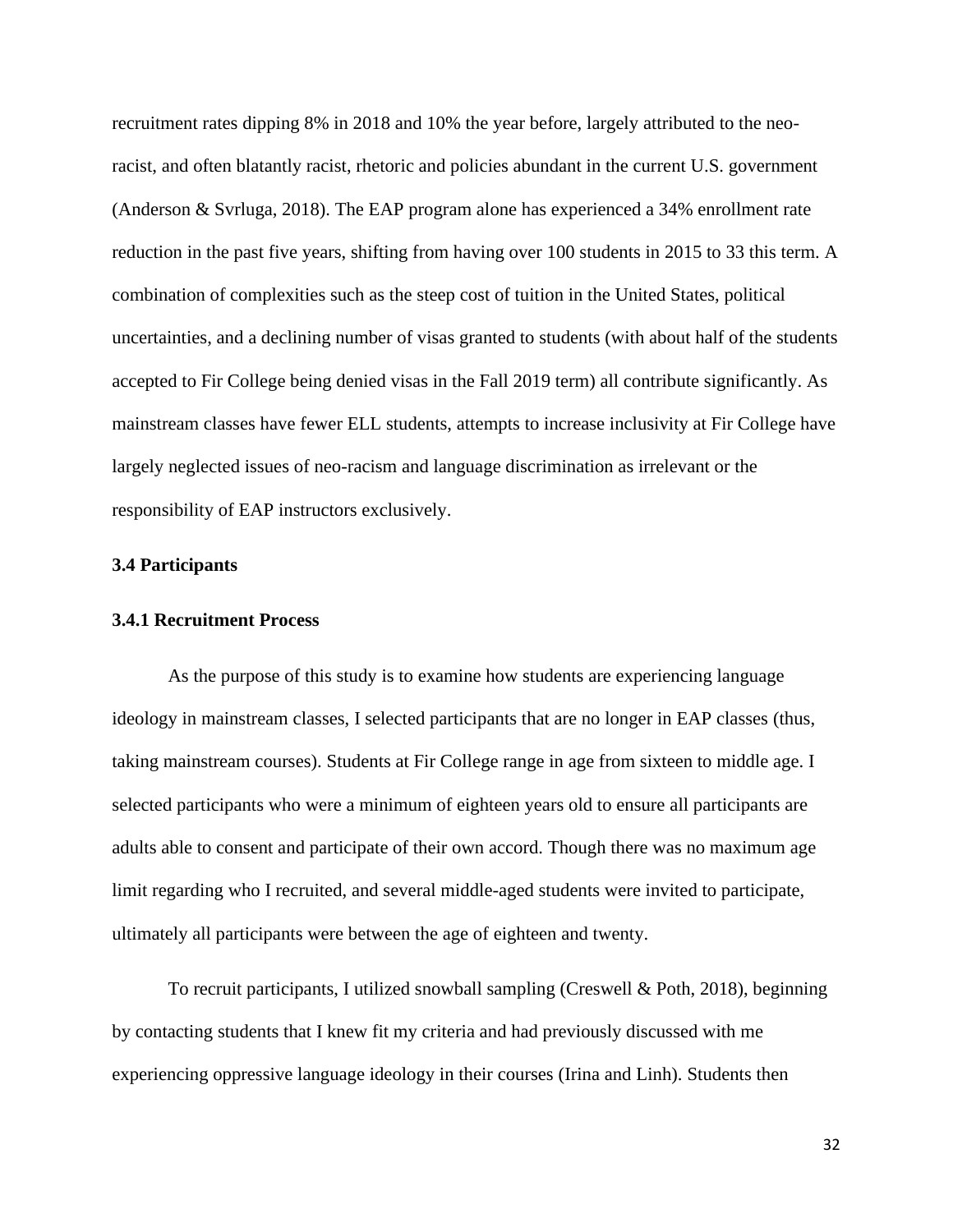shared information with other students they thought might be interested in participating. While a variety of ELL students were invited to participate, including international and immigrant students of different ages, genders, nationalities, contexts, and experience as students, only international students who are women agreed to participate in the study.

# **3.4.2 Participant Profiles**

A total of five students participated in the study, Irina, Linh, Daiyu, Li, and Hirono, all of them women between the ages of eighteen and twenty (see Table 1). The participants come from varying backgrounds and countries including Japan, Vietnam, and China. To maintain participant confidentiality, I gave participants the option to choose pseudonyms for themselves, and for those who did not choose a name, I selected pseudonyms for them. Furthermore, as noted in the chart, I have not specified which country Irina is from. I have chosen to keep her country of origin unspecific to maintain her confidentiality as there is a low number of European students at Fir College.

Three students, Li, Daiyu, and Hirono, were in their first term in mainstream classes while two, Linh and Irina, were preparing to graduate with their associate degrees by summer. Each participant was taking a variety of classes, though Li, Daiyu, and Hirono were all in the same English class. In addition to English, Li took a math class, Daiyu took a communications class, and Hirono took a sociology class. In the previous quarter, Li, Daiyu, and Hirono all took an advanced EAP class with an adjunct mainstream course which was below the college level.

At the time of this study, it was Linh's last quarter at Fir College. She was initially taking psychology and communication classes but later dropped her psychology course as it was not required for her graduation. Irina was also an experienced student in her second to last quarter at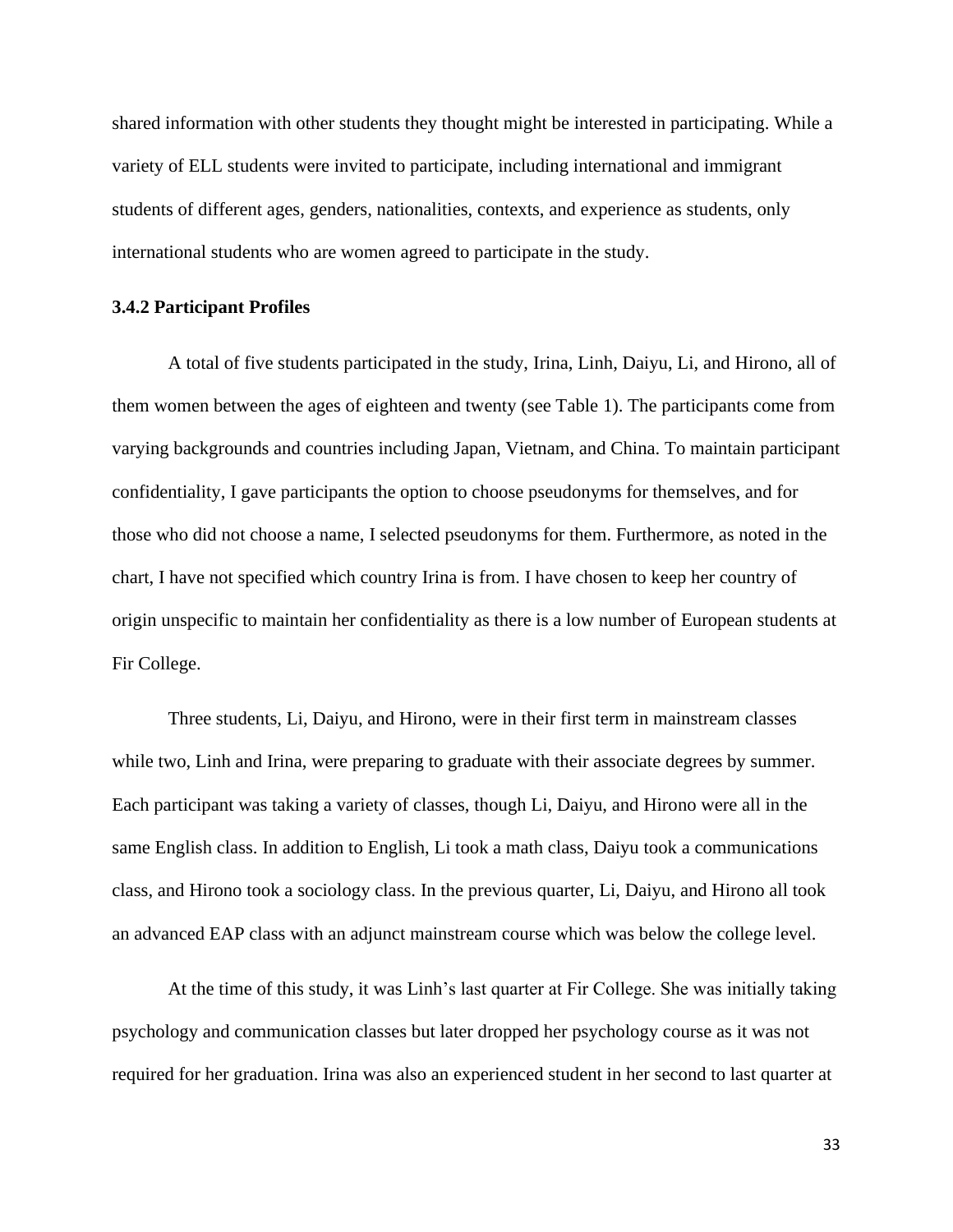Fir college. She was taking biology and psychology courses at the time. Linh and Irina, in particular, were considered high performing students, highly praised by most of their instructors. Both reported receiving high grades, and Irina was recommended to be an on-campus tutor by several of her instructors in varying subject areas.

All participants began classes at Fir College in the EAP program, each taking at least a full school year of EAP courses. They all began at Fir College before finishing their high school diploma in their countries of origin, as is common with many students at Fir College, international or domestic. In doing so, credits from college-level classes typically apply to both students' high school and college diplomas, though some may choose to pursue a General Educational Diploma (GED) from Fir College in place of their high school diplomas. Furthermore, all participants were attending Fir College with the plan to obtain an Associate's degree and transfer to a four-year university. Several participants also indicated an interest in pursuing graduate degrees.

| Name   | Age | Origin         | Number of Years at<br>Fir College |
|--------|-----|----------------|-----------------------------------|
| Daiyu  | 18  | China          | 1.5                               |
| Li     | 18  | China          | 1.5                               |
| Hirono | 18  | Japan          | $\overline{2}$                    |
| Linh   | 19  | Vietnam        | 2.5                               |
| Irina  | 19  | Eastern Europe | 3                                 |

# **3.5 Researcher Positionality**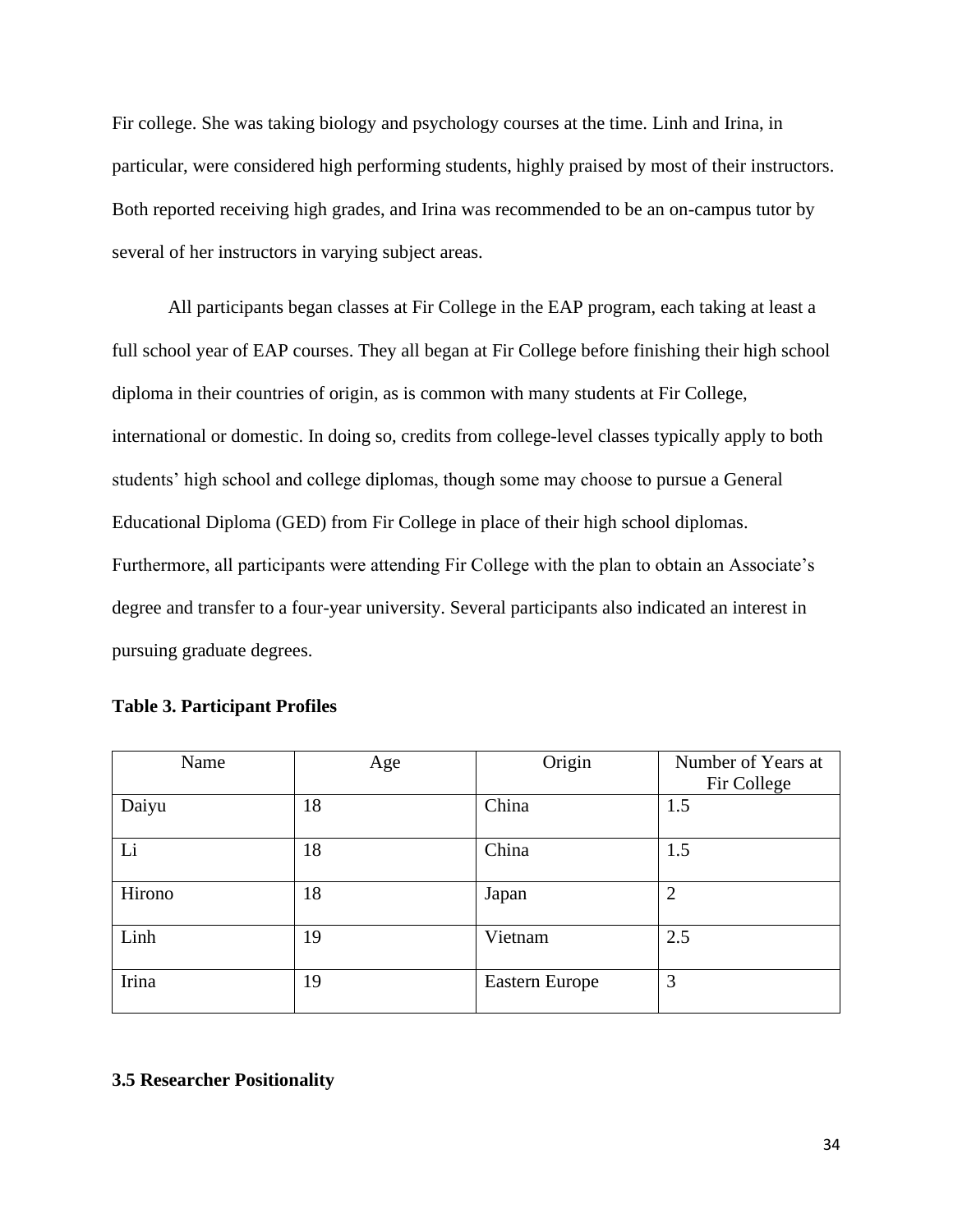At the time of this study, I had worked at Fir College for nearly seven years, taking on a variety of roles and working in multiple departments located within a single faculty. Prior to working at Fir College, I was a student there for the first two years of my college education. I am currently the EAP program assistant and tutor as well as an English Language Acquisition (ELA) instructor. Fir College divides its English language courses into two departments: EAP and ELA. EAP is an intensive set of courses for students who explicitly plan to get a college degree. They take a total of five courses preparing them for mainstream classes, including two adjunct classes paired with mainstream courses. ELA courses are more tailored to adult learners who may have full-time jobs or family responsibilities and might not plan to get college degrees. ELA courses are also funded by the government and only available to students that are residents or immigrants. As I am an ELA instructor, the students involved in this study never have been and never would be my students. However, I did know them prior to this study through EAP tutoring. As a tutor, I meet with students one-on-one in thirty-minute blocks to assist them with any assignments they may have. Students in EAP or mainstream courses may sign up to see me. Though I help with any type of homework, including presentations or reading comprehension, students most often come to me for help with writing related questions or homework. At the beginning of each participants' academic career at Fir College, I saw them around once a week for tutoring sessions. As Linh and Irina are further in their studies, I saw them approximately once a month before the beginning of this study. I continued to tutor the participants at approximately the same frequency throughout this study.

I have known each of the participants since the time they arrived at Fir College and regularly interacted with them over the years with varying levels of familiarity. This can be seen as both a strength and a weakness mitigated through reflexivity on my part as a researcher. My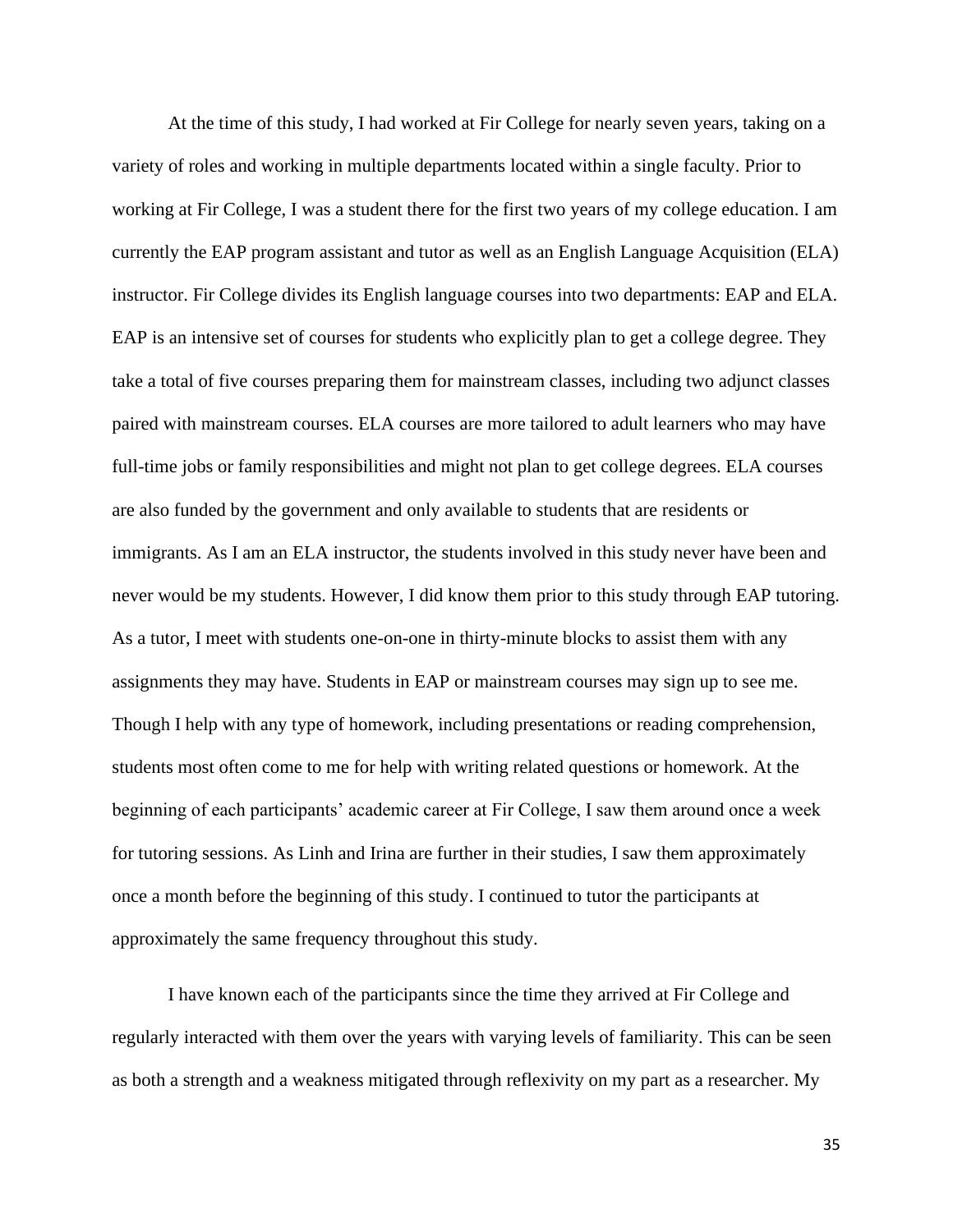positionality as a former student at Fir College and current graduate student allowed me to relate to their experiences, often taking on the role of an empathetic interviewer. And while I knew some of the participants well, and this may have contributed to some level of comfort and openness with me, they also saw me as an educator; the power imbalances between us in terms of age, roles in the college, experiences as students, and status in the U.S. among other factors must also be taken into consideration when viewing how students positioned themselves and performed their identity in relation to me. At times, the lines between my position as a tutor and researcher seemed to blur for students, such as instances in which they brought homework to be checked before interviews or when some of them would ask me for writing advice during interviews. As Merriam, Johnson-Bailey, Lee, Kee, Ntseane and Muhamad (2001) explain, positionalities are always multiple, and no researcher is fully an insider or an outsider. Rather, they are able to, and often subconsciously, position themselves differently depending on the context of the interaction. For example, at times, I was able to sympathize with the participants by sharing my experiences as a student at Fir College. Other times, when positioning myself as a critical researcher or graduate student, I was sometimes able to see students' responses to my own language ideologies in instances in which I invoked linguistic facts in response to hegemonic ideologies or promoted critical perspectives of language.

My positionality within the college allowed me to become familiar with some of the hegemonic ideologies which ELL students often face. As a tutor and program assistant, I often interacted with mainstream instructors regarding the language of their students; on several occasions, I received emails from mainstream teachers about their ELL students with sentiments such as 'they need a translator,' 'they can't even speak English,' and 'they don't understand anything' (though I knew those students to be fully capable and competent English speakers and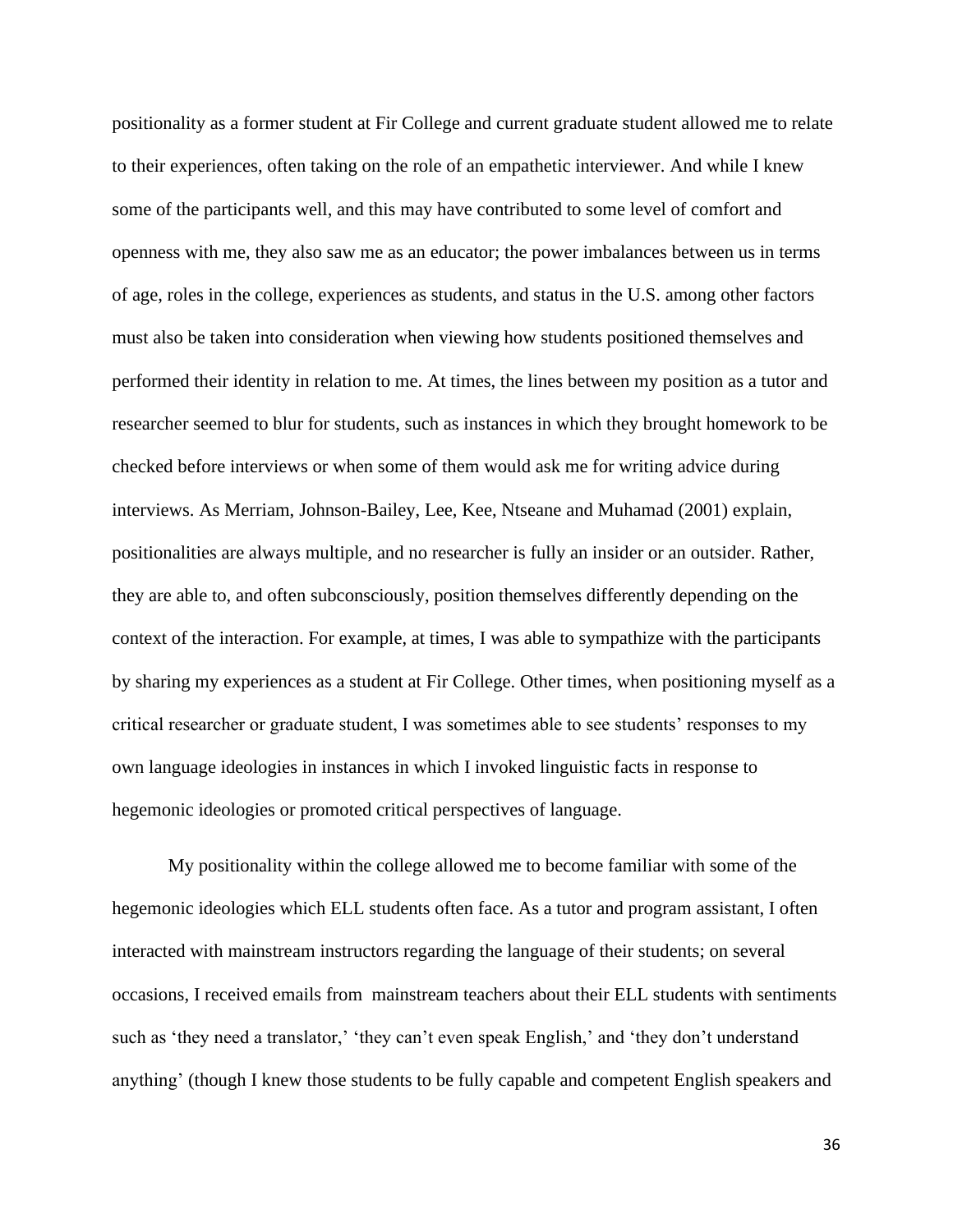students). While working as a tutor for many years, I have often heard students' complaints about grading practices and saw inequitable grading scales, unclear assignment descriptions, and teacher feedback relying heavily on oppressive language ideologies. I have had students sit in my office and cry because of their peers and instructors Othering them and saw some lose faith in their language and intellectual competencies to the point they doubted they could complete a degree at Fir College.

As a student, I had many similar experiences as the participants in this study. I began at Fir College as a Running Start student, or a high schooler taking college classes which applied to both my associate degree and high school diploma. As a new college student, I had yet to master the dominant discourse. I struggled with unstated expectations, unclear grading practices, and oppressive language ideologies, especially in my introductory courses which focused heavily on writing. While at the time these experiences were damaging, both to my self-confidence and my GPA, they later aided me as I began to develop interview questions, as I had an idea of what the common language ideologies at Fir College may look like.

#### **3.6 Data Collection**

Data collection took place at Fir College over a three-month period from January 2020 to mid-March, 2020 utilizing semi-structured, audio-recorded interviews, reflective journals, email communication, and fieldnotes on casual conversations and encounters with students outside of interviews. As Fir College runs on a quarter system, this was the entirety of the winter quarter.

# **3.6.1 Data Sources to Examine Language Ideology Enactment**

To investigate the enactment of language ideology, I relied on a variety of data collection methods, including student interviews, journal reflections, and document analysis. The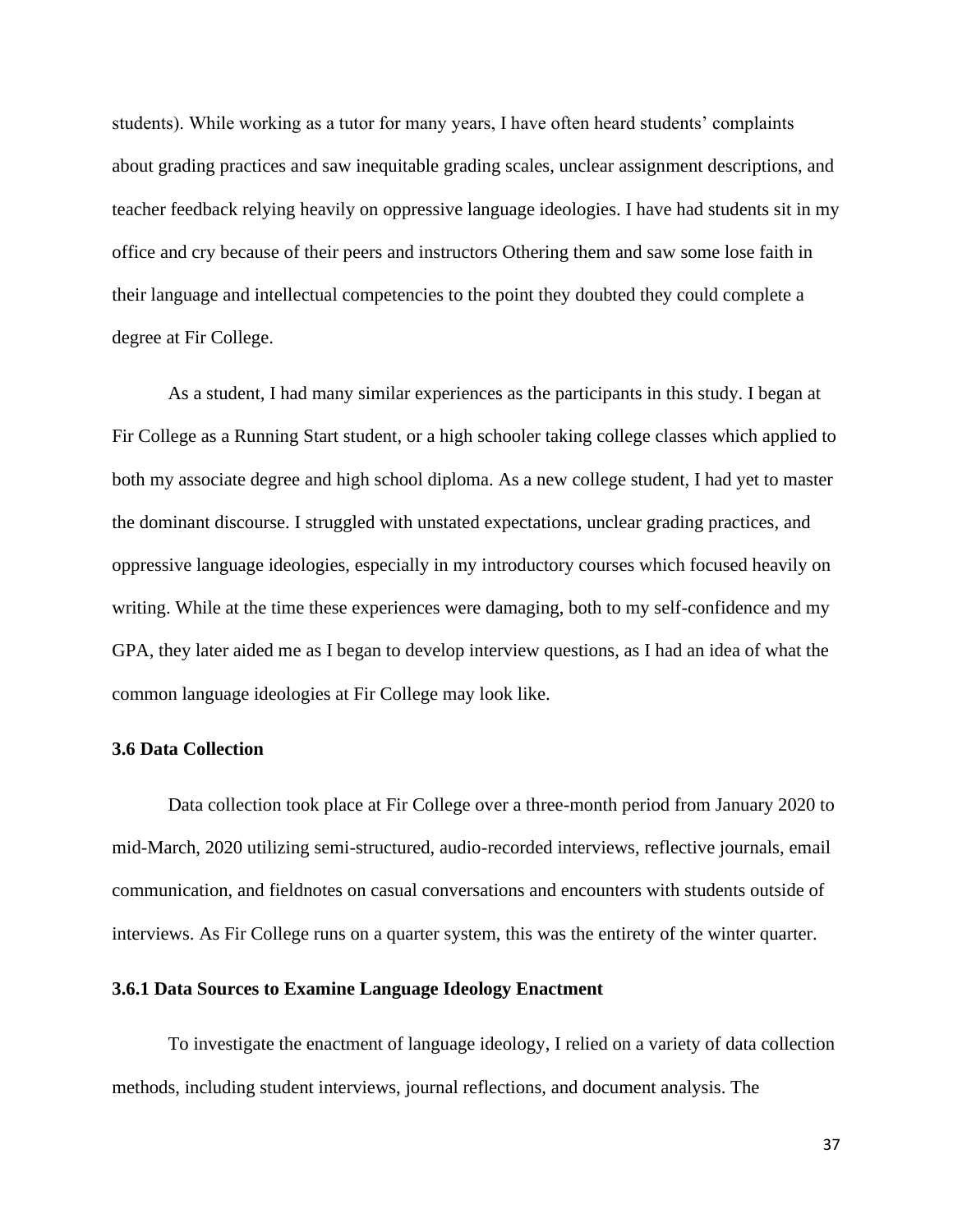perspectives of students are vital to understanding how language ideology is enacted. Thus, I conducted a series of two to four audio-recorded interviews with each participant throughout the term.

Opting to approach interviews through a semi-structured method allows me to direct the conversation toward relevant topics, while allowing participants to expand on their own, possibly identifying significant topics I have not considered yet (Roulston, 2010). I developed the first set of questions based on established research on language ideology (See Appendix A). I then developed additional interview questions that were specific to individual students based on their responses in the first interview and any themes I identified in preliminary data analyses.

Students provided me with materials such as rubrics, assignment descriptions, and graded assignments with teacher feedback, which I used to identify varying types of language ideologies students encountered in and out of their classes. These additional materials often contain text that displays ideological beliefs and offer a deeper understanding of the power imbalances at play (Alford, 2015; Séror, 2008). For example, in Séror's (2008) examination of feedback practices in higher education, he found teachers often displayed ideological beliefs through written feedback relying on deficit language to evaluate international students' language use rather than commenting on the ideas communicated in their essays. Additionally, rubrics and assignment descriptions can display ideological beliefs in the form of inequitable grading practices, such as an over-emphasis on grammatical accuracy or spelling in unrelated fields, as Zappa-Hollman (personal communication, April 4, 2019) found when conducting research on teacher collaboration between ELA and mainstream science instructors.

#### **3.6.2 Data Sources to Examine Student Identity**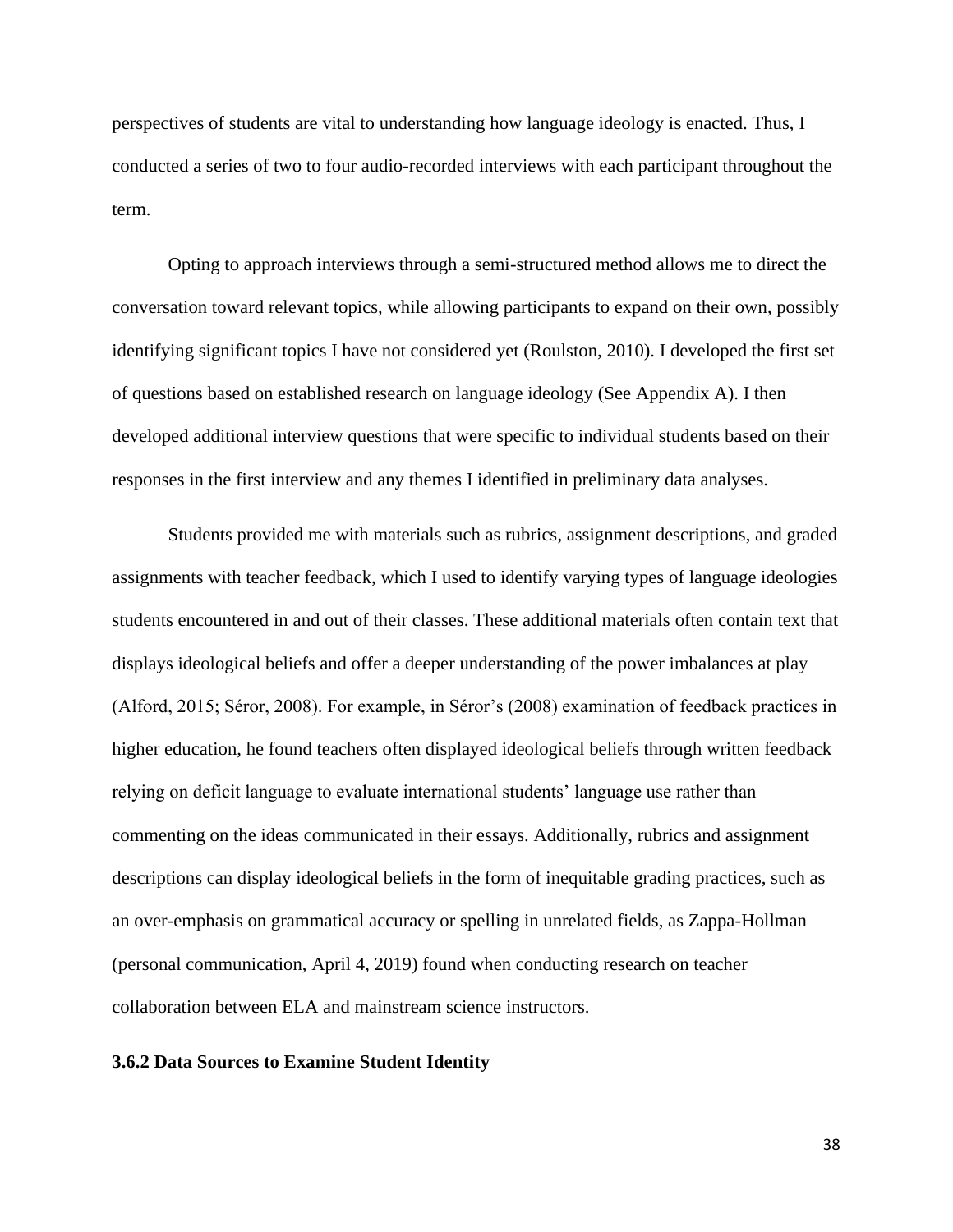I primarily investigated student identity through interviews, although I also draw on secondary data sources, including reflective journals kept by focal students, fieldnotes, and email communication. Semi-structured student interviews occurred every three to four weeks depending on student availability. I also requested that students write reflective journal entries throughout the term so they could write about their experiences in class, especially focusing on language and their student identity. As I am an EAP tutor at this campus, casual conversations and optional tutoring sessions between myself and focal students also were used, recorded through my reflective fieldnotes. Emails and casual conversations were also considered for data, reflexively recorded through my fieldnotes.

The participants were asked to keep reflective journals once every 2-3 weeks, submitted through email. In our initial meeting to discuss the details of the study, I talked with each participant about what language ideology is, highlighting oppressive language ideologies by giving some examples from the literature such as instructors making direct comments about students' language or the glorification of grammatical accuracy. I then asked students to use journal entries to reflect on their experiences in class such as how the feedback on their assignments affected them, moments of doubt about their language proficiency, comments from instructors about their language, grading practices as they relate to language, acts of neo-racism and/or any other experiences which were formative to their English studies. Most students only submitted two journal reflections, with all of them responding at the end of the quarter to the questions: 1) What do you think of yourself as a student in your country? 2) What do you think of yourself as a student at Fir College? Has the impression changed during the time that you have been studying at Fir College? How? 3) What are your strengths as a student? What makes you think those are your strengths?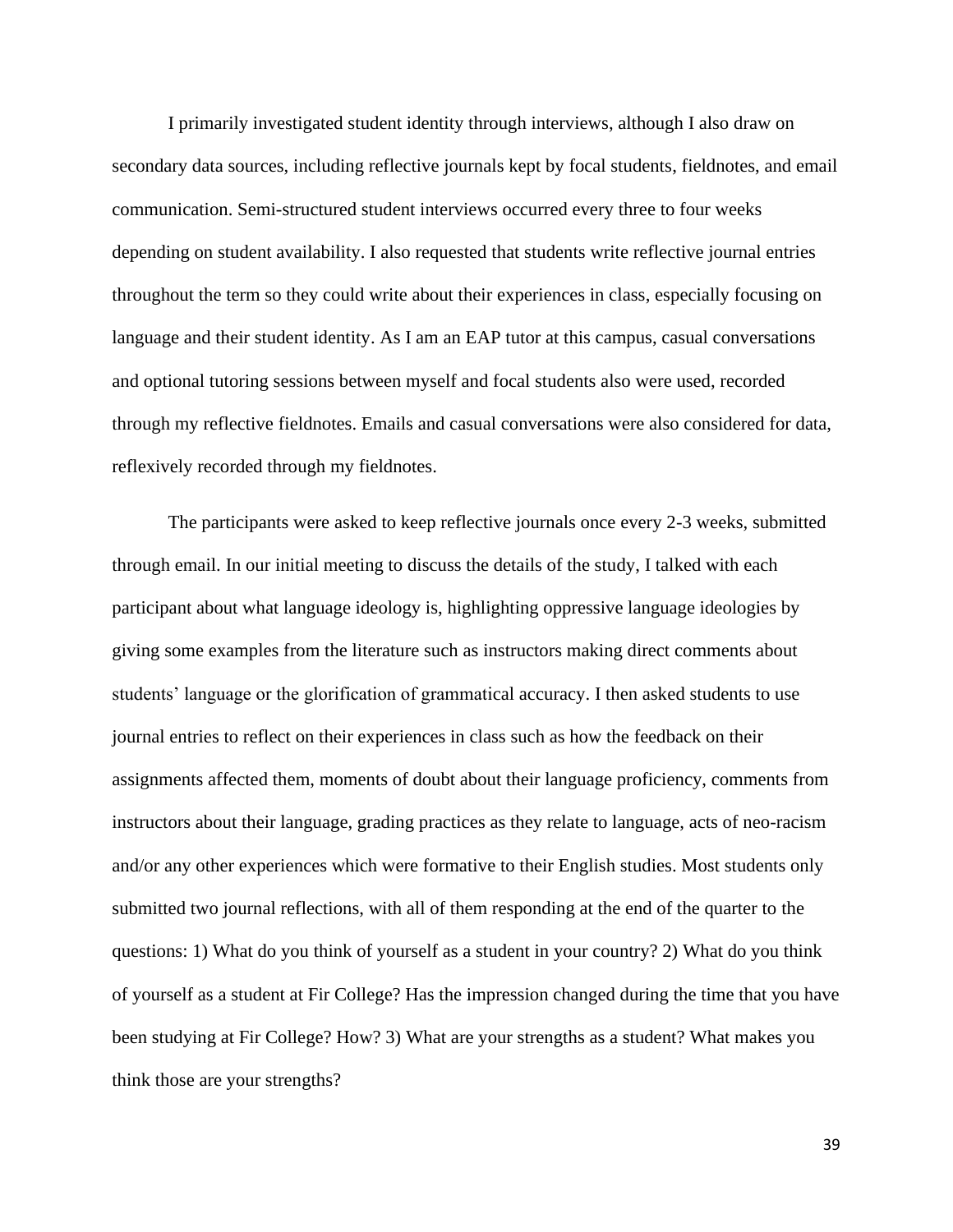Reflective journaling allows students to express their thoughts and emotions in a private setting. Where students may not feel comfortable voicing their opinions in interviews, whether due to pressure, time constraints, or personal feelings, writing may offer a more comfortable environment for some. Furthermore, Bashan and Holsblat (2017) state, "Through reflection, students become aware of their thoughts, positions, and feelings in relation to learning and to the learning community" (p. 2). Thus, journals can offer deeper insight into the shifting identities of students and their positioning in relation to the dominant discourse community, as well as capturing the non-linear nature of identity as students write about and reflect on "the past, the present, and the imagined future" (Phelps, 2005, p.39).

As the participants often did not engage in journal writing, journal reflections became a secondary source of data throughout this study. I often used journal data to formulate questions for interviews, prompting participants to expand on the themes and incidents they reported in their journal responses. In this way, interviews and journal data worked in conjunction as a form of member checking information given in journals. Interestingly, topics arose out of journals that students had initially hesitated to talk about. However, in later interviews, they were able to expand on the topics written in journals. Additionally, email communication was considered a viable source for data, and in some cases, I emailed participants to member check or for clarification on specific topics that we discussed in interviews.

#### **3.7 Data Analysis**

During the data collection period of this study, I preliminarily coded and transcribed data from interviews, journals, and class documents utilizing a combination of inductive and deductive coding. Based on my literature review, I deductively developed a small number of codes to begin my analysis with, such as cultural disbelief, standard language ideology,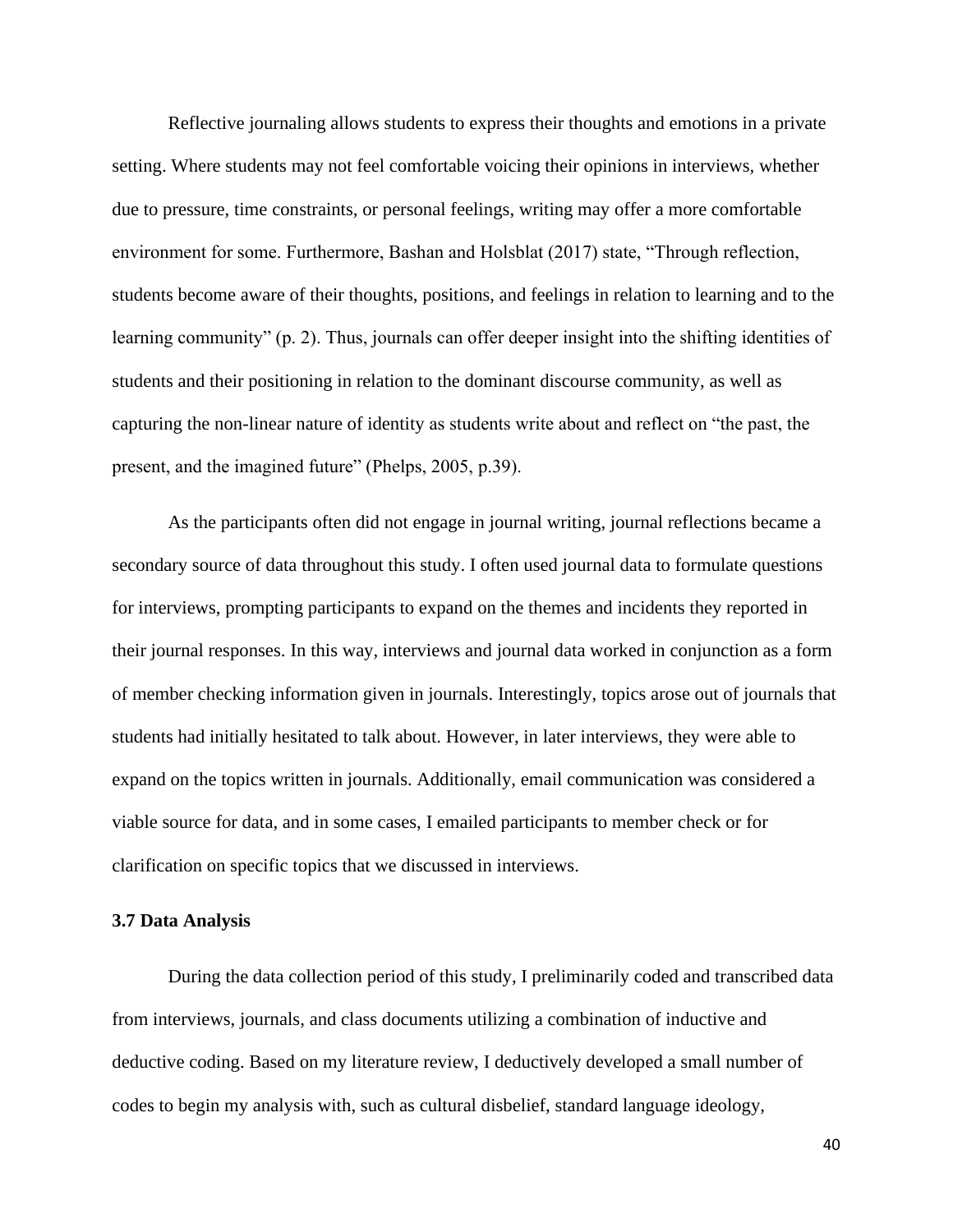authority, Othering, and resistance. However, upon analyzing the data, I used inductive coding methods in which codes are developed based on repeated patterns or themes within the data. Inductive coding is most common in qualitative studies, often combined with deductive coding, and is particularly beneficial as it allows for emic terminology and topics to emerge that may initially be outside of my focus, yet are significant to the study (Roulston, 2010). As I continued examining the data, I used inductive coding methods to add more codes, such as *lack of instruction*, *competence*, and *accessibility*, to a larger code list with specific definitions so as to keep coding consistent. During this phase of analysis, I made notes about my preliminary analysis of the data. The themes and observations made during this phase were used to further explore topics in interviews until the data collection period was completed.

After the data collection period, I went through the data again, expanding and refining my coding process and more thoroughly transcribing relevant data. At each stage of analysis and coding, I made memos about my observations about individual instances in the data and the data as a whole. Once initial coding was completed, I utilized thematic analysis (Braun & Clarke, 2006; Braun & Clarke, 2013) to identify patterns across the data set and compile codes into a smaller set of themes which explore important elements of my research questions. According to Braun and Clarke (2006), "A theme captures something important about the data in relation to the research question, and represents some level of patterned response or meaning within the data set." (p. 82). These themes are reflected in the headers of this thesis (e.g. academic language, grading practices).

I selected excerpts from the data to analyze in depth using discourse analysis. The goal of critically motivated discourse analysis is not only to describe meaning and social practices but also to "[draw] attention to and possibly [rupture] the status quo where it leads to inequity"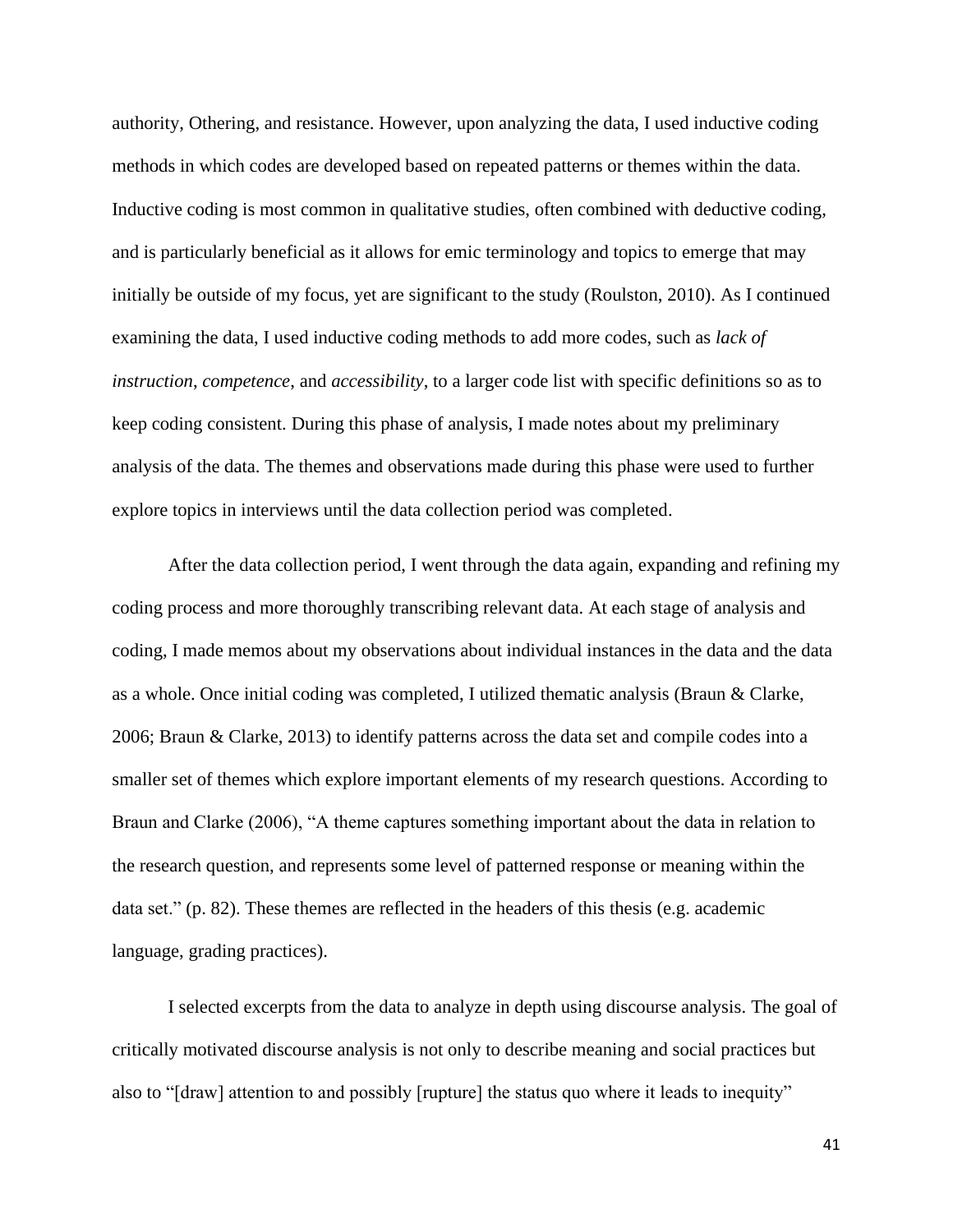(Alford, 2015, p. 15). When I refer to critical discourse analysis here, I am not exclusively referring to critical discourse analysis methods such as those described by Fairclough (1989). Rather, critical discourse analysis, alternatively called critically motivated discourse analysis or critical discourse studies (Wodak & Meyer, 2001), refers to a common theoretical lens through which various methodological approaches to discourse analysis may be conducted (Chun, 2020; Wodak & Meyer, 2001). From this perspective, all discourse analysis must be critical as language is always political, and language is always at the center of the distribution of social goods, or capital. Through language, relationships with the social world, institutions, and interpersonal relationships are established and negotiated. These relationships are shaped by and shape who receives social goods based on power and the ideologies embedded within discourse communities. Thus, language is not neutral, but always involved politically through how it is practiced and performed in varying contexts. Descriptive analyses lacking in criticality thus serve to maintain the status quo, oppressive ideologies, and current power imbalances that result in inequity. It is the discourse analyst's role to investigate contexts or cases and identify these imbalances and inequities with the goal of identifying ways in which the status quo may be disrupted or altered in order to achieve more equitable outcomes (Alford, 2015; Chun, 2020; Fairclough, 1989; Gee, 2014a; Wodak & Meyer, 2001).

Discourse analysis as a tool is used to bring attention to the linguistic details of the text in relation to the larger sociopolitical contexts the text occurs within (Fairclough, 1989; Gee, 2014a). Discursive and textual analyses work together to offer deeper insight into the text. Larger theoretical concerns rooted in discourse analysis are significant to understanding the text, such as authority, power, assumptions, implications, ideologies, significance, discourses, and intertextuality. In addition, based on Gee (2014b) and Fairclough's (1989) guidebooks, I have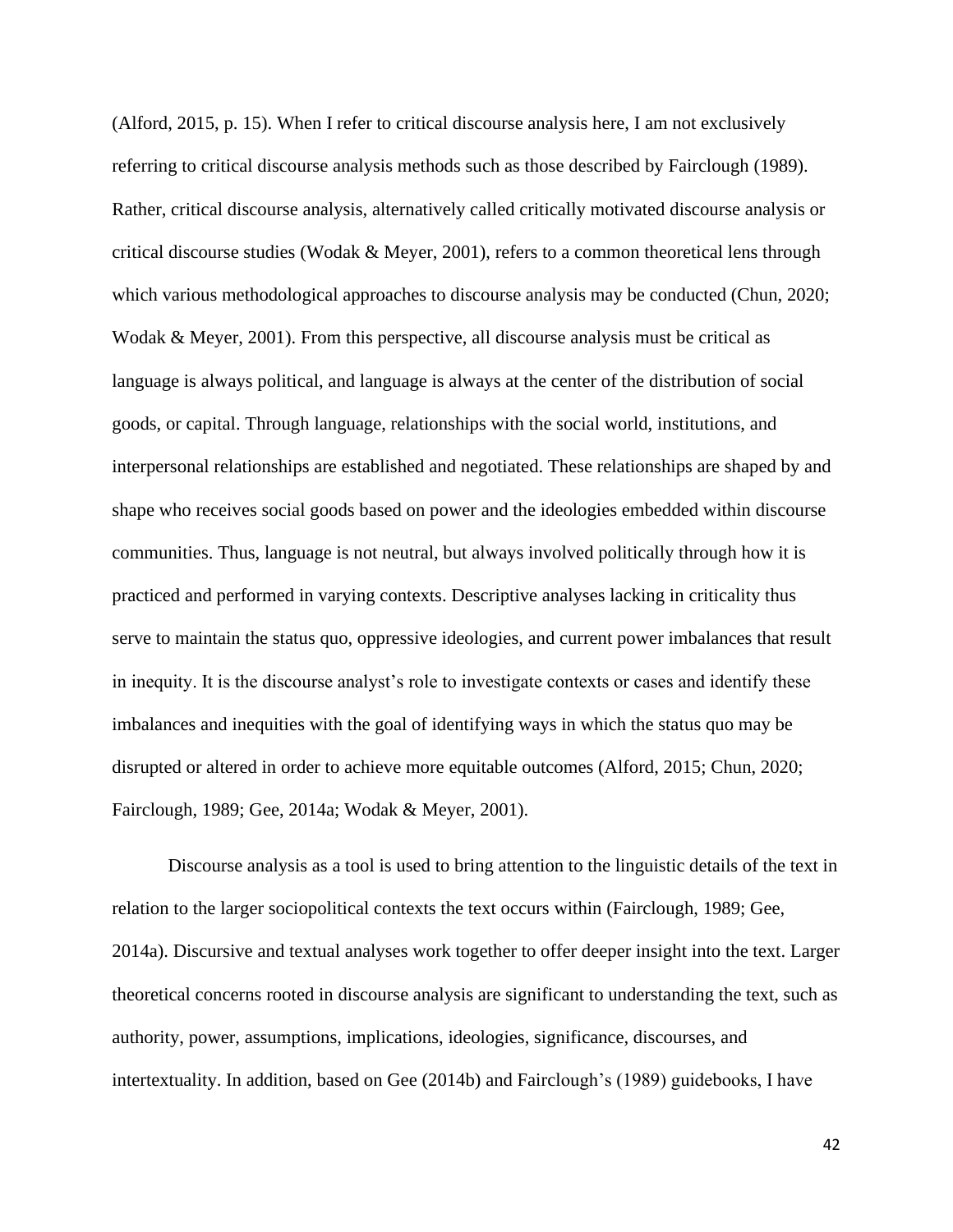selected a variety of linguistic details to highlight for analysis including modals, subject positions, qualifiers (with a particular focus on qualifiers describing language), nominalization, formality and tone markers, pronouns, conjunctions, hedges, boosters, and sentence type and mode. These linguistic details can help shed light on the above-mentioned concepts when analyzing texts.

When initially approaching this study, I had intended to investigate what kinds of language ideologies were held by mainstream instructors. I planned to interview the instructors of participating students and conduct classroom observations to get a thorough understanding of the types of language ideology which influenced students and instructors from both perspectives. To do this, student participants shared letters of initial contact with their instructors, inviting them to participate in the study. A total of nine instructors were contacted this way. When none of them responded, provisos were made to the plan, and I directly emailed an additional fifteen instructors from varying departments in the college using the publicly available information on the Fir College website. No instructors responded. Eventually, one instructor who was contacted via the first form of recruitment responded very late in the study. While I was able to interview her, classroom observations were made impossible due to school shutdowns in response to the COVID-19 virus. Therefore, I decided to exclude her interview data from the study as I felt it was not sufficient to address my previous research questions and did not contribute to a deeper understanding of my revised research questions. Without participating instructors, this study was limited to investigating only how students encounter language ideology from their perspectives, rather than how language ideology may shape students' interactions with instructors in and out of class.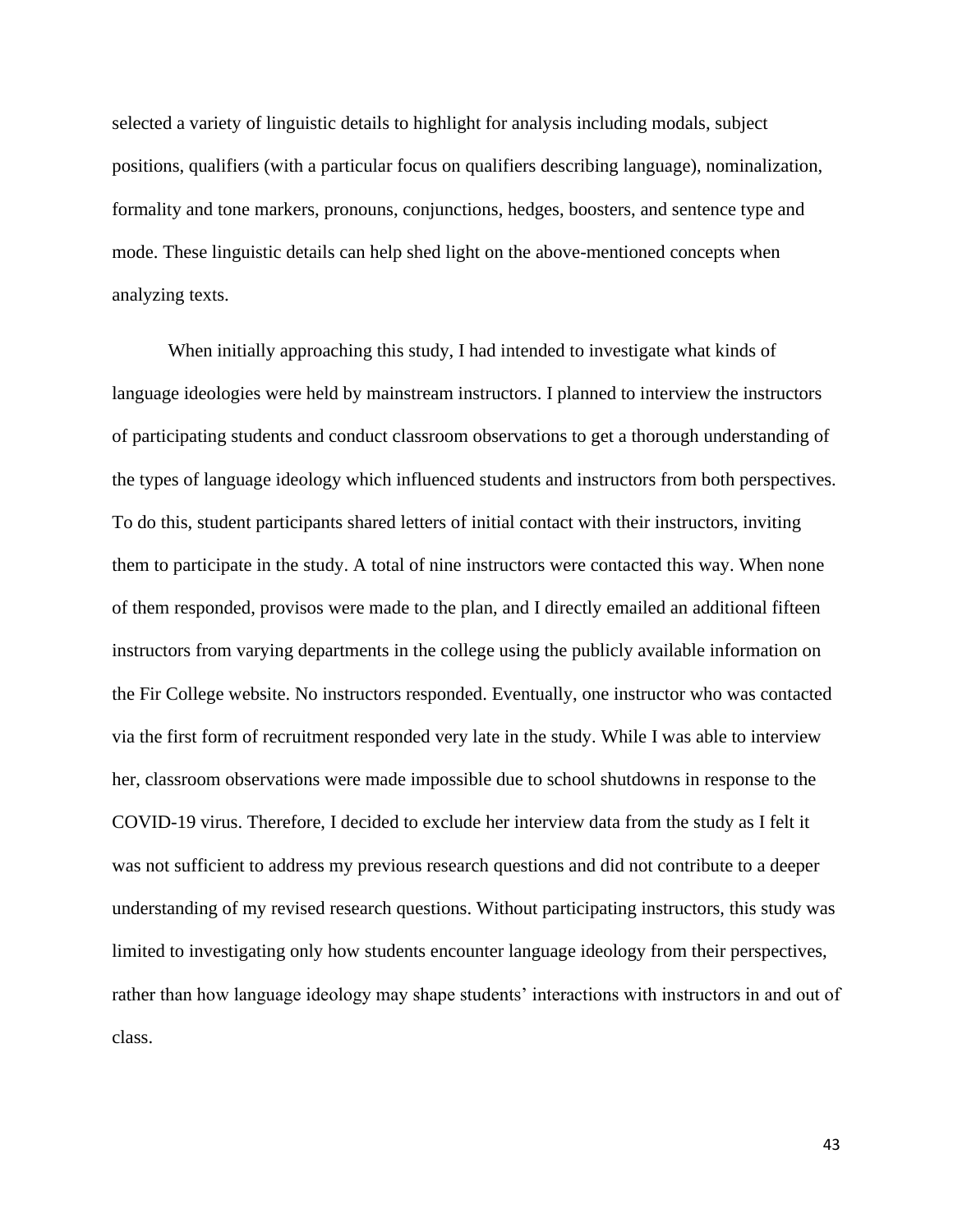# **Chapter 4: Findings: ELL Students' Encounters with Language Ideology in their Mainstream Courses**

# **4.1 Introduction**

In this chapter, I will discuss my findings and address my first research question, examining the ways in which students experienced language ideologies in their mainstream classes followed by how those language ideologies impacted their student identity in the next chapter.

Based on my analysis of interview data, participants' reflective journals, fieldnotes, email communication, and class documents, main themes I identified in the data point to participants experiencing a number of language ideologies as I will explore below. In participants' discussions about writing, for example, prescriptivism and standardized language ideologies were prevalent. Perceptions of academic language, particularly its perceived necessity, impacted both how students reported understanding their classroom documents as well as how their writing was regarded by instructors. Furthermore, grammar-based assessment was a significant theme that all participants reported being impacted negatively by. Unclear grading practices and hegemonic notions of learning often resulted in students being graded through the lens of cultural disbelief. I also found that ELL students, and Irina in particular, experienced instances of explicit Othering from both instructors and their peers.

I have presented some of the data below, largely through transcribed excerpts from interviews and classroom documents. I have selected excerpts which I believe are representative of the larger main themes I identified throughout the analysis process. I then elaborate on these excerpts using discourse analysis.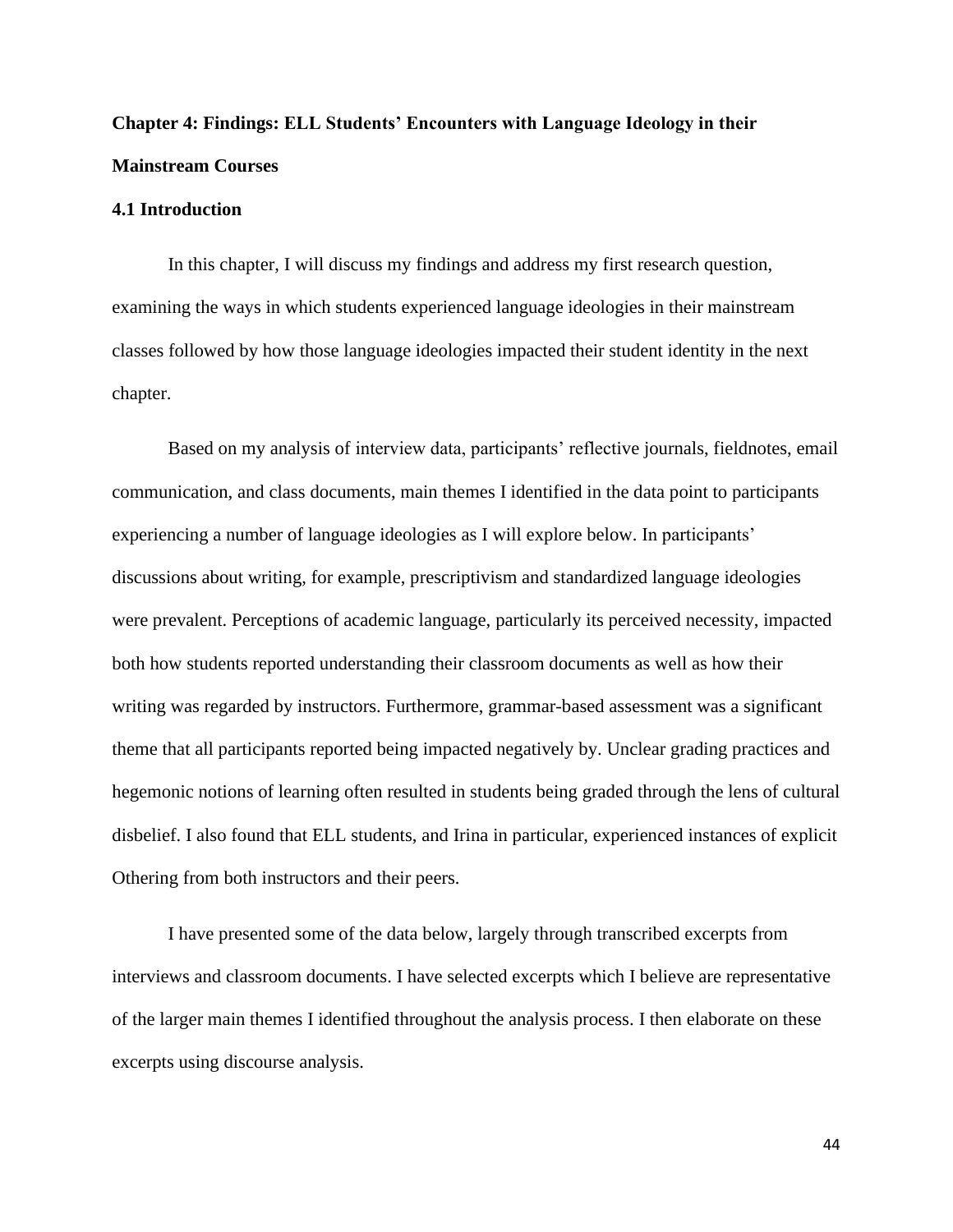# **4.2.1 Academic Language**

As discussed in relation to previous studies (Gee, 2014a; Lippi-Green, 2012; Séror, 2014), standardized English for academic purposes was used as an exclusionary variety of English, both in a variety of texts across modes used in participants' mainstream courses and in how students' texts were viewed by instructors. Through the lens of standard language ideologies, varieties of English which are perceived as formal, such as academic English, are framed as the most prestigious. However, as discussed in section 2.6, academic English and other standardized varieties of English are not inherently superior varieties. Rather, they are perceived through an unrealistic lens of language with strict and elaborate social norms (Curzan, 2014; Fairclough, 1989; Gee, 2014a; Holliday, 2015; Lippi-Green, 2012). Fairclough (1989) states the valorization and perception of formality in standardized varieties "is a contributary factor in keeping access restricted, for it makes demands on participants above and beyond those of most discourse, and the ability to meet those demands is in itself unevenly distributed" (p. 65). Thus, as reflected in this study, academic English is often used as a gatekeeper, preventing marginalized people from entering dominant discourses in academic institutions, and also preventing marginalized speakers from being perceived as having mastered dominant discourses even when they have done so (Flores & Rosa, 2015).

# **4.2.1.1 Instructors' Discourse and Academic English in the Classroom**

Participants at varying levels in their academic careers reported facing challenges with inaccessible or unfamiliar discipline-specific language use in class materials. Daiyu initially reported this problem in our first interview, explaining that assignment descriptions, lectures, and rubrics in her English course were often unclear to her because they used "academic words." It is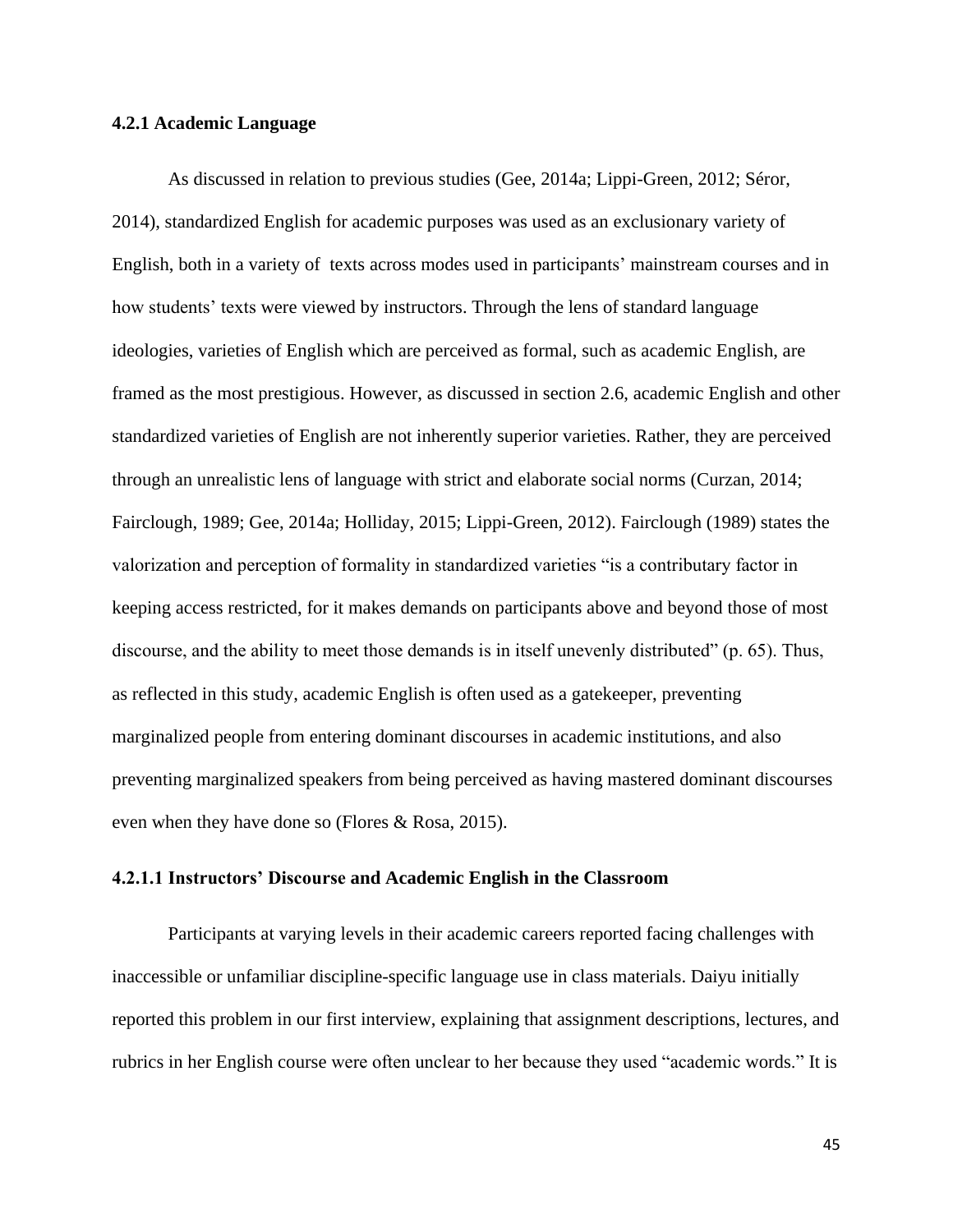worth noting, while this was her first term in college-level mainstream courses, she had

previously taken an under college-level English course and EAP classes.

**Excerpt 1.** Daiyu, Interview  $1/0:08-1:00$ 

|    |                 | DANIELLE; Okay, so (5.0) I guess my first question was just, like, in general like how |
|----|-----------------|----------------------------------------------------------------------------------------|
| 2  |                 | are-how are your classes going so far?                                                 |
| 3  | DAIYU;          | It's hard actually because the teachers- it's not like EAP teachers [that]             |
| 4  | DANIELLE;       | [Mhm                                                                                   |
| 5  | DAIYU;          | The teachers say a lot of like aca- academic words a lot. That I'm-I'm                 |
| 6  |                 | confused. And so-so, usually ((our English teacher)) will like say some                |
|    |                 | words that he, um, to some words that we don't understand, and then he                 |
| 8  |                 | will explain it, but when he explains and there also have a lot of words that          |
| 9  |                 | we don't understand.                                                                   |
| 10 | DANIELLE;       | <b>Mhm</b>                                                                             |
| 11 | DAIYU;          | So, we usually use our phone to check.                                                 |
| 12 | DANIELLE; Right |                                                                                        |
|    |                 |                                                                                        |

As Daiyu explains, even when instructors attempt to explain vocabulary they perceive as challenging or new to their students, they rely on language which is still unfamiliar to students without checking student comprehension, thus, rendering it inaccessible for many students. While my access to classroom content and documents was limited, in separate interviews, Li and Daiyu pointed out the same phrases in their assignment descriptions that they reported having troubles with. On their first summary assignment on the components of an essay in their English course, both Li and Daiyu reported needing to translate the term "debatable claim" in the sentence "Like an arguable thesis statement, the topic sentence is a debatable claim that requires effective evidence". Similarly, on a quiz early in the term, Li and Daiyu both reported struggling with the term "salient details" in the sentence "describe two salient details about one of the main characters we've been reading about in ((book title))".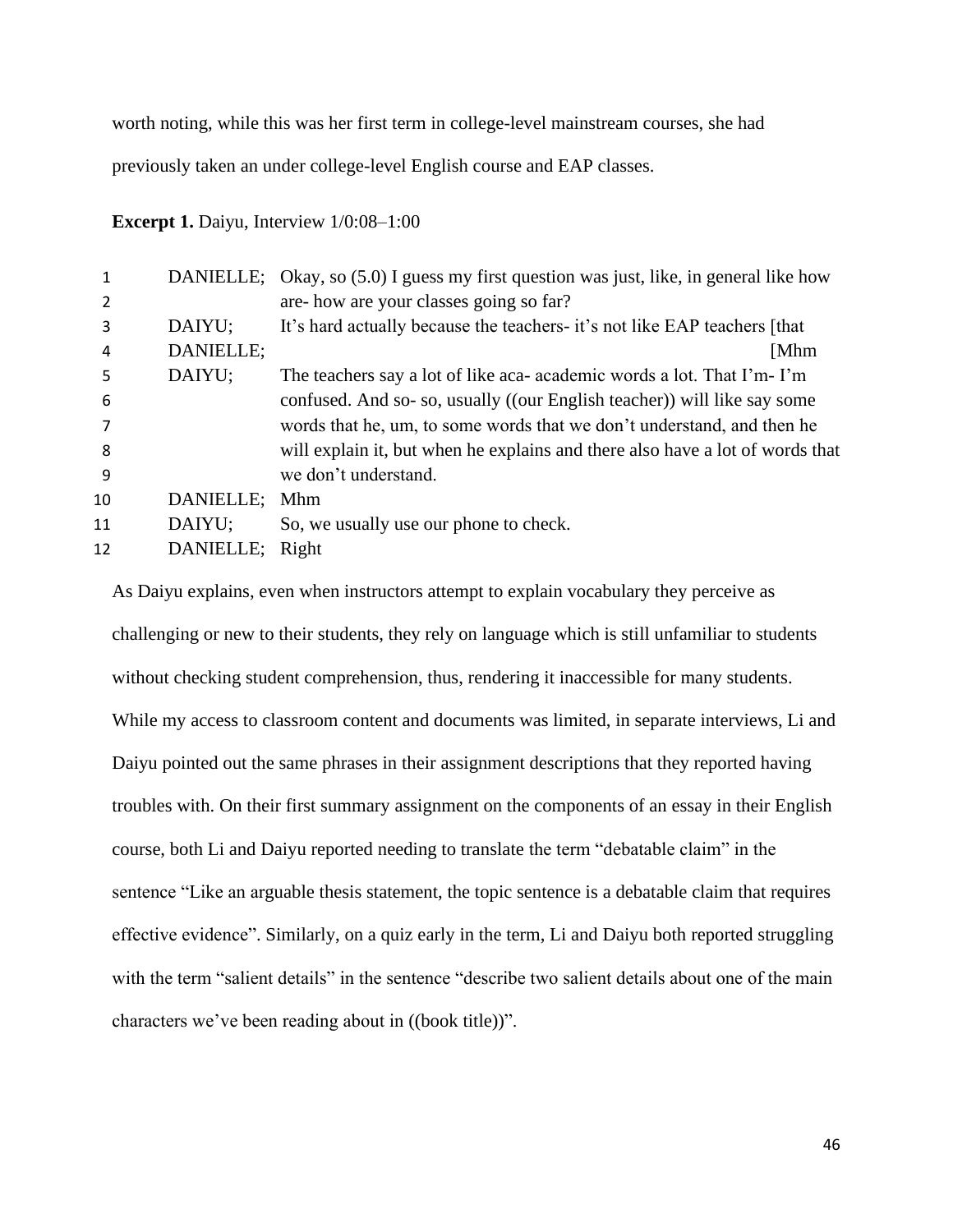While jargon, or discipline-specific language, is present in all classes and important for students to learn, many of the participants described becoming exposed to discipline-specific language when their full comprehension was vital to their academic success, such as in tests or assignment descriptions rather than in classroom conversations when instructors can further clarify term definitions. In many cases, discipline-specific language was never defined by instructors, indicating an assumption that students had the same background knowledge to recognize discipline-specific terminology. In this way, discipline-specific language acts as what Janks (2004) calls "domination without access" (p. 6). As dominant discourses (the use of discipline-specific terminology in this case) are required of students yet they are not taught about discipline-specific language, it works as an exclusionary or gatekeeping mechanism.

Irina also discussed this topic, stating she often felt teachers overcomplicated texts by relying on heavily "academic wording" to explain concepts she later had to relearn using what she called "easy language". Additionally, Irina stated that she felt instructors relied on unclear or nearly synonymous wording in timed quizzes. This is particularly problematic as it leads students to fixate on language choices rather than the theoretical concepts they are being tested on.

Standard language ideologies valorize the use of what is perceived as more complex language, thus perpetuating the perception that all texts within academic contexts, be it published papers or instructions for students, should be produced in what is perceived as highly formal registers regardless of student comprehension. While Irina experienced this in many of her classes of varying levels, Daiyu and Li reported struggling to clearly understand class documents in their introductory-level class, which included many students who had never been in higher education contexts before. While instructors might expect upper-level students to be familiar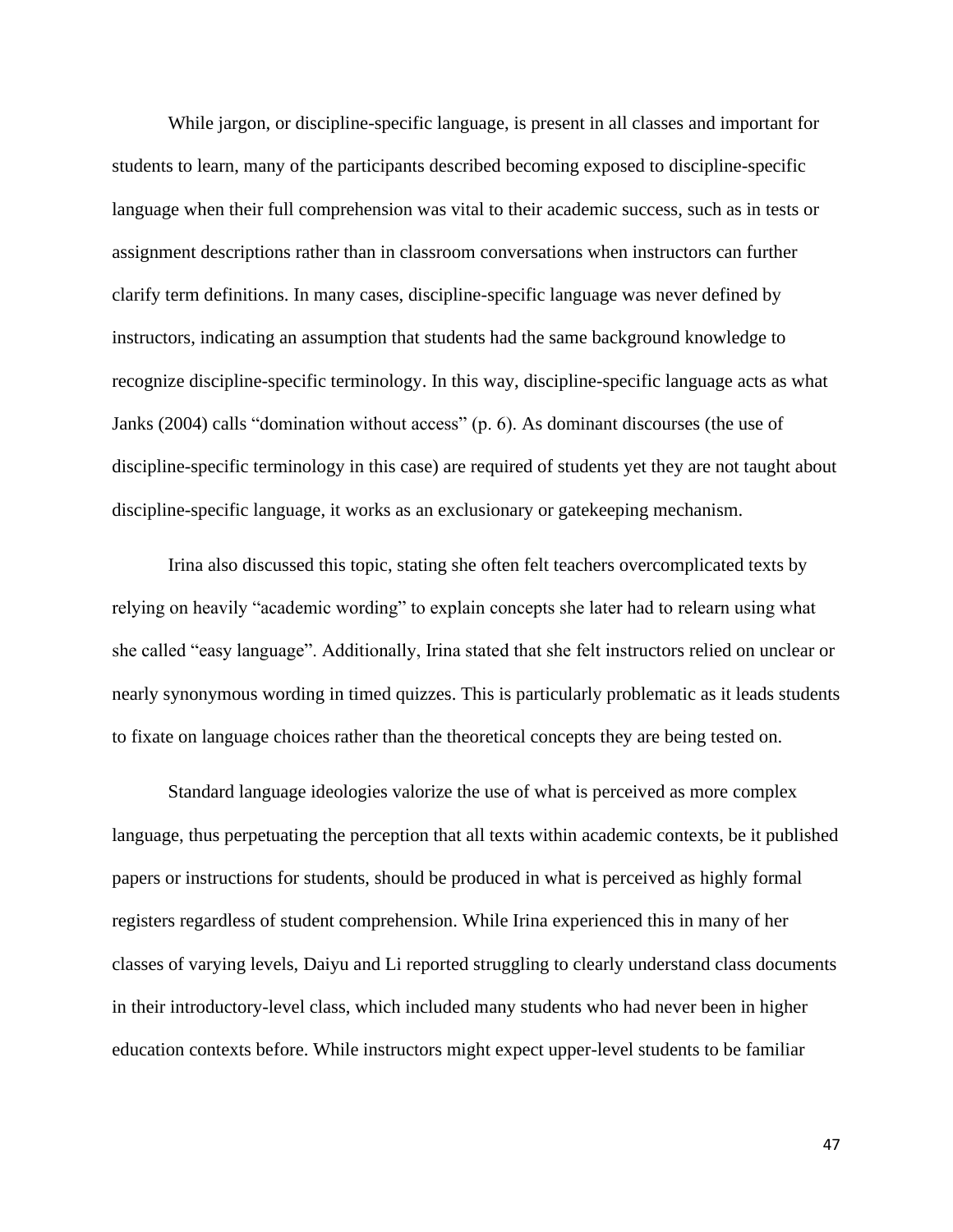with and understand texts with discipline-specific language, introductory classes at Fir College are aimed toward preparing students for their academic careers.

As standard language ideologies are deeply entrenched within academic institutions (Fairclough, 1989; Gee, 2014; Lippi-Green, 2012), many instructors may not recognize the exclusivity of the register or variety of English they use and may not know how to make the necessary changes to create more accessible texts. Irina explained that when she requested help from instructors after finding tests to be unclear, they did not recognize the underlying problems. Instead of changing the language used in class documents, instructors treated her and other ELL students as special cases, as Irina described below:

**Excerpt 2.** Irina, Interview 1/28:50– 29:30

| come and ask $(1.0)$ 'I'm sorry we kind asuck at this thing. We might just |
|----------------------------------------------------------------------------|
|                                                                            |
| not get what you're talking about. Could you like give us some feedback    |
| or can we have like extra time on the test?' because the test had like 75  |
|                                                                            |
|                                                                            |
| Yea, and (2.0) when you struggle with language, you're kind of like 'oh    |
|                                                                            |
|                                                                            |
| So, he would just give us like two points extra, you know, just because    |
|                                                                            |
|                                                                            |

While her instructor may have been well-meaning, offering students extra points based on a perceived language disadvantage or deficiency only serves to Other ELL students further and neglects the underlying problem. Offering ELL students extra points because they speak a different first language than other students communicates a native speakerist perception that they are linguistically deficient and less capable than other students. Irina mirrors this sentiment in her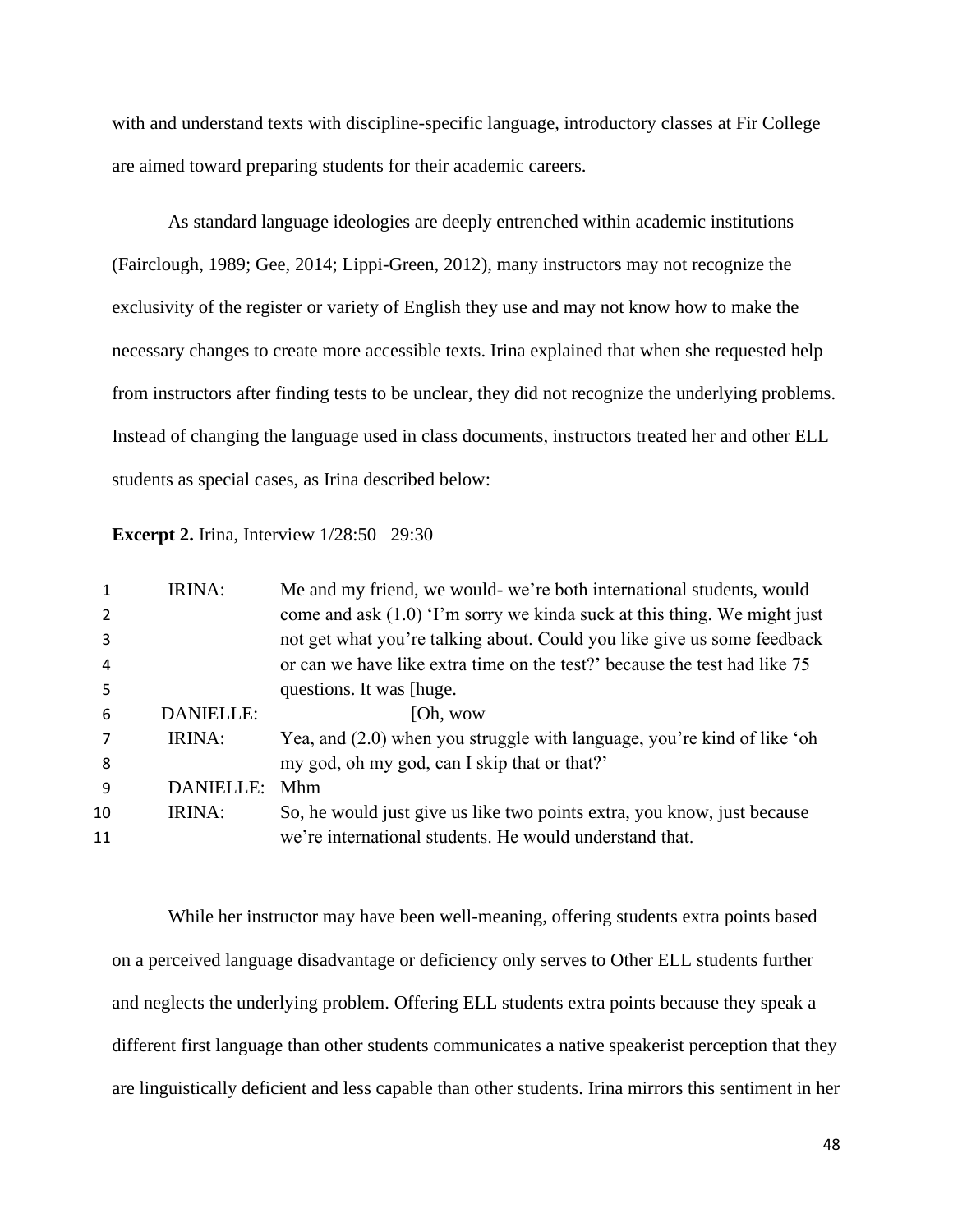statement "we kinda suck at this" (line 2) despite maintaining high grades in all her classes. The fault of the miscommunication is, then, fully put onto Irina and other ELL students for not being NESs.

Standard language ideologies extend beyond a valorization of word choice or syntactically dense sentence structures to include the speed and cadence of speech (Lippi-Green, 2012). Similar to how instructors approached language in their classroom documents, many students encountered instructors that were unwilling to change their lecture speed in response to student struggles. Unanimously, in interviews all the participants reported facing difficulties with listening to lectures at the beginning of their time in mainstream classes. As Linh said, each quarter she had to take some time to adjust to a new instructor's speed and style of speech. I asked each student if they had asked instructors to slow down their speech before. While Li reported asking instructors to repeat at times, other students felt uncomfortable making similar requests due to their perceived status as NNESs (Fieldnotes, February 19, 2020). When I asked Linh what she struggled most with in her mainstream classes, she reported it was initially listening to instructors:

# **Excerpt 3.** Linh, Interview 1/4:25–4:56

| 1              |                    | DANIELLE; If you had teachers that were talking very fast, did you ever, like, ask them |
|----------------|--------------------|-----------------------------------------------------------------------------------------|
| 2              |                    | to slow down?                                                                           |
| 3              | MAI;               | $(5.0)$ I- $(1.0)$ all the professors I have taken, they- at the beginning of the       |
| 4              |                    | class, they admit that they speak quickly. So-                                          |
| 5              | DANIELLE;          | <b>Mhm</b>                                                                              |
| 6              | MAI;               | Like, I don't ask them to speak slowly because there are American                       |
| $\overline{7}$ |                    | students who understand him or her. But I-sometimes I ask again later                   |
| 8              |                    | like in their office.                                                                   |
| 9              | DANIELLE; Oh, yea. |                                                                                         |
|                |                    |                                                                                         |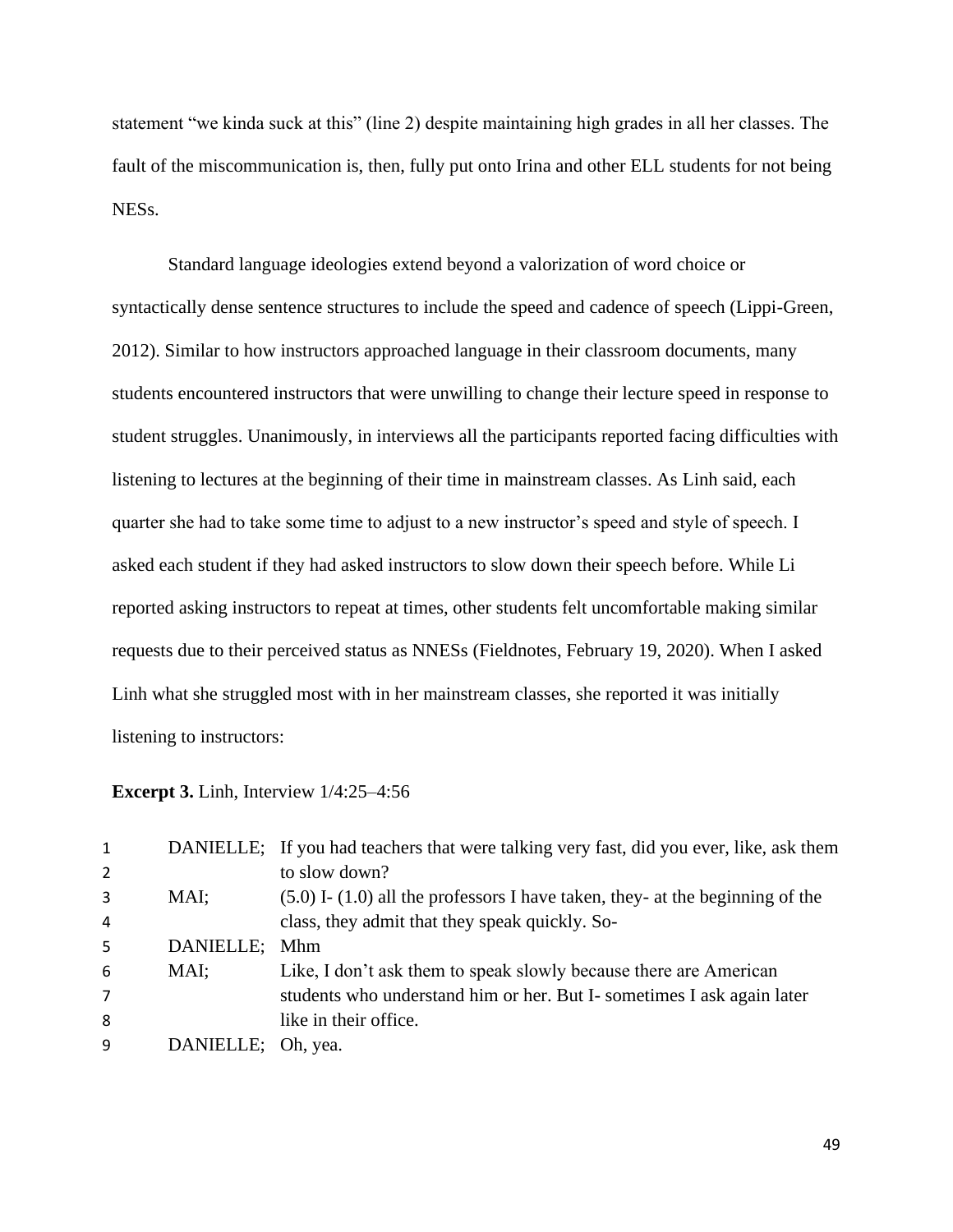Instructors' recognition of their lecture speed as possibly problematic (e.g., "they admit that they speak quickly") despite neglecting to adjust it expresses a similar disregard for the accessibility of classroom materials for students of varied backgrounds. Instructors, intentionally or not, put the full communicative burden on the students. The communicative burden refers to the amount of work a participant in a conversation is willing to put into understanding and being understood by their conversation partner (Lippi-Green, 2012). Often, the communicative burden is placed fully on ELLs as due to native speakerist ideologies, they are perceived as being deficient in some way due to their lack of understanding and being fully responsible for said misunderstanding. Linh reflects this sentiment as well when she explains she does not ask instructors to slow down "because there are American students who understand" (lines 4 - 5). This comment implies that only ELLs (or non-Americans) would have troubles following the instructors' speed of lecture. Yet, many students, ELL or not, often struggle to follow class lectures. Furthermore, even when ELL students did request that instructors slow down their lectures, their struggles were dismissed as a lack of effort on students' part. Linh elaborates on this issue in one of her reflective journal responses, as shown below:

#### **Excerpt 4.** Linh, Journal Response 1

 On my first day, I was lost and could not catch a word when the professor was teaching. Compared to EAP teachers, my professor's speaking speed was way faster. I almost missed some assignments because I could not hear what I was supposed to do for the homework or misunderstood the instructions. Once, our international student group asked her if she could slow down her speaking, but she encouraged us to pay attention to her lesson instead because she did not talk fast compared to other college professors. As reflected by Linh's experience, when students fail to fully grasp all the information given to them, teachers might attribute students' lack of understanding to language deficiency or laziness, as is common in prescriptivist and standard language ideologies (Curzan, 2014; Lippi-Green,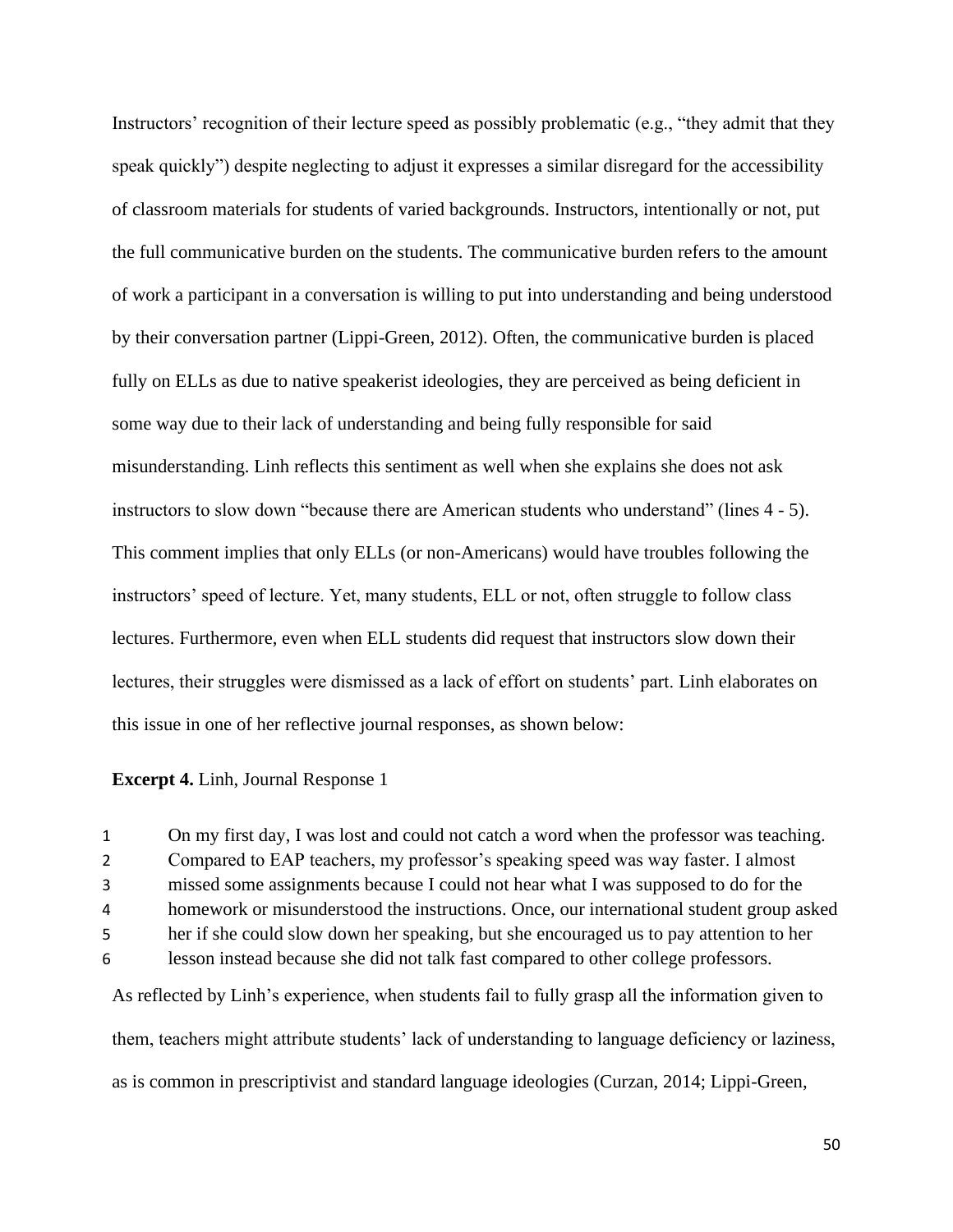2015). These sentiments are rooted in a meritocratic view of language which attribute students' discursive difficulties to a lack of effort, as indicated by Linh's instructor's instructions for them to "pay attention" in line 5. Yet, many students, ELLs or not, may struggle with rushed, unclear, or particular language utilizing previously undefined jargon in lectures and/or class documents.

As illustrated above, students' reports of their experiences suggest that both written and spoken language in the classroom were framed according to standard language ideologies. None of the participants reported instructors adjusting their language use, content, or lecture speed to accommodate the needs of the participants. Rather, student comprehension of classroom content was often subordinated to adherence to the dominant academic standardized English. Students who could not understand particularly dense language or fast-paced speaking were marked as deficient for failing to keep up with dominant discourse practices.

# **4.2.1.2 Perceptions of Student Writing**

Standard language ideologies also impacted how teachers viewed students' writing. Both Linh and Irina expressed concerns over how their language was perceived by their instructors. Linh stated she was unsure if she would be taken seriously because her writing was not "academic enough". Irina, on the other hand, was confident of her ability to write academically but reported her preferred writing style, which she characterized as "easy language" (see excerpt 5 below), was often criticized by instructors. When discussing in an interview how she felt NES students sometimes received higher grades than her despite having worse essays, she brought up the issue of academic English:

**Excerpt 5.** Irina, Interview 3/41:01–41.57

1 IRINA; I still prefer to use, uh, easy language,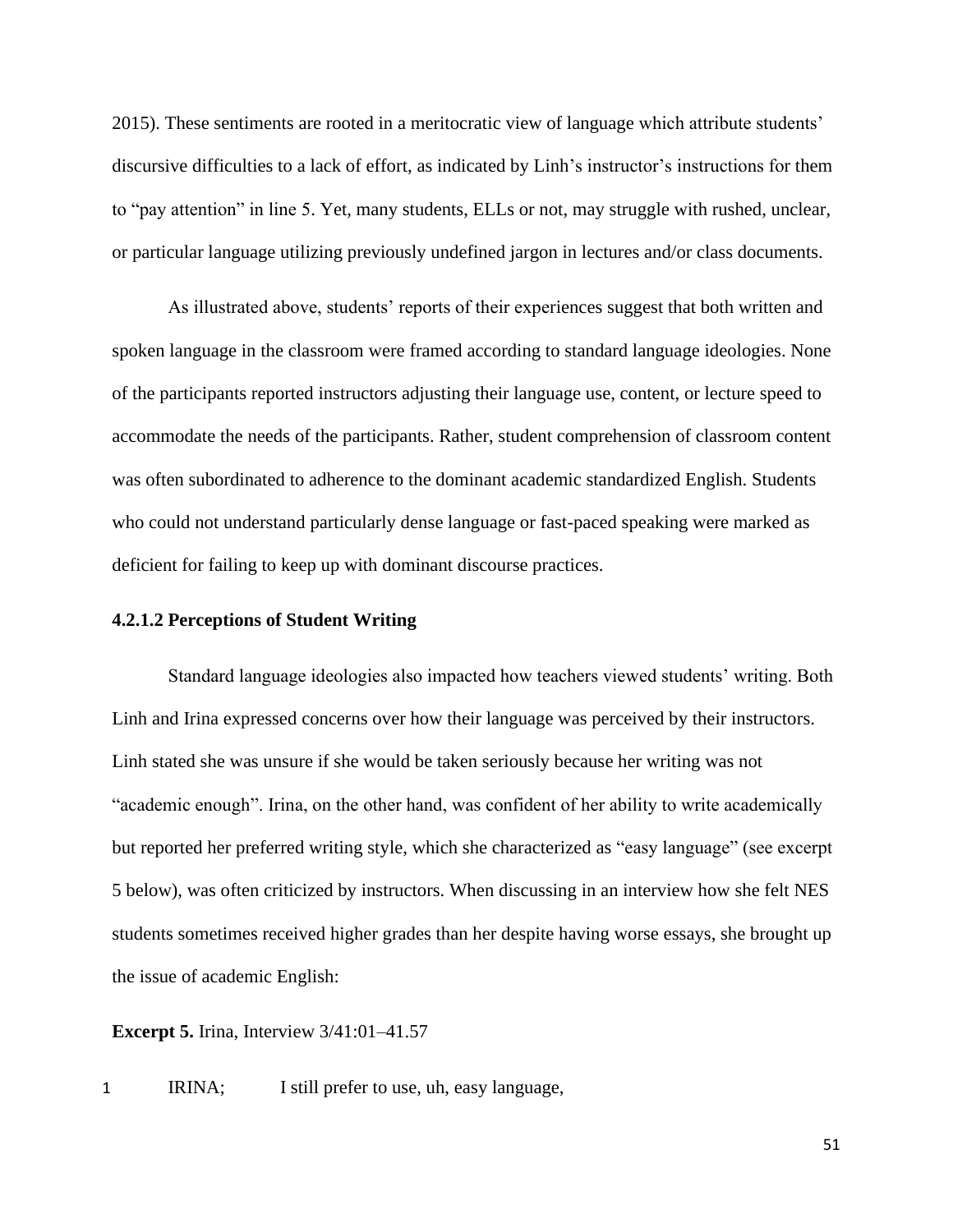|    | DANIELLE; | Mhm                                                                          |
|----|-----------|------------------------------------------------------------------------------|
|    | IRINA;    | more than academic English because people are able to understand, right?     |
| 3  | DANIELLE; | Mhm, yea.                                                                    |
| 4  | IRINA;    | For me, the like- the most important part is being understood more than      |
| 5  |           | sound cool or, like, scientific- I mean, what's the-what's the thing if I    |
| 6  |           | start using fancy words, and nobody can understand me, right? There's no     |
|    |           | purpose, even for the essay. And I would, like, say 'oh, well this guy did   |
| 8  |           | that and blah blah blah'. (1.0) And the teacher would say 'well, use more    |
| 9  |           | academic words.' I'm like 'well, you're not gonna understand me if I- if     |
| 10 |           | I'll start using them, right? I'll make it fancy sentence, and you will just |
| 11 |           | not get it what I'm taking about'.                                           |
| 12 | DANIELLE; | Mhm                                                                          |
| 13 | IRINA;    | But you make it simple- it makes it easy to understand.                      |
|    |           |                                                                              |

Standard language ideologies valorize a vague concept of academic language over intellectual content of the essay. Instead of valuing the students' intellectual contributions, Irina's instructor focused on the form of her language, and her work is trivialized in favor of focusing on word choice or grammatical patterns.

Interestingly, Linh and Irina describe their language as "easy language", yet their writing and speaking utilizes a wide range of vocabulary terms and grammatical structures. For many instructors, academic English is an unclear concept, and few approach it through a critical lens. Thus, when instructors ask their students to use academic language, they often offer only vague descriptions of an imagined "superior" way of writing or speaking. And students are left to rely on their conceptions of academic language while instructors may have vastly different expectations.

As Rosa and Flores (2015) found, racialized and other marginalized people may be perceived as deviating from standardized language even when they do adhere to these practices; thus, regardless of their actual language use, ELL students may find their instructors identify their writing as informal or unacademic due to racial or ethnic bias. While some scholars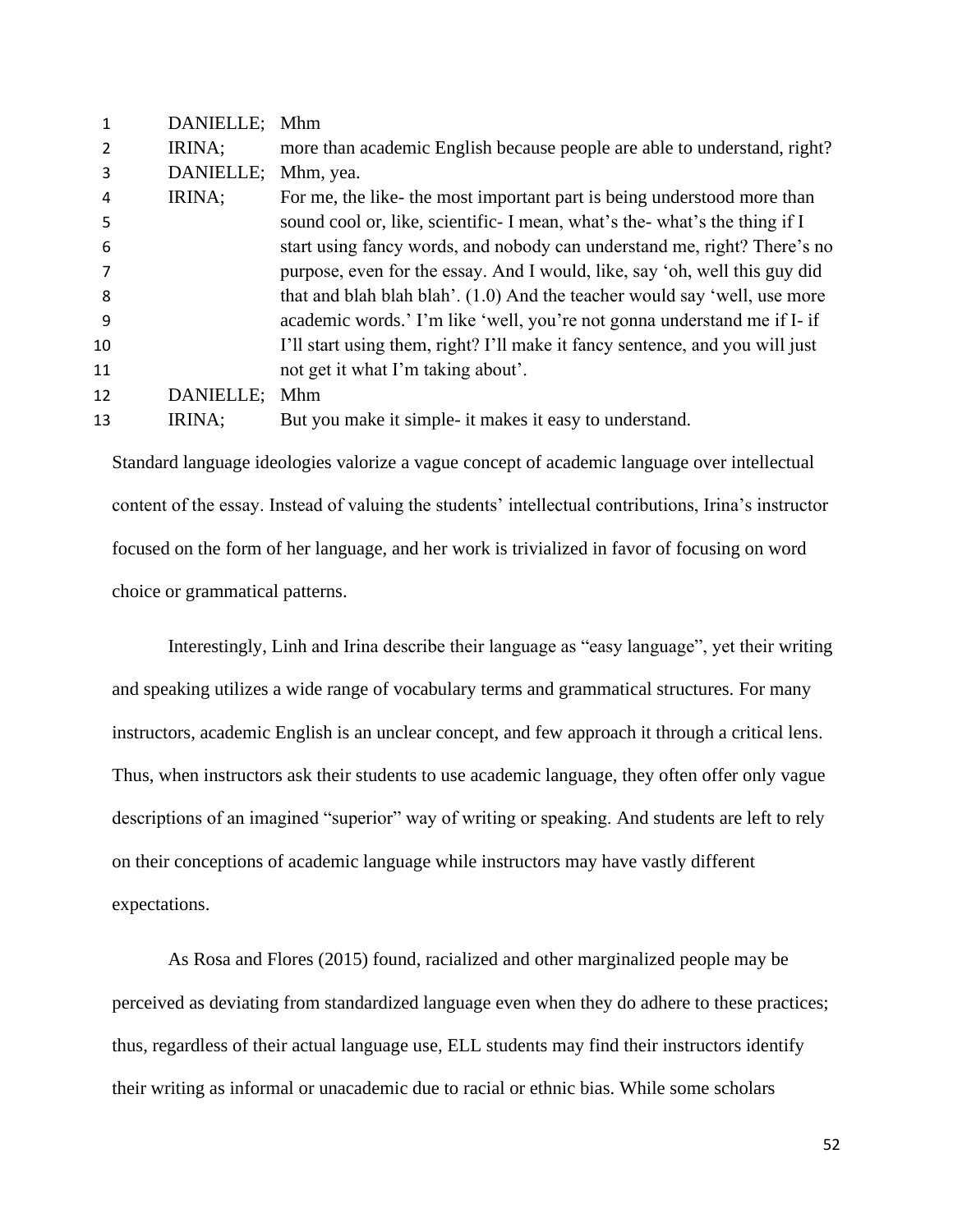estimate that academic English takes between four to seven years to master (Hakuta, Butler, & Witt, 2000), and others may regard academic English proficiency as continuously developing (Lippi-Green, 2012), Irina and Linh both presented a strong grasp of academic English throughout their studies. In part, my understanding of their English proficiency is built on my long-term interactions with them. During their time in EAP classes, both Irina and Linh received outstanding student awards from the EAP faculty, largely due to their academic writing abilities. Since I first met Linh and Irina, I often tutored them, helping with essays they were writing in their EAP and mainstream courses. Though I was not able to obtain a copy of Irina's most recent essay (as a portion of it was written by another student for a group project), I was able to read it during one of our interviews. Likewise, I was able to read Linh's university application essay in addition to her written journal reflections. That is to say, based on the writing samples I have seen over time, Linh and Irina's writing displayed many of the hallmarks of academic writing (grammatical variation, nominalization, syntactic density, discipline specific and general academic vocabulary, genre-appropriate organization). Yet, Irina's writing was still directly characterized as deficient, suggesting that it is possible, if not likely, that more than just her language was influencing how instructors perceived her writing and possibly her abilities.

# **4.2.2 Grading Practices**

One of the most prominent and common ways the participants experienced oppressive language ideology was through inequitable grading practices. All of the participants in this study reported some form of inequitable grading practices. In particular, grammar-based grading was common among a large number of their classes and was reported as being most prevalent in humanities and social sciences classes.

# **4.2.2.1 Grammar-based grading**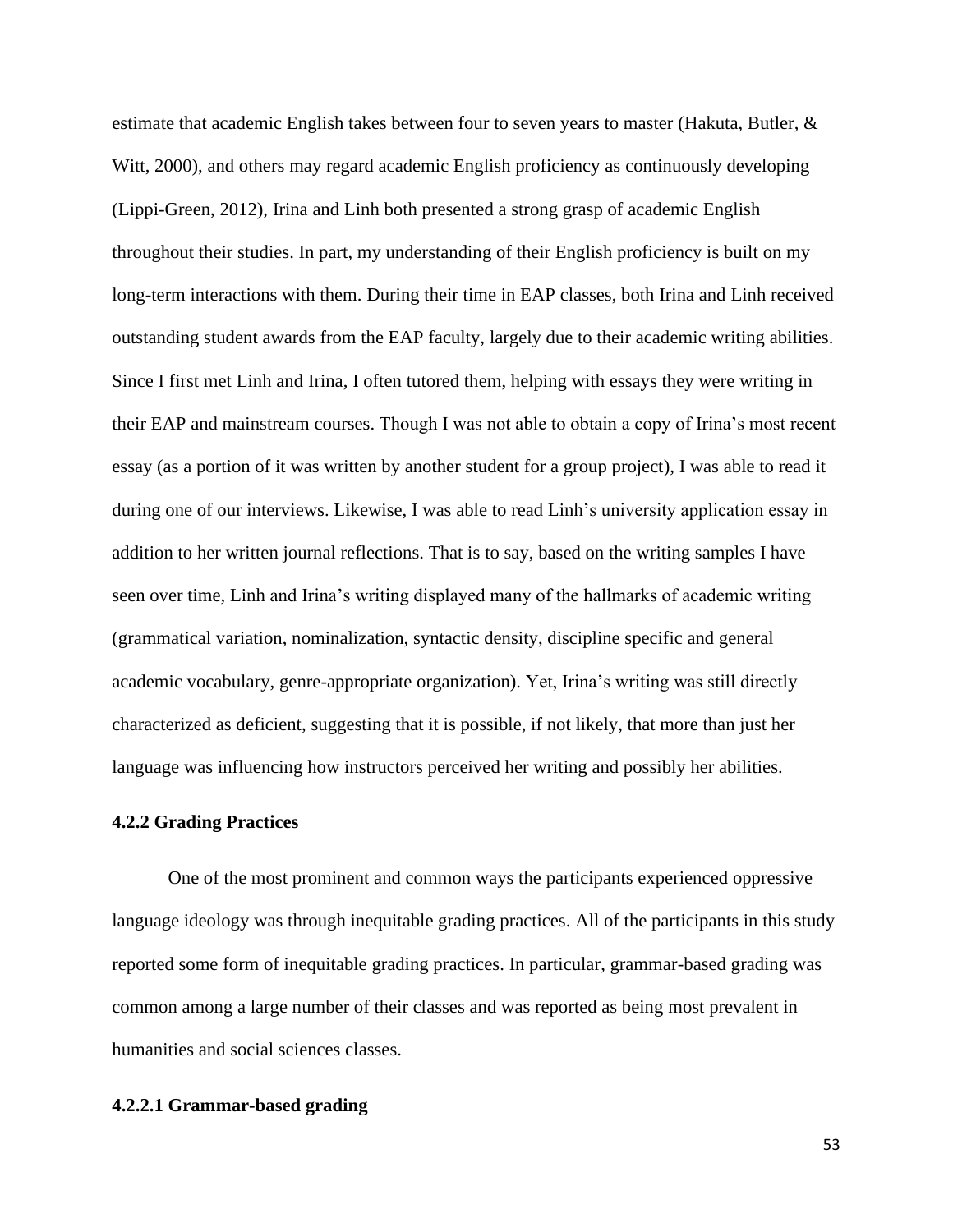The English class that Daiyu, Li, and Hirono were in relied heavily on grammatical accuracy to grade students on their written assignments. However, according to the syllabus and Fir College Website, the learning goals of the course, and all college-level English courses, focus on learning to organize and write an argumentative essay. Grammar is only a learning goal in under college-level courses, though, in my experience as an instructor at Fir College, some mainstream instructors may choose to teach grammar items in their courses (this was not the case for any of the participants' mainstream courses). However, according to their rubrics, written assignments were graded based on four categories, which were labeled "grammar and mechanics," "identifies the main idea," "conveys key supporting points," and "adequate contexts for clarity". Each of these categories were weighted equally with a total of 16 potential points. Thus, 25% of their grades on summaries and final papers were dependent on their grammar. The "grammar and mechanics" section of the rubric has been transcribed below, including the original wording and punctuation used.

#### **Figure 4.** Rubric 1

| 4 points                                                               | 3 points                                                                               | 2 points                                                                                                                                                  | 1 point                                                                                                      |
|------------------------------------------------------------------------|----------------------------------------------------------------------------------------|-----------------------------------------------------------------------------------------------------------------------------------------------------------|--------------------------------------------------------------------------------------------------------------|
| Contains no spelling,<br>grammar, punctuation<br>or formatting errors. | Contains less than<br>three spelling,<br>grammar, punctuation<br>or formatting errors. | Contains more than<br>three errors in<br>punctuation, spelling,<br>grammar, punctuation<br>or formatting, but<br>errors do not interfere<br>with meaning. | Contains errors in<br>spelling, grammar,<br>punctuation, or<br>formatting that<br>interfere with<br>meaning. |

As displayed above, in order to get full points on an assignment, students would have to produce a paper with virtually no deviations from the standardized variety. Over the term, none of the participants received full points for their "grammar and mechanics". With the highest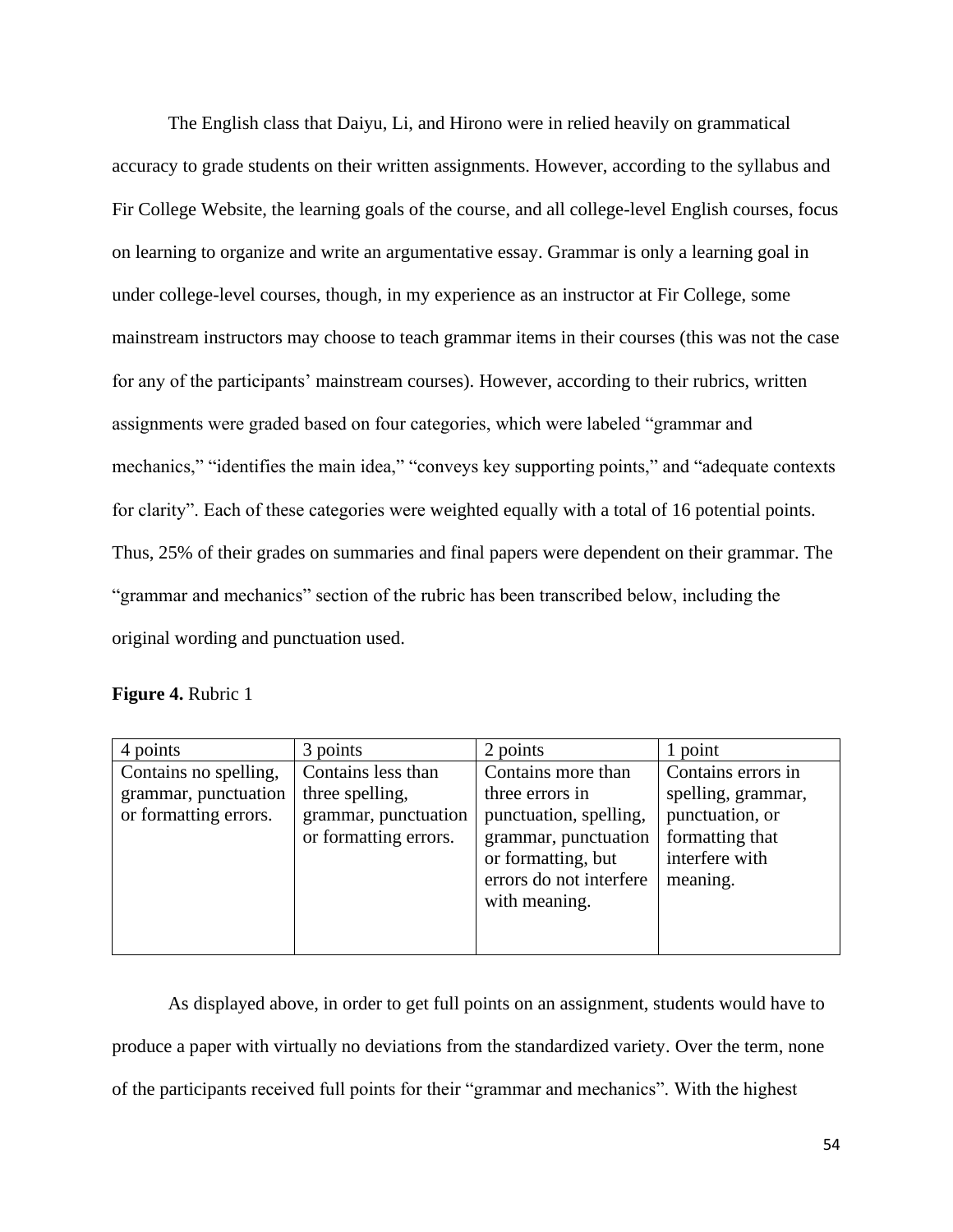grade, Daiyu received 3.7 points for grammar after taking her essay to several tutors. Upon examining her graded paper, I found that she received a deduction in points for her use of a comma after "even though" in the sentence "Even though, his family was deprived, ((author name)) remembers that he tried to understand the meaning of words by using his life experience". Here, Daiyu places a comma after "even though" as if it were acting as a transition phrase rather than part of a dependent clause. Her comma use reflects a nuanced understanding of grammatical rules and practices as well as her complex and developing interlanguage. Furthermore, and most importantly, Daiyu's comma use in no way detracts from the comprehensibility of her sentence. Her points and the value of her ideas are clearly communicated, and thus, the instructors' reduction in her grade occurs due to a benign and miniscule deviation from dominant discourses.

This rubric, and many other similar grading systems, rely heavily on standard language ideologies and prescriptivist notions of language. The expectation that students must have no deviations from standardized English (or what are commonly framed as "errors") in their essays draws on standard language ideologies which view standardized varieties of English, like academic English, as containing no errors (Gee, 2014; Lippi-Green, 2012). Yet, even instructors cannot meet these standards. No written or spoken English is perfect; through typos or contextualized mistakes, most texts have some level of inconsistency or minute errors in them. As if to exemplify this, the rubric above contains a typo (the repetition of "punctuation" in the third box); inconsistent use of the oxford comma; the use of "less than three spelling errors" instead of "fewer than" in the second box; and lastly, the four grading categories ("grammar and mechanics," "identifies the main idea," "conveys key supporting points," and "adequate contexts for clarity") deviate from the rule of parallelism, which states all words or phrases in a list should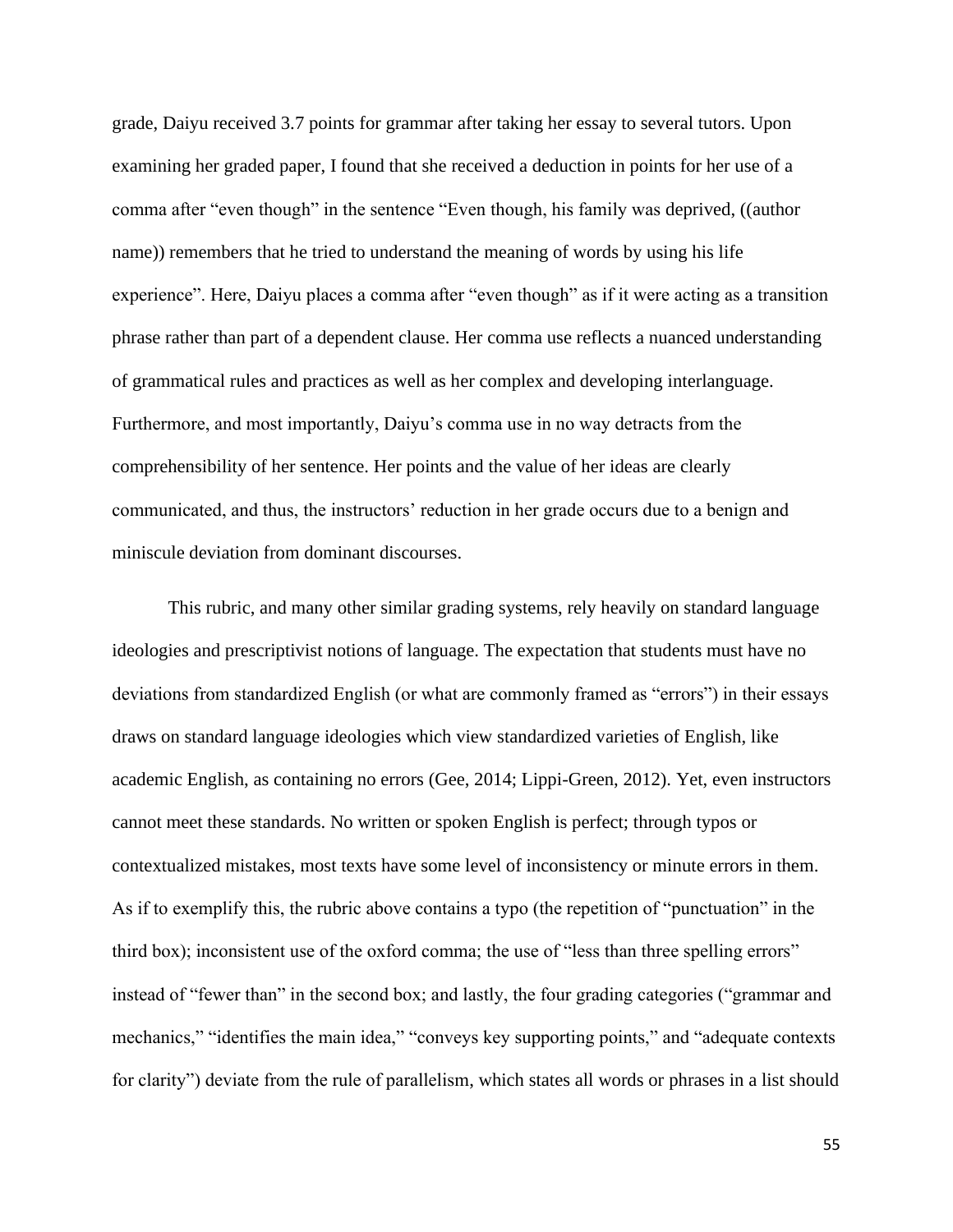have the same grammatical structure. When taking into consideration the portion of the grade determined by grammatical and spelling accuracy, it becomes clear that "perfect" grammar is being used as a precursor for students' work to be recognized as legitimate and/or academic. In doing so, contextualized mistakes and the natural process of language acquisition are disregarded while grammatical patterns and spelling errors are framed as problems or "bad English," as they are often pejoratively referred to in prescriptivist discourses (Curzan, 2014). Thus, students' intellectual capabilities and the content of their papers may be disregarded in favor of focusing on grammatical accuracy.

By neglecting to take into account the natural variation of language in their grading practices, instructors falsely insinuate that academic texts must be free of errors to be regarded as legitimate, thus disregarding their own likelihood of making mistakes. This pattern among rubrics and student reports about grading practices is analogous with Briggs and Pailliotet's (1997) findings. They stated pre-service teachers often responded to student texts, drawing on prescriptivist discourses "as if they viewed errors as deeply rooted in individuals, and as if they themselves were the ones with the answers the writers needed, but expressed few doubts about their own abilities or knowledge" (p. 51). Yet, NESs routinely make "mistakes," or have grammatical variation, in their English (Lippi-Green, 2012).

Another rubric provided by Linh displayed a similar stress on grammar and punctuation in a communications class (again, in which grammar was not a learning objective or topic taught at all). About 16% of the students' grade was dependent on the paper being "edited and proofread to eliminate sentence skill error". Unlike the first rubric transcribed above, this one did not lay out the requirements for each point possibility but offered a total of five points for this category. The meaning of this criteria was not elaborated on in the assignment details or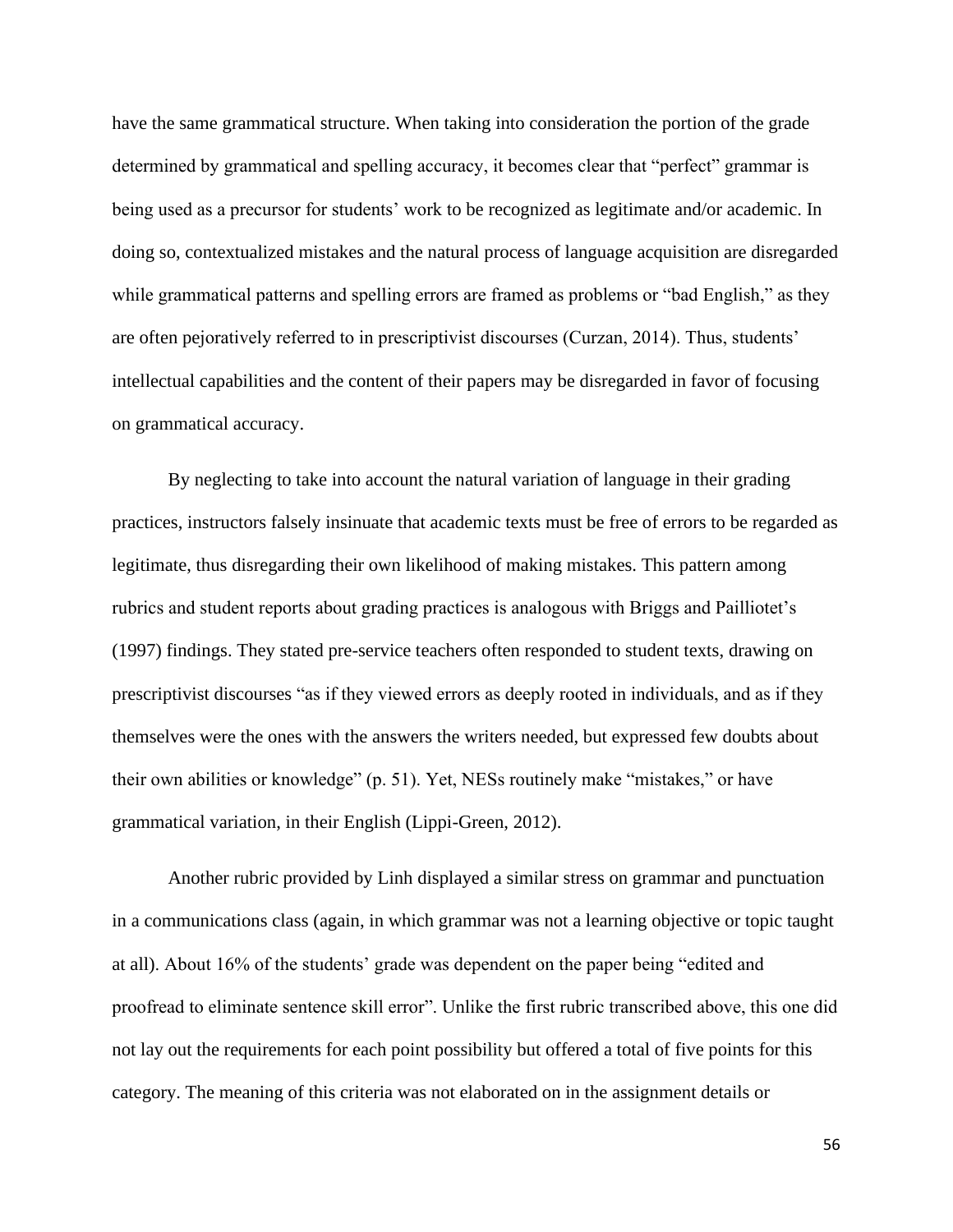syllabus. This lack of clarity is exacerbated by its ambiguous wording. When I asked Linh what she thought this statement meant, she said she had no idea; though she felt this was referring to the need to be grammatically correct, the phrasing confused her. She did not ask the instructor to explain this grading standard, citing nervousness over asking questions, nor was it explained in class (fieldnotes, January 27, 2020). Thus, the exact standards which students are being graded against are not clear, which often causes students to rely on cultural or experiential understandings of what "sentence skill error" may be, with possibilities ranging from spelling, punctuation, and/or lexical factors to stylistic preferences.

Even if students knew the exact criteria according to which they were being graded, this rubric item still relies on prescriptivist notions of language to frame perfect written accuracy as an achievable result of hard work. The rubric item does not ask that the paper be free of grammatical errors, but instead states it should be "proofread and edited". The use of the definitive word "eliminate" to describe errors also insinuates a complete removal of grammatical inaccuracies compared to alternatives that allow for grammatical variation, such as "reduce". Thus, it asserts that proofreading and editing are what is required to produce perfect writing. Beyond the standard language ideologies discussed earlier in this chapter, this statement also draws from prescriptivist and meritocratic ideologies which view language "imperfections" as a result of a lack of effort. From this perspective, everyone can obtain "perfect English" if they put in enough time to study and master all the necessary skills (Curzan, 2014). While this rubric exemplifies the perception of linguistic "perfection" as a result of hard work, others may attribute "imperfection" as a result of unintelligence or a lack of intellectual capability. For example, as Irina described in excerpt 2, giving ELL students extra points on a test due to a perceived linguistic disadvantage exemplifies a perception that their lack of comprehension is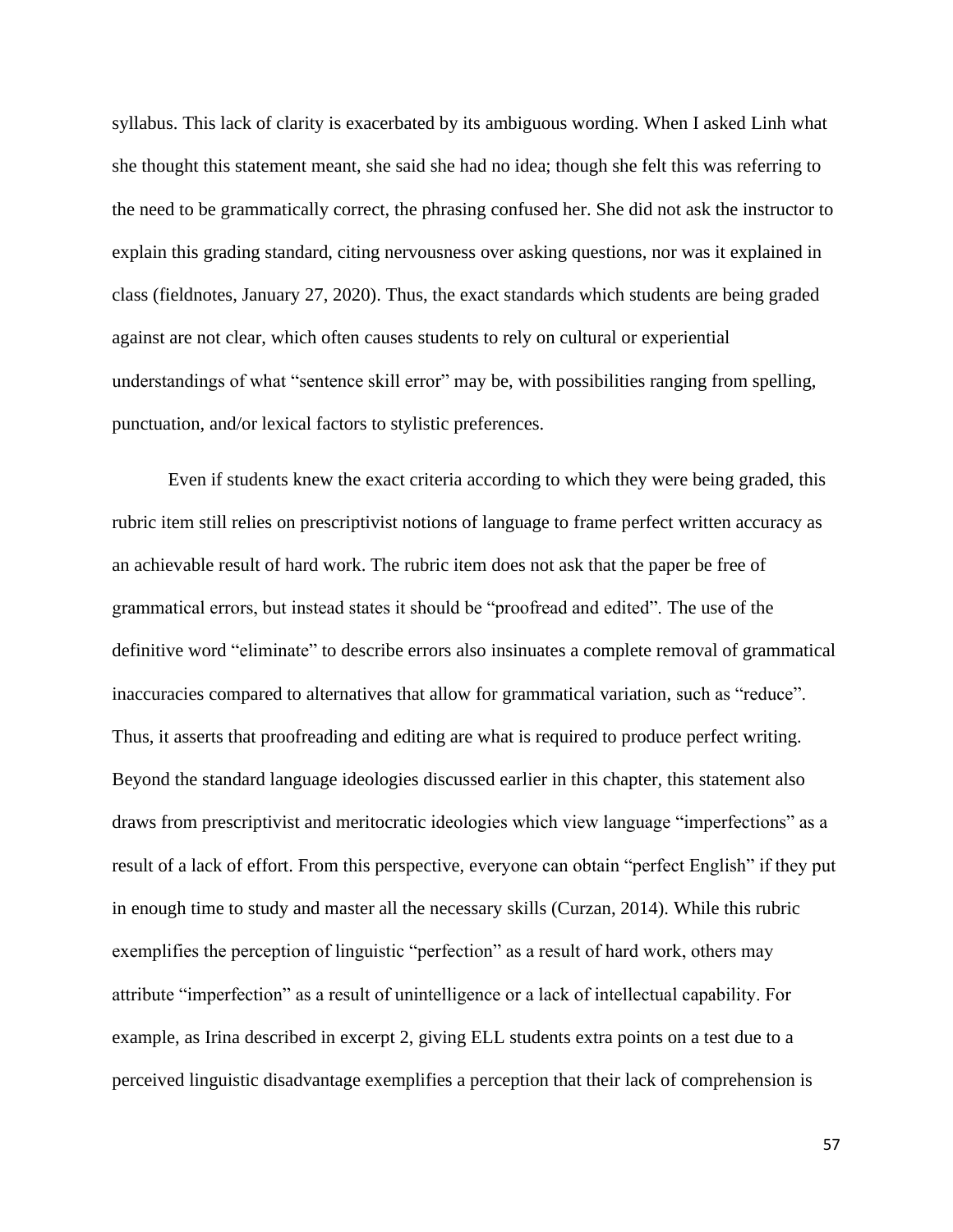due to linguistic inability rather than communication breakdowns in the instructor's language use.

# **4.2.2.2 Grading Practices based on Cultural Disbelief**

Grading practices also became a point of contention for many students as instructors relied on cultural disbelief to grade students on unstated expectations. To varying degrees, all students reported experiencing instructors supplying vague (at best) instructions regarding important assignments, suggesting they assumed all students had the same background knowledge required to adhere to unstated academic conventions. This typically occurred through instructors either claiming there were no criteria for an assignment or relying on misleading and unclear instructions, often resulting in ELL students receiving lower grades than NES students.

Throughout their academic careers, both Irina and Linh had experiences with unclear grading practices. Both of them described different English classes in which their instructors did not provide rubrics or specify the grading requirements of their assignments. In one interview, Linh told me about experiences of this kind. She prefaced this statement by explaining that she felt that the homework in her English class did not hone skills that applied to writing an essay:

**Excerpt 7.** Linh, Interview 3/3:54–4:12

| 1 | MAI:          | At that time, I didn't know what a research paper is. Like, I don't know |
|---|---------------|--------------------------------------------------------------------------|
| 2 |               | what I'm supposed to do. But I don't-I also didn't understand what she   |
| 3 |               | wanted us to do too. I don't- I really didn't know what to do. $(1.0)$   |
| 4 | DANIELLE; Mhm |                                                                          |
| 5 | MAI:          | Yea, so, that-that makes things hard.                                    |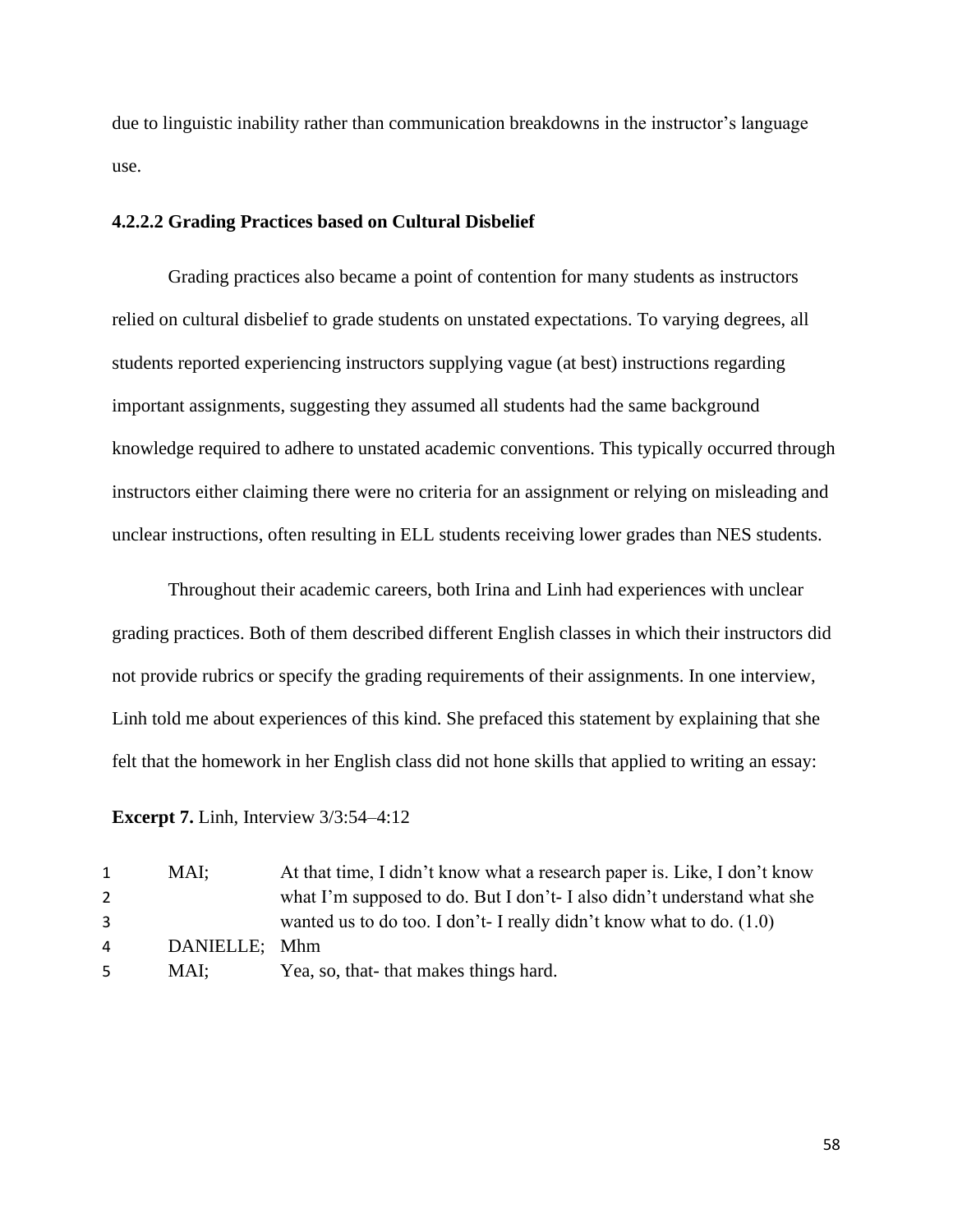Without explicit instructions, Linh was left to rely on her perceptions of what an essay should be to fulfill the assignment. However, this left her feeling unsure about if she could write an essay at all by the end of the class.

**Excerpt 8. Linh, Interview 3/5:25–6:15** 

|    |           | DANIELLE; So, if you weren't sure how to write the research paper, how did you, kind |
|----|-----------|--------------------------------------------------------------------------------------|
|    |           | of, go about figuring out how to do it?                                              |
| 3  | MAI:      | $(4.0)$ That's a good question. [I-                                                  |
| 4  | DANIELLE; | [@Q]                                                                                 |
| 5  | MAI;      | I- $(1.0)$ I still didn't know after class until- for a while. $(1.0)$ Then, like I  |
| 6  |           | started-like, after ((that class)), I took other classes after that. One or two      |
|    |           | quarters later, I started thinking about that.                                       |
| 8  | DANIELLE; | Mhm                                                                                  |
| 9  | MAI;      | I thought 'ohh, that was what I supposed to do'. Like I just keep-keep-              |
| 10 |           | sometimes I just keep thinking about ((that class)) like 'that's what a              |
| 11 |           | research paper is.'                                                                  |
|    |           |                                                                                      |

Both Irina and Linh did not receive the grades they had hoped for, leaving them to wonder what they did wrong since the assignment did not have clear criteria. In Linh's case, she did not receive feedback on her final paper. This is a somewhat common practice at Fir College, as final papers are often handed in on the last day of class via physical papers. Thus, students often do not have a chance to see why they received the grade they did or learn from their mistakes. It was not until much later in Linh's academic career when she was able to see examples from other teachers and students that she came to understand how instructors expected essays to be organized.

Linh referred to "a research paper" (excerpt 7 line 1 and excerpt 8 lines 10-11) using the singular article "a" despite mentioning multiple classes (excerpt 8 line 6), indicating the perception that one form of research paper is used across various disciplines. This idea is not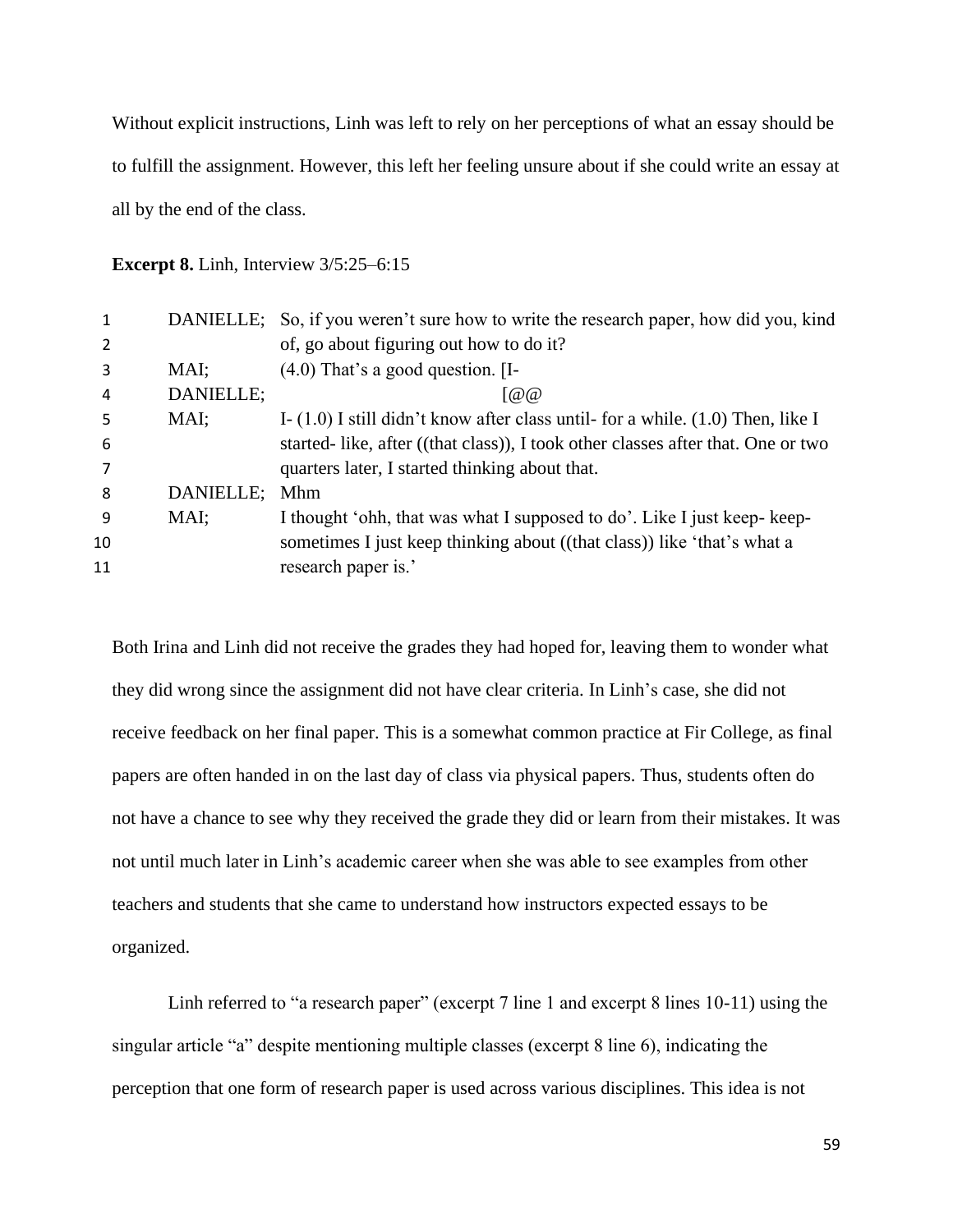unique to Linh; many of the participants articulated the idea that there is one way to write an essay across disciplines. In my experience working at Fir College, I saw it is common among many instructors to view the role of introductory writing classes as to teach students one essay format, regardless of the fact different disciplines have unique and stringent writing practices. These perceptions are particularly problematic through the lens of genre pedagogy. As Hyland (2008a) puts it, genre pedagogy is "concerned with making explicit what experts produce when they write" (p. 543). That is, genre pedagogy is used to explicitly teach students about the discursive practices which are expected and used in various genres of writing in specific disciplines (as well as skills to analyze texts to identify patterns within genres). Thus, without explicit instructions, students are not only stunted from making informed decisions throughout the writing process, but the reality of variations in writing practices across disciplines as well as within a single discipline is often obscured for students, possibly resulting in further struggles as they continuously engage in written assignments in various classes and disciplines throughout their academic careers.

Both Irina and Linh did not receive the grades they had hoped for, leaving them to wonder what they did wrong since the assignment did not have clear criteria. It was not until much later in Linh's academic career when she was able to see examples from other teachers and students that she came to understand how instructors expected essays to be organized.

Irina expressed experiencing a similar lack of instructions when approaching essay assignments as Linh, though she expressed more frustration regarding her grade. The English class she took was paired with a history class; the classes were co-taught by an English instructor and a history instructor in a 'learning community'. This course format is extremely common at Fir College as students are required to take two learning communities in order to graduate. Most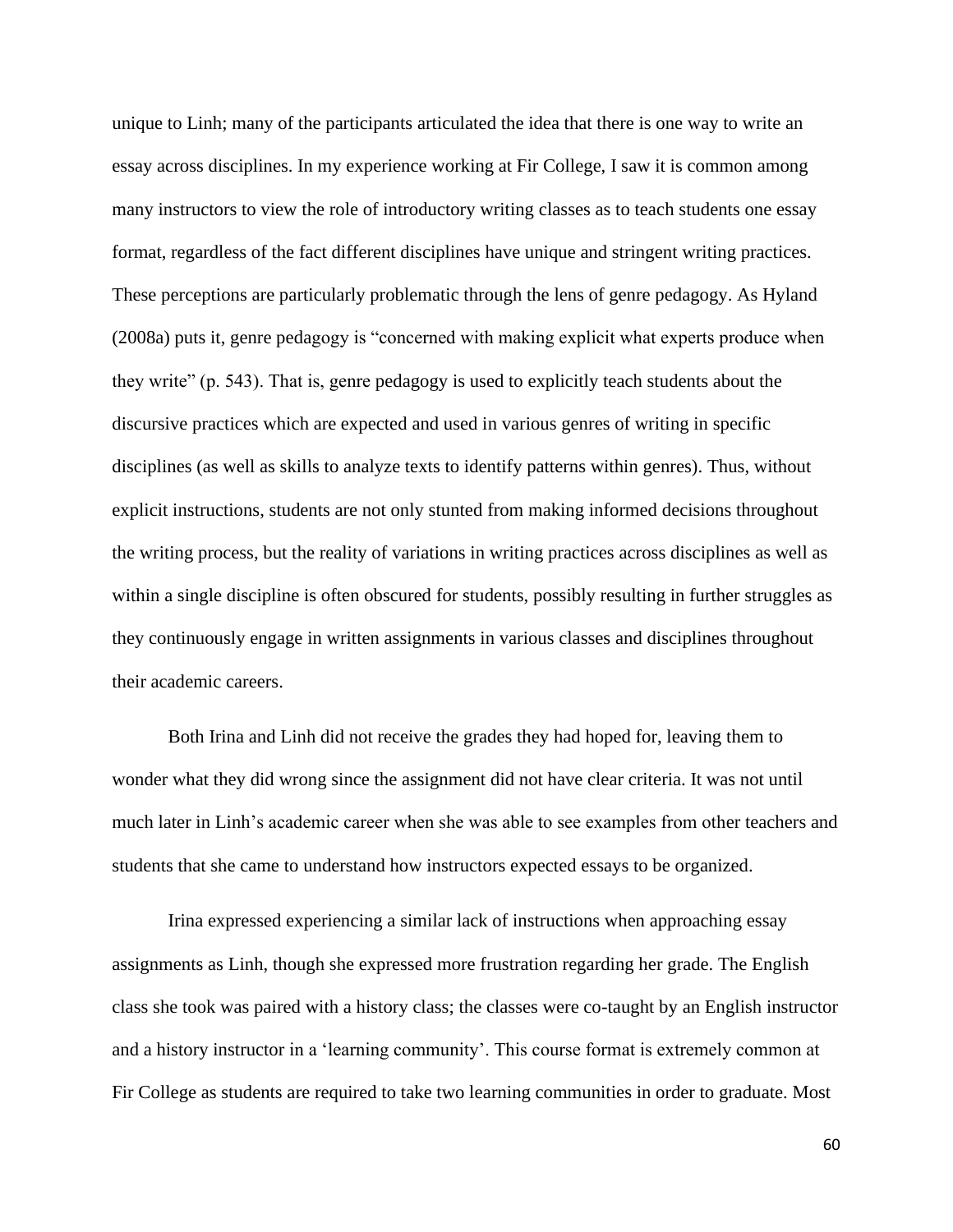often, learning community classes pair English with another subject. Ideally, one hour of the course is taught by one instructor and then the second hour by the other while both instructors remain present throughout the entirety of the class to assist as needed. However, as I observed as a student and faculty member, this format often causes contention between instructors from differing disciplines and discrepancies between grading systems. All written assignments receive individual grades from both instructors, often based on differing but overlapping grading criteria. As Irina explained, she received a high grade from her history professor and low grade from her English professor on her final paper. She describes the incident:

**Excerpt 9.** Irina, Interview 2/12:55–13:40

| $\mathbf{1}$   | IRINA;    | The English teacher, I had no idea how he was grading it. Really, I had no |
|----------------|-----------|----------------------------------------------------------------------------|
| $\overline{2}$ |           | idea, he would give us feedback, then I would change it the way he wanted  |
| 3              |           | me to do, you know? Because for me it's kinda hard. I was never- I was     |
| 4              |           | never in high school, and I don't know how you write essays in high        |
| 5              |           | school here.                                                               |
| 6              | DANIELLE; | Mhm.                                                                       |
| 7              | IRINA;    | 'So- so, I still kinda don't know how you want me to write, how you want   |
| 8              |           | me to build it.'                                                           |
|                |           |                                                                            |

It is important to clarify line 11 in which Irina states she "was never in high school". Irina had completed two years of high school in her country of origin before attending Fir College, however, she had never attended high school in the U.S; many of the participants gave similar statements when describing their struggles with unstated criteria or unclear instructions in mainstream courses. Yet, the function of introductory writing classes is to prepare all students, whatever their background may be, for their academic careers. Many of the students at Fir College have not completed high school, and even if they have, writing practices in high schools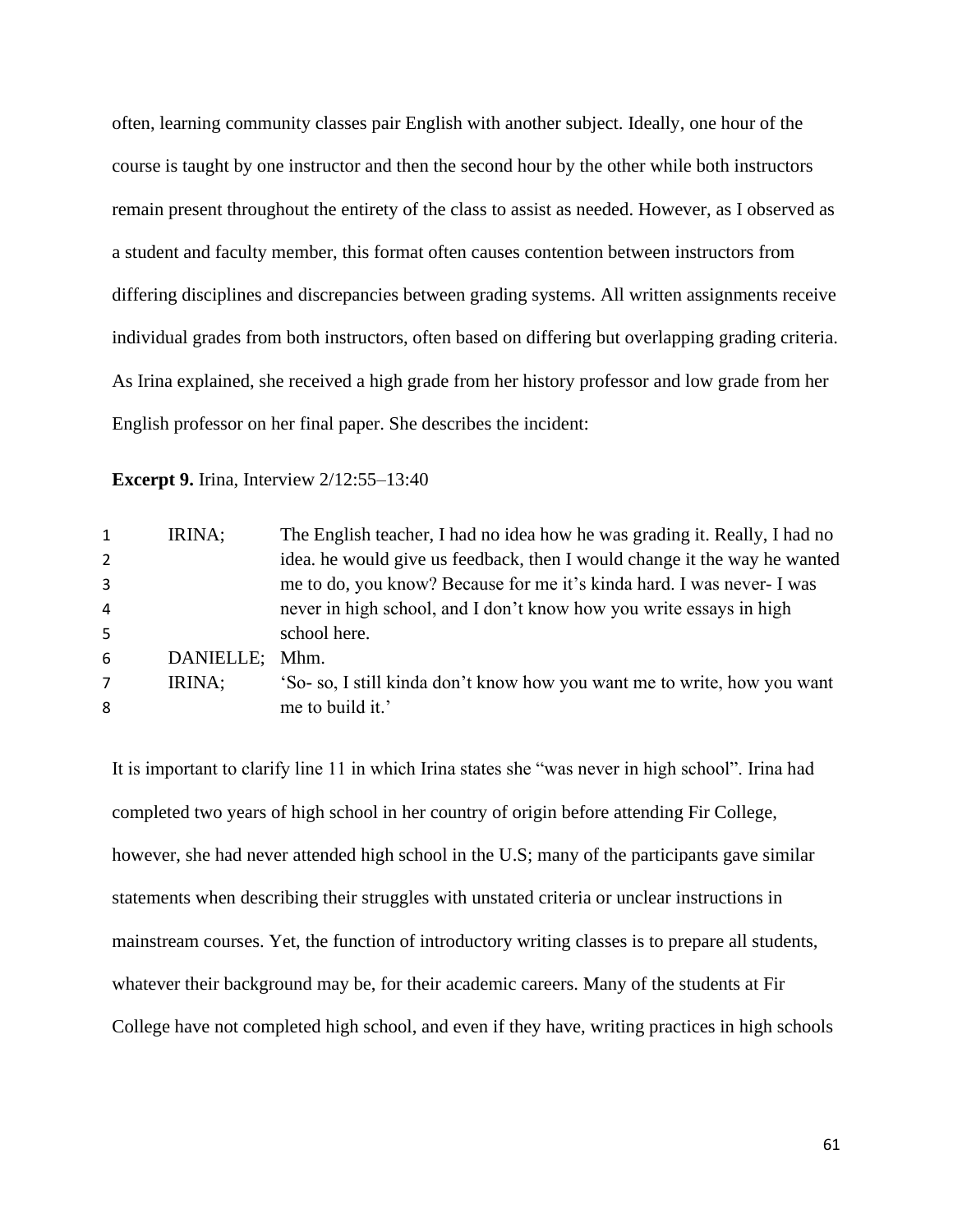and universities as well as different areas of study vary widely. Thus, a lack of clear instruction disadvantages all students.

While Irina mentioned instructor feedback in line 2, she also reported changing her essay repeatedly based on vague and indirect suggestions with no improvement to her grade. By the end of the quarter, she had three different versions of the same essay, each one adjusted to match her instructor's feedback, only to be marked as wrong or incorrect again.

**Excerpt 10.** Irina, Interview 2/15:05-15:25

| $1 \ \theta$ | IRINA;         | I didn't want to talk to him because he would just say something like 'oh, I |
|--------------|----------------|------------------------------------------------------------------------------|
| 2            |                | wanted you to write like that', but then at the beginning of the class he    |
| 3            |                | would say 'oh, I don't have any criteria how you write it.'                  |
| 4            | DANIELLE; Mhm. |                                                                              |
| 5            | IRINA;         | I could write it like a story, I could write it like a first person, second  |
| 6.           |                | person, whatever I could write. He would still not like it.                  |
|              |                |                                                                              |

Irina's account of her interaction with the instructor suggests that though he claimed there were no stated criteria for the assignment, he had a clear idea of what he expected from students. He was able to state what was supposedly wrong about her paper but did not give guidance as to how she could make it better. In a casual conversation, recorded in my fieldnotes, Irina elaborated on the feedback she did receive from her instructor. She reported that his correction often focused on the organization of her paper and was contradictory. For example, she described one of his comments about the level of specificity in her essay. At one point, she recalled he asked her to begin her introductory paragraph with a broad description of the issue she was writing on (women's suffrage) and then narrow down the topic throughout the essay, ending with a conclusion very specific to her research question. Later, she said he critiqued her essay, telling her to begin her introduction with her narrow, specific research question and end the essay with a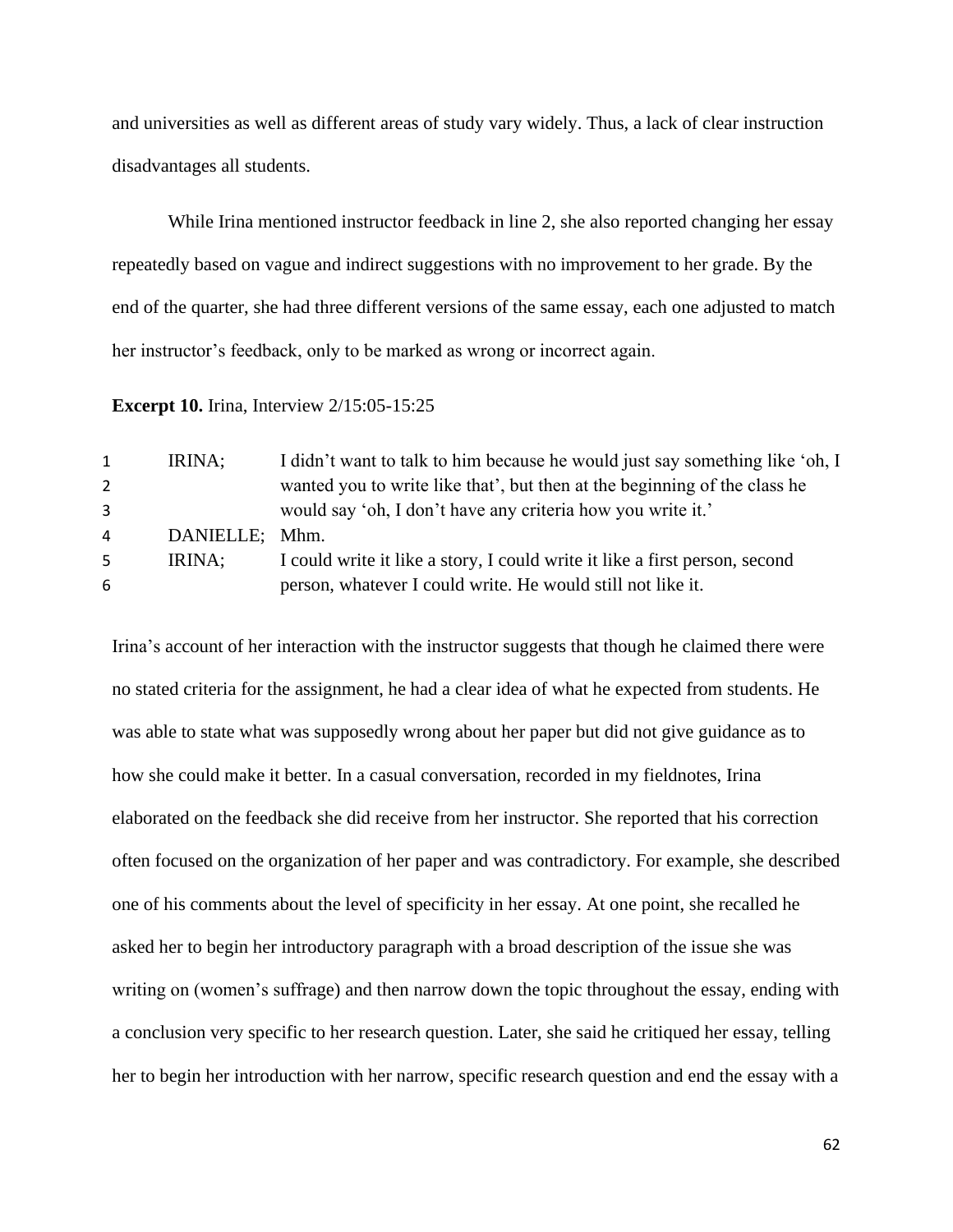broad discussion of the topic. Later, this approach was also marked as incorrect by her instructor (Fieldnotes, February 10, 2020). Contradictory and continuously negative feedback communicates on some level an unattainable standard, as Irina said in line 6 "whatever I could write. He would still not like it."

A lack of criteria is often framed in dominant discourses among educators as allowing students freedom to write what they want. Social practices within highly formal discourses, such as those in higher education, are very constricted (Fairclough, 1989). Though an instructor may assert there is no criteria for an assignment, there is a limited amount of variation that can occur within an essay while still being recognized as a legitimate, academic essay. By keeping the required writing conventions occluded, instructors are practicing a form of gatekeeping on the basis of discourse community and experiential background.

When examining Irina's experience, it is important to consider her history teacher's reaction to her paper. She received full points from her history teacher for the exact same paper. He did not focus on her grammar and took a more descriptivist approach to language, valuing the content of her paper and her intellectual contributions over formalities like grammaticality or formatting. Furthermore, he valued her language competency, as her history teacher personally recommended her to the school's writing center as a potential English tutor where she later got a job.

At times, assignment criteria were also hidden through unclear or unrealistic descriptors. Below I have transcribed one of the points on a study guide Daiyu was given which describes the parts of an essay:

## **Excerpt 11.** Study Guide 1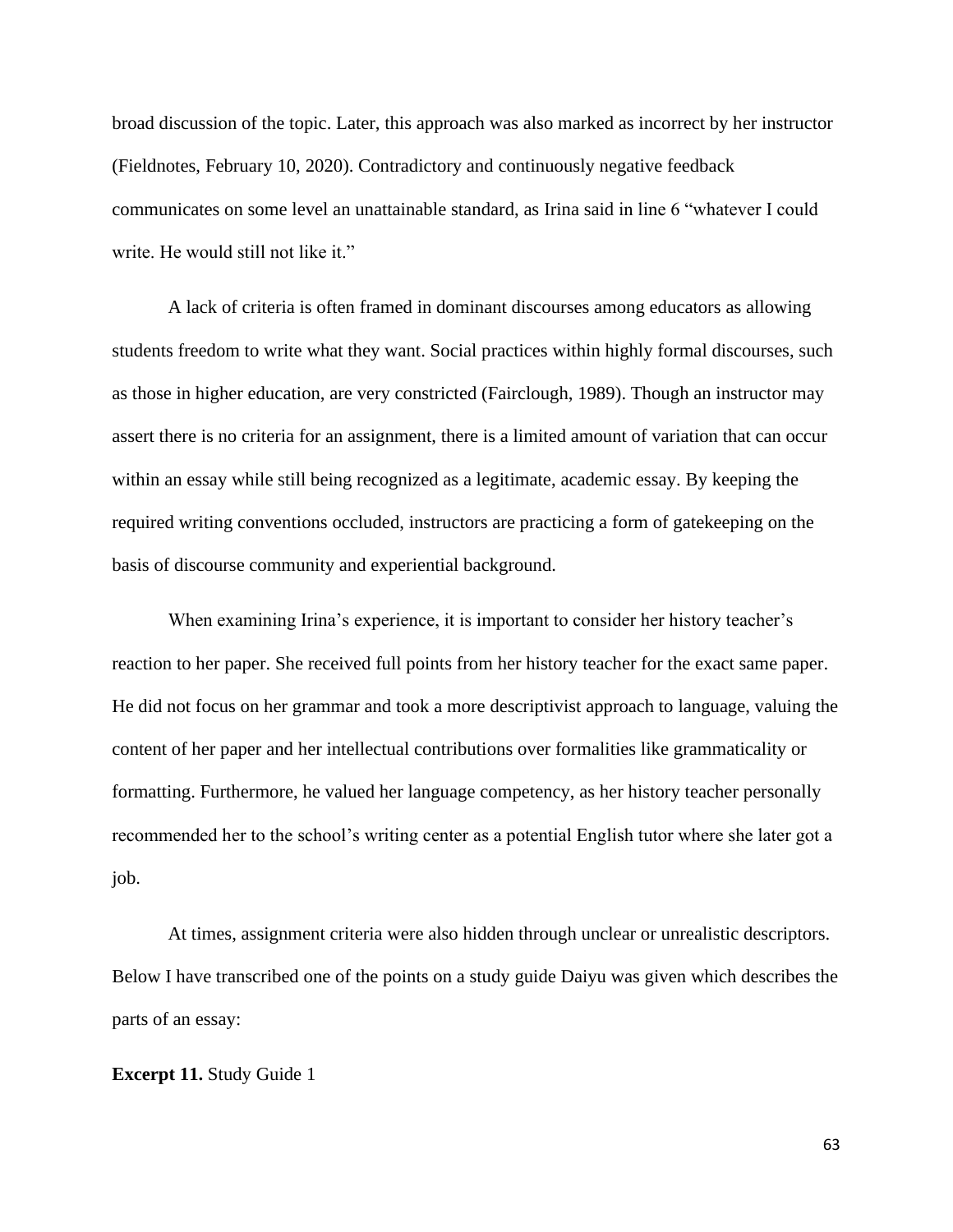1 Claim: This is also called a topic sentence. This is your way of announcing the main

- 2 focus of your paragraph. Like an arguable thesis statement, the topic sentence is a
- 3 debatable claim that requires effective evidence. A claim cannot be a direct quote or
- 4 paraphrase. It must be your own idea and language.

Line 4 highlights that students are to use their own "language", likely referring to their stylistic way of writing or voice. The sentiment that students should use their own language is similar to Shen's (1989) confusing experience with instructors telling him to "be himself" when he wrote essays yet penalizing him when his writing practices and the ideologies communicated through his writing were perceived as deviating from the dominant discourse. As discussed in sections 4.2.2 and 4.2.3, students' language is often only viewed as legitimate when it meets the standards of the dominant discourse. While students may feel they are allowed to write with their own styles or competencies, and while criteria may purport to allow or even encourage this, their grades suffer when they are perceived as deviating from the dominant discourse, as Irina and Linh experienced.

Therefore, when instructors do not provide ample instruction, or when they present instructions in a way that frames the assignment as exceedingly flexible, students that are not familiar with dominant discourse practices often experience negative appraisals of their work.

# **4.2.3 Hegemonic Conceptions of Learning: Participation Points**

Grading based on participation was a topic that came up with every participant as they all struggled with it; most of the participants felt uncomfortable participating in classes by asking or answering questions, and many did not know what did or did not constitute participation. In interviews, Hirono, Linh, and Li expressed anxiety over speaking in front of class, especially in front of their NES peers as I will discuss in chapter 5. Linh and Daiyu also brought up that in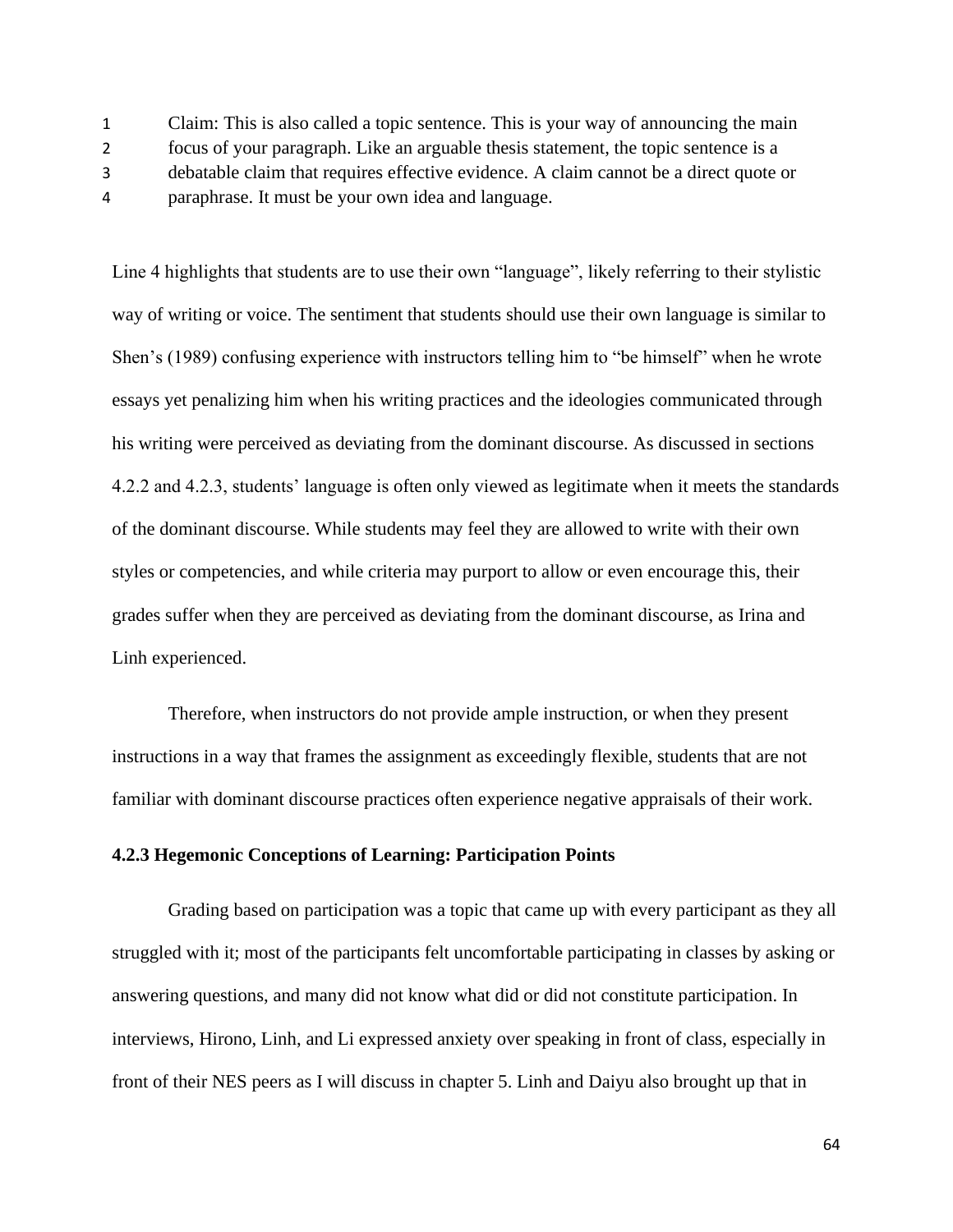their countries, volunteering answers or commenting on the discussed topics was not a common social practice in educational institutions. Linh elaborated on this, saying that she felt unsure if the way her peers participated was appropriate or not, as they often commented on the lecture or shared personal experiences in seemingly insignificant ways or addressed the professor casually.

Furthermore, many instructors approached participation grades as though they were a universally known concept, giving little to no information on them. As Daiyu and I were discussing participation points, I asked her what constituted participation by giving examples from my experiences:

#### **Excerpt 12.** Daiyu, Interview 1/6:02–6:55

| 1  |               | DANIELLE; Sometimes I had teachers that sometimes there's a participation grade, but |
|----|---------------|--------------------------------------------------------------------------------------|
| 2  |               | it just means paying attention in class.                                             |
| 3  | DAIYU;        | Mhm.                                                                                 |
| 4  |               | DANIELLE; But then I had others where it meant volunteering answers which can be     |
| 5  |               | really difficult if you're shy $\omega$ I know I didn't- when I was in undergrad, I  |
| 6  |               | didn't like it at all $\omega(\omega)$                                               |
| 7  | DAIYU;        | I- I have no idea it's-like my teacher at the first class, and he didn't say         |
| 8  |               | we have participation points. Then, I just hear that, like, when people- no          |
| 9  |               | one answer the question he will say like 'this is a good opportunity to,             |
| 10 |               | like, have participation points'                                                     |
| 11 | DANIELLE; Oh. |                                                                                      |
| 12 | DAIYU;        | And then we know there have participation points,                                    |
| 13 | DANIELLE; Oh. |                                                                                      |
| 14 | DAIYU;        | in this class.                                                                       |
| 15 |               | DANIELLE; Was it on the syllabus maybe? [I wonder-                                   |
| 16 | DAIYU;        | [No]                                                                                 |

Before several weeks into the class, she was unaware participation was part of their grade. Irina explained that it was common practice for instructors to mention participation points in class but never submit grades for it. When I asked Daiyu what constituted participation in her class, she was unsure aside from asking or answering questions. Upon analyzing her syllabus, I also found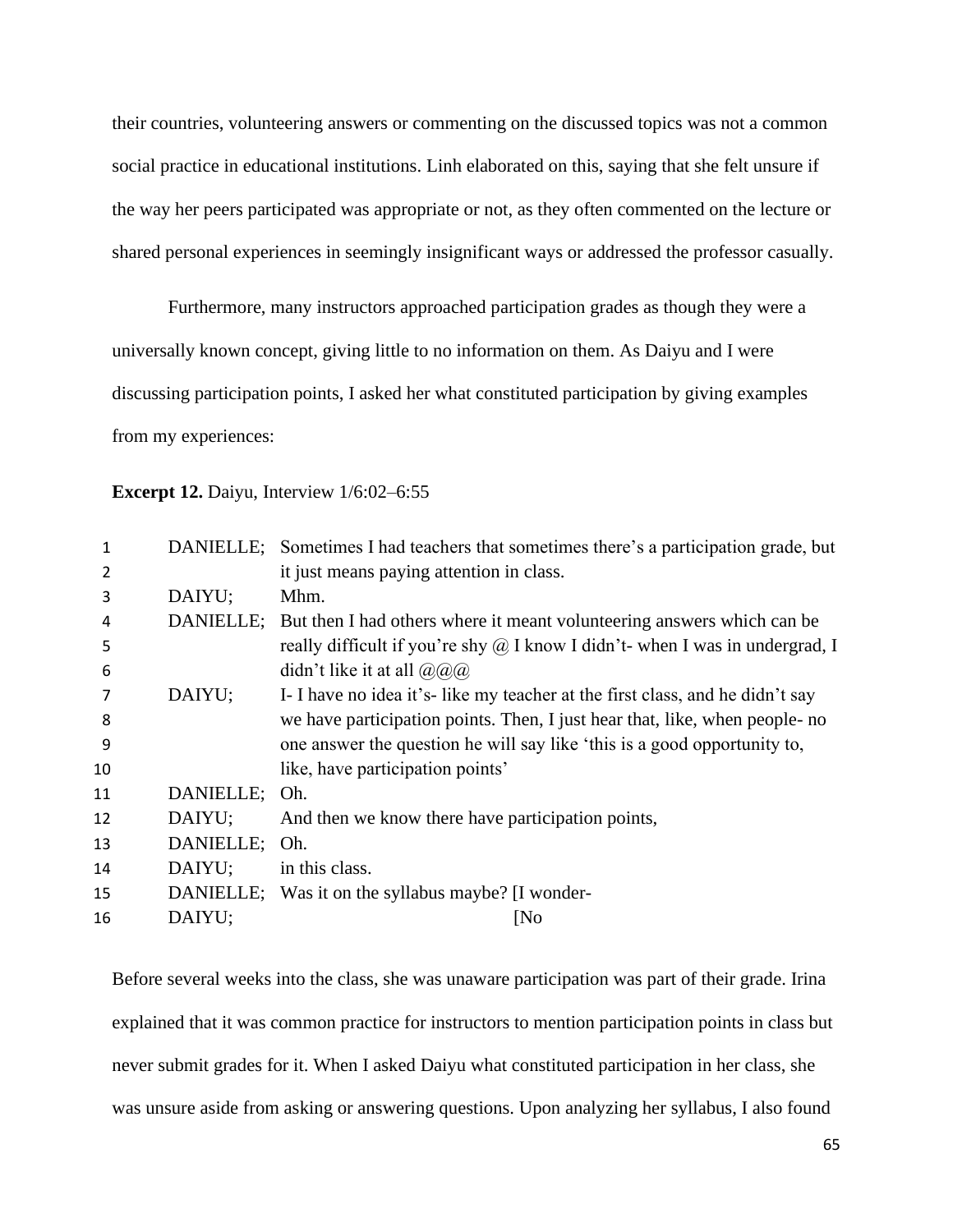this was not discussed anywhere. However, a few weeks into the class, her course website page showed that they would be graded for participation but gave no additional information. In later interviews with Hirono and Li, who were in the same class, I discovered neither of them were aware of the participation component of their grade at all. So, while participation points were not discussed or introduced as an integral part of the class, Daiyu reported that the instructor did mention participation points when students were not answering questions in class (lines 9 and 10). In this way, participation points, which ultimately result in a better grade, are used as a social good to influence students' actions. However, this exertion of power does not take into consideration variation in student personality, learning styles, or familiarity with Western concepts of participation and learning.

I would posit that grading based on participation, especially with a lack of explicit guidelines, is a form of cultural disbelief as it results in grading students based solely on a particular and limited Western perspective of learning. As instructors and students may have different concepts of participation, students may believe they are fulfilling class requirements while being perceived by instructors as not participating (Crosthwaite, Bailey, & Meeker, 2015; Fritschner, 2000). Additionally, as Mello (2010) pointed out, teachers may perceive students participating more or less due to racial, ethnic, or language backgrounds.

Despite the prevalence of participation grades in Western educational institutions, verbal participation is not always beneficial to students' learning (Crosthwaite et al., 2015). Rather, the need to participate verbally in class is a social practice engrained in Western educational institutions. Non-Western notions of learning are positioned as deficient, passive, and/or inefficient in comparison. Students who are not familiar with dominant discourse practices surrounding participation, have different learning styles, and/or struggle with public speaking,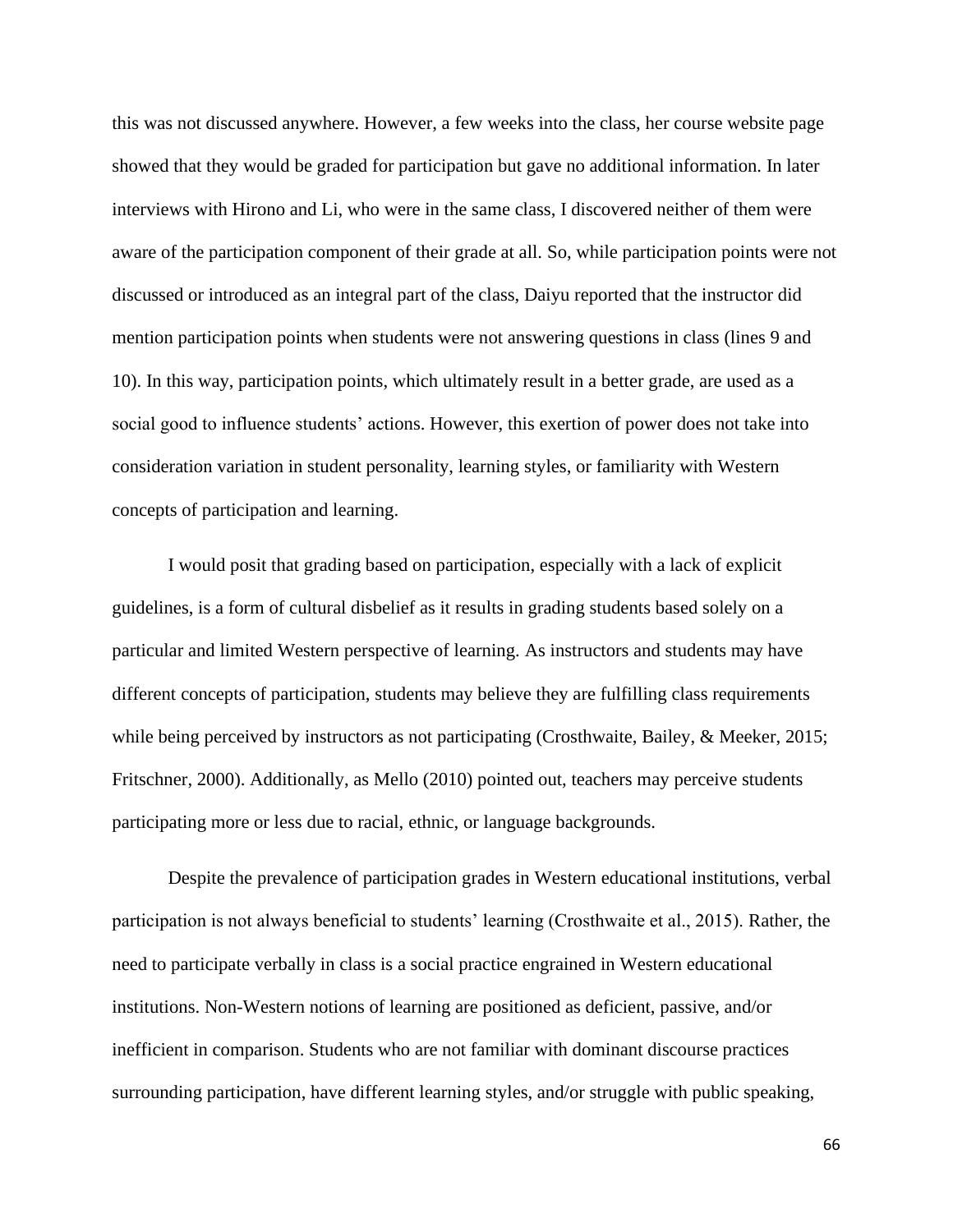like Daiyu, Li, and Hirono, are negatively impacted by inequitable participation grades and the often tacit assumptions that shape these grading practices.

# **4.2.4 Explicit Instances of Othering**

Irina, in particular, recounted experiences of explicit Othering throughout her academic career. In her second year of mainstream courses, in the same class in which she encountered difficulties with the unclear grading practices discussed above, she also experienced explicit Othering from her instructor. Throughout our interviews, she often mentioned that she enjoyed sharing information about her country and culture in her classes. While many instructors were receptive to this, there were several times she experienced negative responses from instructors. She recalls telling this particular instructor about how she discovered certain words could not be directly translated from English into her first language:

**Excerpt 13.** Irina, Interview 1/23:50–24:33

| 1  | IRINA;    | Yea, actually, that teacher made a joke about it, too. I was trying to      |
|----|-----------|-----------------------------------------------------------------------------|
| 2  |           | explain him that concept and I'm like 'well, you have that 'cuddle' and     |
| 3  |           | 'snuggle', and in ((my language)) we don't have it',                        |
| 4  | DANIELLE; | Mhm                                                                         |
| 5  | IRINA;    | And he said 'oh, but you have probably forty words for pain and suffering'  |
| 6  |           | and I'm like $(3.0)$ @W- like, 'what are you talking about? What's the joke |
| 7  |           | about?'                                                                     |
| 8  | DANIELLE; | Yea!                                                                        |
| 9  | IRINA;    | I mean, okay, $((we))$ are harsh uh $(1.0)$ drink vodka all the time, you   |
| 10 |           | know, like the [stereotypes,                                                |
| 11 | DANIELLE: | [#A-Yea                                                                     |
| 12 | IRINA;    | like whatever. But why do you say that about me?' like, really.             |
| 13 | DANIELLE; | Mhm                                                                         |
| 14 | IRINA;    | I mean, it's just- Uh, it feels inappropriate.                              |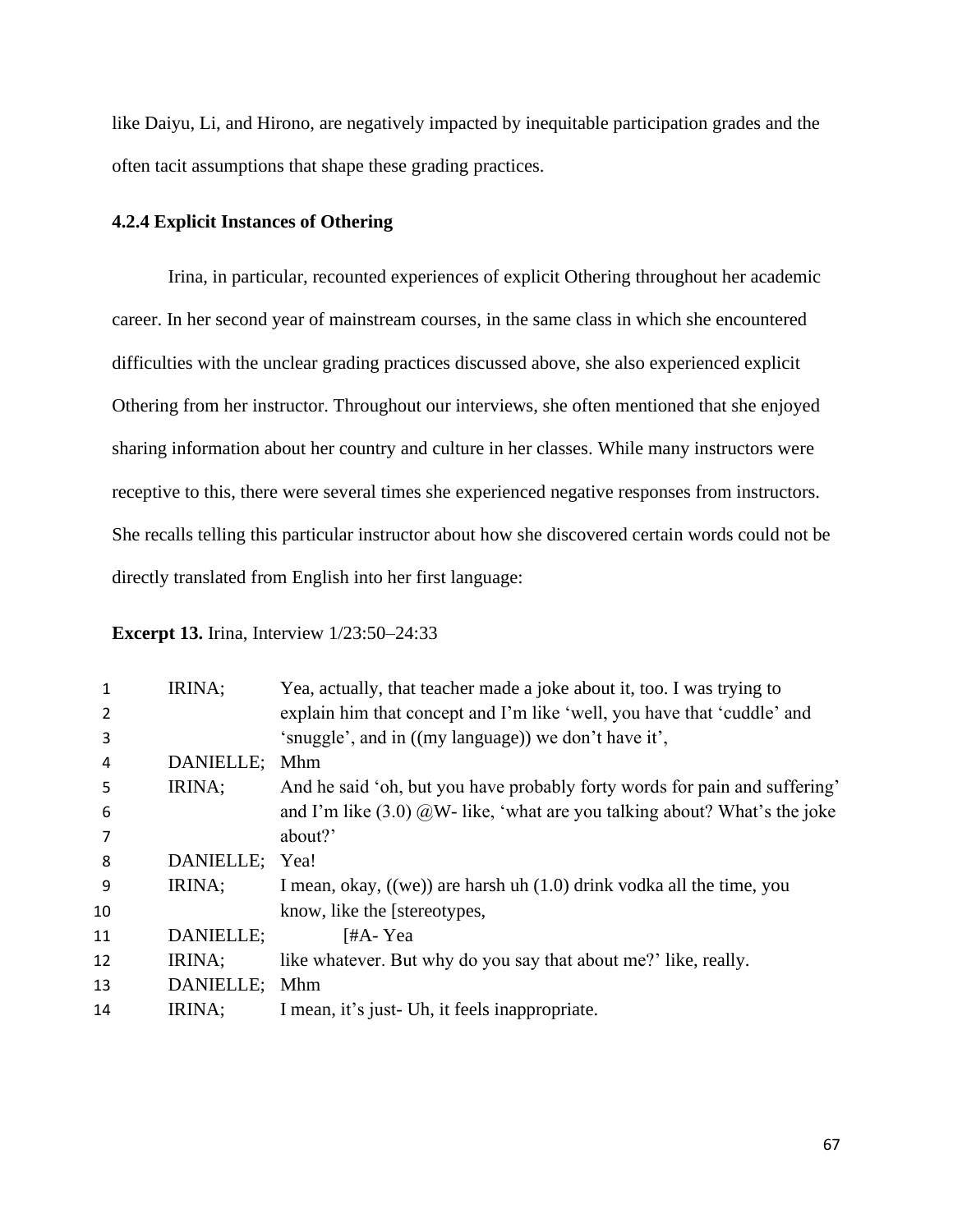Irina's instructor builds on stereotypes that people from her country are harsh, perhaps violent, and negative to portray her as the threatening or unkind Other. In doing so, the instructor relies on an essentialist ideology of her language and culture. According to Bucholtz (2010) essentialism is "an ideology that social groups are clearly delineated, internally homogeneous, and fundamentally different from other groups. Essentialism treats the characteristics of group members as inherent, fixed qualities that are either biologically or culturally determined" (p. 6). From this perspective, instead of recognizing that concepts such as 'cuddle' and 'snuggle' still exist in Irina's first language, just with larger phrases or sentences to describe the acts, the instructor implies that her language must only reflect a stereotypical misrepresentation of her culture. As seen in Irina's response, and as I will expand on in section 4.3.3.1, these conjured misrepresentations are very familiar to Irina and a site of struggle throughout her academic career.

Implicit prejudice is integral to neo-racism, and while the instructor's statement is a direct denigration of Irina's language and culture, it is framed as a joke, thus allowing the instructor to deny any malicious intentions behind the comment if he were to be confronted on it. In part, this is done in line 5 with the reported use of the hedge "probably" and through the hyperbole that her language has "forty words for pain and suffering". A hyperbole, often used in comedy, can be used to express an exaggeration which is untrue yet not fully regarded as a lie (Ferré, 2014), thus allowing the instructor to distance himself from his statement if need be. While modern colorblind discourses and neo-racist discourses often perpetuate racism and ethnicism by concealing it "beneath an 'inclusive' and 'nice' professional veneer" (Holliday, 2015, p. 19), Pérez (2013) explains humor is often used to overtly express racism while attempting to neglect the harm and offense of the statement. In this situation, it worked to obscure the malicious misrepresentation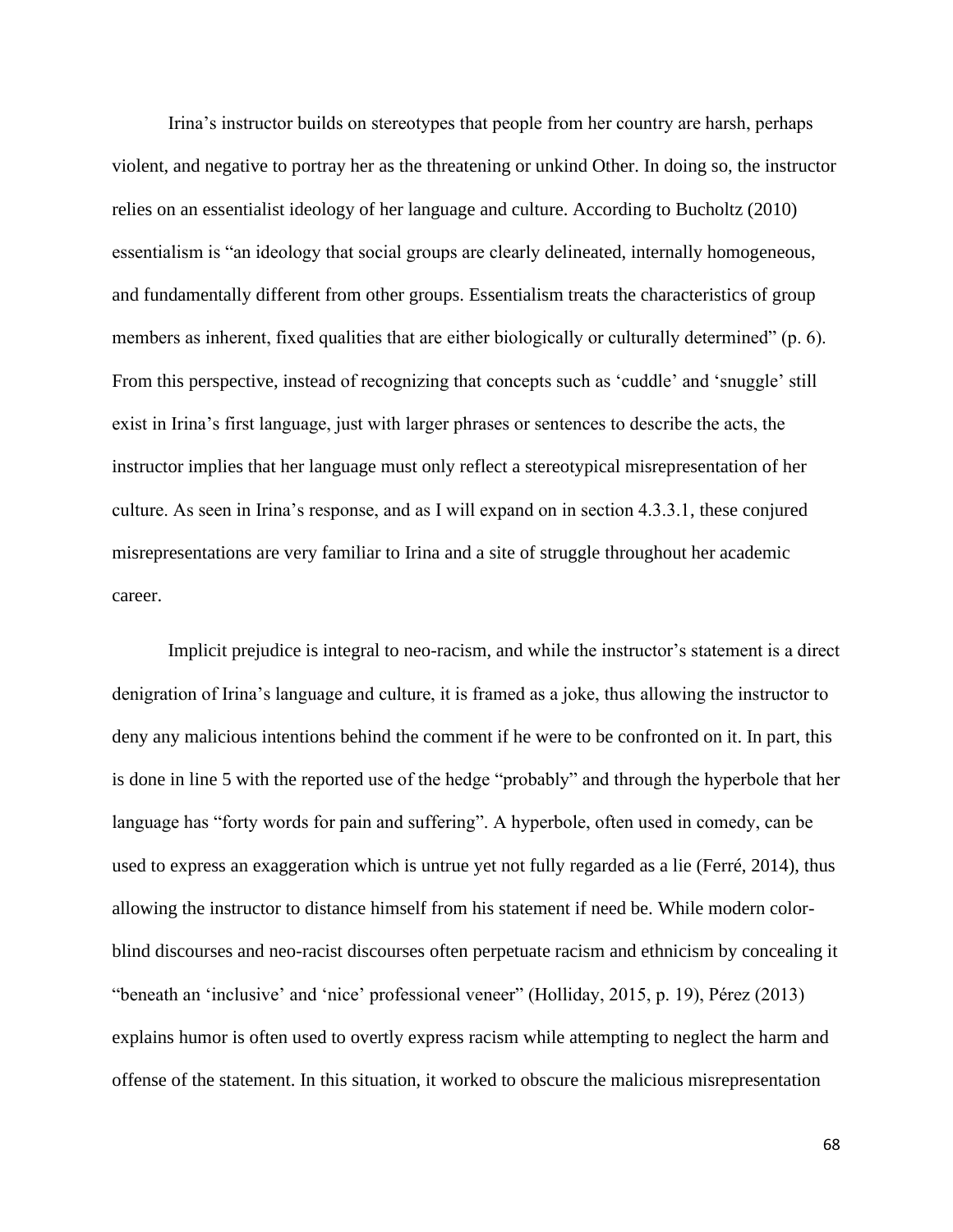behind the words, as Irina reported that because she felt the instructor was joking, she did not know how to address the comment and said nothing about it. It was not until later when another student commented on the inappropriateness of the incident that she said she felt her frustration was justifiable and the comment was not "just a joke". However, she said that at the time she didn't know how to react, so the instructor's comment went by unaddressed.

In a second incident with the same instructor, Irina reported neo-racism directed at her due to her country of origin's political history. In a conversation that was not audio-recorded that I later made fieldnotes of, Irina reported that her instructor had asked students to help him choose a book cover by voting on which color scheme they liked. Irina was one of the few students that voted for a red and yellow color scheme. In response, the instructor laughed at her, making a remark that she would like 'communism colors' due to her country of origin's communist past. Irina reported a similar reaction to this comment as in excerpt 13. She reported that at the moment, she did not say anything about it. Later, she felt frustrated by the invocation of stereotypes and the instructor's clear lack of knowledge about her country and culture, as she pointed out to me her country has not been under a communist government since before she was born (Fieldnotes January 22, 2020). However, considering the sociopolitical background of anticommunism in the U.S. brings deeper significance to the instructor's statement.

In both incidents described above, Irina's instructor establishes her as the Other while maintaining his sameness with the rest of the class using Bucholtz and Hall's (2004) tactics of intersubjectivity. By painting Irina as the aggressive Other in Excerpt 13, the instructor uses tactics of distinction to create separation between them personally as reflected in Irina's report of the use of the personal pronoun "you" (line 5); where the instructor could have referred to her language by its name, the invocation of "you" positions Irina personally. Conversely, the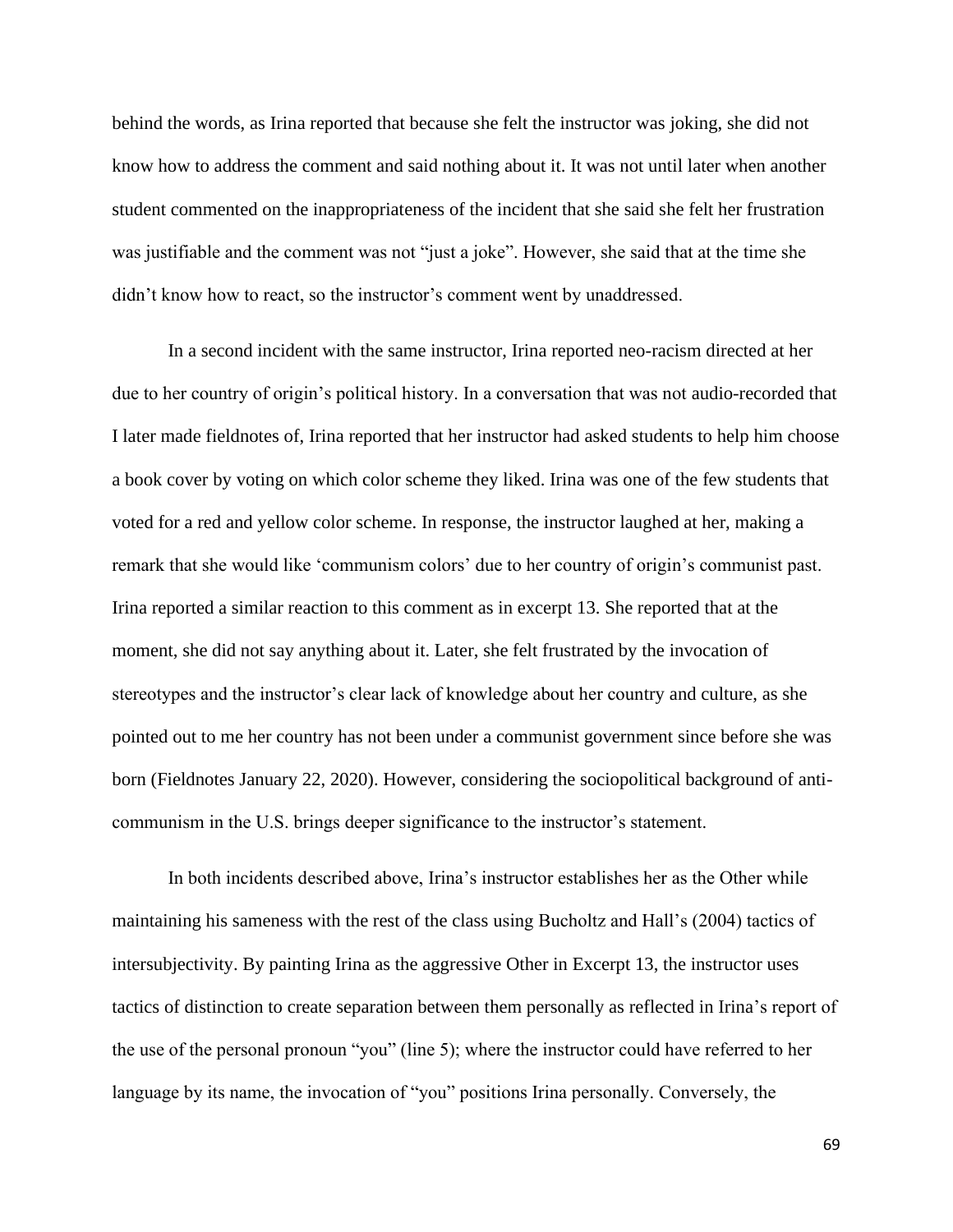instructor aligns himself with students in the class he may perceive as non-ELL or American students through the process of adequation where their differences such as age, gender, education, and/or socioecemonic status are momentarily disregarded in favor of their perceived linguistic or cultural similarities (Bucholtz & Hall, 2004). Therefore, the distinction is established not only between Irina and her instructor but also between Irina and the rest of the class.

At times, students may be Othered if they do not adhere to dominant discourse practices. In one interview, proceeding a discussion with Irina in which she expressed feeling selfconscious about her accent, I asked her if she had any experiences with someone explicitly commenting on her or someone else's accent.

## **Excerpt 14.** Irina, Interview 2/5:35–6:42

| 1  |              | DANIELLE; Did you have anyone- or like, maybe not about you but did you hear  |
|----|--------------|-------------------------------------------------------------------------------|
|    |              |                                                                               |
| 2  |              | anyone directly comment on someone else's like accent or pronunciation?       |
| 3  | IRINA;       | $(1.2)$ Mm, hm, hm, hm, I'm not sure. I can't really say that it was obvious  |
| 4  |              | or someone would say like 'What? I can't understand. Speak normal.' But       |
| 5  |              | I had a class, and there was a girl, she was from Indonesia, I think. And     |
| 6  |              | the teacher- I mean, she had-you know, all Asian people they have like        |
| 7  |              | very quiet voice. They try to be silent. They like don't yell. They don't     |
| 8  |              | speak loudly. So, she was super shy.                                          |
| 9  | DANIELLE;    | Mhm                                                                           |
| 10 | IRINA;       | And the teacher asked her something in class, and she '#oh'. She was like     |
| 11 |              | super shy. She was like ((mumbling)) like very quietly.                       |
| 12 | DANIELLE;    | Mhm                                                                           |
| 13 | IRINA;       | And he was like 'What? Can you say louder?' like (1.0) and she would          |
| 14 |              | like try to do that, and he obviously got irritated because he came very      |
| 15 |              | close to her like stood next to her, trying to like show entire class that he |
| 16 |              | can't hear.                                                                   |
| 17 | DANIELLE; Mm |                                                                               |
| 18 | IRINA;       | And I don't know- that was very annoying.                                     |
|    |              |                                                                               |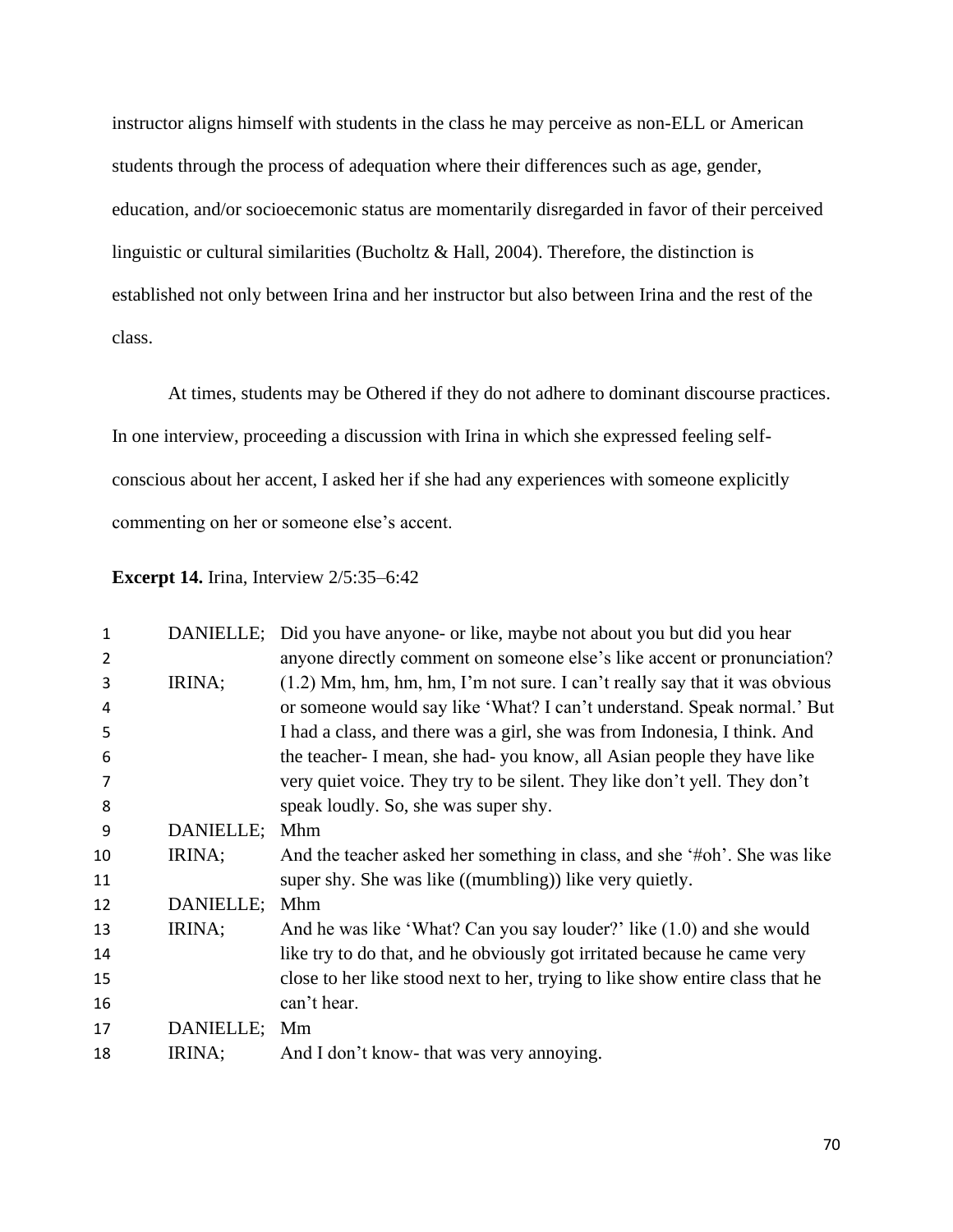While Irina overgeneralizes by stating all Asian people are very quiet, she brings up the topic of varying social practices; as discussed in section 4.2.3, many students may have different learning styles and emotional factors which impact their ability to participate in class. However, upon seeing the student struggle, Irina's instructor's response was to cause greater discomfort by putting her on the spot. Fairclough (1989) states that drawing attention to a conversation partner of lower power is one way of exerting power. The instructor physically exemplifies his power over her, and his displeasure, by moving to stand by her and loudly stating her failure to speak loudly enough.

In both Irina's experience and those of other students, the instructors respond to students by enacting oppressive ideologies to exaggerate stereotypes and misrepresentations of ELL students. Shuck (2004) views the enactment of ideology as a form of collaborative linguistic performance that serves to Other ELLs by referring to them in exaggerated, negative ways. In such cases, speakers normalize extreme stereotypes and the devaluation of ELLs' linguistic competencies for the sake of the speaker's performance. Performance is collaborative, and the speaker uses tactics of adequation and distinction (Bucholtz & Hall, 2004) as they aim to entertain the listener or build a relationship of sameness between them by contrasting it with the Otherness of the ELL (Shuck, 2004). While the first instructor did this by making "jokes" to establish her Otherness while maintaining his sameness with the other students, the second instructor did so by pointing out what he considered to be the student's linguistic deficiency.

Both of these incidents were highly public situations in which the instructors had control over the conversation. As Fairclough (1989) states, "power in discourse is to do with powerful participants controlling and constraining the contributions of non-powerful participants" (p. 46). In this context, it is clear the instructor holds power over the students in part due to his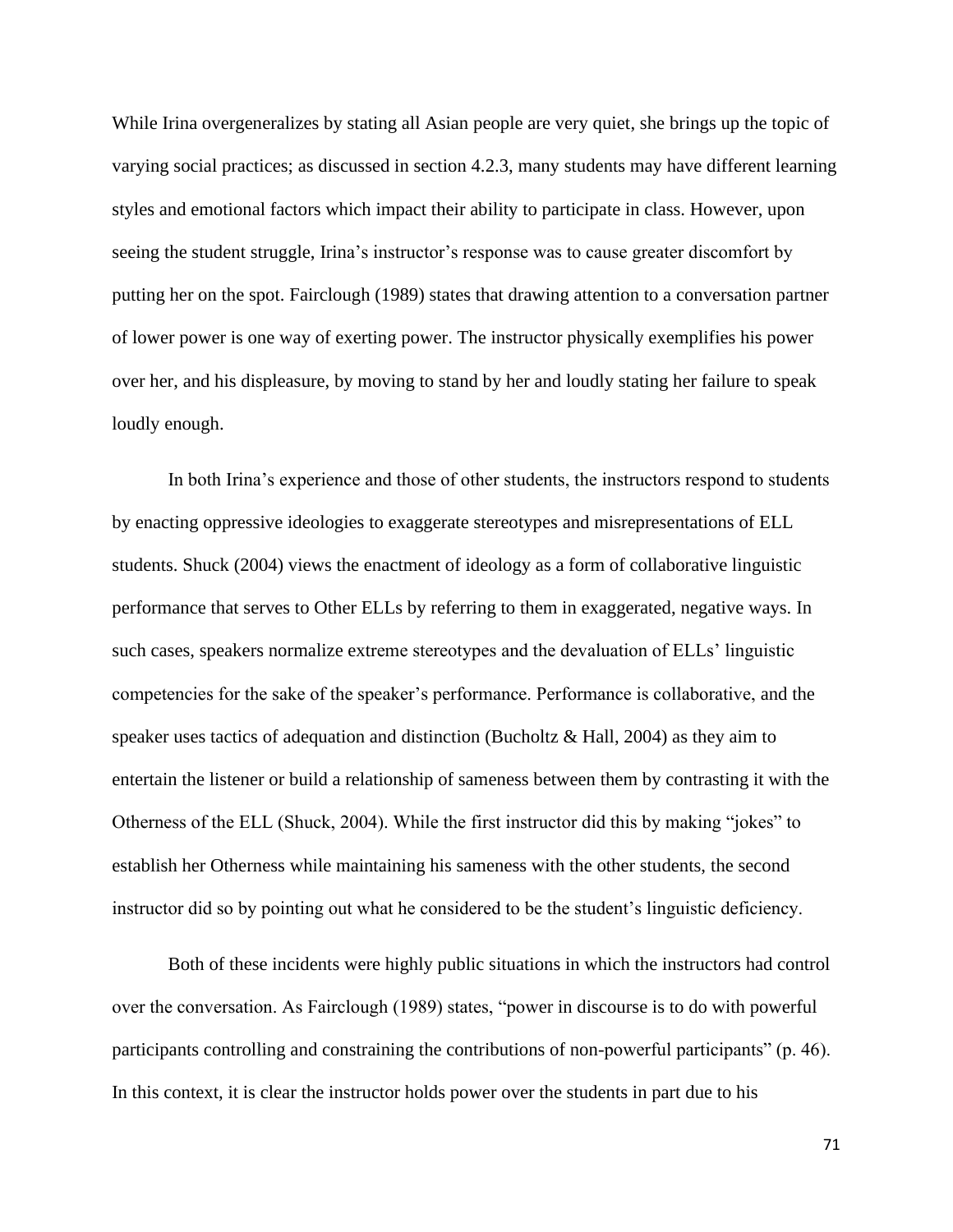institutionally granted position. Exercising this power, he is able to constrain how the students respond to him, what social relationships they are able to construct, and the subject position they occupy (Fairclough, 1989). As Irina and the other student are constrained to the subject position of "student," their possible responses are constrained by the power imbalances and dominant discourse practices. They may want to express frustration or displeasure but can only do so by risking their position in the class. Irina mirrors this sentiment later in the interview when she says, "I didn't know I could say my teacher was a sexist or a racist" (Irina Interview 2). As I will discuss further in chapter five, Irina's statement speaks to the lack of awareness many students have regarding their rights and options as students when they do face discrimination. As a result, many students are coerced or led to consent to oppressive language ideologies and inequitable treatment in their classes.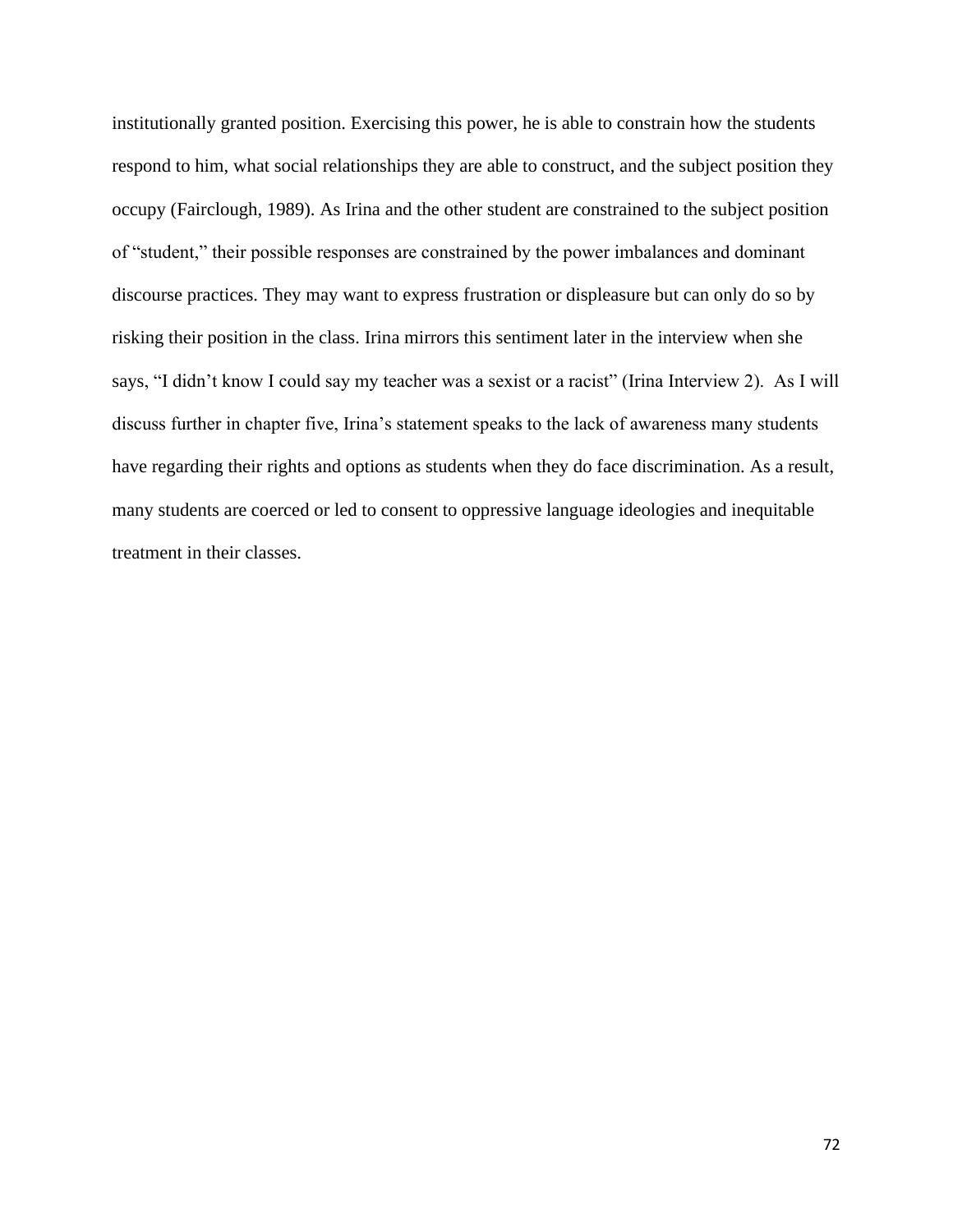## **Chapter 5 Findings: Impacts on Students and Student Identity**

# **5.1 Introduction**

In this chapter, I will discuss my second research question to explore how the language ideologies that ELL students reported facing impacted them. Though I mainly focus on impacts to their identities, I also touch on issues like grades and impacts to their academic careers. Upon analyzing interviews and reflective journals, I found that the participants' responses indicated that the hegemonic ideologies (particularly native speakerist and prescriptivist ideologies) they encountered when interacting with their instructors were reflected in their narrations of both their subjectivities and how they positioned themselves in their classes and interview interactions. As students reported being positioned by instructors as the Other or linguistically disadvantaged NNES, some participants took up and reproduced prescriptivist ideologies through how they evaluated their own language use, often by denigrating their competencies due to perceived grammatical errors. Overwhelmingly, the participants referenced NESs as an ideal standard for their language use, resulting in, among other practices, subordinating themselves to NES students in classes. Additionally, many students faced negative impacts on their academic careers, primarily though a reduction in their grades. In reproducing oppressive language ideologies, the participants exemplified how hegemony is maintained through the process of consent, despite that these language ideologies are oppressive and disadvantageous to them. However, students also resisted oppressive ideologies at times, exemplifying the complexity of identity as a site of struggle.

#### **5.2 Taking Up Oppressive Ideologies**

When the participants faced oppressive language ideologies in their mainstream courses, they often took on hegemonic language ideologies and regarded themselves and/or their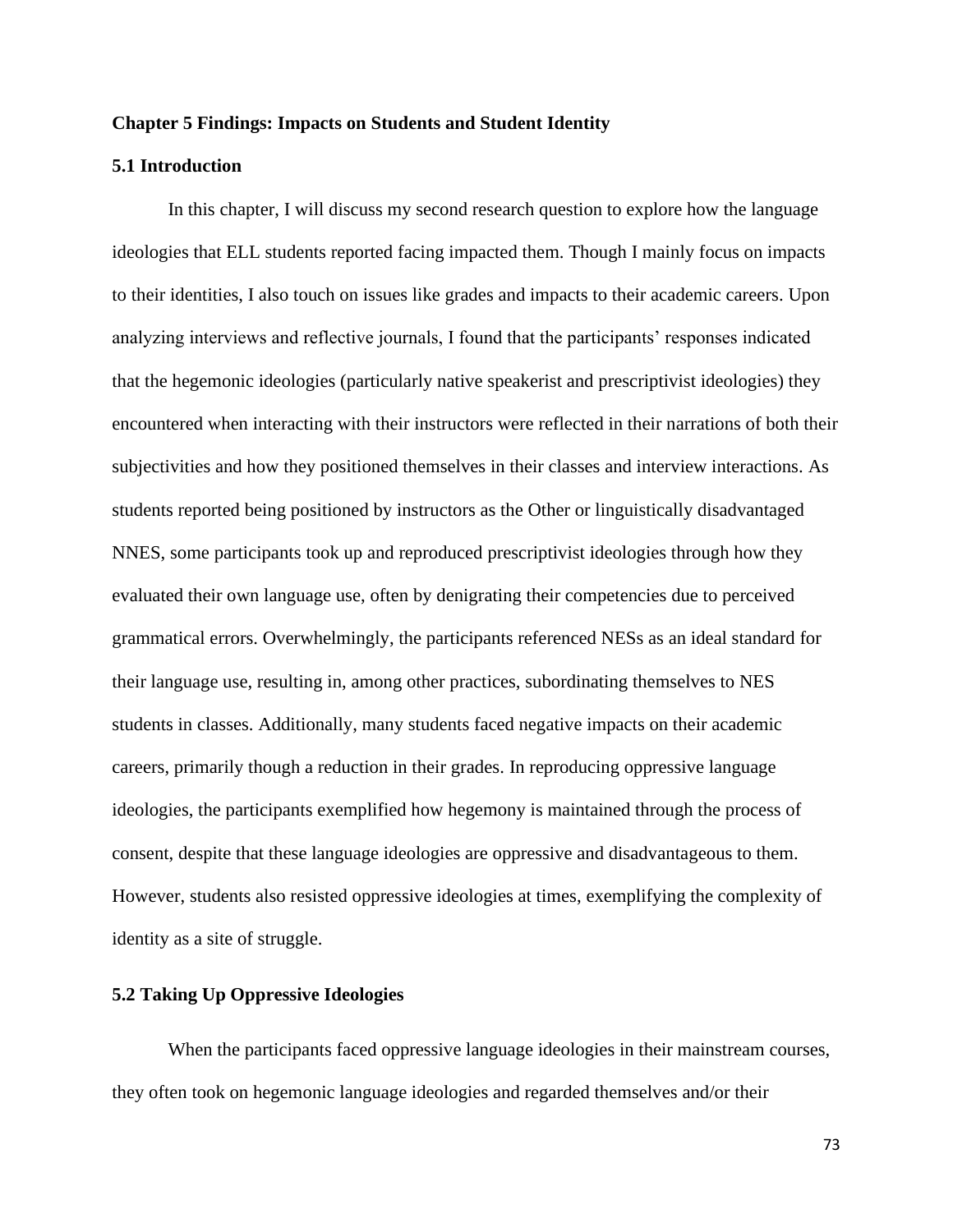language use as deficient. All the participants identified at least one area of their language use in which that they felt they could, or needed, to improve. And others expressed explicit displeasure with their English, such as Hirono, who said, "I don't have pride of my English" when discussing classroom participation.

Linh exemplified one of the ways in which participants took up standardized language ideologies that she had encountered in mainstream classes. She had been discussing the ways in which her English competencies had changed throughout her academic career when she began to discuss her desire to improve her writing skills:

**Excerpt 15. Linh** Interview 2/8:15–9:00

|                | MAI;            | It's hard for me to write a scholarship expressing myself.                   |
|----------------|-----------------|------------------------------------------------------------------------------|
| $\overline{2}$ | DANIELLE; Mhm   |                                                                              |
| 3              | MAI;            | (2.0) But I don't know if they only grade based on the way I write. I mean,  |
| 4              |                 | I could write a- (1.0) a grammatically correct paragraph,                    |
| 5              | DANIELLE; Mhm   |                                                                              |
| 6              | MAI;            | but it's not deep thought, it's not a complicated sentence.                  |
|                | DANIELLE; Right |                                                                              |
| 8              | MAI:            | It's just like 'my name is Linh'. It's easy, easy grammar.                   |
| 9              | DANIELLE;       | Right, mhm                                                                   |
| 10             | MAI;            | Yea, so, it's not really complicated, so I don't know if they would- they    |
| 11             |                 | would feel like it's- uh, it's not yet qualified-I'm not yet qualified for a |
| 12             |                 | scholarship just because I write it simply.                                  |
|                |                 |                                                                              |

Linh's evaluation of her own language reflects many of the hegemonic language ideologies discussed in section 4.2.1. In lines 6, 8, and 10, Linh uses language qualifiers (e.g., "not a complicated sentence," "easy, easy grammar") to stress the simplicity of her writing, directly connecting grammatical complexity to the depth of thoughts expressed. Linh takes up standard language ideologies that view standardized English, or English varieties perceived as more formal, as intrinsically more complex and capable of communicating more complicated thoughts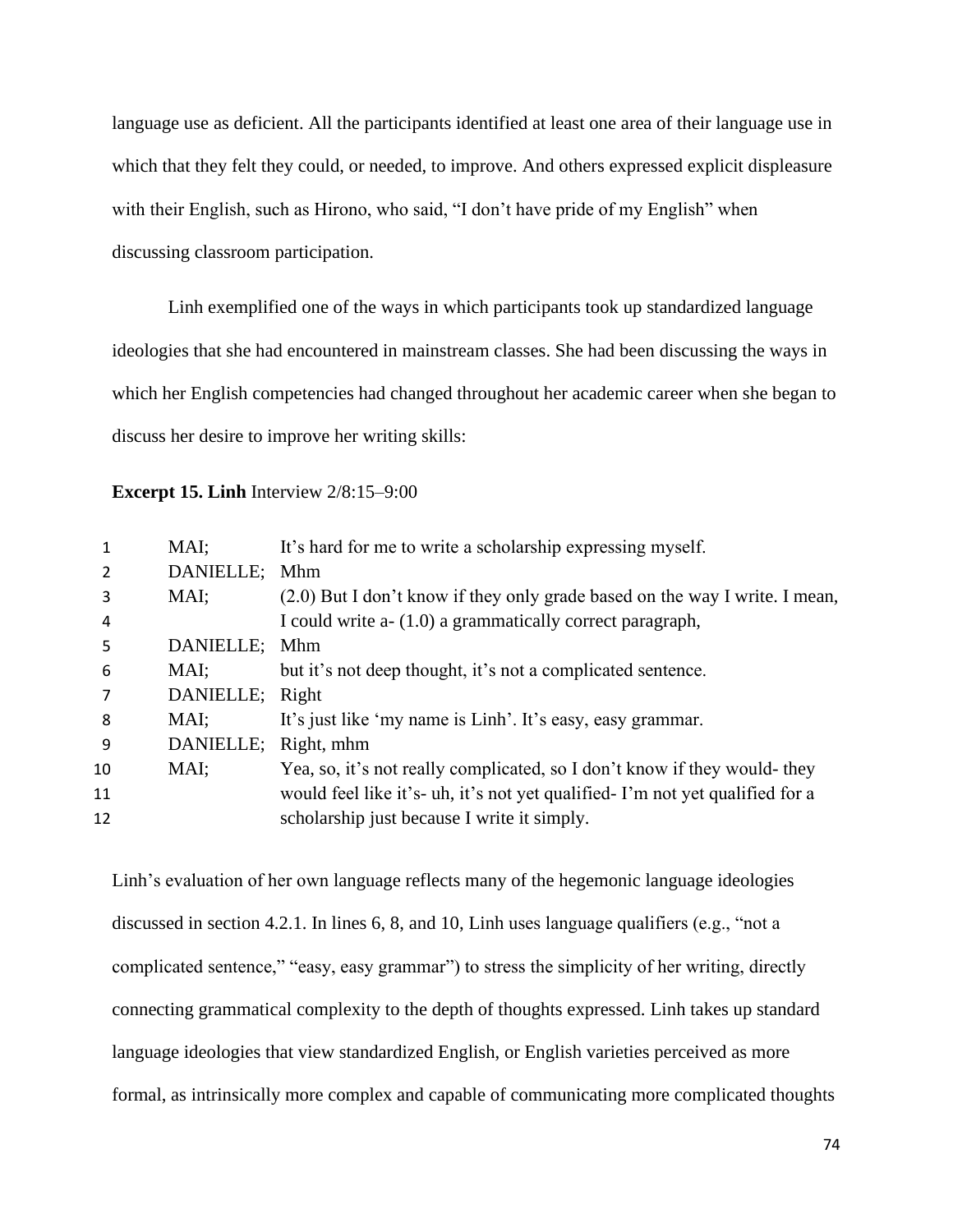(Lippi-Green, 2012; MacSwan, 2018). She then extends these ideologies to position herself as not a good writer; while in line 11 she begins to say the essay may not be qualified to be rewarded a scholarship, she cuts herself off to say she herself is "not qualified" to receive a scholarship if she does not write essays with a certain level of syntactic density and grammatical complexity. By shifting the qualifying factor from the inanimate essay to herself, she indicates value judgments may be made about her personally based on language use. However, it is worth mentioning again, as outlined in sections 3.5 and 4.2.1.2, Linh had already successfully written many academic essays in her mainstream courses and overall received high grades.

Participants' discourse also often reflected prescriptivist and standard language ideologies, which assert that so-called "perfect" English is attainable, particularly within a short amount of time after arriving in a context in which the target language is the primary language (Curzan, 2014; Lippi-Green, 2012), as exemplified by the following example from one of Irina's interviews:

## **Excerpt 16.** Irina Interview 2/3:47–4:08

| 1 | IRINA: | When you go, like-you know, when you live longer here, you think that            |
|---|--------|----------------------------------------------------------------------------------|
| 2 |        | you're supposed to know more things. You're supposed-you like think              |
|   |        | that your English is better. And when people say that it's- $(1.5)$ it's better, |
| 4 |        | but it's not perfect, yea, so, you feel kinda 'oh no, that's sad.'               |

Irina expressed the sentiment that living longer in an English-dominant context would lead to attaining "perfect" English. In doing so, she discredits progressing, yet "imperfect", competencies (e.g., "It's better, but it's not perfect.") based on the evaluation of others. Throughout this excerpt, Irina uses the indefinite pronoun "you". As Fairclough (1989) states, the indefinite pronoun is often used to create solidarity between two people or groups and to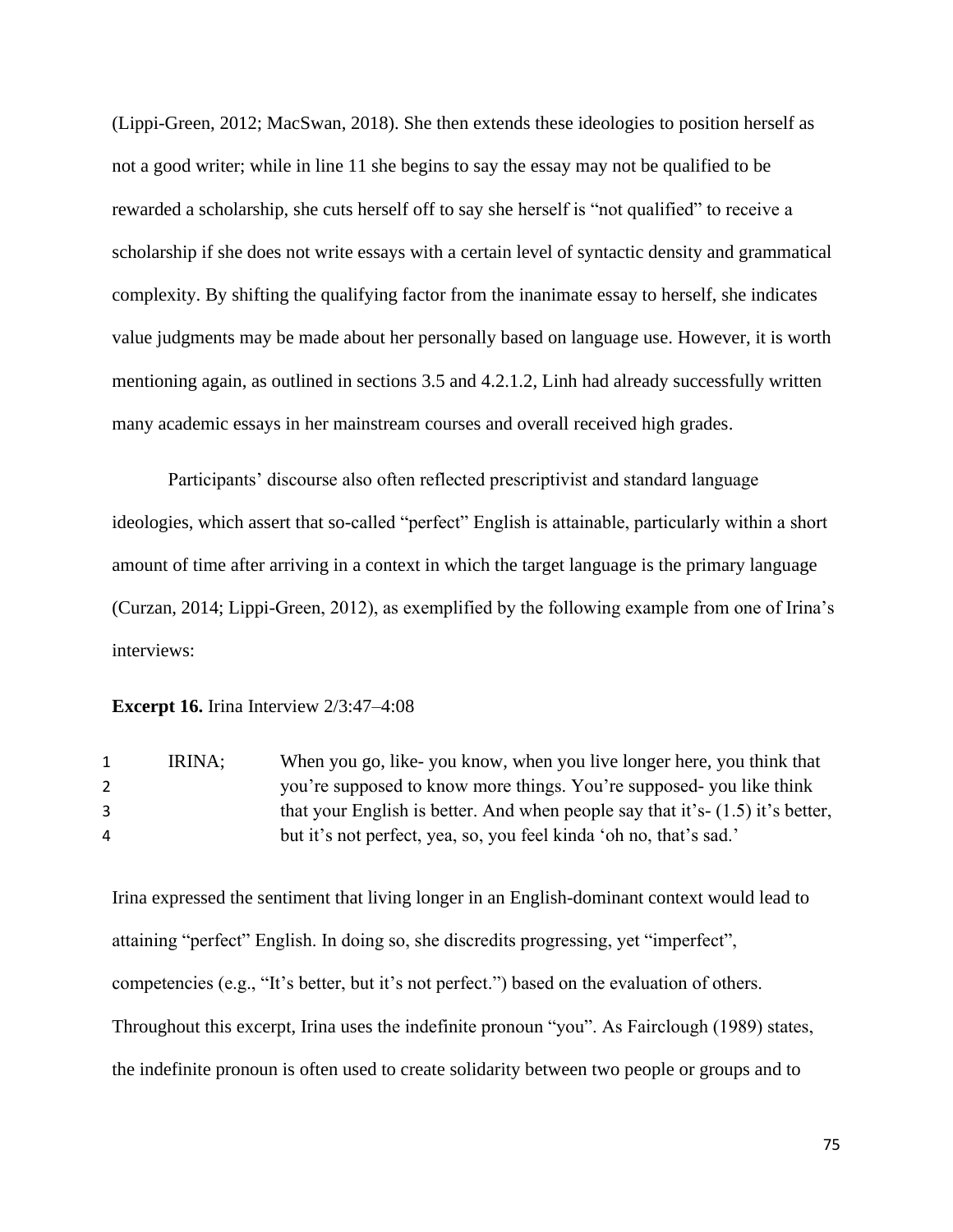establish claims as normal or commonsensical. Thus, she normalized her perspective and reproduced hegemonic language ideologies. However, through prescriptivist and meritocratic ideologies, contextualized mistakes and/or a lack of rapid linguistic growth may be deemed as a result of a lack of effort (Curzan, 2014).

# **5.2.2 Student Perceptions of the "Native English Speaker"**

The participants of this study expressed ideologies aligning with common hegemonic notions of the NES previously discussed in section 2.4 (Creese, Takhi, & Blackledge, 2014; Doerr, 2009; Holliday, 2015). NESs were often regarded as a homogenous group of linguistically superior English speakers, and all the participants brought up native speakers or American students at some point, either referencing their language use as the ideal or otherwise juxtaposing themselves with NES students by invoking tactics of adequation and distinction, ultimately subordinating themselves to their NES peers as I will discuss in section 4.3.2.2.

# **5.2.2.1 Native English Speakers as "the Embodiment of Standardized English"**

Throughout our interviews, the participants framed NESs' language use as the ideal, standardized variety of English which they strove to achieve. Participants' discourse generally communicated a valorization of NESs' language as free of accent, variation, and/or grammatical errors. Irina exemplified native speakerist perspectives on accent when she was discussing her experiences studying English:

**Excerpt 17.** Irina Interview 2/2:30–3:16

1 IRINA; I felt, I don't know for some reason as long as you live here- I started 2 feeling 'Oh people don't like the way I speak. They don't like my 3 pronunciation. They don't like my accent.' It would be give me (3.0) um,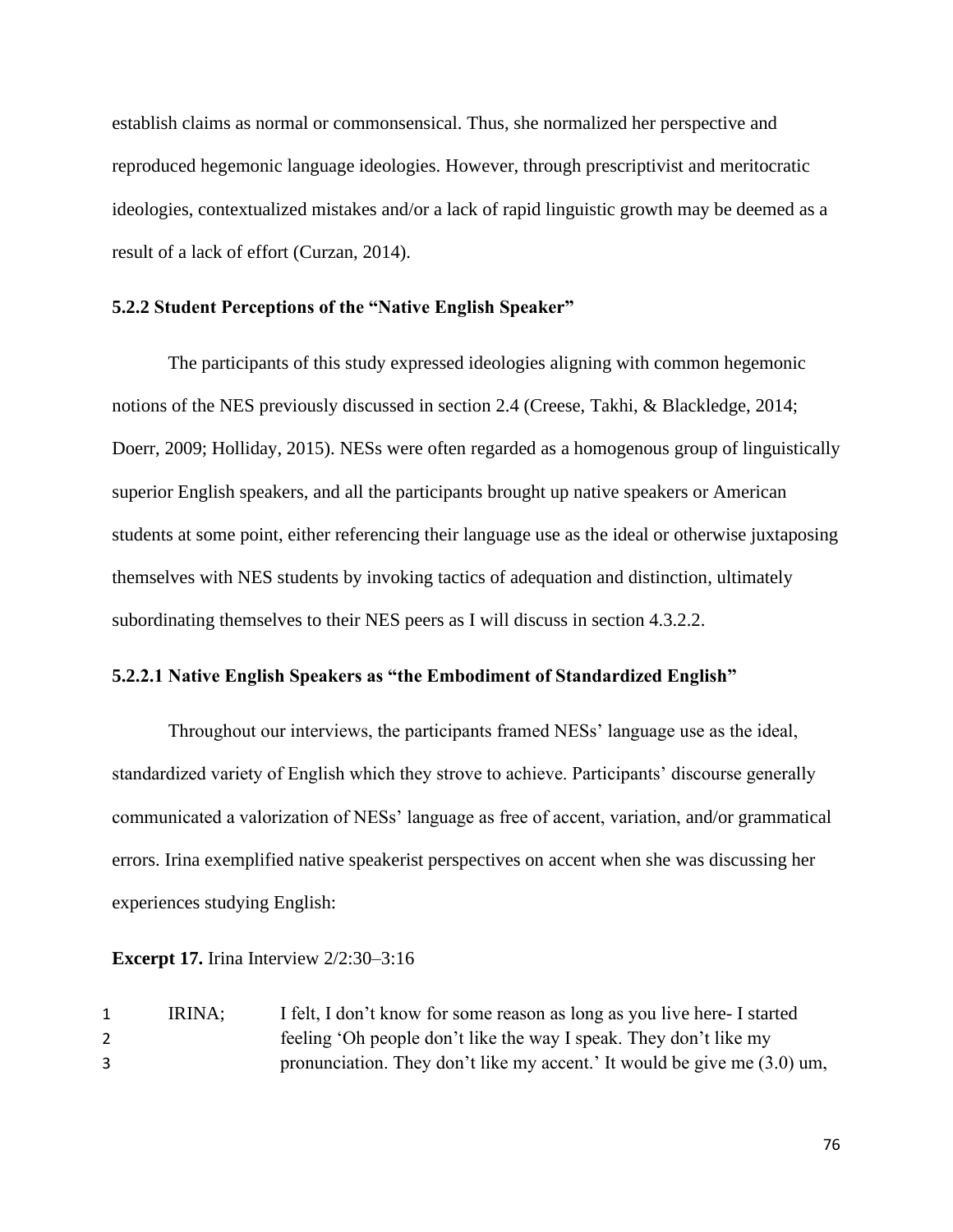|           | not really stress, but it would make me upset because (1.0) you try to live |
|-----------|-----------------------------------------------------------------------------|
|           | here and do your best, studying the language,                               |
| DANIELLE; | <b>Mhm</b>                                                                  |
| IRINA;    | like working on your speaking every single day you know, and the only       |
|           | goal you have is to speak perfectly, you know, to sound like an American    |
|           | so people would be like 'oh where are you from? Are you like American?      |
|           | What? Where- where you from?' and they don't know where you're from         |
|           | because you have good language.                                             |
|           |                                                                             |

Irina's references to perfect speech (line 6) and "good language" (line 9) in conjunction with sounding like an American reflects a native speakerist ideology that ideal English is achieved when she is no longer recognized as an ELL or international student, which would require her to remove all indicators of her ties to her L1 and country of origin. Her response highlighted the desire to be viewed as an American NES (lines 6-9). Irina's response is not uncommon among ELLs; as Doerr (2009) explains, being viewed as a citizen of a country with English as a national language was strongly tied to perceived NES status.

While Irina's references to her accent were preceded by negative adjectives in all our interviews (most prominently, "weird"), in this excerpt, she addressed experiencing negative appraisals of her accent by members of the dominant discourse community. Irina's response here raises questions about the extent to which she is internalizing these attitudes. Similar to Lippi-Green's (2012) assertions, Irina used "accent" to refer exclusively to non-English accents. Accent is, then, used as an Othering factor which only belongs to those who are not perceived as part of the dominant discourse community (Lippi-Green, 2012). Contrastingly, NESs are positioned as having no accent, and therefore "normal" or "correct".

Irina discussed these hegemonic language ideologies as if they are common and widely accepted. While in lines 1-3 Irina used the personal pronoun "I" to describe her experiences and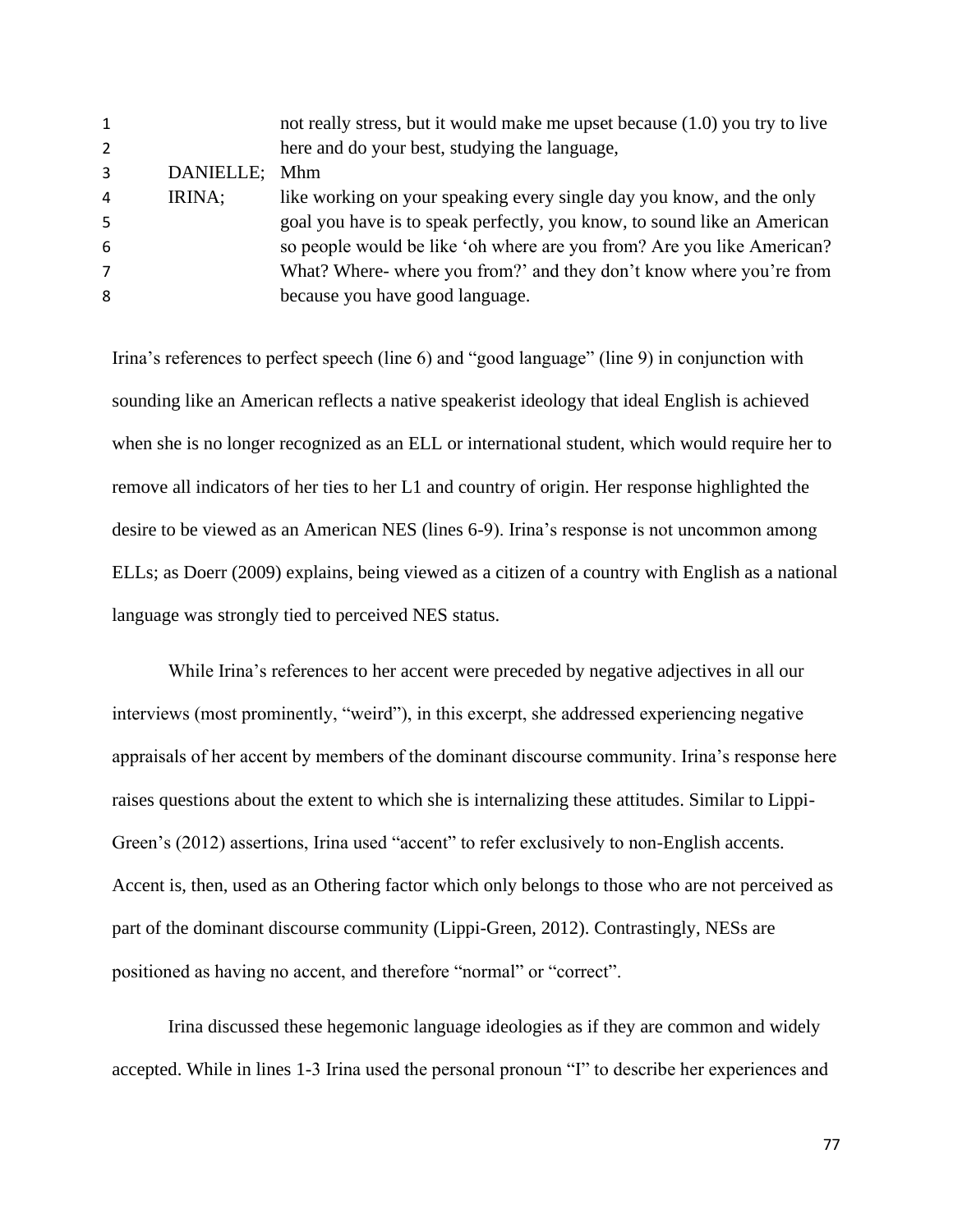emotions related to the reception of her accent, in line 4, she switched to using the indefinite pronoun "you" to describe the goal of learning English and her ideal reception by English speakers. By using "you" instead of "I" to discuss the purpose and goal of language acquisition, she painted a native speakerist ideology as widely accepted among language learners.

The participants additionally valorized the grammatical accuracy and writing abilities of NES students. When I was asking Daiyu about how her teacher graded based on grammar, she mentioned that she could not make more than three mistakes if she wanted to get full points.

**Excerpt 18.** Daiyu Interview  $1/10:45-11:07$ 

| 1              |        | DANIELLE; Oh, I think I saw that rubric.                                           |
|----------------|--------|------------------------------------------------------------------------------------|
| $\overline{2}$ | DAIYU; | Mhm                                                                                |
| 3              |        | DANIELLE; (2.0) Yes, interesting. Um (2.5) Do you feel like-How does that make you |
| 4              |        | feel if you see that, you know?                                                    |
| 5.             | DAIYU; | It make me feel like I need to see a tutor every, like, with every                 |
| 6              |        | assignments. Like I can't do by myself. Like I need someone like native            |
| 7              |        | speaker can check to make sure that my grades not get down or something            |
| 8              |        | like that.                                                                         |
|                |        |                                                                                    |

In response to grammar-based grading, Daiyu reported feeling she could no longer meet the standards of her assignments on her own. Instead, she cited the need for a native speaker or someone with near-native proficiency ("someone like a native speaker") to check her writing. Importantly, in reality, NESs are not intrinsically more linguistically competent or free from grammatical variation (Creese, Takhi, and Blackledge, 2014; Doerr, 2009), yet Daiyu expressed the native speakerist belief that there is a superior value in NESs' writing or language use regardless of their qualifications or experiential background (Holliday, 2015). She reported viewing her own writing and language use as inferior as a result, overlooking the fact that many NES students may struggle to meet the demands of their assignment as well.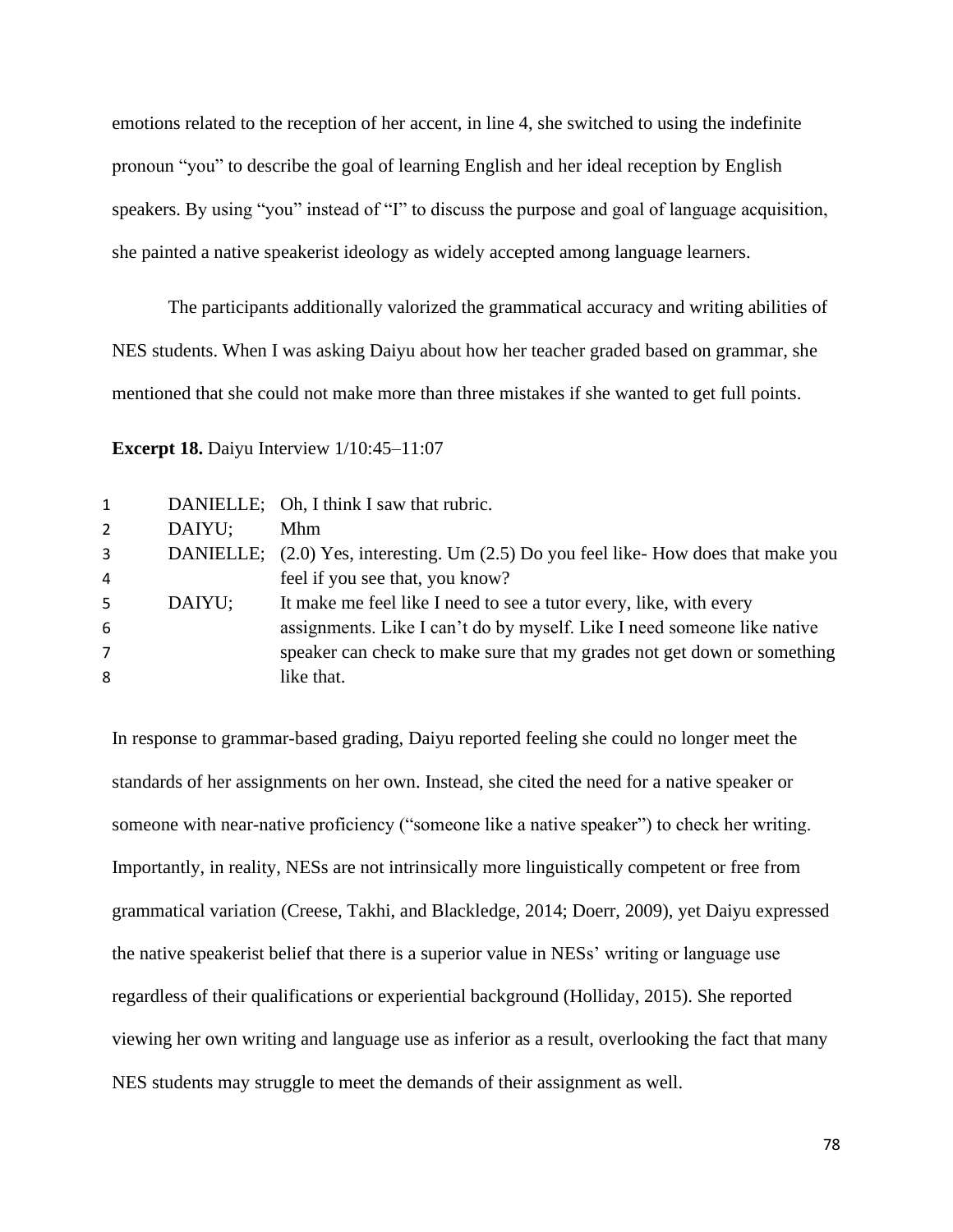## **5.2.2.2 The ELL Self as Subordinate to NES Peers in Classroom Interactions**

The participants' views of NESs as an ideal representation of language use influenced how they reported positioning themselves in the classroom. Firth and Wagner (2007) state the dichotomous views of NES and NNES result in NESs being "unproblematically viewed as the NSS's subordinates, with regard to communicative competence" (p. 763). This attitude was reflected by participants.

Often, when the participants discussed their NES peers, they subordinated themselves based on their perceived language proficiency and status as an NNES. As identity is constructed through how people position themselves and those around them (Bucholtz & Hall, 2004), exploring how the participants positioned themselves in relation to their classmates is significant to understanding their identities as students. Daiyu and Hirono both express doubt regarding the legitimacy of their participation in classes with NES students. Daiyu addresses this issue below:

| <b>Excerpt 19.</b> Daiyu Interview 1/2:40–3:43 |  |  |  |  |
|------------------------------------------------|--|--|--|--|
|------------------------------------------------|--|--|--|--|

| 1  |           | DANIELLE; Since this is your first quarter in mainstream classes, how did you feel |
|----|-----------|------------------------------------------------------------------------------------|
| 2  |           | going in? Did you feel like you were confident about your academic                 |
| 3  |           | English?                                                                           |
| 4  | DAIYU;    | Yea, this is pretty interesting. When I was in our English class, it's not         |
| 5  |           | only international students here. There have a lot of native speakers here         |
| 6  |           | around, so it's a lot. So-so I'm so scared. I'm so afraid to, like, stand out      |
| 7  |           | to- to, uh, say my opinion or something.                                           |
| 8  | DANIELLE; | Mhm                                                                                |
| 9  | DAIYU;    | So, I usually pretty quiet when I'm-I'm in the English class. But in ((the         |
| 10 |           | support class)), there just one or two native speakers here,                       |
| 11 | DANIELLE; | Mhm                                                                                |
| 12 | DAIYU;    | and all of us is international students so I will feel pretty comfortable.         |
| 13 |           | Like, I- I pretty want to say my opinions or something                             |
| 14 | DANIELLE; | Mhm                                                                                |
| 15 | DAIYU;    | to volunteer to do some work when my teacher want volunteer. So, it's              |
| 16 |           | kinda pretty different.                                                            |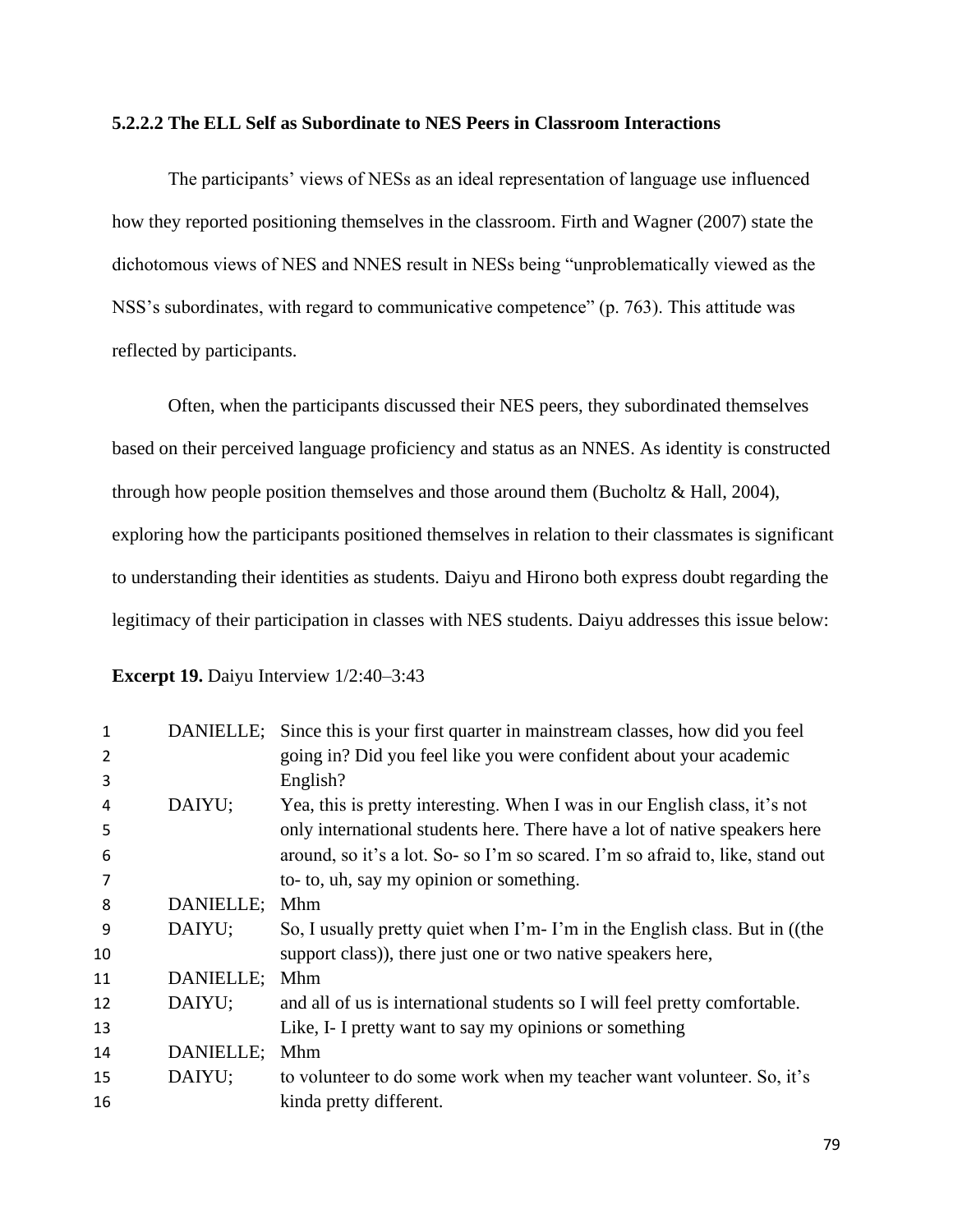Daiyu's response here suggests that her positioning of herself changes when she is around NES students. When in a class with primarily ELL students she feels confident, by contrast, in a mixed class, she worries about being Othered by her NES peers. Hirono expressed similar feelings when I asked her why she felt uncomfortable participating in class:

#### **Excerpt 20.** Hirono Interview  $1/5:00-6:13$

| $\mathbf{1}$   |         | DANIELLE; Did anything specific happen that made you nervous to talk in class? Or |
|----------------|---------|-----------------------------------------------------------------------------------|
| $\overline{2}$ |         | do you just $(1.0)$ #                                                             |
| 3              | HIRONO; | Hm $(4.0)$ Yes, I- I think $(3.0)$ most of the international students don't talk  |
| 4              |         | in the class. Um, after English class we have ((the support class)), and then     |
| 5              |         | many people speak in the class. But in English class we don't talk. And           |
| 6              |         | then $(2.0)$ other students talk a lot than us. So, we feel like maybe they are   |
| $\overline{7}$ |         | $(1.5)$ hm, feel our English is bad, so I @hesitate to talk.                      |
| 8              |         | DANIELLE: The other students? You think?                                          |
| 9              | HIRONO: | I think also other students think so.                                             |

While Daiyu used the singular pronoun "I" to describe her perspective and experience, only using the collective pronoun "us" in line 12 ("us international students"), Hirono primarily used collective pronouns "we" and "us" (lines 4-7) to refer to international students specifically while "they" and "other students" (lines 6 and 9) are used to refer to non-international students. In doing so, Hirono generalized her perspective to a widely occurring phenomenon. Furthermore, she created a dichotomous distinction between international students and "other students". Through this distinction, she utilized Bucholtz and Hall's (2004a) tactic of authorization to position non-international students as having greater authority to talk in class or judge international students' English due to a perceived linguistic authority. Both Hirono and Daiyu's statements reflect prescriptivist views of language which regard deviations from standardized English as problems or signifiers of "bad English". As a result, they positioned themselves as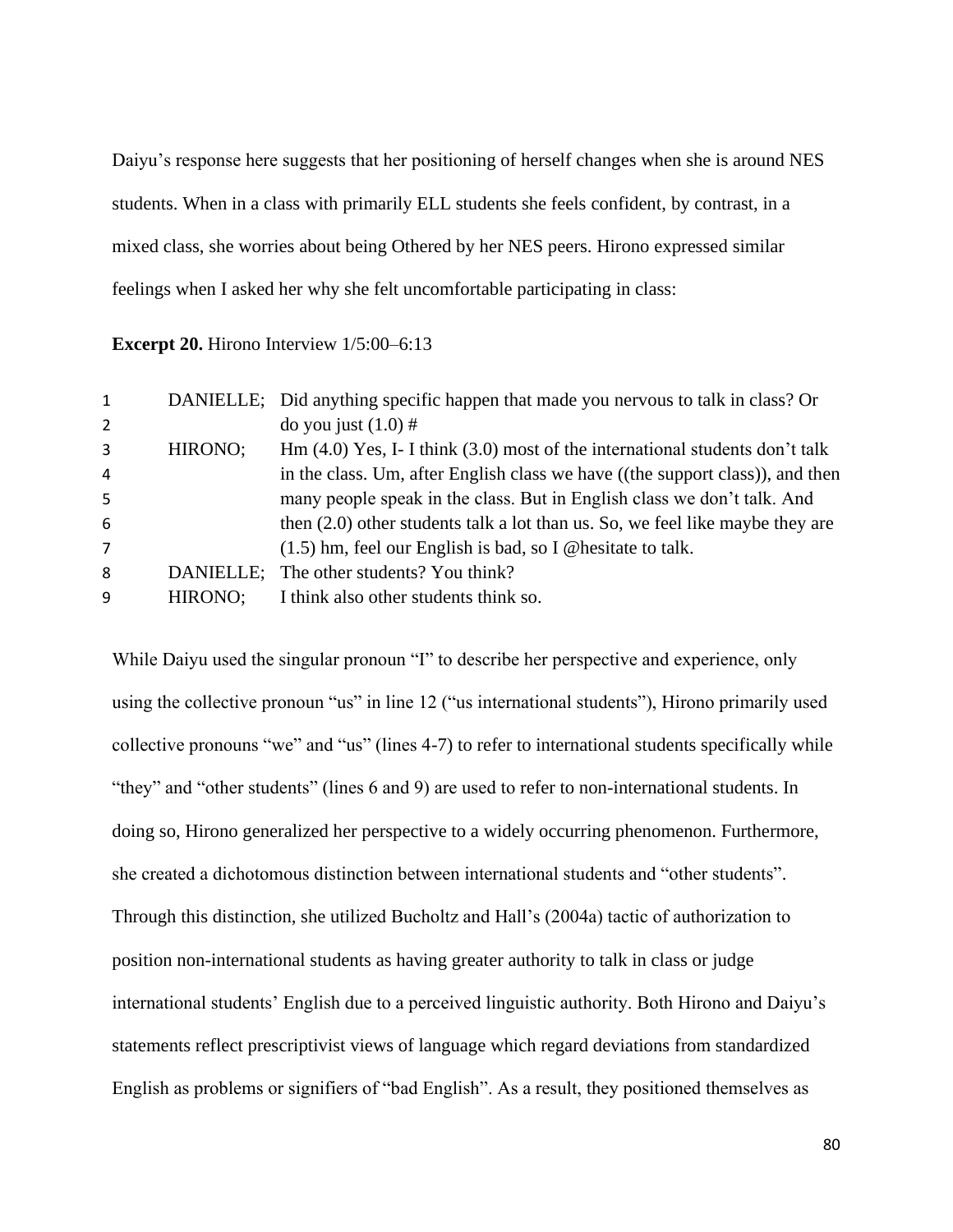subordinate to NES students (or non-international students, as Hirono expressed) by silencing themselves and deferring to NES students' answers in class. As Lave and Wenger (1991) assert, participation and non-participation alike work to establish one's membership and positionality within a discourse community. While silence can communicate a variety of things, Tartar (2005) and Morita (2004) both found that ELL students often remained silent in mainstream courses when they experienced feelings of linguistic of intellectual and/or linguistic inferiority in comparison to the other students in the course. In addition, students may use silence as a form of self-preservation when they feel speaking up would cause them to be judged or lose face (Tartar, 2005), as Hirono indicates through her concern over being judged by the other students. However, it is important to note that silence cannot always be attributed to one single cause or factor; one student may remain silent across a variety of contexts and courses for different and intermingling reasons (Morita, 2004).

While Irina does not report subordinating herself to NES students in interpersonal classroom interactions, she does express an expectation of being subordinated by dominant discourse members. As Irina was discussing her experiences with her English and History combined classes, she described becoming an English tutor because her history teacher recommended her for the job:

#### **Excerpt 21.** Irina Interview  $1/17:50-18:13$

| $\mathbf{1}$   | IRINA;            | One day, I get an email and it says 'oh, this teacher recommended you to |
|----------------|-------------------|--------------------------------------------------------------------------|
| 2              |                   | become um, an English tutor'. I'm like 'what? N-' (1.0) I'm like 'what?' |
| 3              |                   | We had a class, forty people in there. He recommends me to become a      |
| 4              |                   | tutor- English tutor. I'm not even American. I felt-you know I felt like |
| 5              |                   | I'm above the clouds.                                                    |
| 6              | DANIELLE; @@@ yea |                                                                          |
| $\overline{7}$ | IRINA;            | It's an amazing feeling, the teacher recommends you to be a tutor for    |
| 8              |                   | English.                                                                 |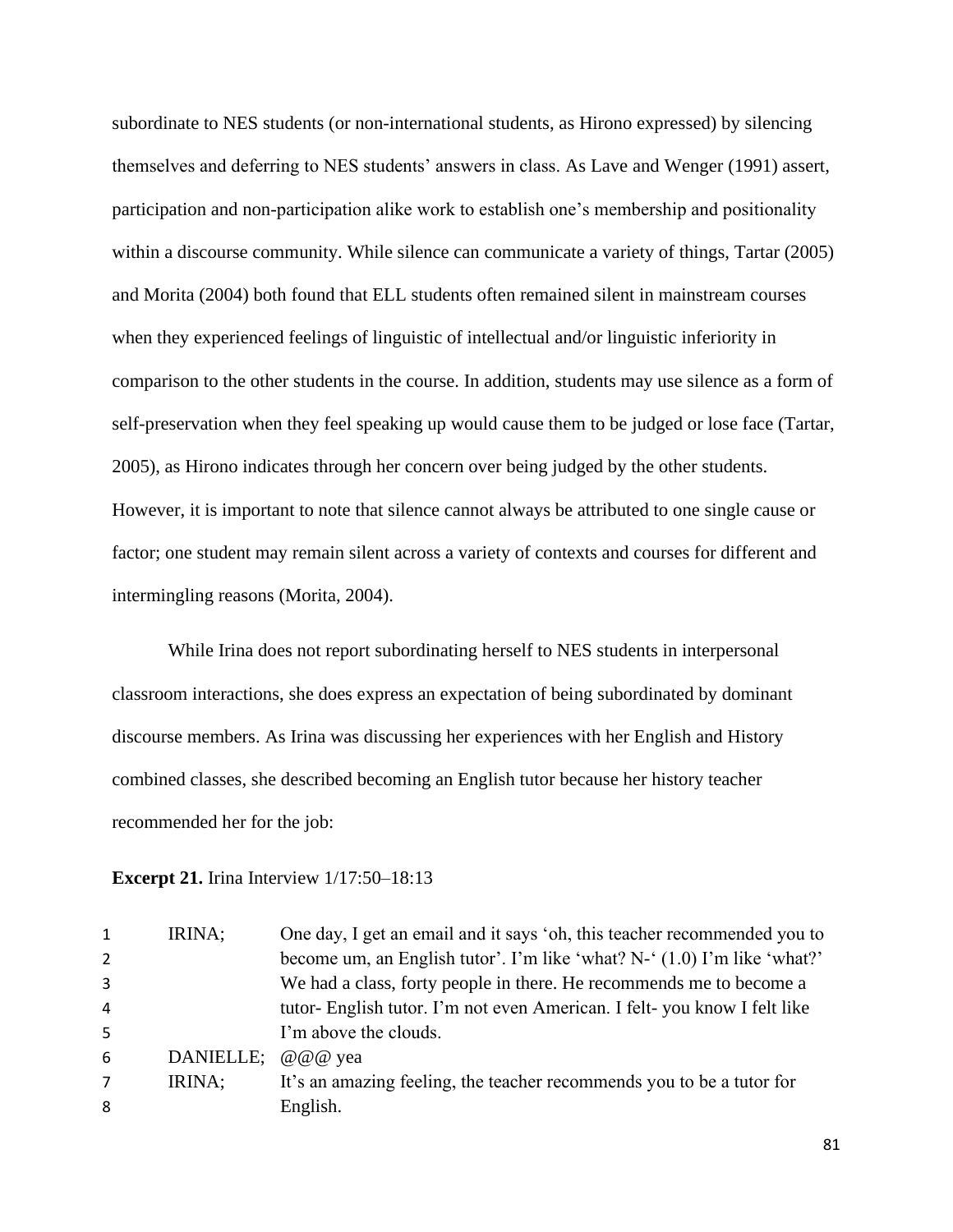| <b>q</b> | DANIELLE; Mhm |                                                                        |
|----------|---------------|------------------------------------------------------------------------|
| 10       | IRINA:        | And you're like wow, but I'm not-I'm not from here. Is it allowed? And |
| 11       |               | you feel-you feel amazing.                                             |

Irina's first reaction when being given the position of English tutor was to highlight that she is not an American. It can be ascertained that her previous notions of requirements for legitimacy as an English tutor were NES status and nationalistic ties.

## **5.2.3 Identity as a Site of Struggle: Resistance**

As exemplified in this study and many others (e.g. De Costa, 2016; Séror, 2008; Shen, 1989) students are often prescribed identities by instructors and other students throughout their educational careers. When faced with oppressive language ideologies, students who fail to meet teachers' standards may take up identities of deficient students or struggling NNES students. However, others may resist the identities prescribed to them.

Irina, in particular, exemplified identity as multiple and a site of struggle (Bucholtz  $\&$ Hall, 2004; Darvin & Norton, 2015; Norton-Peirce, 1995) through how she discussed herself and other students. While she often spoke about her language use by strongly relying on prescriptivist and standard language ideologies, as shown in section 4.3.2.1, she also resisted the oppressive ideologies and ideological treatment she faced throughout her academic career. Throughout our interviews, three main forms of resistance came up in our discussions: claiming legitimacy, invoking linguistic truths, and deflecting oppressive ideologies.

# **5.2.3.1 Resistance Through Legitimation**

Irina resists oppressive language ideologies by drawing on legitimation in excerpt 22. According to Weber (1964), "every system of authority attempts to establish and to cultivate the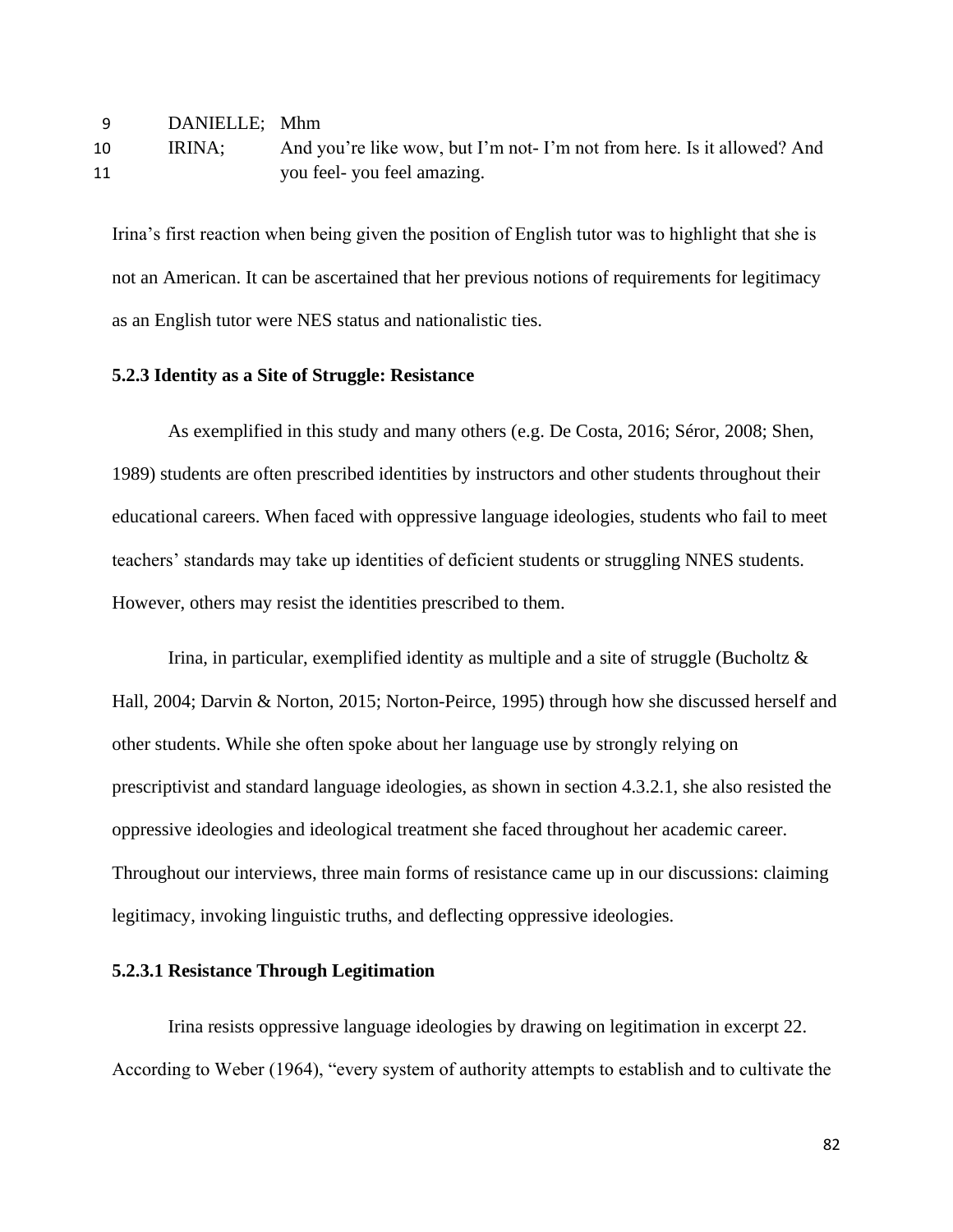belief in its legitimacy" (p. 325). This relates to the legitimacy of both social practices and social actors and is deeply connected with who is granted what kind of power. The recognition of legitimacy is integral both to gaining power and gaining acceptance into the dominant discourse community (Bourdieu, 1997; Hall & Bucholtz, 2004a).

While many participants used tactics of authorization to reinforce hegemonic language ideologies, Irina often drew on authorization and illegitimization to legitimize her own language use, knowledge, and identity as a student despite how teachers or other students might have regarded her. Specifically, Irina often used her success as a student (as measured by grades, ability to answer questions in class, and progression to higher-level courses), as well as other ELL students' signs of success, to legitimize both her language use and her subject position as a legitimate student in the college. Though Irina had several experiences with oppressive language ideologies, neo-racism, and discrimination, she generally spoke confidently about her language use and position as a student.

**Excerpt 22.** Irina Interview 2/7:36–8:3

| 1  |           | DANIELLE; For the times you felt insecure like with writing or speech or anything, |
|----|-----------|------------------------------------------------------------------------------------|
| 2  |           | how did you (1.0) handle it? Like, how did you make yourself feel better           |
| 3  |           | about it? Or- or- or did you just move on and different classes made you           |
| 4  |           | feel better?                                                                       |
| 5  | IRINA;    | I would say that there are always people who will not like you,                    |
| 6  | DANIELLE; | Mhm                                                                                |
|    | IRINA;    | and there will always be people who like you. So, I used to feel upset. I          |
| 8  |           | thought that-I even started getting-I thought 'am I starting getting               |
| 9  |           | depression', you know, because family is far away, teachers are being not          |
| 10 |           | really nice to me, but I was like 'okay, don't just go in there. I know I can      |
| 11 |           | do it.' I mean it doesn't matter what people really say. How about the fact        |
| 12 |           | I am here alone without my family? They pay a lot of money here for me             |
| 13 |           | to study, and I think that I already finished a lot. I achieved a lot in my life   |
| 14 |           | before I'm only nineteen years old, and I'm already tutoring someone in            |
| 15 |           | chemistry-                                                                         |
|    |           |                                                                                    |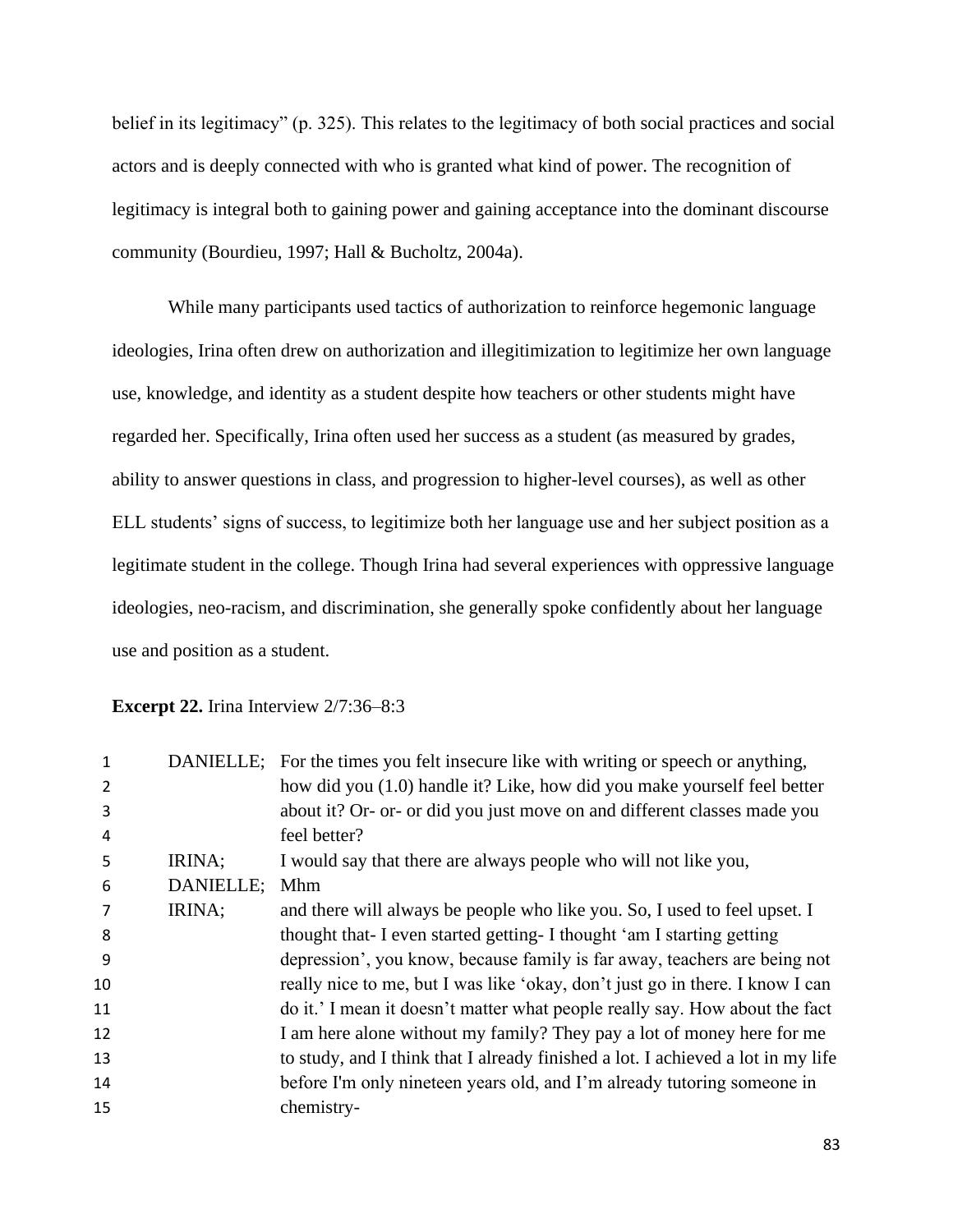| 16             | DANIELLE; Mhm |                                                                                     |
|----------------|---------------|-------------------------------------------------------------------------------------|
| $\overline{ }$ | <b>IDINA.</b> | $\frac{1}{2}$ $\frac{1}{2}$ $\frac{1}{2}$ $\frac{1}{2}$ $\frac{1}{2}$ $\frac{1}{2}$ |

17 IRINA; in America! I get paid for it. And, like, my family they are so proud of me. 18 They just like they just can't describe they are so proud.

Though Irina invokes many negative adjectives of emotion in her conversations (e.g., "upset"), she stresses her success by repeating that she has achieved a lot in a short amount of time. It is partly through the repetition of time clauses (e.g., "already", "before I'm only nineteen") and reports of what she has done (e.g., "finished a lot", "achieved a lot") that Irina highlights the significance of her achievements (see Gee, 2014a; Fairclough, 1989). She then qualifies her abilities by pointing out she is a paid tutor at the college holding an officially appointed position, thereby giving her some level of institutionalized authority within the institute. This excerpt, then, exemplifies how she draws on tactics of authorization to position herself as a legitimate student and language user due to the signs of academic success such as good grades, the approval of her family, her hard work, and her position as a tutor.

Irina extends the tactics of authorization and illegitimation to evaluate and position other students, using what she perceives as academic success to defend other ELL students when she observes them being Othered in mainstream courses. Irina addresses the incident of explicit Othering discussed in section 4.2.4 in which she witnessed another student being put on the spot for not meeting the instructor's expectations. The excerpt below directly follows excerpt 13 in which Irina described witnessing her instructor very publicly position a student as a deficient or struggling NNES because she did not speak loudly enough. Though she did not directly address the instructor, she rebuked his actions in our interview.

**Excerpt 23.** Irina Interview 2/6:43–7:00

1 IRINA; 'I mean you see she's not from here. Can you just be patient? She's 2 scared. Like, don't ask her. Talk to her like after class.'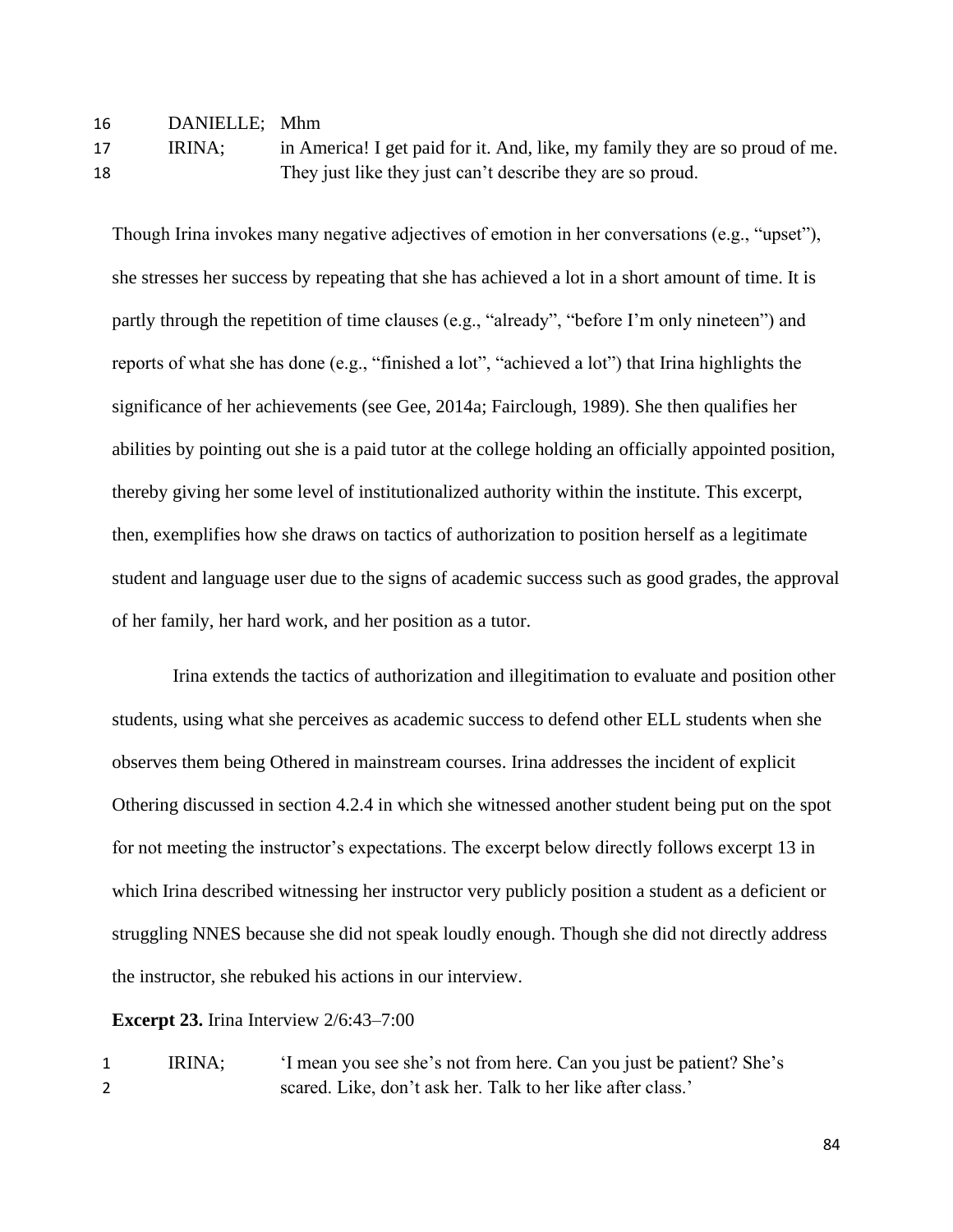| 3 | DANIELLE; Yea, # |                                                                            |
|---|------------------|----------------------------------------------------------------------------|
| 4 | IRINA:           | I mean if she's in this class, she's supposed to pass previous classes, so |
|   |                  | she's not like stupid. You know?                                           |

In line 1, Irina first addresses the presumed reason the student did not speak in class. Rather than viewing the student as deficient for being an ELL, she connects being an ELL with a need for instructors to show more patience. She focuses on the student's anxiety, likely exacerbated by the teacher's actions, instead of asserting the student was linguistically deficient because she did not answer the question when called on. Unlike the examples in section 4.3.2.2, in which students deferred to NESs in their classes, Irina positions herself authoritatively by using imperative sentences in lines 1 and 2.

Furthermore, Irina brings up the student's competency in past classes to counter the assertion she is intellectually or linguistically deficient. She recognizes the student has met the prerequisites to attend this class, and thus, is intellectually, academically, and linguistically capable (lines 4 and 5). In doing so, Irina draws on asset-based pedagogical perspectives which frames diverse knowledge, experiences, and literacies as valuable contributions in the class (Morrison, 2017).

Irina additionally uses her intellectual capabilities to actively resist neo-racist perceptions of her and establish herself as a legitimate student in her classes. She states that she feels teachers often had negative perceptions of Eastern European students as they would resist calling on her to answer questions or would oversimplify and over-explain simple concepts to her based on a perceived NNES deficiency:

**Excerpt 24.** Irina Interview 1/12:00–12:30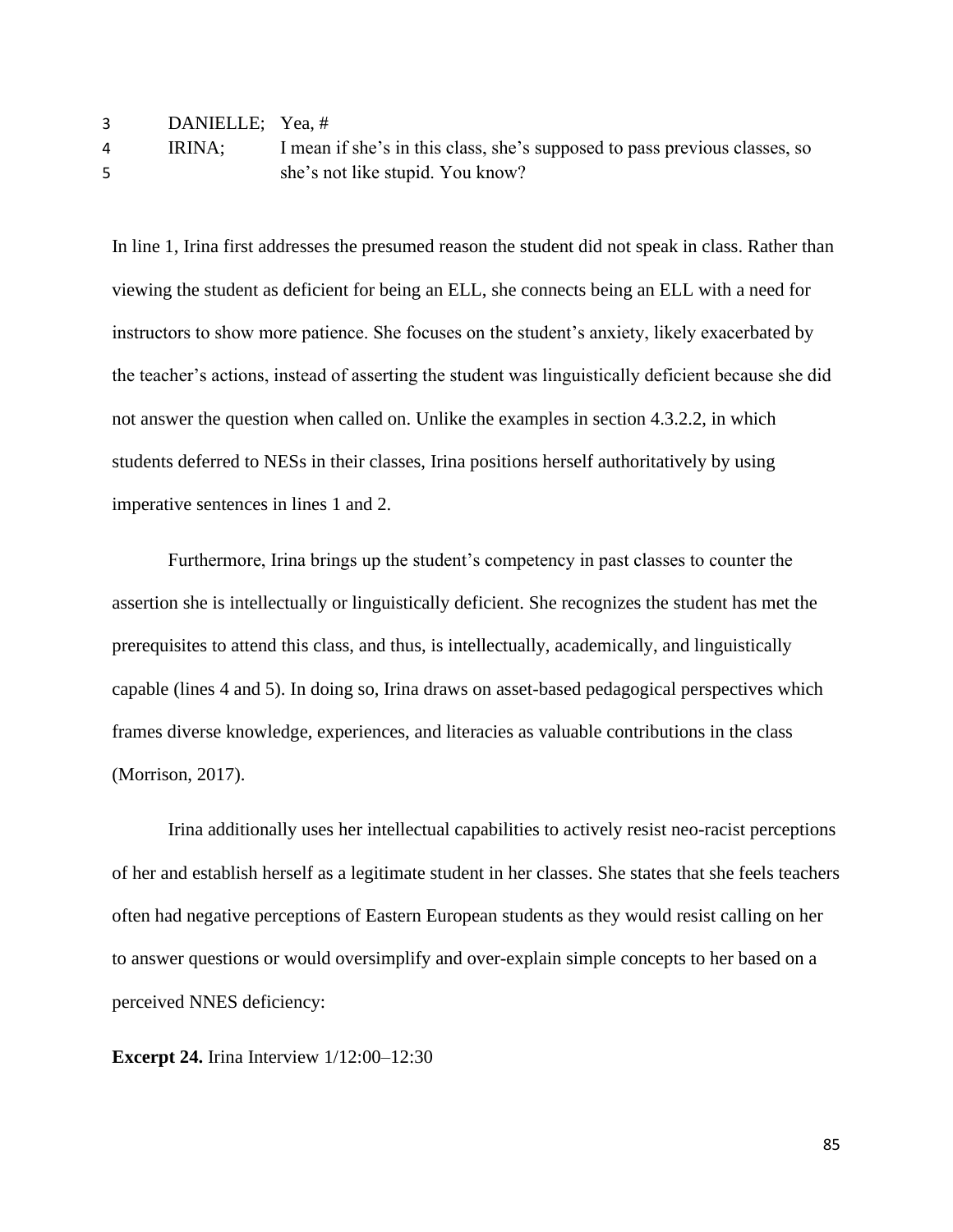| $\mathbf{1}$   | IRINA;    | I really noticed that every time, the first time I come to class, teachers see |
|----------------|-----------|--------------------------------------------------------------------------------|
| 2              |           | my first name and last name, and it's really long. And they know where         |
| 3              |           | I'm from.                                                                      |
| 4              | DANIELLE; | Mm Mhm                                                                         |
| 5              | IRINA;    | They know that I'm ((Eastern European)), and they always think of me           |
| 6              |           | like 'oh, you're stupid. You're probably, like, spoiled'. But then I come to   |
| $\overline{7}$ |           | class, I answer all the questions, and they're like 'oh, I guess she's smart.  |
| 8              |           | Okay, we like her'. And then, they like (2.0) They do. And then, they like     |
| 9              |           | me.                                                                            |
|                |           |                                                                                |

Though some instructors' actions made Irina feel marginalized and trivialized, she was able to actively resist any perceptions of her as deficient by showing instructors otherwise. In her interactions with instructors, she positions herself as a "good student" by actively participating in class and/or showing her knowledge. In doing so, she is able to shift their perceptions of her. However, it must be recognized that engaging in dominant social practices and performing the identity of a good student as Irina describes in line 6 and 7 does not always result in recognition as a legitimate participant in the dominant discourse. Due to racial or ethnic bias and/or many other factors, active participants in the dominant discourse may still be perceived as deviating from the dominant discourse (Flores & Rosa, 2015).

#### **5.2.3.2 Invoking Linguistic Truths**

Rather than reproducing prescriptivist ideologies, Irina draws on descriptivist ideologies when discussing her teachers' grammar-based grading practices (which were discussed in section 4.2.1). When discussing her history teacher's content-based grading, which contrasted with her English teacher's grammar-based grading practices, she said:

## **Excerpt 25.** Irina Interview 2/12:41–12:53

1 IRINA; You always make mistakes. Pretty sure you can find mistakes in scientific 2 iournals.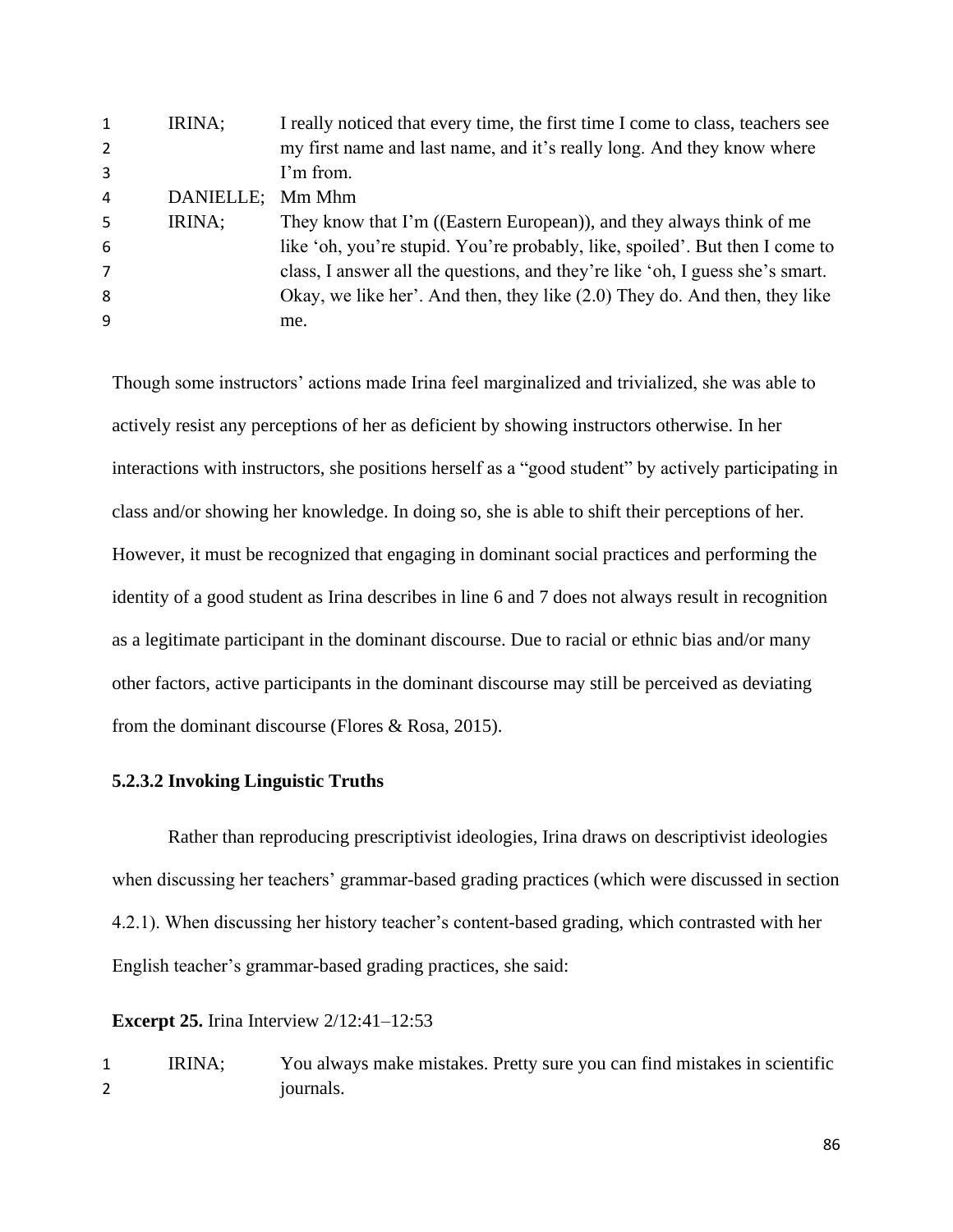| 3 |                | DANIELLE; Yea, @absolutely.                                |
|---|----------------|------------------------------------------------------------|
| 4 |                | IRINA; Yea, but it's normal thing. It's like human factor. |
| 5 | DANIELLE; Mhm. |                                                            |
| 6 | IRINA:         | We all do mistakes.                                        |

Irina invokes what Lippi-Green (2015) calls "linguistic facts" to combat unrealistic expectations from instructors. Linguistic facts refer to facts about language which are typically empirically documented. An example of this would be that language changes over time or that no one uses one consistent, grammatically "perfect" variety of English. Hegemonic language ideologies, contrastingly, are established with very little research or empirical documentation to support hegemonic claims (Lippi-Green, 2015). By invoking the linguistic fact that everyone makes mistakes, including professionals within academia, Irina is able to resist oppressive language ideologies while maintaining that her language use is still legitimate and valuable even if is not grammatically perfect. However, it is worth noting that Irina's comments in line 1 and 6 regard "mistakes". While she may be referencing typos, it is possible her perception of what qualifies as a mistake includes the natural variation of language and non-dominant varieties of English which hegemonic language ideologies may regard as mistakes or errors, thus reflecting some degree of prescriptivism or standard language ideology.

Still, interestingly, the excerpt above is the only instance in which participants directly challenged teachers' decisions to grade based on grammatical accuracy despite many of them expressing the view that the same grading standards often led to making them feel inferior or deficient because they could not meet the grading standards.

#### **5.2.3.3 Deflecting Prescribed Identities of Deficiency**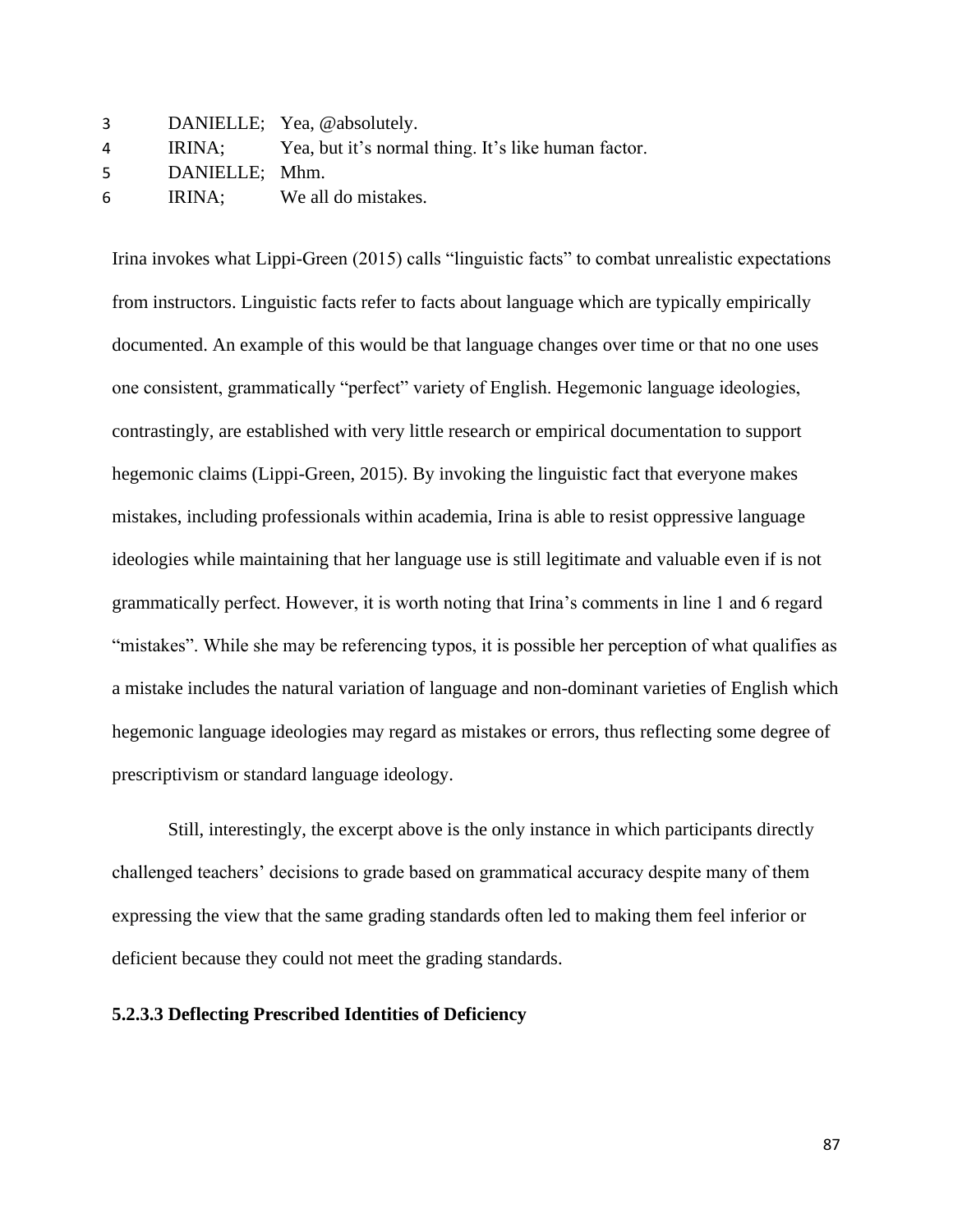By contrast with excerpt 17, in which Irina aligned with native speakerist ideologies by stating the goal of studying English was to be perceived by others as an American, Irina promoted an attitude of disregard for those who judged her language use through hegemonic ideologies in excerpt 27. In doing so, her response exemplifies how identity is a site of struggle, not just with regard to how students position themselves but also an internal struggle with their subjectivities (Norton-Peirce, 1995). When Irina was discussing grammar-based grading in her classes, she stated:

**Excerpt 26.** Irina Interview  $2/10:41-11:15$ 

|    | IRINA;    | I mean you can get sad, of course. I mean I come back home, and I think       |
|----|-----------|-------------------------------------------------------------------------------|
|    |           | 'okay, that was bad. That was bad. I had a bad day. That teacher wasn't       |
| 3  |           | really nice to me.' But then I come to class and I'm like 'I don't care what  |
| 4  |           | you said yesterday. I'm- I'm good today. I still respect you. I'm gonna still |
| 5  |           | answer questions that you ask because, like, I'm one of the three people in   |
| 6  |           | the whole class who knows the answer. And I'm still gonna answer with         |
|    |           | my weird accent. You're not gonna change it. So, you can suck it up.'         |
| 8  |           | [@@@                                                                          |
| q  | DANIELLE; | [@@@                                                                          |
| 10 | IRINA;    | $@$ That's what I think, basically.                                           |

The above excerpt showcases an internal struggle between allowing oppressive ideologies, and the emotions they cause, to define her as a deficient student and resisting them. Here, Irina displays an awareness of oppressive language ideologies, indicated through her use of the qualifier "weird" to describe her accent (line 7). However, she deflects any ideologies which would devalue her contributions due to her accent or language use, rather placing responsibility on the instructor to change their view in lines 7-8 when she states "So, you can suck it up.". She extends her previously discussed method of resistance claiming legitimacy by building on her stated accomplishments and status as a successful student to press the need to dismiss oppressive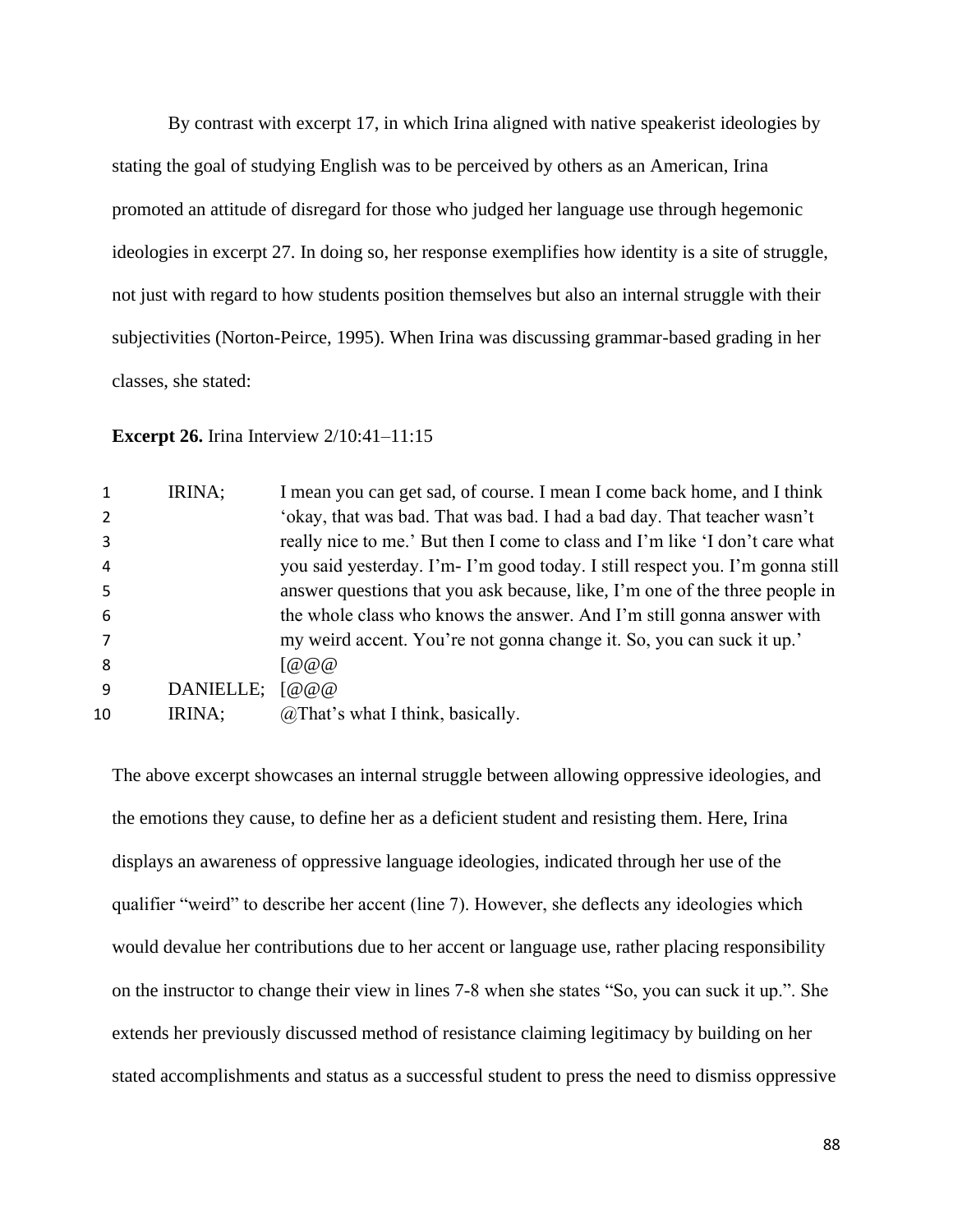ideological views of herself and her language use (lines 5-6). In doing so, Irina subverts any prescribed identities and works to reposition herself in the class.

Irina's resistance to oppressive language ideologies and prescribed identities of deficiency are profoundly significant for creating social change. As Fairclough (1989) says, "power relations are always relations of struggle" (p. 34), but social change cannot occur without this struggle. While Irina may not directly address instructors' ideologies, she is often able to shift their view of her from deficient student to legitimate member of the discourse community.

### **5.3 Summary:**

The findings in this chapter indicated that students experienced hegemonic language ideologies in their mainstream courses in a plethora of ways. In particular, written assignments were viewed through the lens of hegemonic language ideologies. Standard language ideologies influenced how instructors and students viewed Academic English as a valorized and idealistic variety of English. Possibly because they perceived academic English as intrinsically superior and able to communicate more complex ideas, instructors limited both the type of language that they themselves used in the classroom, impacting student comprehension, and the type of language students could use in their essays. Even when ELL students met the requirements of using academic English, some instructors perceived them as deviating from the standard. Furthermore, grammar-based grading was widely used in a variety of classes, using prescriptivist ideologies to weigh a substantial portion of students' grades based on grammatical accuracy rather than the value of their knowledge and the content of their essays.

Native speakerism and cultural disbelief also impacted how students and instructors interacted. Instructions provided to students were often lacking, ambiguous, or otherwise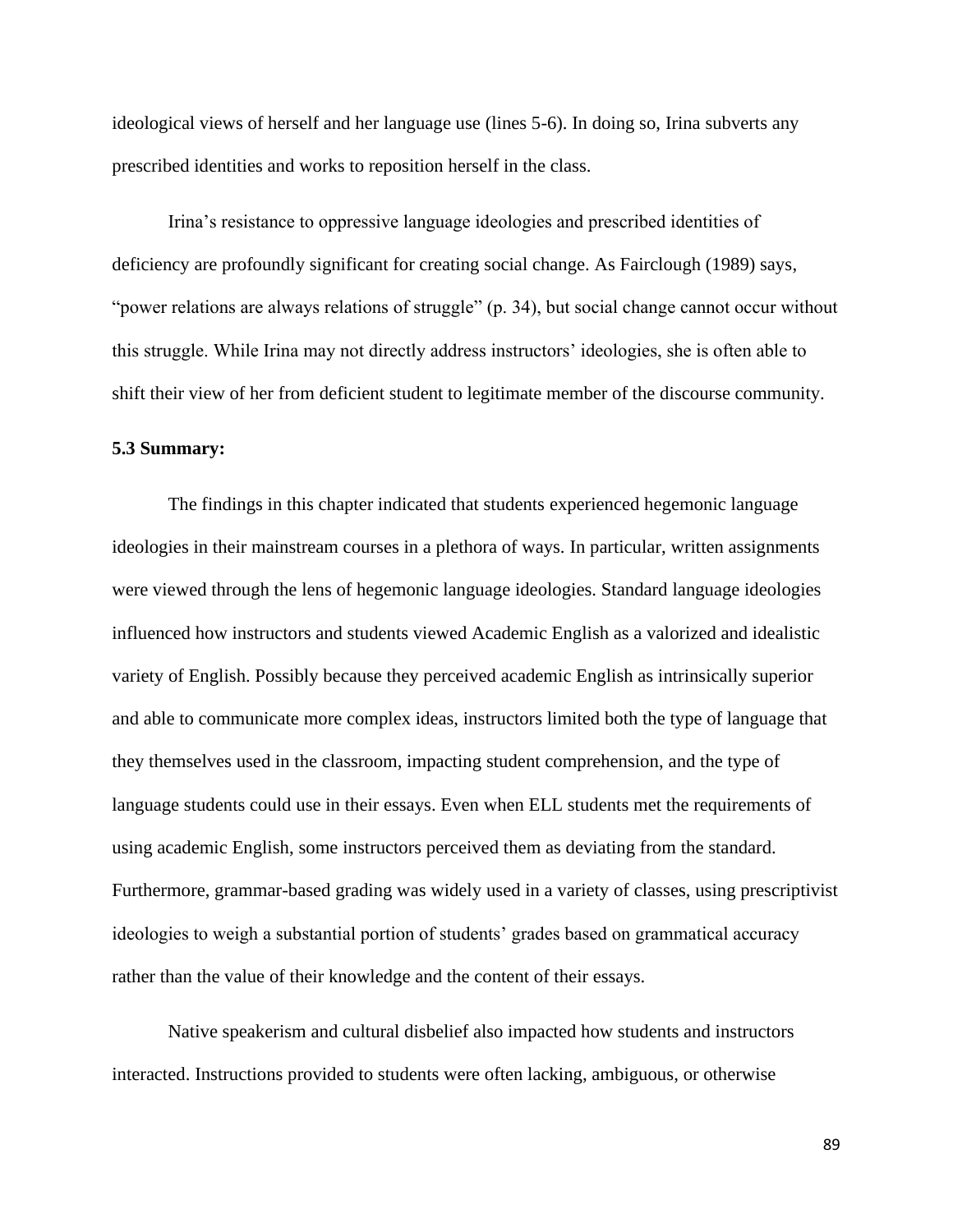unclear, putting the onus on students to fulfill the requirements of assignments like essays. When ELL students relied on their own perceptions of what an essay should look like, they were rebuked by instructors in ways that reinforced native speakerist language ideologies that view non-Western writing conventions as illogical and/or inferior. In some cases, students also experienced explicit Othering and neo-racism due to being an ELL and/or a perceived lack of linguistic competency.

Overwhelmingly, all the participants, to some extent, took up and reproduced hegemonic language ideologies to their own detriment. Many of them viewed their own language use as deficient. Grammar-based grading, specifically, had very negative impacts on students' sense of self; for instance, Daiyu stated she could not complete assignments by herself if she wanted a good grade. The participants also valorized NESs' language use above their own, with some of them positioning themselves as subordinate in classroom contexts.

However, these findings do not mean all participants accepted oppressive language ideologies without question; Irina, in particular, showed resistance against oppressive ideologies and any associated discrimination she experienced as a result. By granting and withholding legitimation, invoking linguistic facts, and disregarding oppressive ideologies, she continuously worked to reposition herself in her classes as a competent, legitimate language user and exceptional student. In the next chapter, I will discuss these findings in light of related research.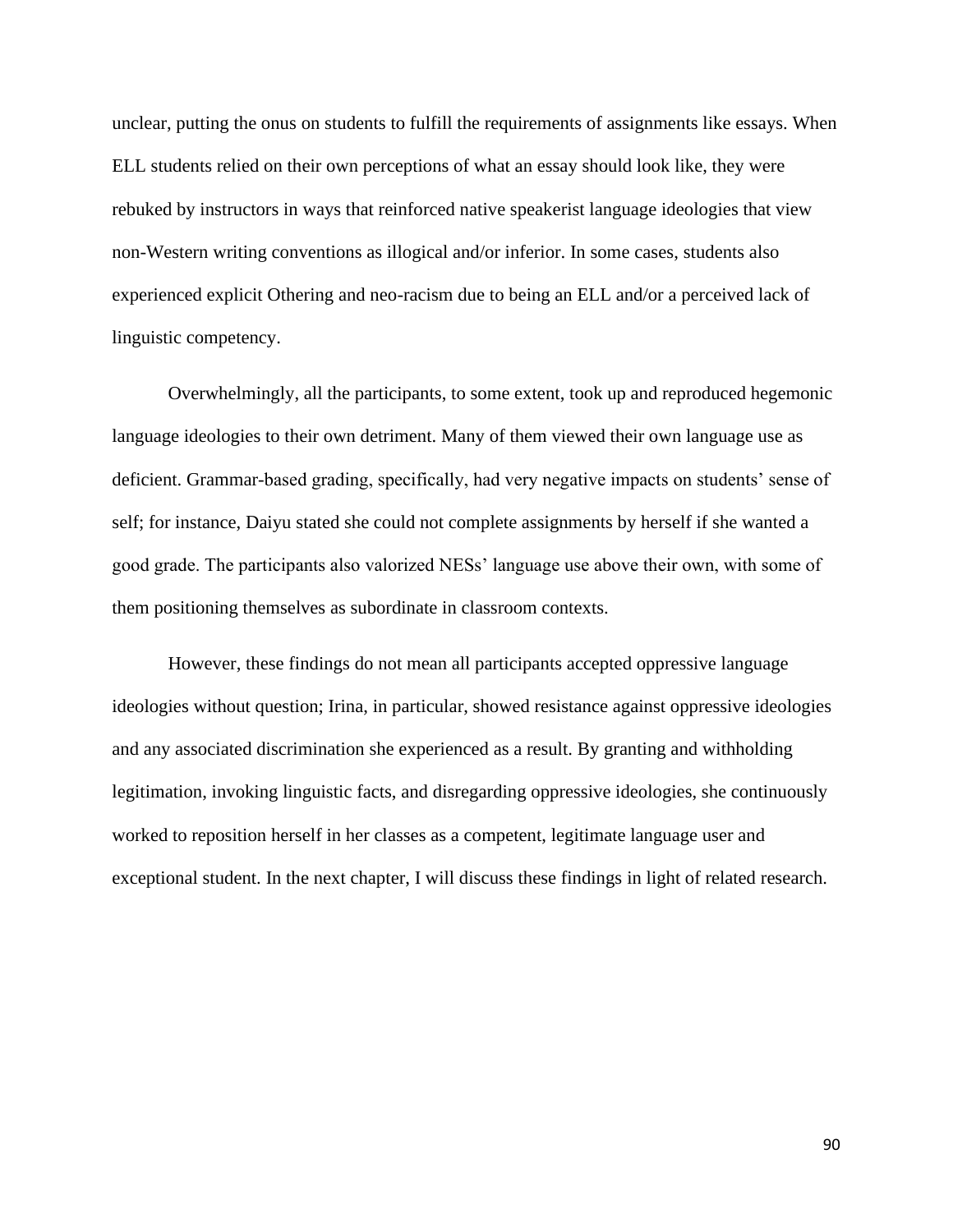## **Chapter 6: Discussion and Conclusion**

## **6.1 Introduction**

In this study, I have examined two research questions: 1) How do ELL students narrate their experiences with their instructors' practices in mainstream courses, particularly with regard to hegemonic language ideologies? 2) What is the impact of these language ideologies on English language learner students? In this section, I will explore how the findings of this study contributed to a deeper understanding of the phenomena of language ideologies in higher education and the impacts on students.

## **6.2 Hegemonic Grading Practices and Assessment: Detrimental to More Than Just Grades**

This study has illuminated some of the ways hegemonic language ideologies are enacted in mainstream courses as well as the impacts of those enactments on students. Throughout this study, participants' instructors often conceptualized assessment practices in ways that relied on oppressive language ideologies such as prescriptivism, native speakerism, standard language ideologies, and meritocratic ideologies which disadvantage ELLs and other marginalized people. Assessment practices have significant impacts on students' academic careers despite often being reduced to a matter of grades. For many participants, this conflation was a major concern as grade point averages influence many educational opportunities such as the universities students can transfer to, the scholarships they may receive, and other work-study jobs they can take. For many participants, assessment practices also had a significant role in how they positioned themselves and performed their identities as students, partially due to the central role of language ideologies in instructors' evaluations of students' language use and other aspects of students' work.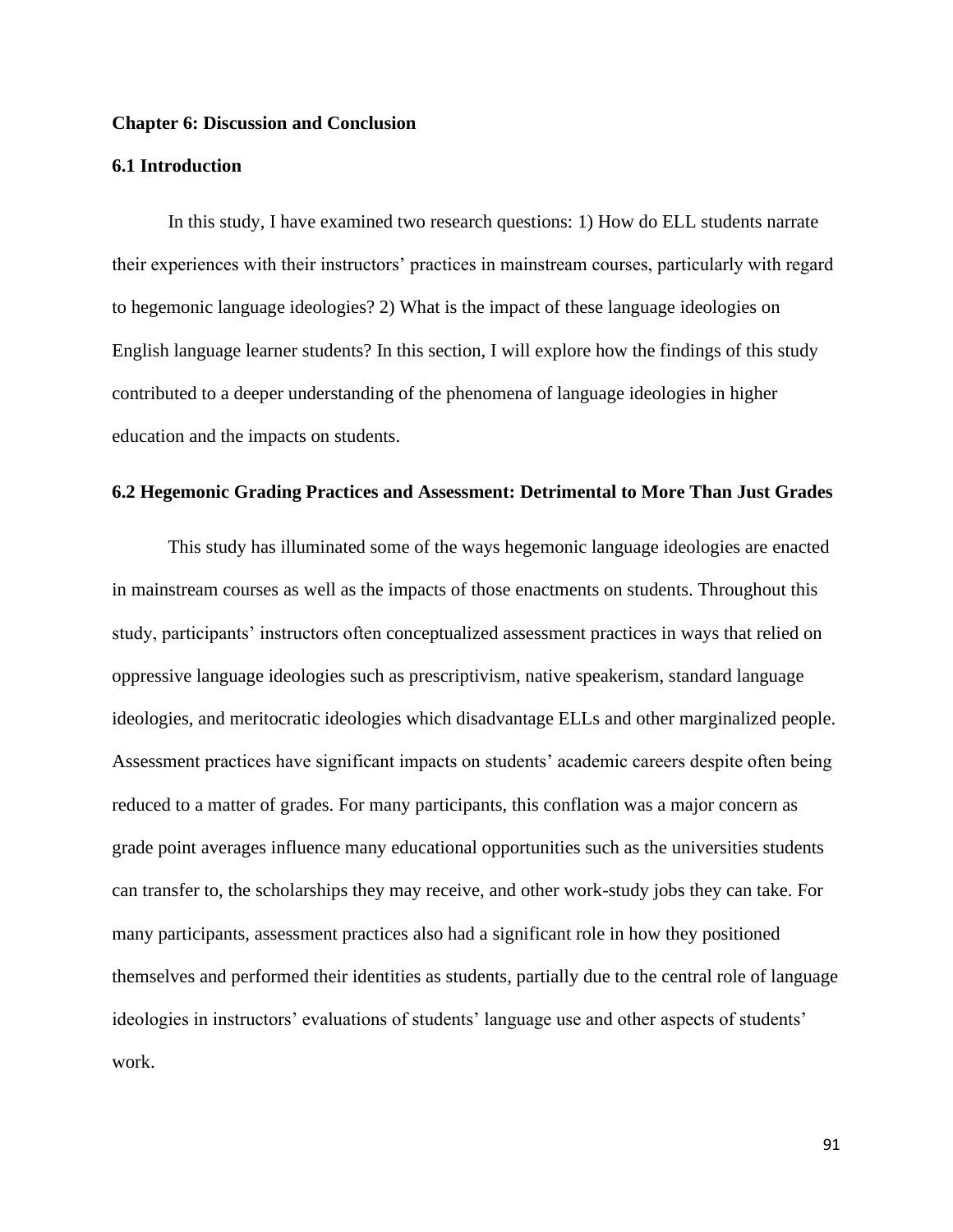## **6.2.1 Grammar-Based Grading**

Grammar-based grading had perhaps the most blatant impact on students' subjectivities regarding their own language competencies. Many students like Daiyu and Linh reported going into mainstream courses feeling confident about their English competencies only to feel discouraged and unprepared linguistically by the end of their first term. Both directly connected these emotions to the reception of their writing by their instructors. Participants' accounts suggested that the value of their ideas was seldom touched on in instructor feedback; instead, according to participants, instructors focused largely on grammar and word choice and did so in negative ways. These findings reaffirm previous findings such as De Costa's (2016) study in which ELL students that were positioned as deficient, receiving lower grades and more critical assessment from instructors due to their perceived grammatical accuracy, began to position themselves similarly, denigrating their own language proficiency. The impacts of grammar-based grading on students highlights the role of assessment in further maintaining hegemonic language ideologies and the direct effect assessment may have on students' identities, both in how they position themselves and conceptualize themselves as students and language users.

Furthermore, students' learning also suffers when grammatical details are the main focus of assessment in mainstream courses. As Irina explained, when tests were inaccessible due to unclear wording, she spent more time fixating on linguistic details of the questions than she did on the theoretical concepts she was being tested on. Daiyu likewise reported spending copious amounts of time seeing writing tutors to perfect the grammar of her papers rather than spending that time working on the content of the paper. Séror (2008) had similar findings, reporting that for some students, due to time constraints, they felt they had to make a decision between focusing on the content of their paper or focusing on their grammar, and in many cases, the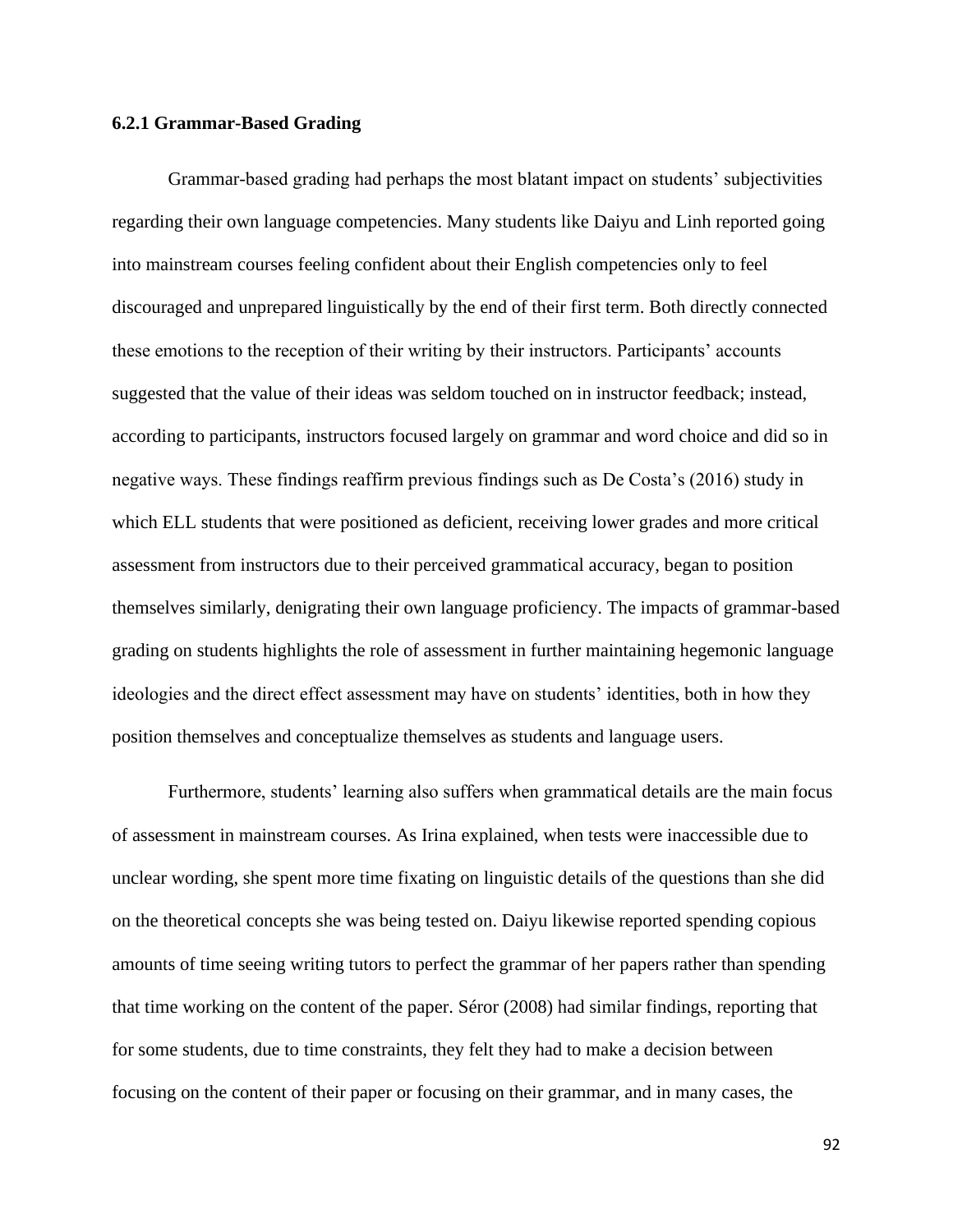content of their paper would be disregarded by instructors if the grammar was not perceived as perfect.

## **6.2.2 Participation Points**

Considering the perspectives of ELL students sheds new light on the hegemonic language ideologies which influence instructors' assessment practices. For example, Daiyu's and Hirono's reactions to participation assessment practices in section 4.3.3.2 highlight the stress and anxiety that Western notions of participation may cause many ELL students. Therefore, participation grades which only consider volunteered answers may negatively affect students' grades as well as their ability to successfully and meaningfully engage with the class and learn. Though participation is often framed by instructors as a form of student expression that is necessary for students to learn, students' actual learning is not always considered. Krashen's affective filter hypothesis states that students who are under high levels of stress or anxiety may be less likely to retain information given to them (Lightbown & Spada, 2013). Thus, stringent definitions of participation as a performative task severely limits both how students engage in the class and how they are able to learn from participation. Rather, flexible notions of participation which factor in small group and one-on-one discussions as well as individual tasks such as note taking provide a wide range of students with varied, productive means to engage in the class (Morita, 2004). As Sonnenmoser (2009) states, assessment practices should not primarily gatekeep students for arbitrary deviations, or perceived deviations, from the dominant discourse. Rather, these practices should serve students, guiding and redirecting them where needed in order to help them achieve their goals.

## **6.3 Gatekeeping in Higher Education**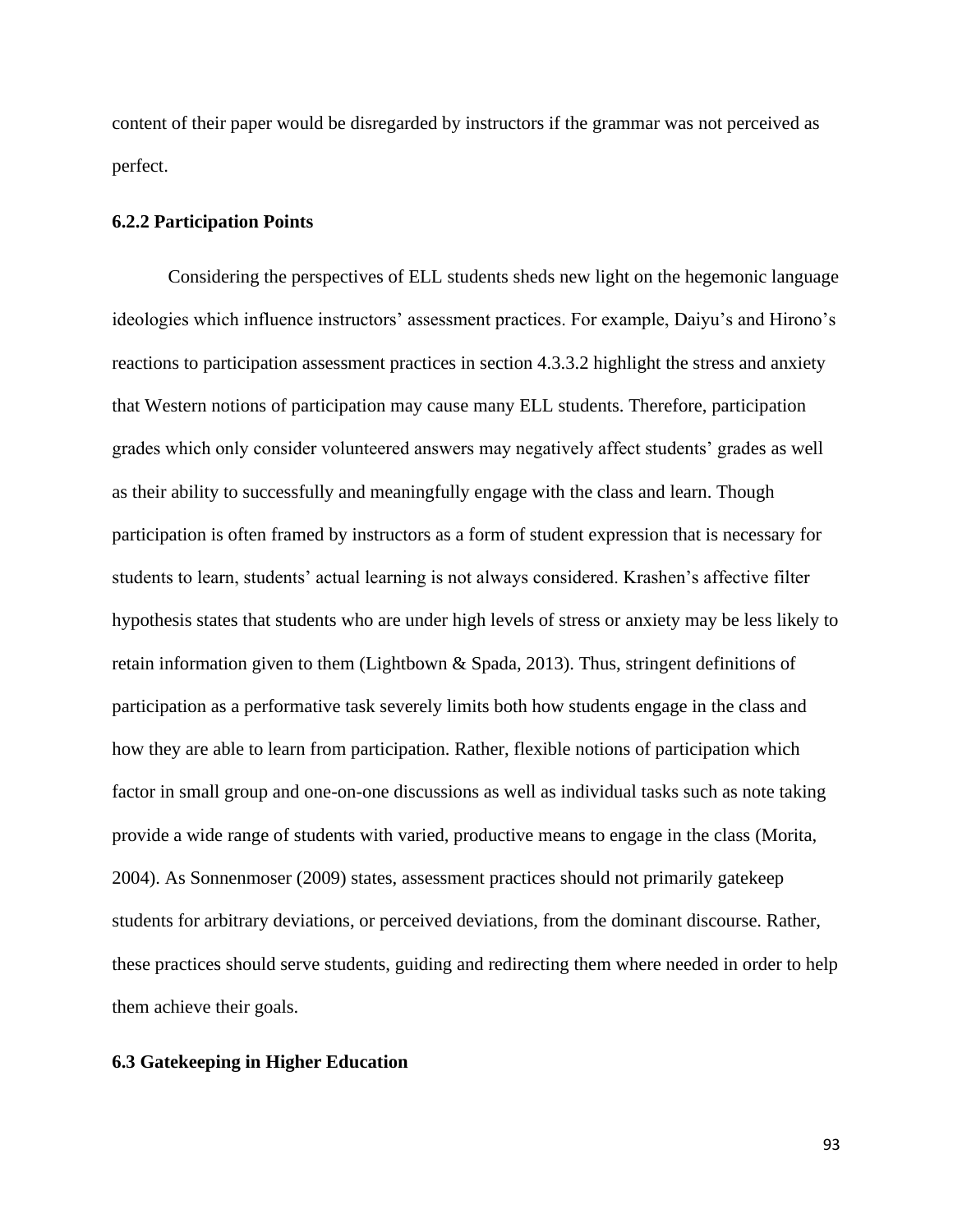Gatekeeping occurs in higher education through a plethora of ways. One primary gatekeeping method, as exemplified in this study, is the obscuring of social practices required in dominant discourses. Many of the participants experienced cultural disbelief in their mainstream courses as non-Western notions of learning, writing, and knowledge as well as their personal experiences were devalued. Simultaneously, teachers' expectations for students were often occluded, whether through vague rubrics and assignment descriptions, or in Irina's case, a lack of instructions. As a result, students struggled to enter and/or be recognized as legitimate participants in the dominant discourse community. As Fairclough (1989) explains, intercultural gatekeeping occurs when members of the dominant discourse community judge people based on unstated norms, attributing perceived deviations from the dominant discourse to student incapability or resistance to dominant discourses. In such cases, misunderstandings or differing background knowledge are not considered as possible contributors, and people are regarded as deficient. In this study, Irina and Linh both faced criticism from instructors about the formality of the language they used in their assignments. Though students were able to convey in-depth analyses on complex phenomena, their discourse—particularly their choices related to register was regarded as inappropriate.

However, as discussed in section 4.2.1.2 Irina and Linh were both proficient, though still developing, academic writers, indicating their instructors' perceptions of their language as "inappropriately" deviating from dominant discourse practices may have been due to their racial or ethnic backgrounds (Flores & Rosa, 2015).

Gatekeeping often leads instructors to overlook the underlying challenges their students may be facing. As Sonnenmoser (2009) points out, when students' background knowledge is assumed and explicit instruction is not offered, only students who are already members of the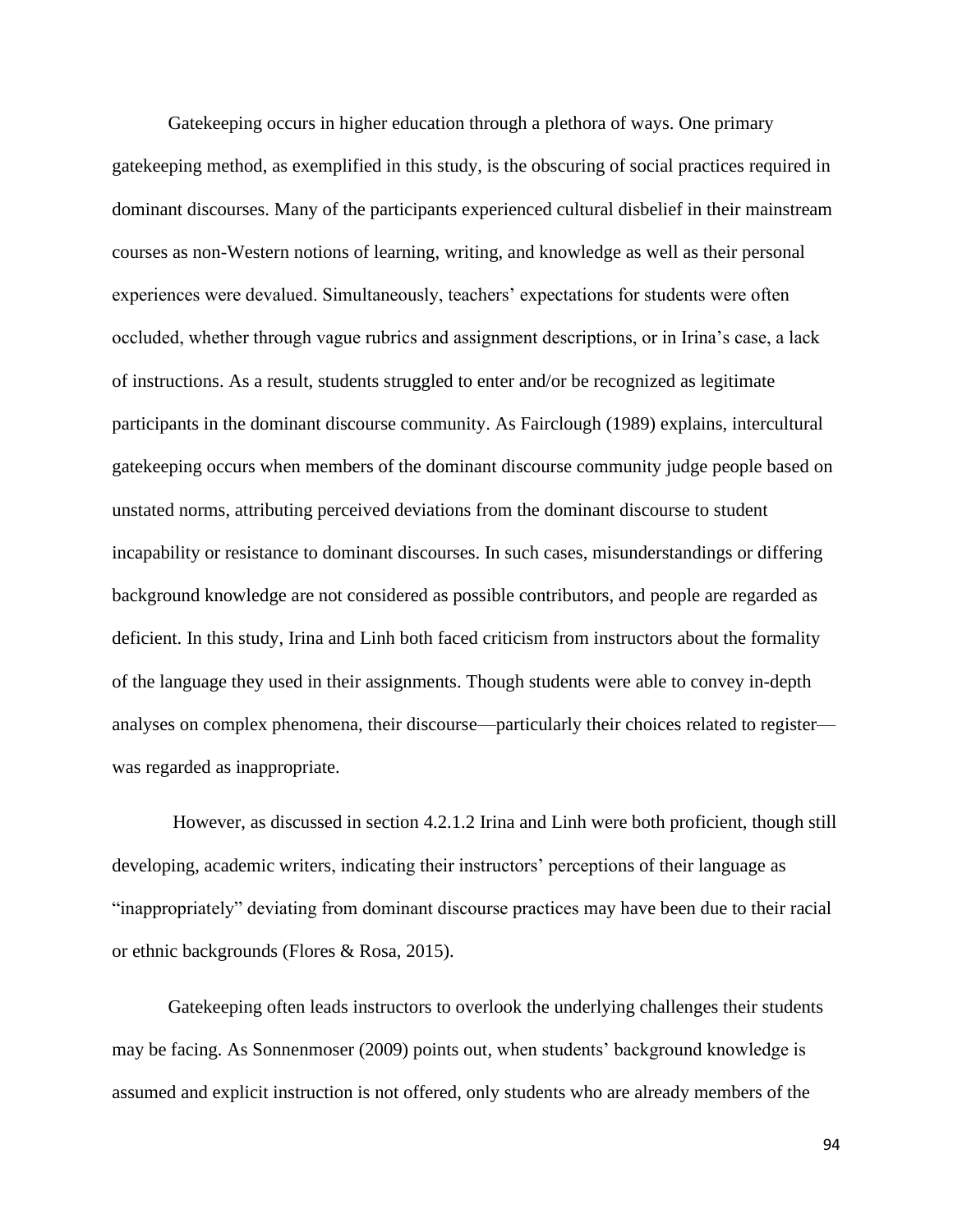dominant discourse are recognized as successfully participating in dominant social practices. Irina and Linh both exemplified the damaging results of gatekeeping on the basis of differing background knowledge in their reports of instructors neglecting to provide instruction on the requirements and expectations when writing an essay, ultimately leading to both participants receiving lower grades than they had expected without knowing why (excerpts 7, 8 and 9). Thus, when student comprehension is not prioritized, it severely limits the number of students that can thrive in the classroom, further privileging the privileged and disadvantaging already marginalized students.

## **6.4 Maintaining and Reproducing Hegemony: Coercion and Consent**

Throughout this study, I identified numerous examples of the maintenance and reproduction of hegemonic language ideologies. Commonly, the participants took up hegemonic language ideologies and reproduced them through how they positioned themselves and others. As a result, hegemonic ideologies, like standard language ideology, and power imbalances are naturalized within dominant discourses, and therefore, often overlooked and difficult to challenge (Hammar, 2017).

#### **6.4.1 Coercion**

As exemplified throughout this study, in occupying the subject position of student, ELLs are put into power imbalances with their instructors. Instructors, as well as institutional powers such as policymakers are able to use coercion (consciously or not) to assert and/or maintain hegemonic language ideologies. As with Irina's experiences with explicit Othering and unstated, potentially biased grading practices, challenging her teacher directly could only be done with possible risk to her grade or positioning within the class. Other participants reflected this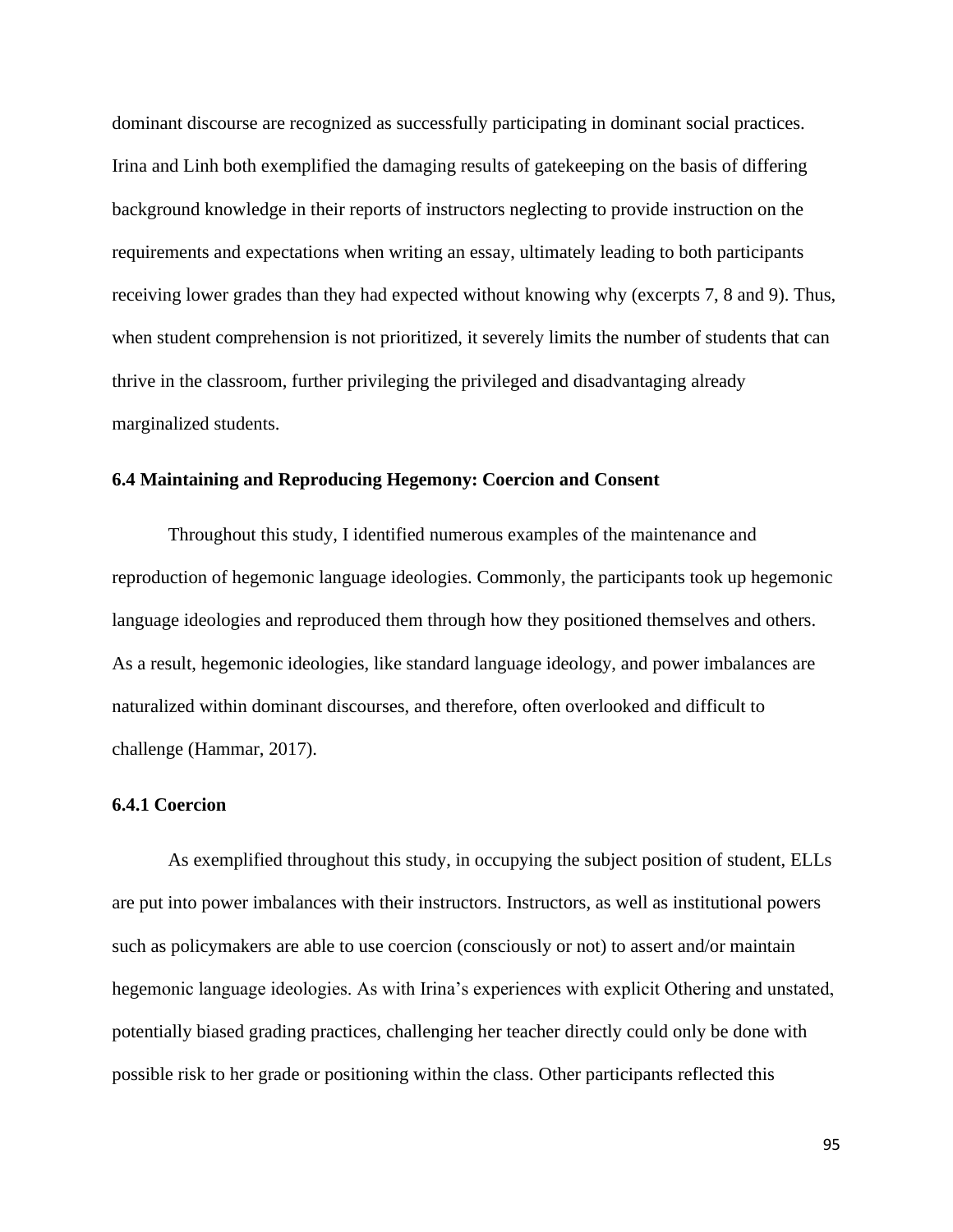mindset, reporting that they did not address issues they had with instructors because of fear or stress. Furthermore, even when students did address hegemonic language ideologies in the classroom, teachers easily dismissed their complaints, as Linh reported experiencing when she asked her instructor to slow her speech only to be met with the demand to "pay attention to her lesson" (excerpt 4).

While students can challenge discrimination and inequitable teaching practices through official means, many students are unaware of their rights as students. Irina's statement "I didn't know I could say my teacher was a sexist or a racist", first introduced in section 4.2.4, reflects many students' lack of awareness of the resources available to them. At Fir College, students can report "hate crimes and bias incidents", as worded on their website, by filling out an online form or making an appointment with a student equity advisor. However, language is not mentioned as a possible factor contributing to bias or discrimination. As many schools, including Fir College, are making efforts to increase equity and inclusion, language as a facet of identity which may be discriminated against continues to be ignored. In part, this speaks to the entrenched nature of language ideologies in educational institutions where language is often framed as neutral and the valorization of academic English is regarded as unproblematic (Wolfram, 2010). Furthermore, the means to report discrimination is largely hidden from students as both students and faculty are unaware of the option and if they are, only students who are very familiar with the website and/or protocol can report discrimination. Though I was aware students could report discrimination, I did not know how to report discrimination, and finding the form is not easy or intuitive. Reporting inequity may be more challenging for students who are not familiar with these social practices, like Irina, who did not experience the same ideas surrounding freedom of speech in her previous educational contexts. Kubota (2002) states that institutionalized racism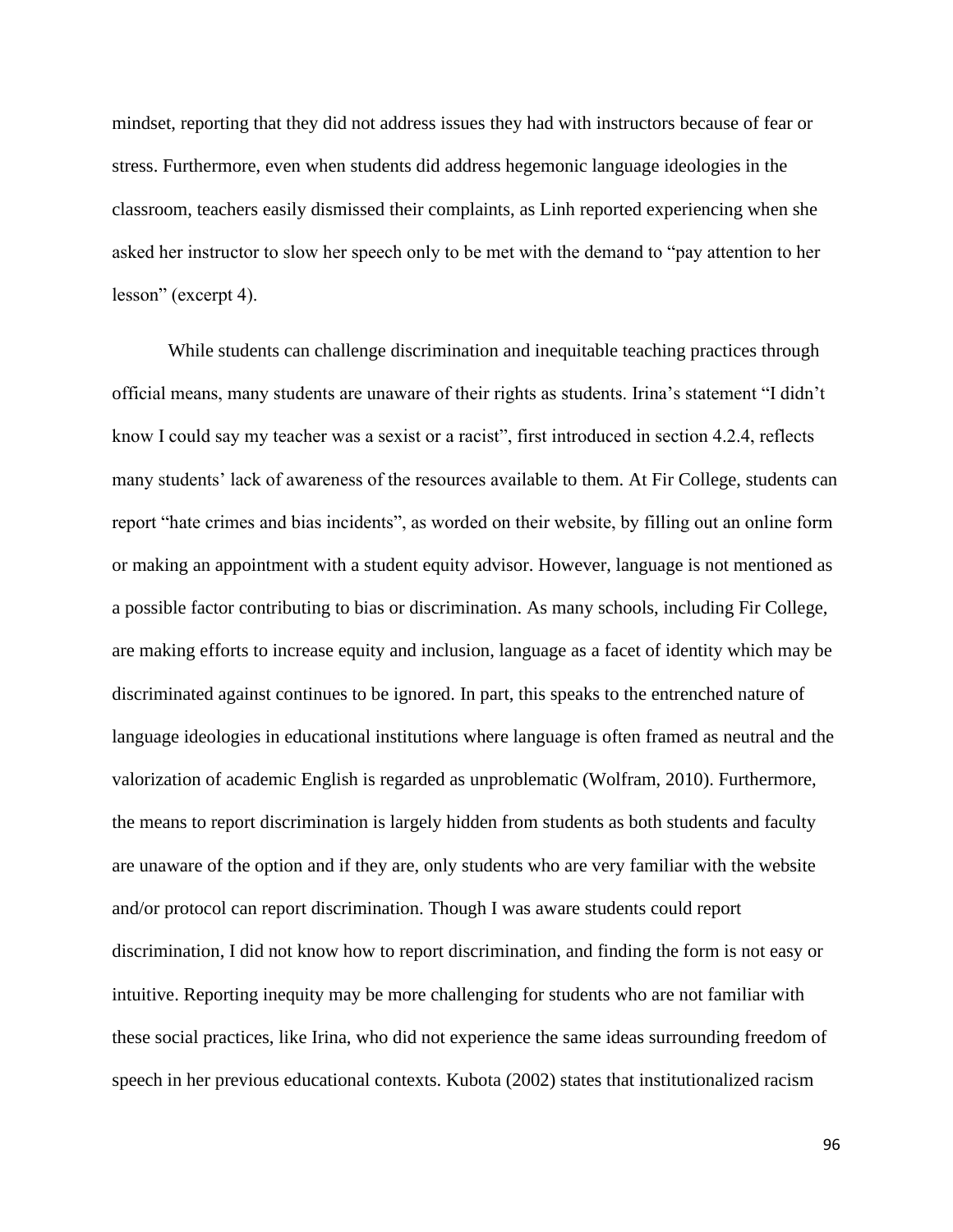extends to how school resources are organized to provide more or less services or support to various groups of students. While the intention of equity services is to help marginalized students, these services are hidden from those they are meant to help, acting as an indirect but powerful form of coercion as resources for resistance may seem to students to be non-existent. Furthermore, even when students are able to report problems of discrimination, there is no guarantee immediate action will be taken or if instructors (especially those who are tenured) will make or even be asked to make changes in the future. As a result, students are inequitably coerced into accepting or acquiescing to oppressive language ideologies and neo-racism on the false pretenses that they have no other options.

#### **6.4.2 Partial Consent and the Internalization of Hegemonic Language Ideologies**

Coinciding with Cho (2017) and De Costa's (2016) findings, the accounts of the participants in this study exemplify the process of consent as they often took up and reproduced hegemonic language ideologies to their own detriment. Linh exemplified the process of consent when she deferred to her psychology teacher's grammar-based grading due to the instructor's perceived authority. Linh then took up and reproduced the same prescriptivist ideologies when evaluating her own language use.

Participants often perpetuated oppressive language ideologies through how they positioned the native speaker in juxtaposition to themselves. Cho's (2017) study illustrated similar findings that both native speakers of Korean and native speakers of English in a translation school viewed the other group as being more linguistically adept than themselves, creating a false dichotomy between students. Morita (2004) also found that many of her ELL student participants in college courses described themselves as less proficient than the other students in their classes, in part due to their English language competencies. As with the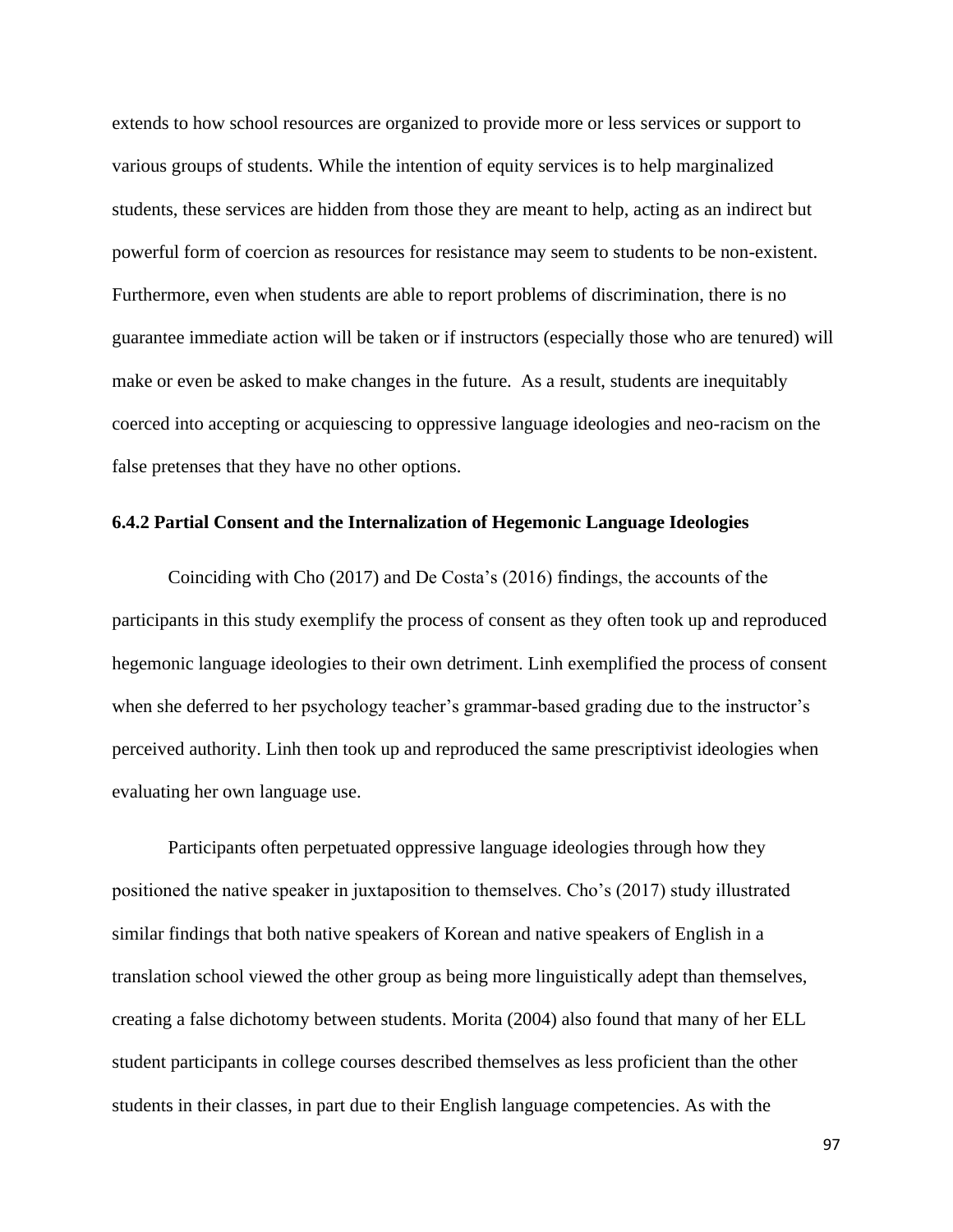participants in this study, students regularly rely on false notions of language acquisition and hegemonic language ideologies to position themselves and those around them on the basis of cultural disbelief.

However, it is important to note that as identity and one's positioning is a site of struggle and constantly changing (Bucholtz & Hall, 2004; Norton-Peirce, 1995), students' views of NESs and themselves often vary over time and within interactions. For example, Irina's discourse often exemplified resisting native speakerist ideologies; rather than allowing herself to be prescribed the identity of a struggling student due to her first language or cultural background, she positioned herself as a legitimate speaker and successful student. However, other aspects of her discourse positioned NESs as linguistically superior (e.g., her statement that her accent was "weird" in comparison to NES accents). Thus, Irina's discourse exemplified the often contradictory and constantly changing nature of both identity and ideologies.

#### **6.5 Implications**

#### **6.5.1 Implications for Educators**

The findings of this study highlight the need for more critical approaches to language education as well as the continuous integration of critical perspectives on language in mainstream courses. Students, just like teachers, need to learn about the ideologies they have and enact in opposition with findings from linguistic research. Wolfram (2009) argues that the integration of critical language awareness instruction should be introduced as early as secondary school, when language diversity may be taught alongside world history classes to emphasize the significance of language as an inseparable part of culture. Those outside of applied linguistics often advocate for similar types of attention to social justice issues; for instance, approaches to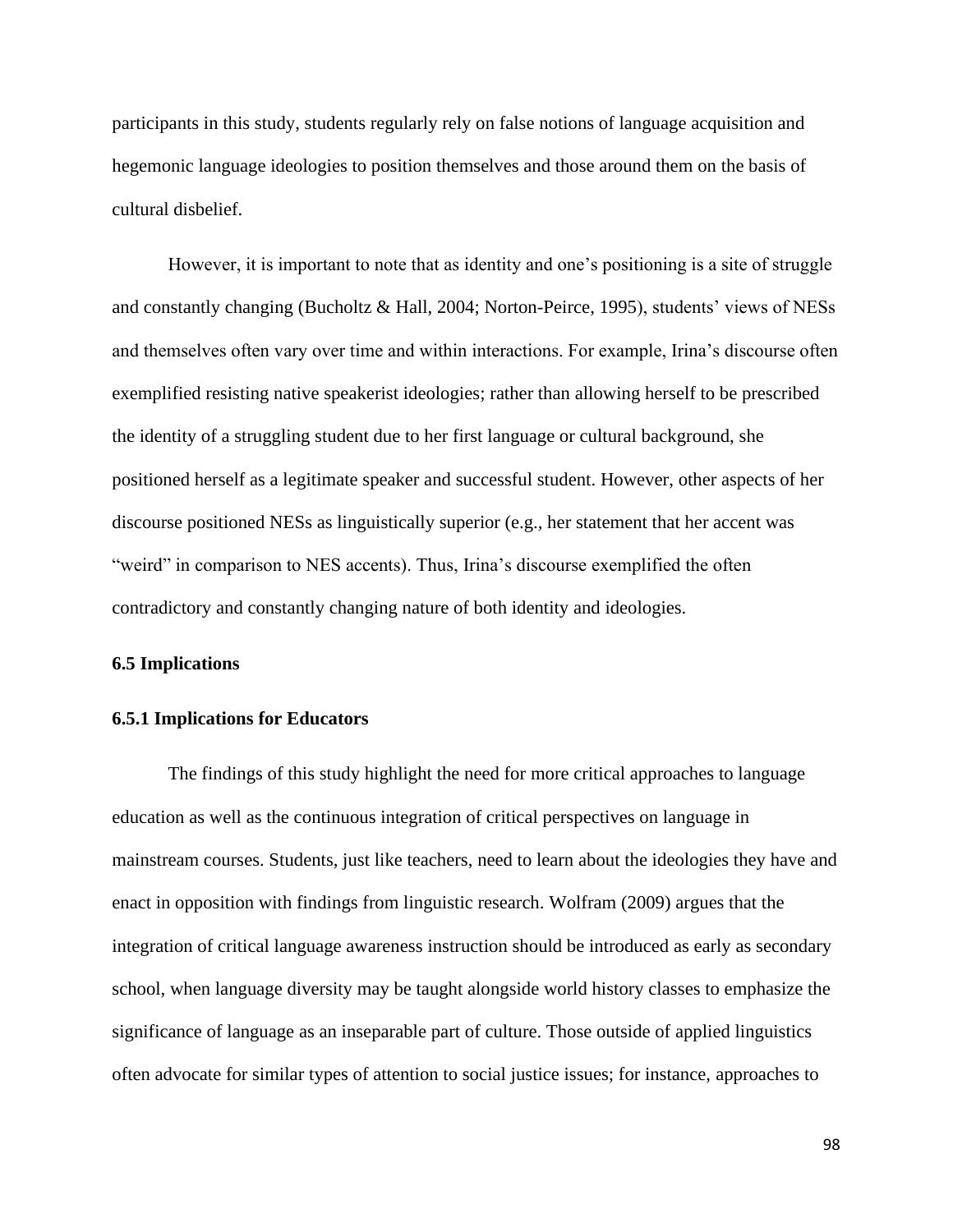critical literacy, according to Hawkins and Norton (2009), focuses on "how dominant ideologies in society drive the construction of understandings and meanings in ways that privilege certain groups of people, while marginalizing others" (p.13). This involves going beyond teaching students to reproduce dominant discourses and urging them to question the sociopolitical contexts which inequitably empower dominant discourses and how they may be disrupted (Janks, 2004; Luke, 2018). Thus, approaches to critical language awareness may include basic sociolinguistic instruction and critical discussions of hegemonic language ideologies as well as discussions about the role of language in power imbalances in the dominant discourse (Fairclough, 1989; Siegel, 2006). Through this, linguistic myths that figure prominently in many hegemonic language ideologies may be broken down, thus helping empower students to resist hegemonic language ideologies, as Irina exemplified by invoking linguistic facts (i.e., that everyone makes mistakes and has linguistic variation) to resist the common prescriptivist stance that all writing should be error free.

Furthermore, instructors can play an important role in increasing their students' awareness about their rights as students. For example, Irina's sentiment "I didn't know I could say my teacher was a sexist or a racist" moved me to make changes in my curriculum in a college preparation EAP course to better inform my students of their rights and options in their classes. As part of the exercise, we discuss what is and is not classifiable as discrimination. Every term thus far, none of the students have recognized language-based discrimination as inequitable and regard many acts of neo-racism as normal, albeit unappreciated, parts of life they cannot act against. As part of this discussion, I walk the students through the steps of filing a report with student services and thoroughly discuss what happens after a complaint has been filed as to reduce any fear or uncertainty surrounding the process.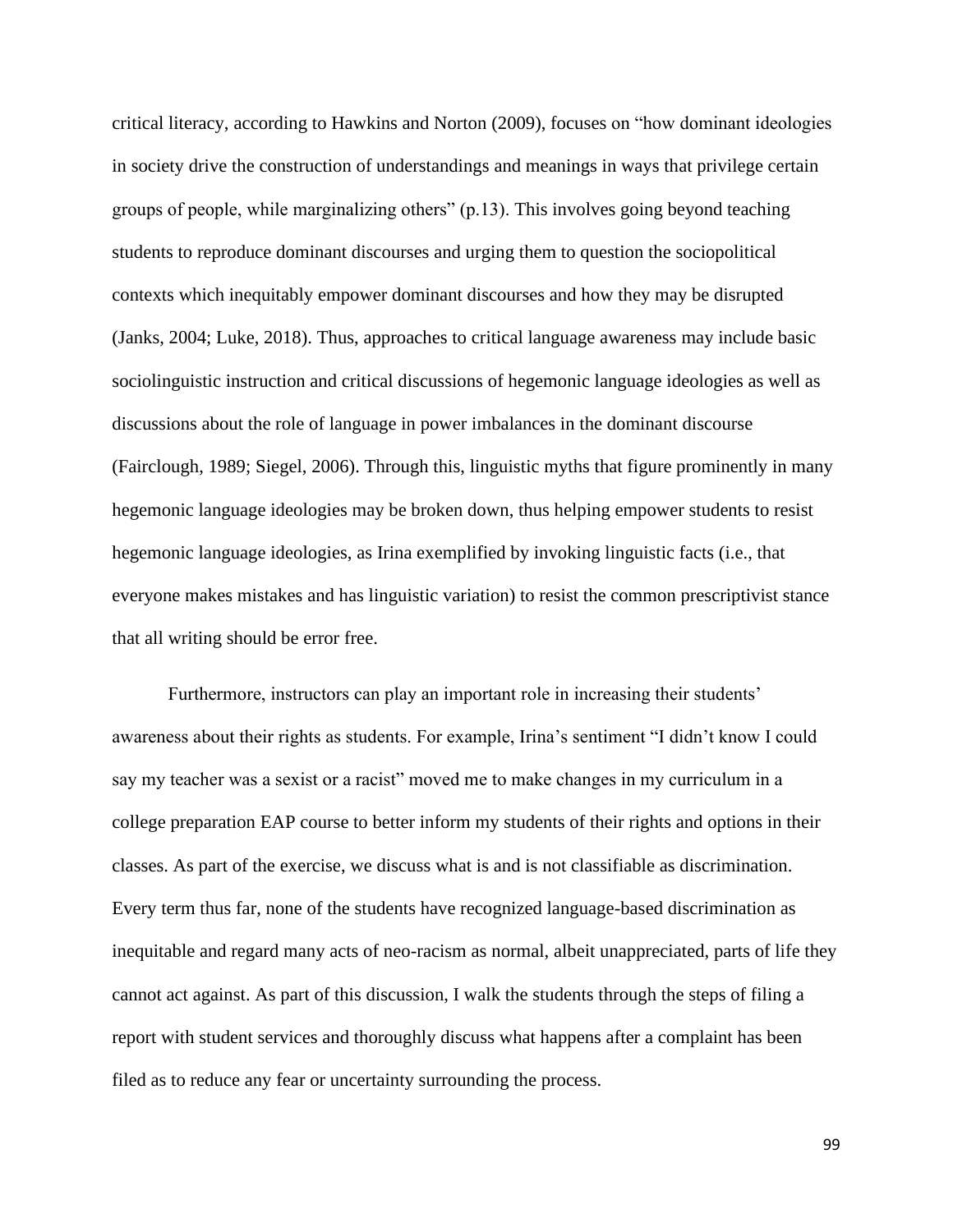Mainstream instructors can promote equity and inclusion in their pedagogical approaches through a variety of means. In particular, promoting cultural belief and considering the accessibility and explicitness of their instruction is vital for teaching to a diverse body of students. As discussed in section 4.2.2.2, instructors often offered vague assignment descriptions and/or neglected to consider non-dominant notions of learning, writing, and ideology. As such, valuing diverse forms and sources of knowledge and being explicit in assignment descriptions rather than assuming students understand what is expected of them is crucial to creating more equitable and inclusive pedagogical practices in mainstream courses.

#### **6.5.2 Institutional Implications**

In order for educational institutions to move away from hegemonic language ideologies, support should be offered on an institutional level. As Briggs and Pailliotet (1997) exemplified, language ideologies are often perpetuated at every level in educational institutions; the ideologies enacted by stockholders and administrative staff, such as deans, departmental leaders, and policy makers, are interrelated with and often influence how instructors and faculty enact and communicate language ideologies. Thus, institutional change is needed to offer students more equitable and inclusive support such as offering open communication about students' rights, making website features such as equitability reports accessible, and ensuring school and departmental policies do not reflect the valorization of oppressive language ideologies such as prescriptivism or standard language ideologies. One such way educational institutions can offer support is by offering resources and training opportunities for instructors to learn critical perspectives on language ideologies.

While many researchers in the past have called for more training for mainstream instructors (Bucholtz, 2010; Gee, 2014a; Lippi-Green, 2012; Wolfram, 2010), this study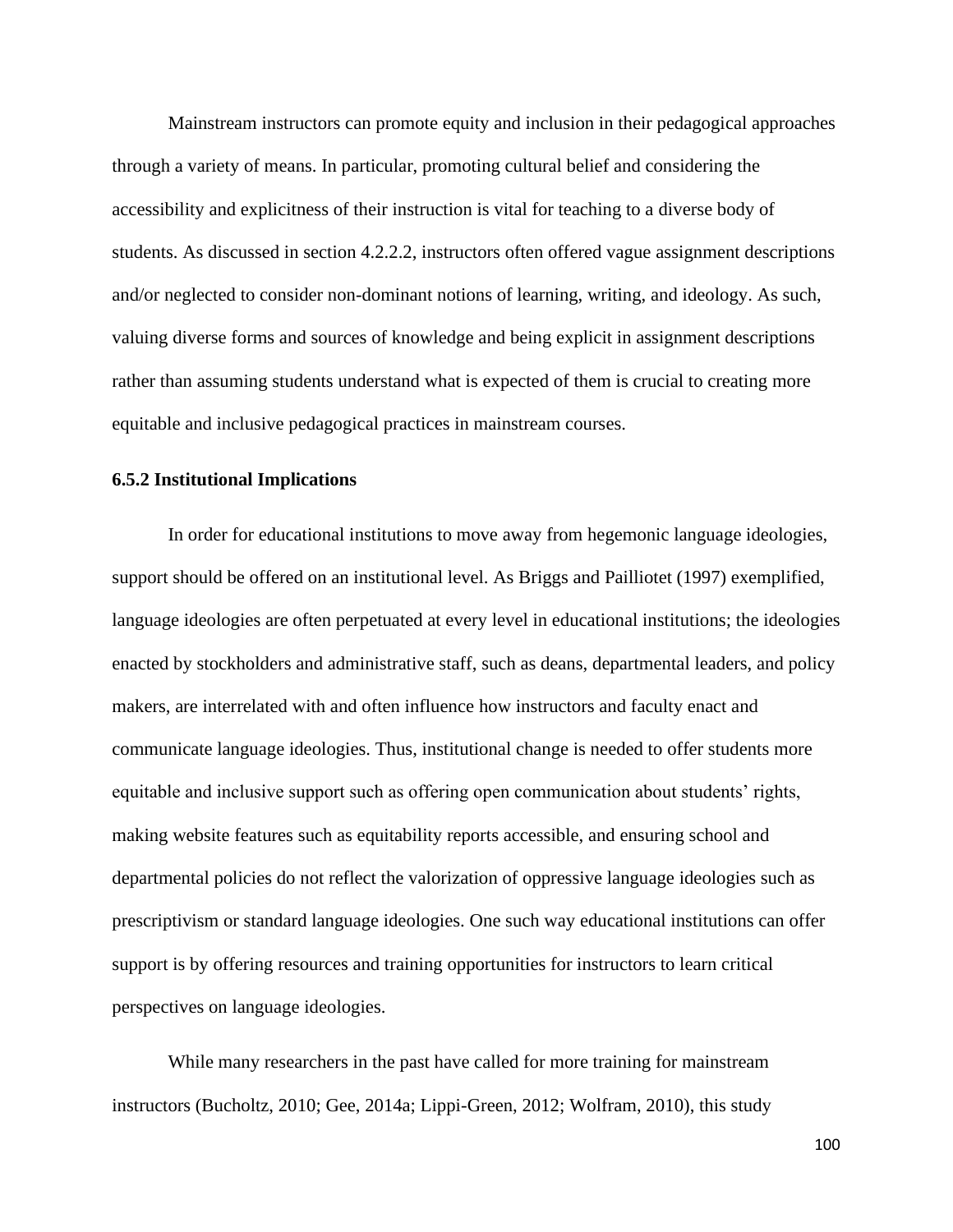reaffirms the need for instructors to examine both their own ideologies and exactly what constitutes equitable pedagogical practices. Meskill (2005) found that pre- and in-service instructors, when given training on critical perspectives on language ideologies, showed an increase in knowledge, understanding, and sympathy for ELL students. Instructors also reported becoming more aware of the ELL students' needs and learning about many new resources to help them and their students better. However, instructor training should be a continuous process; as several studies (Wolfram, 2010; Weaver, 2019) have found, even when instructors receive training regarding oppressive language ideologies and counter-hegemonic pedagogical practices, many struggle to implement what they have learned and often and/or recognize the inequity of standard language ideologies (Weaver, 2019). Thus, as Wolfram (2010) states, due to the deeply entrenched nature of language ideology, long-term training with continuous support is required to break down hegemonic language ideologies in educational institutions.

#### **6.6 Directions for Future Studies**

While this study begins to address some of the complexities of hegemonic language ideologies in higher education, there are still many areas that future researchers may wish to examine in order to further understand the phenomenon of hegemonic language ideologies in higher education. In particular, there is a need to observe in-class interactions between instructors and students which may communicate various language ideologies as well as shed light on how ELL students are positioning themselves in in-class interactions. In conjunction with class observations, instructor interviews would allow for exploration of the language ideologies which mainstream instructors articulate in comparison to those they enact, and this juxtaposition may give deeper insight into some of the gaps between ideologies and practices in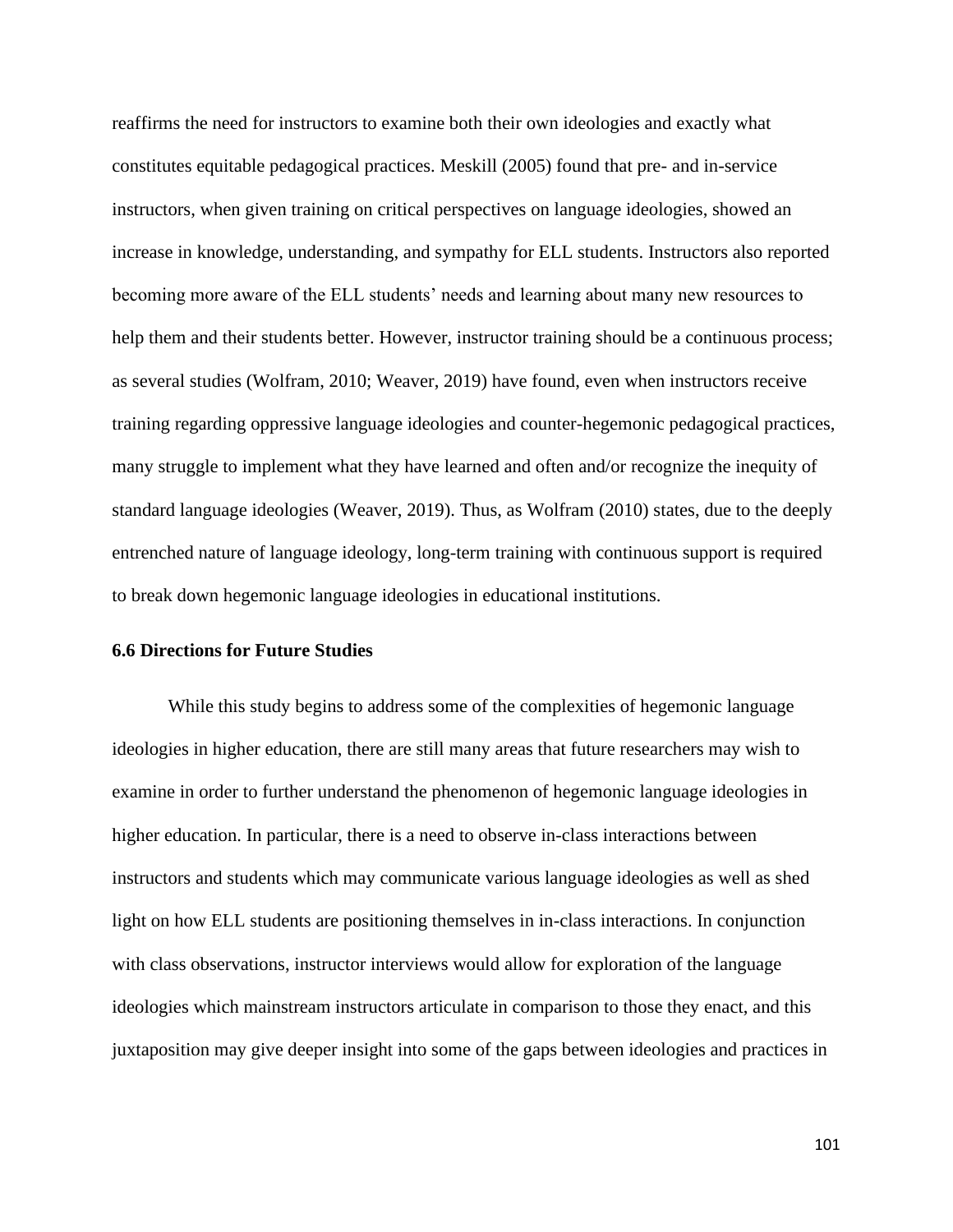education. Such work would help pre- and in-service training programs more accurately address common disconnects instructors face when implementing critical pedagogy.

Furthermore, a longitudinal study of students' experiences with language ideology throughout their educational careers could provide a more thorough and nuanced understanding of the enactment of hegemonic language ideologies within educational institutions. As Irina and Linh, as more experienced students, reported a series of change and growth in their language abilities and attitudes throughout their education, a longitudinal study following the experiences of ELLs and the impacts of language ideology on their identities may allow researchers to follow students' progress over time.

#### **6.7 Concluding Remarks**

While the focus of this study was the experience of ELL students in mainstream courses, it is important to consider how pedagogical practices motivated by hegemonic language ideologies may negatively impact a large portion of the study body, if not all students. Many of the inequitable pedagogical practices described in this study, such as grammar-based grading, refusal to adjust lecture speed, and public participation as an assessment practice, negatively impact all students without contributing to better learning. In particular, many neurodiverse students and students with diagnosed learning disabilities, such as but not limited to social anxiety, dyslexia, or ADHD, may struggle when faced with the inequitable pedagogical practices discussed throughout this study (Dolmage, 2018), indicating an ideology of ableism motivating pedagogical practices in addition to hegemonic language ideologies.

It is an important time to consider the interconnectedness of language to race, gender, ability, socioeconomic status, and many other factors as many institutions, including Fir College,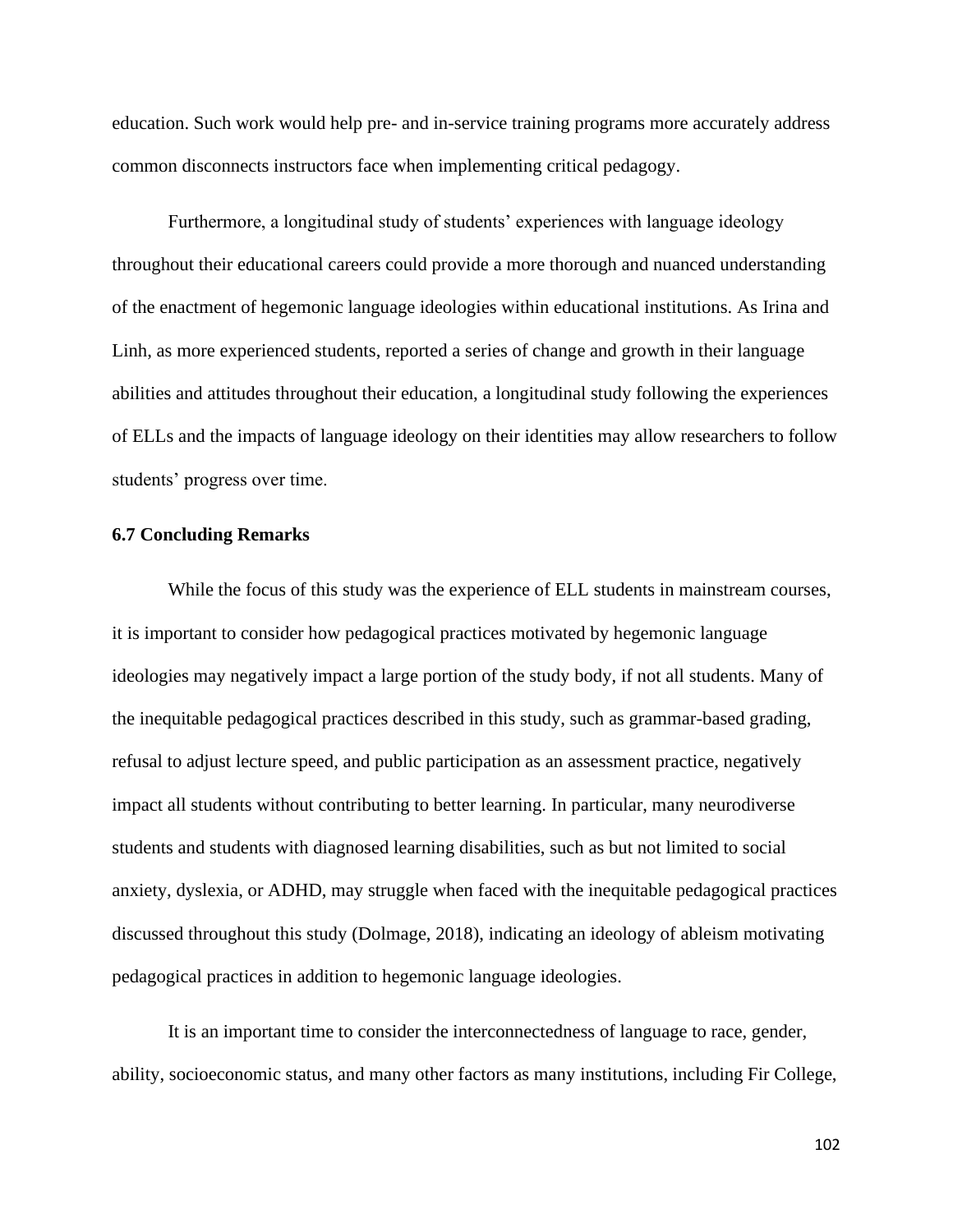are now beginning to offer anti-racism training and other resources for increased equity and inclusion in reaction to the recent surge of the Black Lives Matter movement. Without attention to the biases and oppressive language ideologies prevalent and often promoted in higher education, institutionalized racism will continue to be prevalent.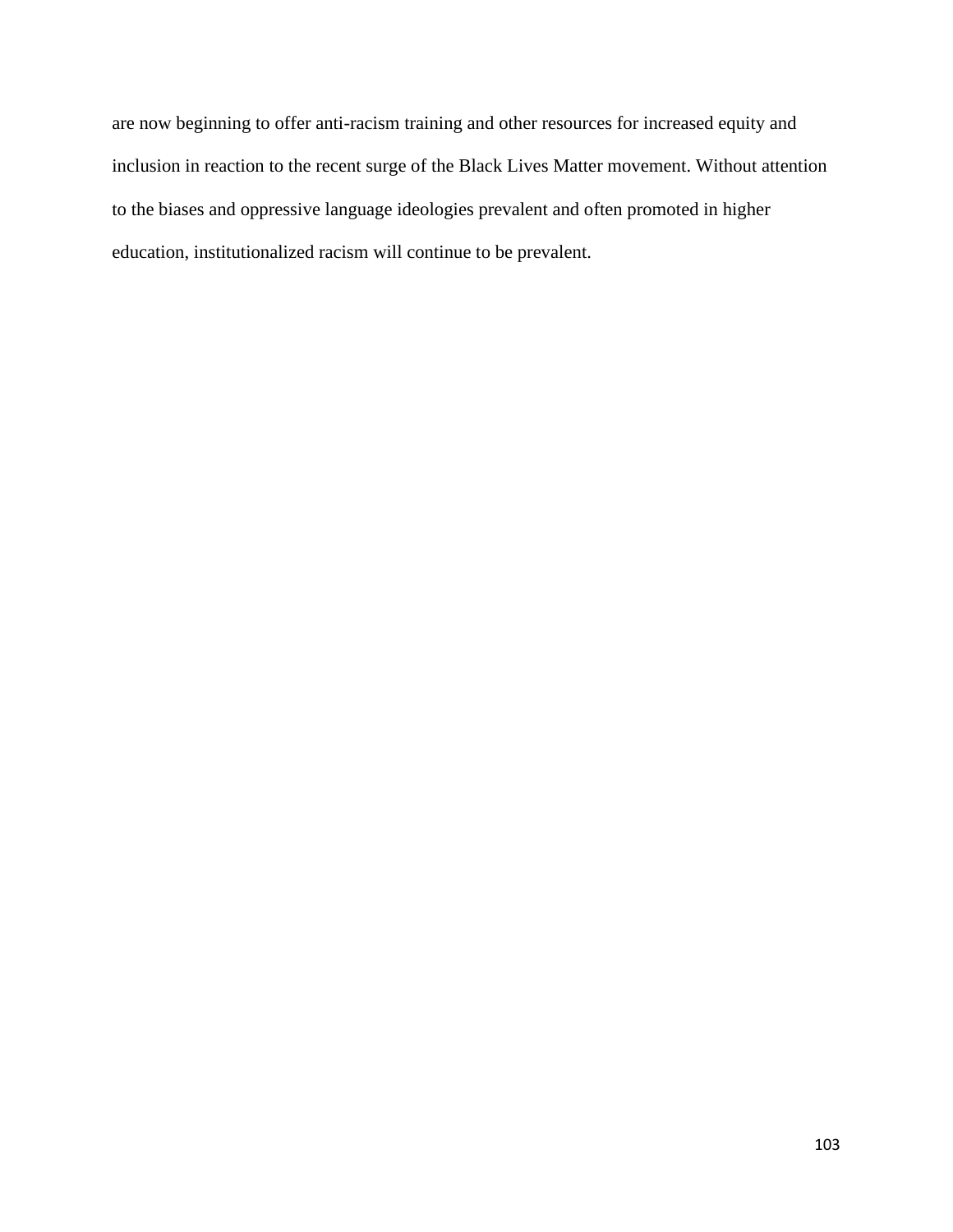- Aboshiha, P. (2015). Rachel's story: Development of a 'native speaker' English language teacher. In Swan, A., Aboshiha, P., & Holliday, A. (Eds.), *(En)countering nativespeakerism: Global perspectives*, pp. 43-58. Houndmills, Basingstoke, Hampshire; New York, NY: Palgrave Macmillan.
- Alford, J. (2015). Critical discourse analysis research methods for the English classroom. *English in Australia, 50*(3), 15-20.
- Amin, N. (1997). Race and the identity of the nonnative ESL teacher. *TESOL Quarterly, 31*(3), 580-583. doi:10.2307/3587841
- Amin, N. (2000). *Negotiating nativeism: Minority immigrant women ESL teachers and the native speaker construct* (Doctoral dissertation). Retrieved from the Ontario Institute for Studies in Education of the University of Toronto.
- Anderson, N. & Svrluga, S. (2018). What's the Trump effect on international enrollment? Report finds new foreign students are dwindling. *The Washington Post*. Retrieved from https://www.washingtonpost.com
- Bae, Y. (2015. The influence of native-speakerism on CLIL teachers in Korea. In Swan, A., Aboshiha, P., & Holliday, A. (Eds.), *(En)countering native-speakerism: Global perspectives*, pp. 75-90. Houndmills, Basingstoke, Hampshire; New York, NY: Palgrave Macmillan.
- Bashan, B., & Holsblat, R. (2017). Reflective journals as a research tool: The case of student teachers' development of teamwork. *Cogent Education, 4*(1) doi:10.1080/2331186X.2017.1374234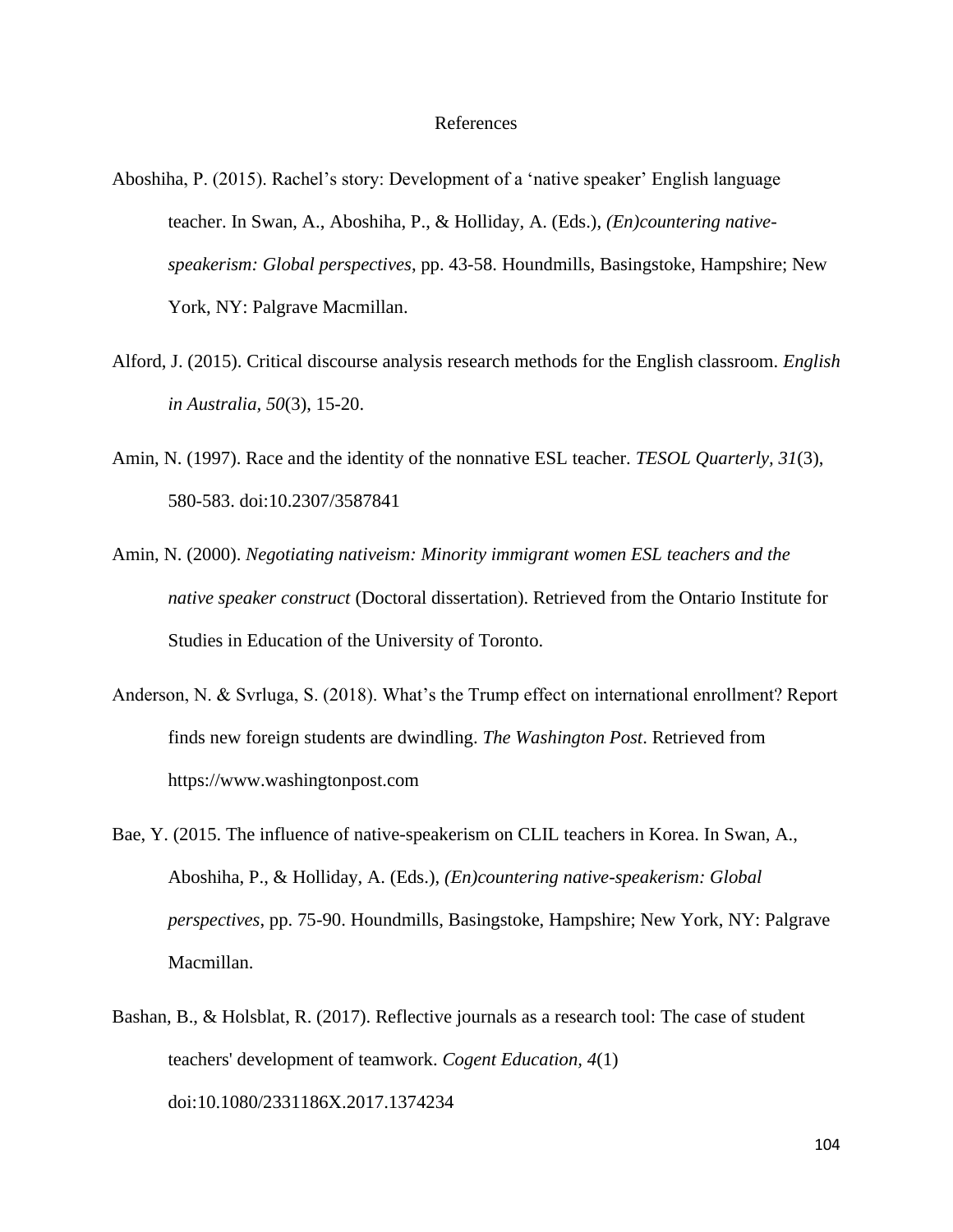- Bourdieu, P. (1977). The economics of linguistic exchanges. *Social Science Information, 16*(6), 645-668. doi:10.1177/053901847701600601
- Braun, V., & Clarke, V. (2006). Using thematic analysis in psychology. *Qualitative Research in Psychology, 3*, 77–101.
- Braun, V., & Clarke, V. (2013). *Successful qualitative research: A practical guide for beginners*. SAGE Publications.
- Briggs, L., & Pailliotet, A. W. (1997). A story about grammar and power. *Journal of Basic Writing, 16*(2), 46-61.
- Bucholtz, M. (2010). *White kids: Language, race and styles of youth identity.* Cambridge: Cambridge University Press. doi:10.1017/CBO9780511975776
- Bucholtz, M., & Hall, K. (2004). Identity and interaction: A sociocultural linguistic approach. in*Discourse Studies, 7*(4/5), 585-614. doi:10.1177/1461445605054407
- Bucholtz, M. and Hall, K. (2004a) 'Language and Identity', in A. Duranti (ed.) *A Companion to Linguistic Anthropology*, pp. 369–394. Malden, MA: Blackwell
- Burns, L. D. (2005). *Moving targets: A critical discourse analysis of literacy, ideology, and standards in English language arts teacher preparation guidelines*. (Doctoral dissertation).
- Cheung, H. (2019). *Duke University professor removed over 'Speak English' email*. Retrieved from https://www.bbc.com/news/world-us-canada-47022374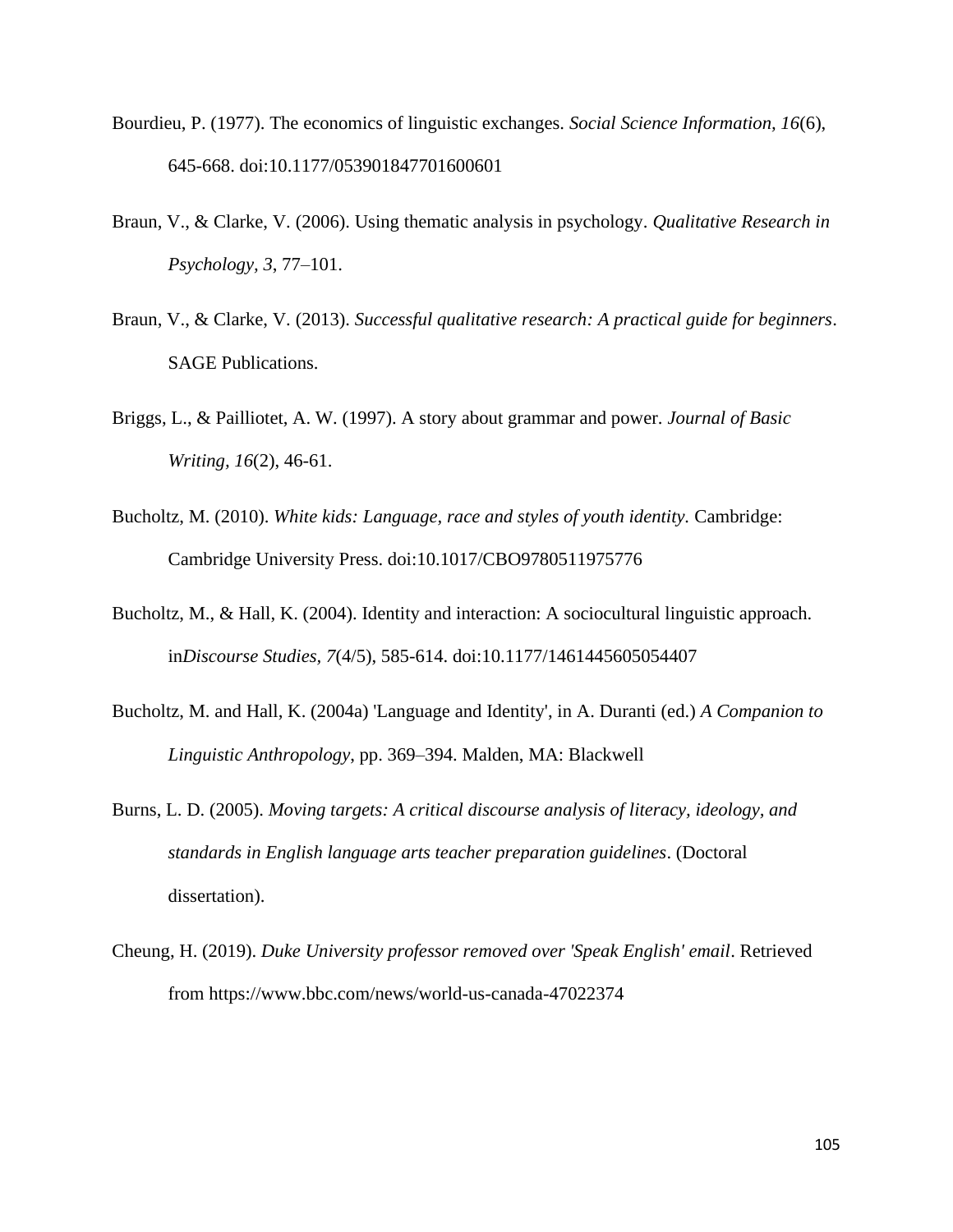- Cho, J. (2017). The perpetuation of linguistic insecurities in neoliberal personhood. In A. Kirkpatrick (Ed.), *English language ideologies in Korea: Interpreting the past and present* (pp. 93-117). New York: Springer. doi:10.1007/978-3-319-59018-9
- Chun, C. W. (2019). Methodological issues in critical discourse studies. In H. Rose, J. McKinley (Eds.), *The Routledge handbook of research methods in applied linguistics*, pp. 199-210. New York: Taylor and Francis.
- Coxhead, A. (2016). Acquiring academic and disciplinary vocabulary. In K. Hyland and P. Shaw (Eds)., *The Routledge Handbook of English for Academic Purposes*, pp. 177-190. New York, NY: Routledge.
- Creese, A., Blackedge, A., & Takhi, J. K. (2014). The ideal 'native speaker' teacher: Negotiating authenticity and legitimacy in the language classroom. *The Modern Language Journal, 98*(4), 937-951. doi:10.1111/modl.12148
- Creswell, J. W., & Poth, C. N. (2018). *Qualitative inquiry & research design: Choosing among five approaches* (Fourth ed.). Los Angeles: SAGE.
- Crosthwaite, P. R., Bailey, D. R., & Meeker, A. (2015). Assessing in-class participation for EFL: Considerations of effectiveness and fairness for different learning styles. *Language Testing in Asia, 5*(1), 1-19. doi:10.1186/s40468-015-0017-1
- Curzan, A. (2014). *Fixing English: Prescriptivism and language history*. New York; Cambridge: Cambridge University Press.
- Cummins, J., Baker, C., & Hornberger, N. H. (2001*). An introductory reader to the writings of Jim Cummins.* Buffalo; Clevedon, England; Multilingual Matters.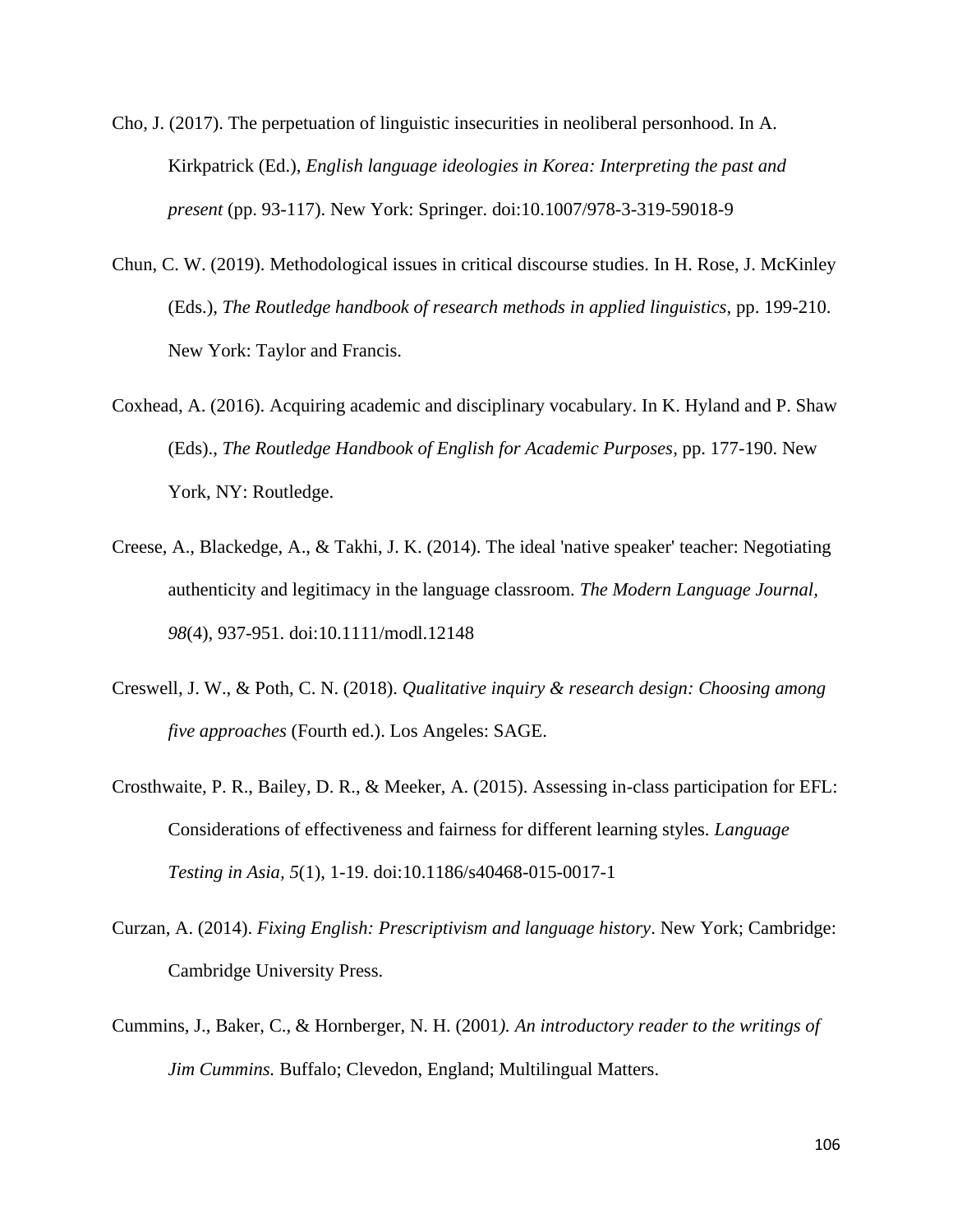- Darvin, R., & Norton, B. (2015). Identity and a model of investment in applied linguistics. *Annual Review of Applied Linguistics, 35*, 36-56. doi:10.1017/S0267190514000191
- Davila, B. (2016). The inevitability of "standard" English: Discursive constructions of standard language ideologies. *Written Communication, 33*(2), 127-148. doi:10.1177/0741088316632186
- De Costa, P. I. (2016). *The power of identity and ideology in language learning: Designer immigrants learning English in Singapore.* New York: Springer. doi:10.1007/978-3-319- 30211-9
- Doerr, N. M. (2009). *The native speaker concept: Ethnographic investigations of native speaker effects*. New York; Berlin: Mouton de Gruyter.
- Dolmage, J. (2018). *Academic ableism: Disability and higher education*. Baltimore, Maryland. doi:10.3998/mpub.9708722
- Duff, P. (2008). *Case study research in applied linguistics*. New York: Lawrence Erlbaum Associates.
- Eagleton, T. (2007). *Ideology: An introduction* (New and updat ed.). New York; London: Verso.

Fairclough, N. (1989). *Language and power*. London: Longman.

- Fairclough, N. (2003). *Analysing discourse and text: Textual analysis for social research*. London: Routledge.
- Ferré, G. (2014). Multimodal hyperbole. *Multimodal Communication, 3*(1), 25-50. doi:10.1515/mc-2014-0003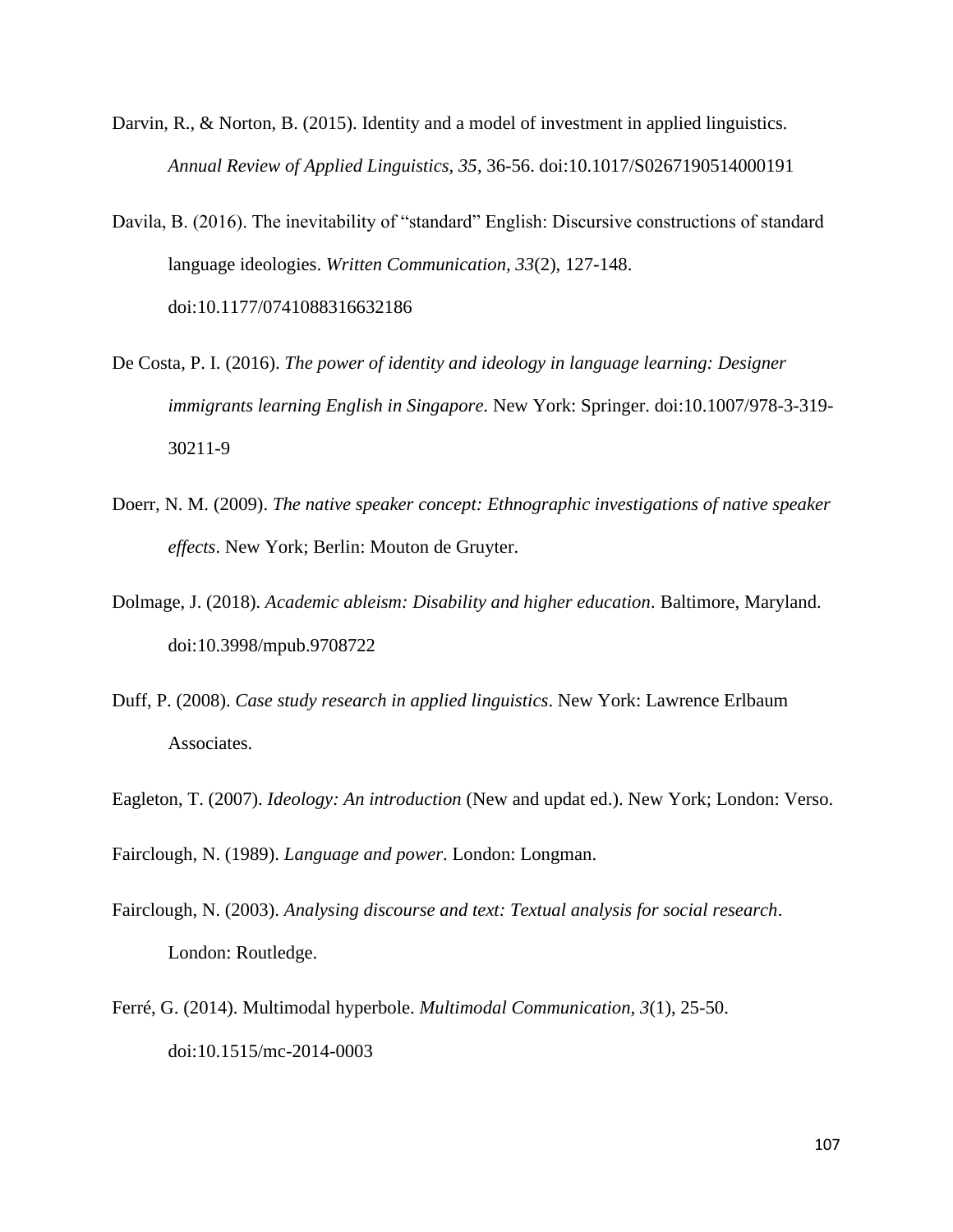- Firth, A., & Wagner, J. (2007). On discourse, communication, and (some) fundamental concepts in SLA research. *The Modern Language Journal, 91*(1), 757-772. doi:10.1111/j.0026- 7902.2007.00667.x
- Flores, N., & Rosa, J. (2015). Undoing appropriateness: Raciolinguistic ideologies and language diversity in education. *Harvard Educational Review, 85*(2), 149-171. doi:10.17763/0017- 8055.85.2.149
- Fritschner, L. M. (2016). Inside the undergraduate college classroom. *The Journal of Higher Education (Columbus), 71*(3), 342-362. doi:10.1080/00221546.2000.11780826
- Gee, J. P. (2014a). *An introduction to discourse analysis: Theory and method* (Fourth ed.). New York: Routledge. doi:10.4324/9781315819679
- Gee, J. P. (2014b). *How to do discourse analysis: A toolkit* (Second ed.). Milton Park, Abingdon, Oxon: Routledge. doi:10.4324/9781315819662
- Gee, J. P. (2015). *Social linguistics and literacies: Ideology in discourses* (Fifth ed.). London, New York: Routledge, Taylor & Francis Group.
- Griffin, G. (2017). *othering* (1st ed.). Oxford University Press. Honigsfeld
- Hakuta, K., Butler, Y. G., Witt, D. (2000)*. How long does it take English learners to attain proficiency?* University of California, Santa Barbara. Linguistic Minority Research Institute.
- Hammar, E. L. (2017). Counter-hegemonic commemorative play: Marginalized pasts and the politics of memory in the digital game Assassin's Creed: Freedom Cry. *Rethinking History, 21*(3), 372-395.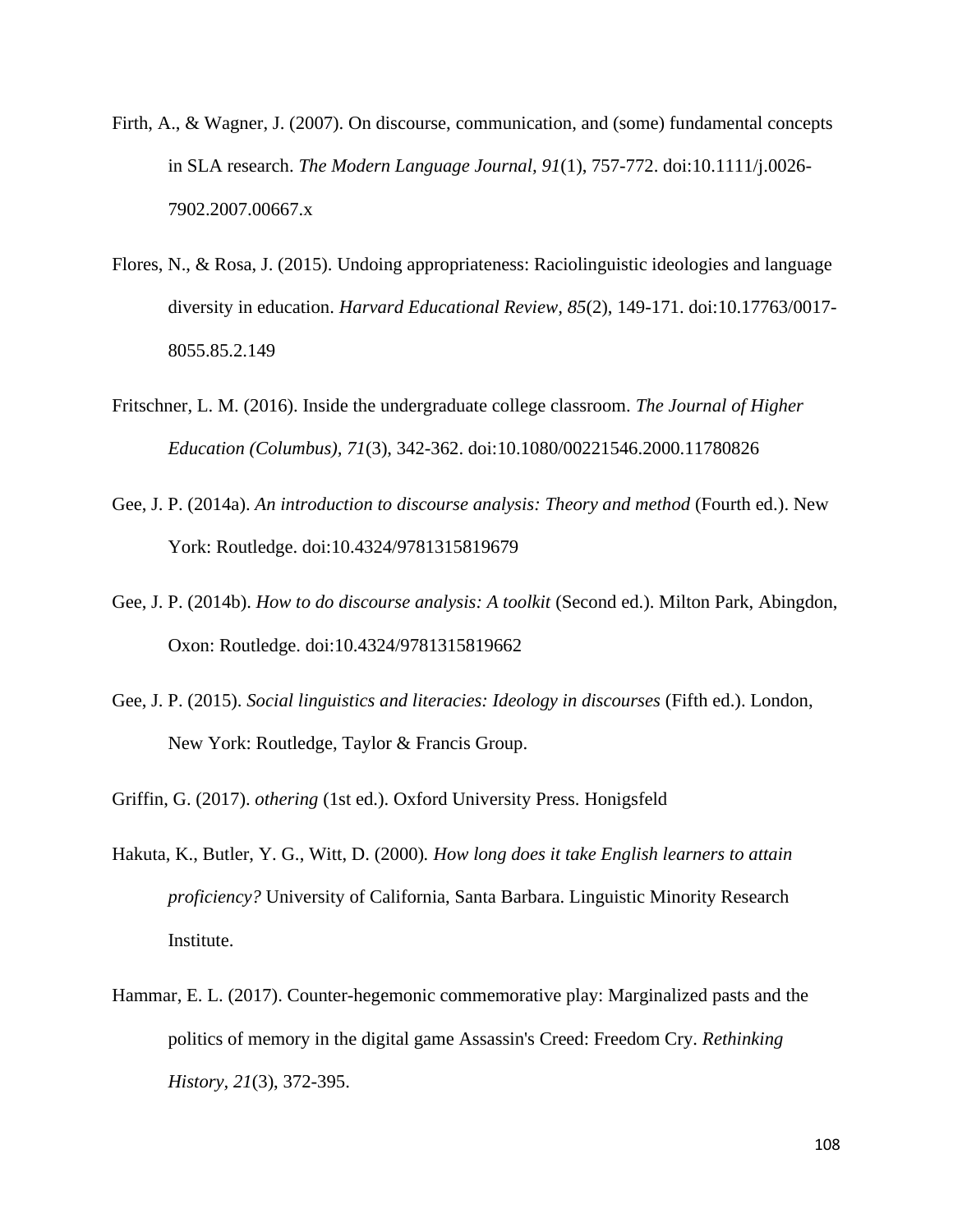doi:10.1080/13642529.2016.1256622

- Hyland, K. (2008a). Genre and academic writing in the disciplines. *Language Teaching, 41*(4), 543-562. doi:10.1017/S0261444808005235
- Hyland, K. (2008b). As can be seen: Lexical bundles and disciplinary variation*. English for Specific Purposes, 27*(1), 4-21. doi:10.1016/j.esp.2007.06.001
- Holliday, A. (2015). Native-speakerism: taking the concept forward and achieving cultural belief. In Swan, A., Aboshiha, P., & Holliday, A. (Eds.), *(En)countering nativespeakerism: Global perspectives*, pp. 11-25. Houndmills, Basingstoke, Hampshire; New York, NY: Palgrave Macmillan.
- Irvine, J. T. (1989). When talk isn't cheap: Language and political economy. *American Ethnologist, 16*(2), 248-267. doi:10.1525/ae.1989.16.2.02a00040

Janks, H. (2004). The access paradox. *English in Australia, 139*(1), 33-42.

- Kim, J. S. (2017). Translingual identities of international graduate students and monoglossic language ideologies in a U.S. university ESL classroom. *Korean Journal of Applied Linguistics, 33*(3), 3-31. doi:10.17154/kjal.2017.9.33.3.3
- Kubota, R. (2002). The author responds: (un)raveling racism in a nice field like TESOL. *TESOL Quarterly, 36*(1), 84-92. doi:10.2307/3588363
- Lave, J., & Wenger, E. (1991). Legitimate peripheral participation in communities of practice. In *Situated learning: Legitimate peripheral participation (Learning in doing: Social, cognitive and computational perspectives),* (pp. 89-118). Cambridge: Cambridge University Press. doi:10.1017/CBO9780511815355.006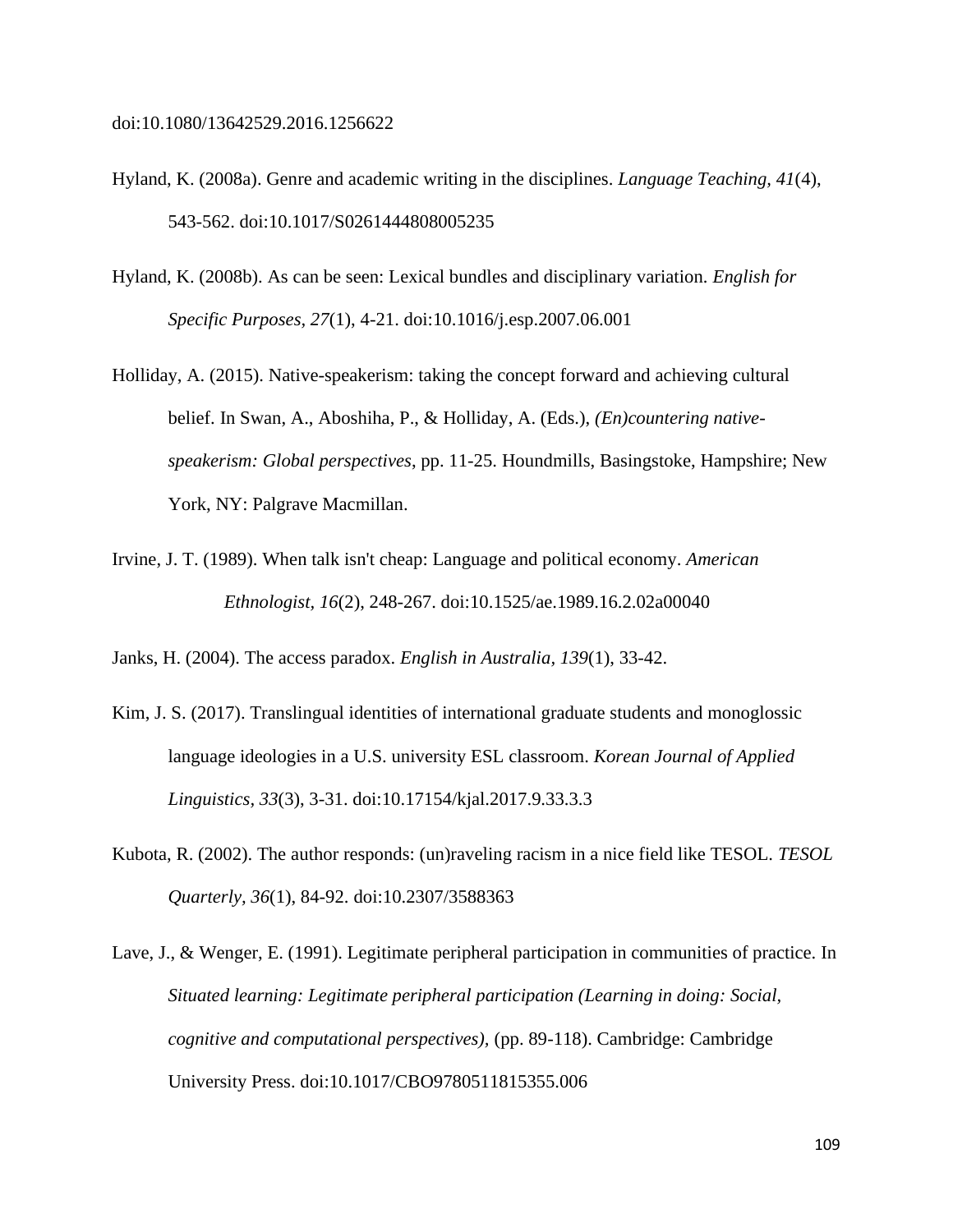- Lightbown, P., & Spada, N. (2013). *How languages are learned* (4th ed.). Oxford: Oxford University Press.
- Lippi-Green, R. (2012). *English with an accent: Language, ideology and discrimination in the United States* (2nd ed.). New York; London; Routledge.
- Littler, J., (2017). *Against meritocracy: Culture, power and myths of mobility* (1st ed.). London; New York; Routledge. doi:10.4324/9781315712802
- Lu, H., & Luk, J. (2014). "I would study harder if I was a girl": Gendered narratives of lowachieving male and high-achieving female EFL learners. J*ournal of Language, Identity & Education, 13*(1), 1-15. doi:10.1080/15348458.2013.835571
- Luke, A. (2018). Genres of power: Literacy education and the production of capital. (1st ed., pp. 143-167) Routledge. doi:10.4324/9781315100951-6
- MacSwan, J. (2018). Academic English as standard language ideology: A renewed research agenda for asset-based language education. *Language Teaching Research, 24*(1), 28-36. doi:10.1177/1362168818777540
- Masuda, A. (2012). Critical literacy and teacher identities: A discursive site of struggle. *Critical Inquiry in Language Studies, 9(*3), 220-246. doi:10.1080/15427587.2012.627026
- Merriam, S. B. (2009). *Qualitative Research: A Guide to Design and Implementation* (3<sup>rd</sup> ed.). San Francisco, CA: Jossey Bass.
- Merriam, S. B., Johnson-Bailey, J., Lee, M., Kee, Y., Ntseane, G., & Muhamad, M. (2001). Power and positionality: Negotiating insider/outsider status within and across cultures.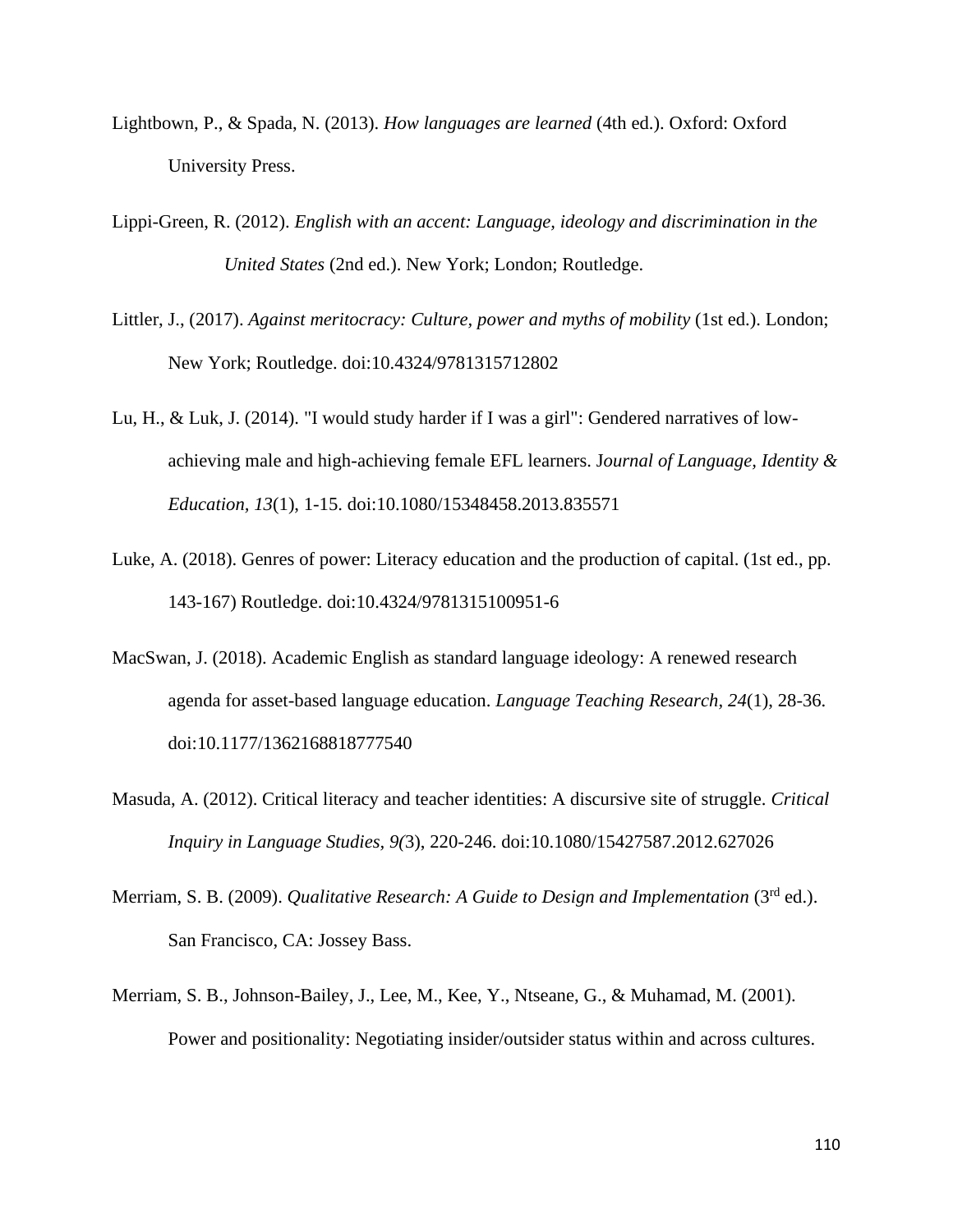*International Journal of Lifelong Education, 20*(5), 405-416. doi:10.1080/02601370120490

- Meskill, C. (2005). Infusing English language learners issues throughout professional educator curricula: The training all teachers project. *Teachers College Record, 107*(4), 739-756.
- Mitchell, J. (1984). Typicality and the case study. In R. Ellen (Ed.), *Ethnographic Research: A guide to general conduct* (pp. 237 - 241). London: Academic Press.
- Morrison, K. L. (2017). Informed asset-based pedagogy: Coming correct, counter-stories from an information literacy classroom. *Library Trends, 66*(2), 176-218. doi:10.1353/lib.2017.0034
- Morita, N. (2004). Negotiating participation and identity in second language academic communities. *TESOL Quarterly, 38*(4), 573-603. doi:10.2307/3588281
- Nation, I.S.P. (2008). *Teaching vocabulary: Strategies and techniques*. Boston, MA: Heinle. (pp. 125-141).
- Norton-Peirce, B. (1995). Social identity, investment, and language learning. *TESOL Quarterly, 29*(1), 9-31. doi:10.2307/3587803
- Norton, B. (2001). Non-participation, imagined communities, and the language classroom. In M. Breen (Ed.), *Learner contributions to language learning: New directions in research* (pp. 159-171). Harlow, England: Pearson Education.

O'Leary, Z. (2004). *The essential guide to doing research*. Thousand Oaks, London: Sage.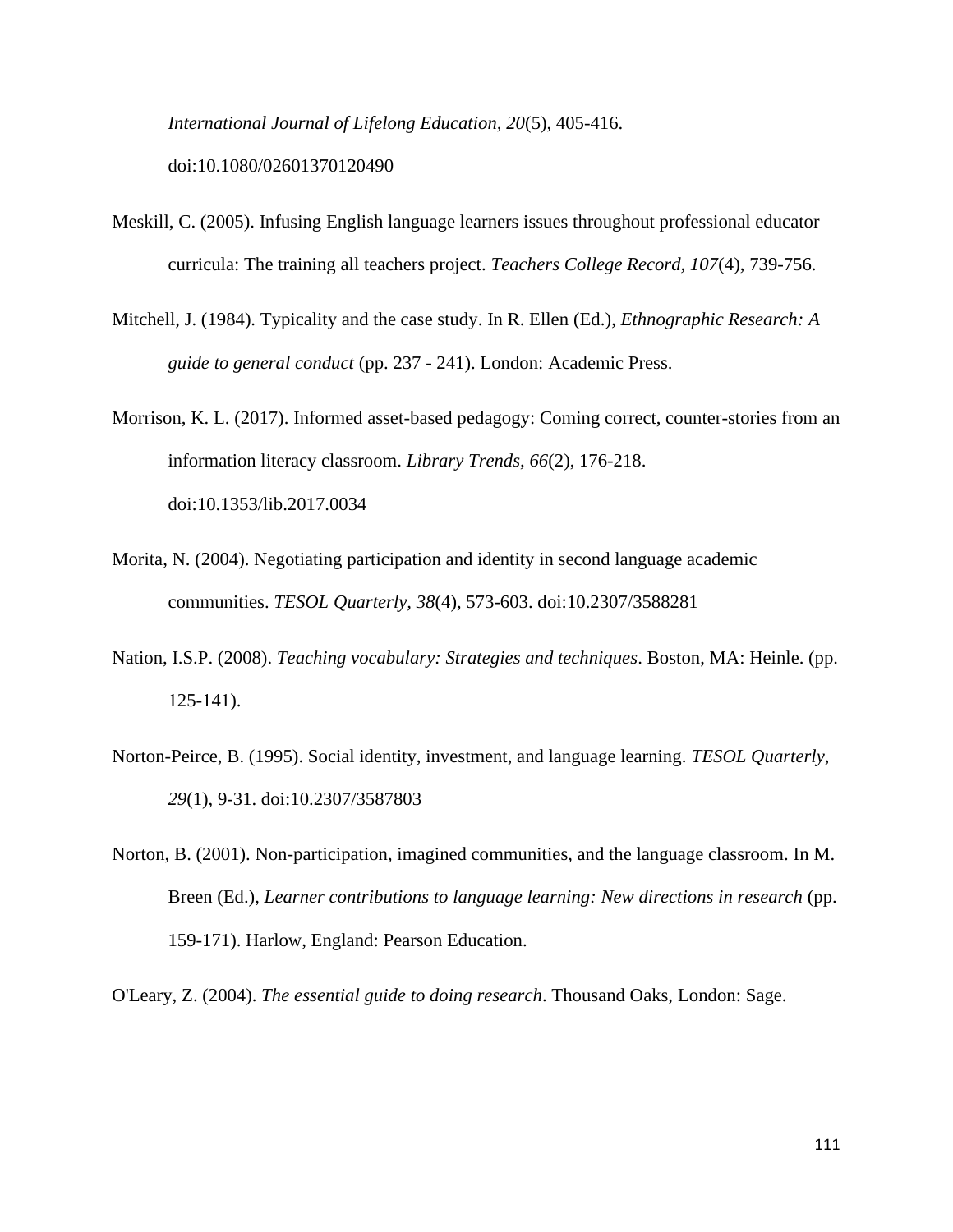- Pérez, R. (2013). Learning to make racism funny in the 'color-blind' era: Stand-up comedy students, performance strategies, and the (re)production of racist jokes in public. *Discourse & Society, 24*(4), 478-503. doi:10.1177/0957926513482066
- Phelps, R. (2005). The potential of reflective journals in studying complexity 'in action'. *Complicity: An International Journal of Complexity and Education, 2*(1), 37. doi:10.29173/cmplct8726

Phillipson, R. (1992). *Linguistic imperialism*. Oxford: Oxford University Press.

- Polat, N., & Mahalingappa, L. (2013). Pre- and in-service teachers' beliefs about ELLs in content area classes: A case for inclusion, responsibility, and instructional support. *Teaching Education, 24*(1), 58-83. doi:10.1080/10476210.2012.713930
- Rosa, J., & Burdick, C. (2017). Language ideologies. (1st ed.) Oxford University Press. doi:10.1093/oxfordhb/9780190212896.013.15
- Roulston, K. (2010). Considering quality in qualitative interviewing. *Qualitative Research : QR, 10*(2), 199-228. doi:10.1177/1468794109356739
- MacSwan, J. & Rolstad, K. (2008). Semilingualism. In J. M. González (Ed.), *Encyclopedia of bilingual education* (pp. 738-739). Thousand Oaks, CA: SAGE Publications, Inc. doi: 10.4135/9781412963985.n282
- Nation, I.S.P. (2008). *Teaching vocabulary: Strategies and techniques*. Boston, MA: Heinle. (pp. 125-141).
- Séror, J. (2008). Socialization in the margins: Second language writers and feedback practices in university content courses (Doctoral thesis).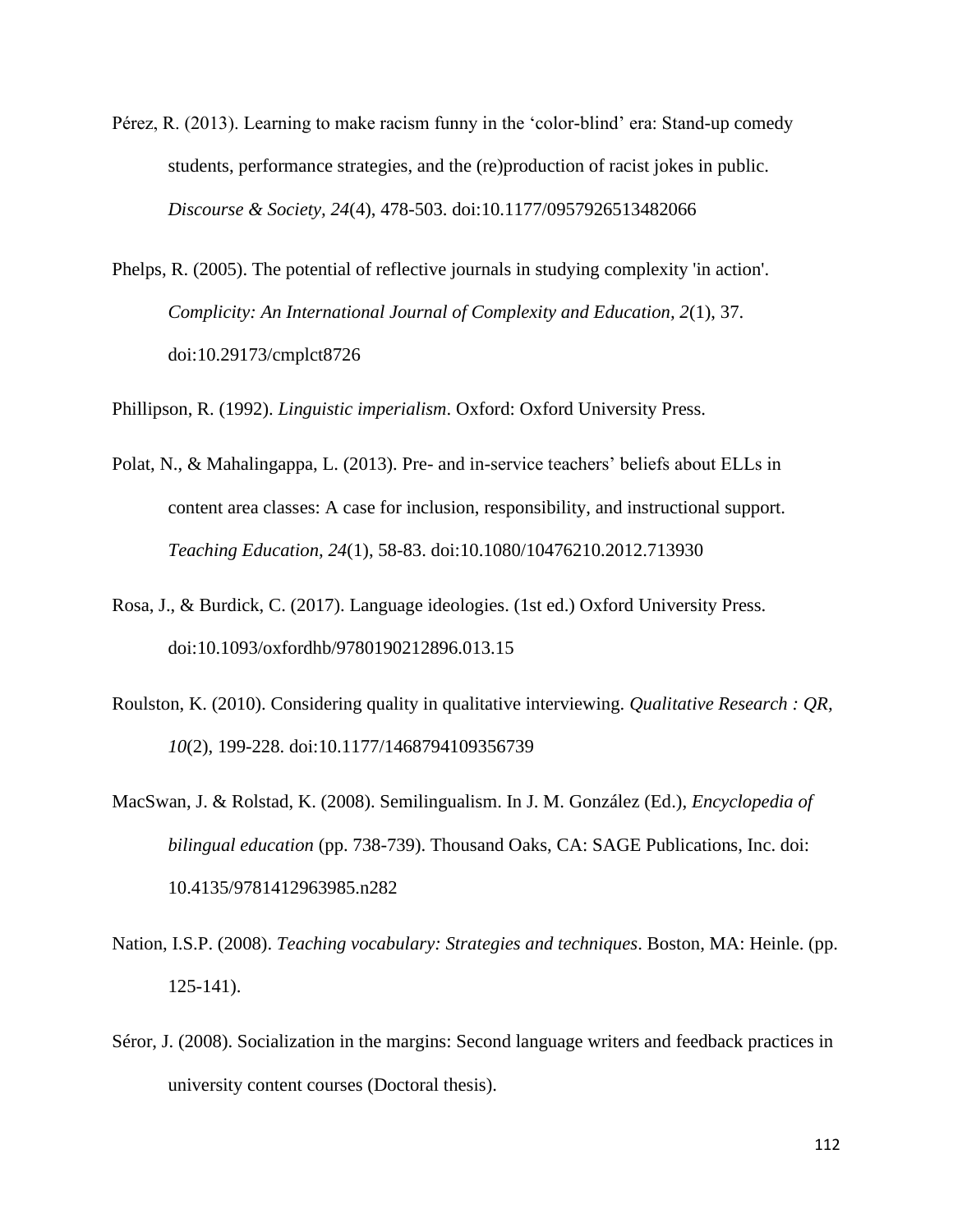- Severino, C. (1993). The sociopolitical implications of response to second language and second dialect writing. *Journal of Second Language Writing, 2*(3), 181–201.
- Shuck, G. (2004). Conversational performance and the poetic construction of an ideology. *Language in Society, 33*(2), 195
- Siegel, J. (2006). Language ideologies and the education of speakers of marginalized language varieties: Adopting a critical awareness approach. *Linguistics and Education, 17*(2), 157- 174. doi:10.1016/j.linged.2006.08.002
- Sipe, L., & Constable, S. (1996). A chart of four contemporary research paradigms: Metaphors for the modes of inquiry. *Taboo, The Journal of Culture and Education*, 1, 153-163.
- Sonnenmoser, R. (2009). The gatekeeping impulse and professor X: An exploration. *Assessing Writing, 14*(2), 76-87. doi:10.1016/j.asw.2009.04.003
- Subtirelu, N. C. (2015). "She does have an accent but…": Race and language ideology in students' evaluations of mathematics instructors on RateMyProfessors.com. *Language in Society, 44*(1), 35-62. doi:10.1017/S0047404514000736
- Tatar, S. (2005). Why keep silent? The classroom participation experiences of non-native-English-speaking students. *Language and Intercultural Communication, 5*(3-4), 284-293. doi:10.1080/14708470508668902
- Turner, J. (2018). *On writtenness: The cultural politics of academic writing*. London; New York, NY: Bloomsbury Academic, an imprint of Bloomsbury Publishing Plc.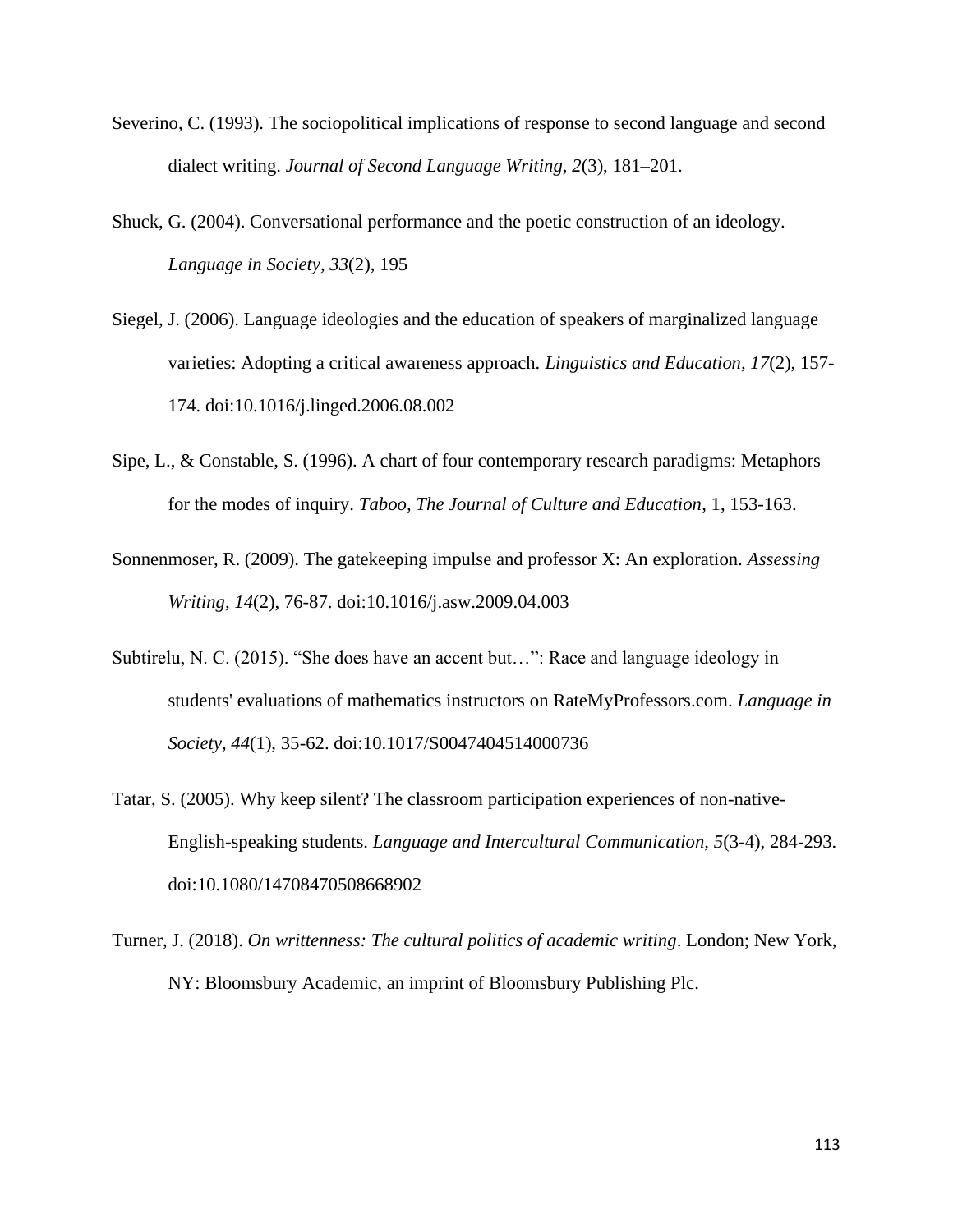- Weaver, M. M. (2019). "I still think there's a need for proper, academic, standard English": Examining a teacher's negotiation of multiple language ideologies. *Linguistics and Education, 49*, 41-51. doi:10.1016/j.linged.2018.12.005
- Wenger, E. (1998). *Communities of practice: Learning, meaning, and identity*. Cambridge, U.K; New York, N.Y: Cambridge University Press.

Wodak, R., Meyer, I. (2001). *Methods of critical discourse analysis.* London: SAGE.

- Wolfram, W. (2010). Dialect awareness, cultural literacy, and the public interest. In Farr, M., Seloni, L., & Song, J. *Ethnolinguistic diversity and education: Language, literacy, and culture,* pp. 141-161*.* New York: Routledge. doi:10.4324/9780203863442
- Woolard, K. A., & Schieffelin, B. B. (1994). Language ideology. *Annual Review of Anthropology, 23*(1), 55-82. doi:10.1146/annurev.an.23.100194.000415
- Yamchi, N. (2015). 'I am not what you think I am': EFL undergraduates' experience of academic writing, facing discourses of formulaic writing. In A. Swan, P. Aboshiha & A. Holliday (Eds.), *(En)countering native-speakerism: Global perspectives*, pp. 177-192. Houndmills, Basingstoke, Hampshire; New York, NY: Palgrave Macmillan.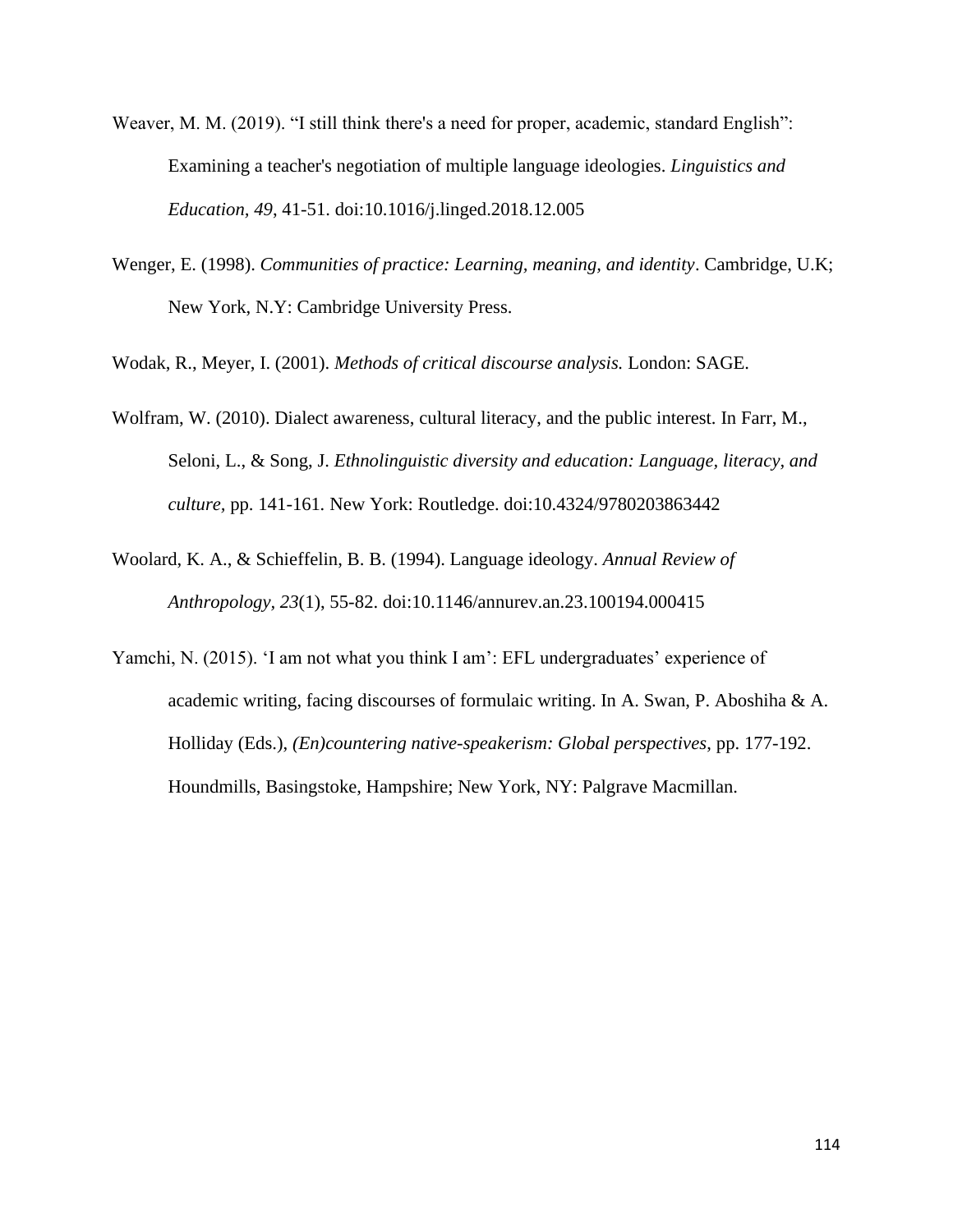# **Appendices**

**Appendix A**: Letter of initial contact for potential student participants

# Hello!

My name is Danielle Kim. I am a graduate student at the University of British Columbia. I am conducting a study at [Fig. College]. I would like to invite you to participate in a study examining the experiences of international students in mainstream college courses.

The purpose of this study is to learn more about the experiences of English language learners in mainstream courses and the kinds of language ideologies their instructors have. Language ideology is beliefs about language, such as the idea that anyone can have perfect grammar if they study enough. I want to know the kinds of ideologies you experience in mainstream classes, how you experience them, and how those beliefs impact you. The results of this study will be used to write my MA thesis, and the study will be supervised by Dr. Meghan Corella.

Participating in this study would include being interviewed several times; keeping a reflective journal and writing about language related experiences you have; providing me with a list of the classes you are taking; and possibly allowing me to sit in on a few of your classes and/or letting me analyze some of your class documents (for example, teacher feedback on your assignment). This study will occur over Winter quarter 2020 from January to March. If you choose to participate, I will interview you once ever 3 to 4 weeks, depending on your availability. Interviews will take between 30 to 60 minutes each. You can choose to write reflective journals a minimum of once every 1 to 2 weeks. If you choose to participate in this study, your participation will be kept confidential; your classmates, teachers, and anyone aside from my supervisor and I will not know you are participating.

For more information, please contact me at (555), call me at (555)  $\frac{1}{5}$ , or stop by my office in place on Mondays or Wednesdays between 12:30-5:30pm. I can tell you more about the study and answer any questions you might have.

|    | You may also contact my supervisor, Dr. Meghan Corella, at |  | or by phone |
|----|------------------------------------------------------------|--|-------------|
| at |                                                            |  |             |

Thank you for your time,

-Danielle Kim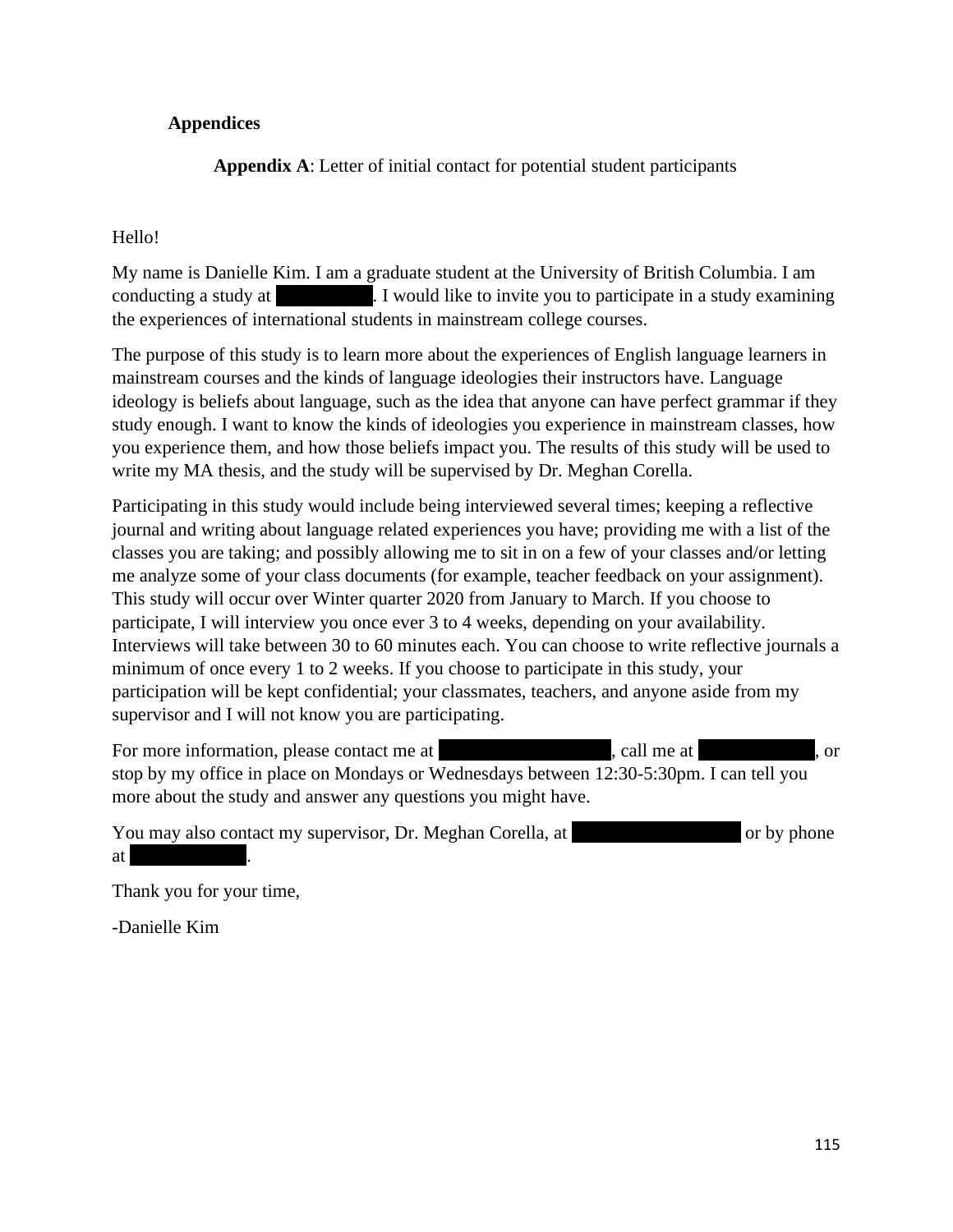

# **Appendix B:**

#### **Department of Language & Literacy Education Faculty of Education**

6445 University Boulevard, Vancouver, BC Canada V6T 1Z2 Tel: (604) 822 5788

## **Informed Consent Forms**

## **Information for Students**

**Title of the study:** Language ideology and student identity in higher education

**Principal Investigator:** Dr. Meghan Corella, Assistant Professor Department of Language and Literacy Education, UBC, Faculty of Education Email: Meghans email is here Phone: 555-555-5555

**Co-Investigator:** Danielle Kim, MA Student Department of Language and Literacy Education, UBC, Faculty of Education Email: an email is here@some Phone: 555555555555

> *This study will be conducted in fulfillment of Danielle Kim's MA thesis research in Teaching English as a Second Language.*

## **Purpose of Study:**

The purpose of this study is to explore the kinds of beliefs mainstream instructors hold about language learning and language learners; the kinds of experiences non-native English speaker students have in mainstream courses; and how those experiences impact their identities.

## **Procedure:**

Participating in this study includes taking part in interviews and journal reflections with the possibility of classroom observations and document analysis.

In addition to your participation, Danielle would like to invite your instructors to participate in her study. To comply with their privacy, she will request you provide them with a letter inviting them to participate in the study. They may know that you are participating in this study, but they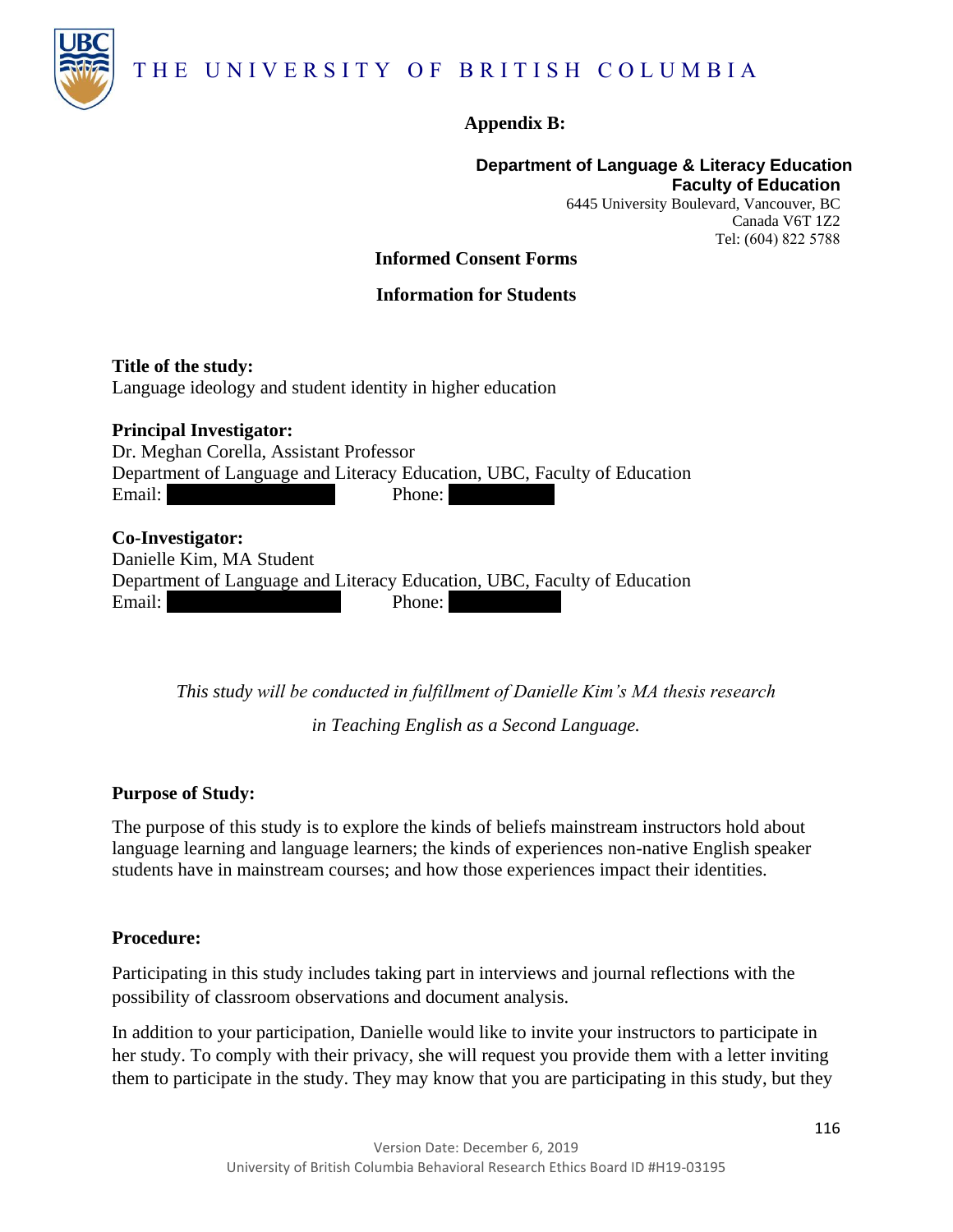

won't know what kind of information you give Danielle. Danielle will provide you with this letter and discuss how you can approach them.

By agreeing to participate in this study, you agree to participate in interviews. Interviews will take place every 3 to 4 weeks depending on your availability. Danielle will ask you questions about your experiences in mainstream courses at [Fig. College]. These questions will focus on your experiences with language in classes such as "Do you feel comfortable participating in group discussions or asking questions in class?". By agreeing to be interviewed, you agree to be audio recorded for the duration of the interview. These interviews will take approximately 30 to 60 minutes. At any point in the interview, you may request that recording be paused or stopped.

By agreeing to participate in this study, you also agree to keep a reflective journal. Reflective journaling is when you write about your experiences and reflect or think about how they impacted you. Reflective journals are helpful because they will allow Danielle to learn more about the experiences you're having on a more regular basis than your monthly interviews. You may choose to participate in reflective journaling either every week or every other week. You may record your journals on paper or digitally; you can even email Danielle directly with reflections. Danielle will collect your journals at least once a month and may ask you to elaborate on topics and themes in them during interviews.

Danielle may ask your instructors if she can observe their class that you are taking. Your instructors will not know you are participating in this study. She may observe up to 3 classes and will take field notes during class.

Lastly, Danielle may ask to use emails from you, conversations during tutoring sessions with Danielle, or casual conversations with you as data while respecting your confidentiality through the steps described in the confidentiality section below. Danielle will write notes after your interactions and might ask you further questions about a conversation during interviews. Danielle may request to see documents from your class. For example, she may want to see teacher feedback on assignments or assignment descriptions to see how classroom expectations are communicated to you and what kinds of things your teachers are focusing on in their feedback to you.

Anything you provide to Danielle for analysis will remain confidential and no information will be shared with other students, instructors, or anyone outside of Danielle and her supervisor, as outlined in the confidentiality section. At any point, you may request a portion, or all of the data collected from you not be used in the study. Additionally, you may refuse to provide particular documents if you feel uncomfortable.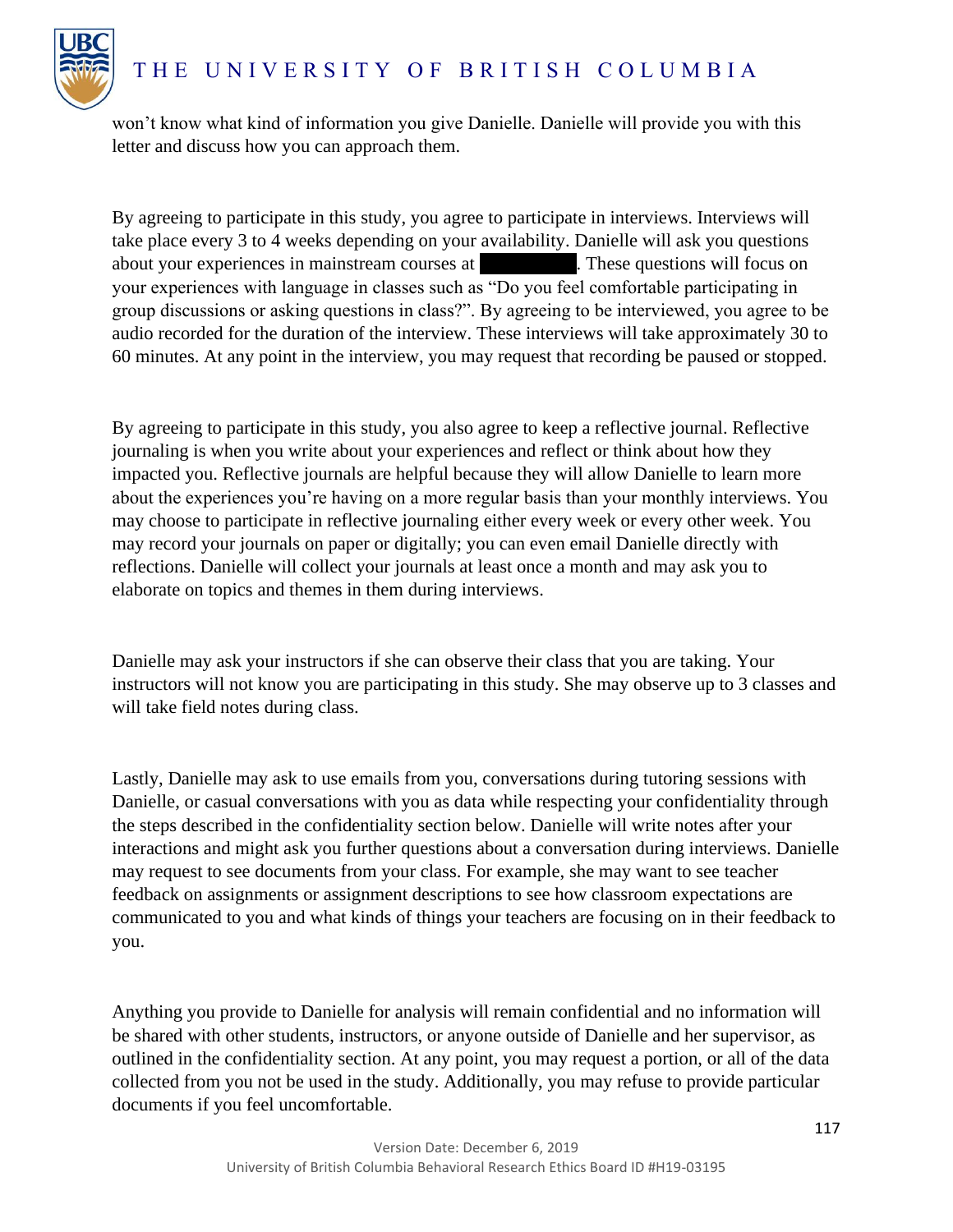

## **Results:**

The results of this study will be published in Danielle Kim's master's thesis. If you would like to learn about the results of this study, please indicate on the consent form; a list of key findings can be presented to you at the end of the study. Additional publications in academic articles or presentations may occur using the data from this study. However, data from this study will not be used in open-access journals or contexts which require data to be publicly available.

# **Potential Risks:**

No significant risks outside of those faced in your daily life are associated with participating in this research. It is possible that participating could expose you to some social risks. You may share information about your experiences in class that may be considered sensitive. The purpose of this study is not to judge but instead to describe the language beliefs that are common at [Fir College]. As such, your participation is confidential, and your data will be handled with care as to maintain that confidentiality as outlined below. You may choose not to answer questions that make you uncomfortable, and you may withdraw from the study as a whole or request data or a section of data collected from you be withheld from the study.

# **Potential Benefits:**

By participating in this study, you can help us deepen our understandings of the experiences that language learners have in mainstream courses as well as mainstream course instructors' beliefs and knowledge about language learning and learners. This research may contribute to future work that may help schools and educators better understand how to support mainstream instructors and English language learner students in mainstream courses. Additionally, we hope reflecting on your own experiences and beliefs about language learning can help you to gain deeper insight.

All participants, regardless of they withdraw from the study, will receive a \$30.00 gift card to Student Grounds.

# **Confidentiality:**

While your participation will be largely confidential, teacher participant(s) that you are taking classes with may know you are participating in the study, though the extent of your participation and the data collected through your participation will not be shared with them. No raw data (data including your name or any identifying factors) will be provided to anyone outside of Danielle Kim and her supervisor, Dr. Meghan Corella. Your identity will be protected throughout and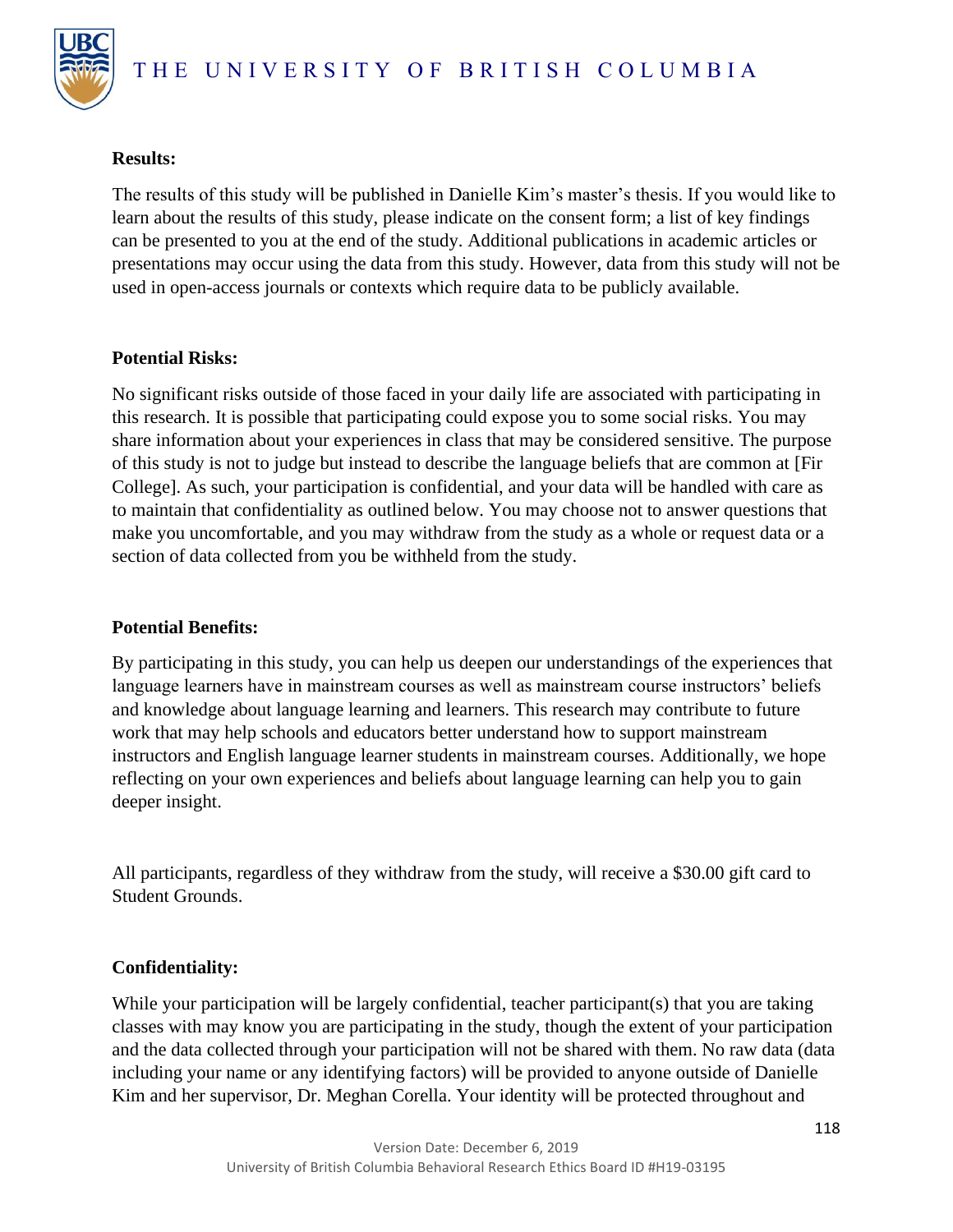

# THE UNIVERSITY OF BRITISH COLUMBIA

after this study in a variety of ways. Pseudonyms (fake names) will be assigned to all participants in the study and will be used in all transcriptions, fieldnotes, and result summaries. A pseudonym will also be assigned to all institutions (such as this school) mentioned throughout the study. No unique or significant identifying factors will be described which could allow you or other participants to be identified (e.g., the exact classes you are in will not be mentioned). Any paper copies of data such as fieldnotes and consent forms will be scanned and shredded. Digital copies of raw data will be stored securely on an encrypted external drive and accessed with a password protected encrypted laptop with up to date virus protection software. Raw data will not be accessed on unsecure or public Wi-Fi and will not be examined in public areas. Raw data will only be accessible by Danielle Kim and Dr. Meghan Corella.

After this study, all data will remain with the Principal Investigator (Dr. Meghan Corella) securely locked in her UBC office for five or more years as per the UBC requirements. Transcriptions and fieldnotes will not contain any identifying information regarding participants and will not be given to any third parties.

## **Contact Information About the Study:**

If you have any questions or are interested in participating in this study, please contact Danielle Kim. You can email Danielle at dan email is herea or visit her office in **Place- Mondays or** Wednesdays between 12:30 pm - 6:00 pm. If you have concerns or complaints about your rights and experiences as a research participant, please contact the Research Participation Contact Line at the UBC Office of Research Ethics at 604-822-8598 (please note, this is a Canadian phone number, and fees may apply). Alternatively, you may email them at RSIL@ors.ubc.ca or call their toll-free number at 1-877-822-8598.

This study has been approved by the **E**Research Ethics Board.

## **Consent:**

# **Your participation in this study is entirely voluntary, and you have a right to refuse participation or withdraw from the study at any point without a given reason or suffering any negative consequences.**

**By signing the next page, you confirm that you have been given a copy of this form for your own records.**

**By signing, you are confirming that you are willing and consent to participate in this study.**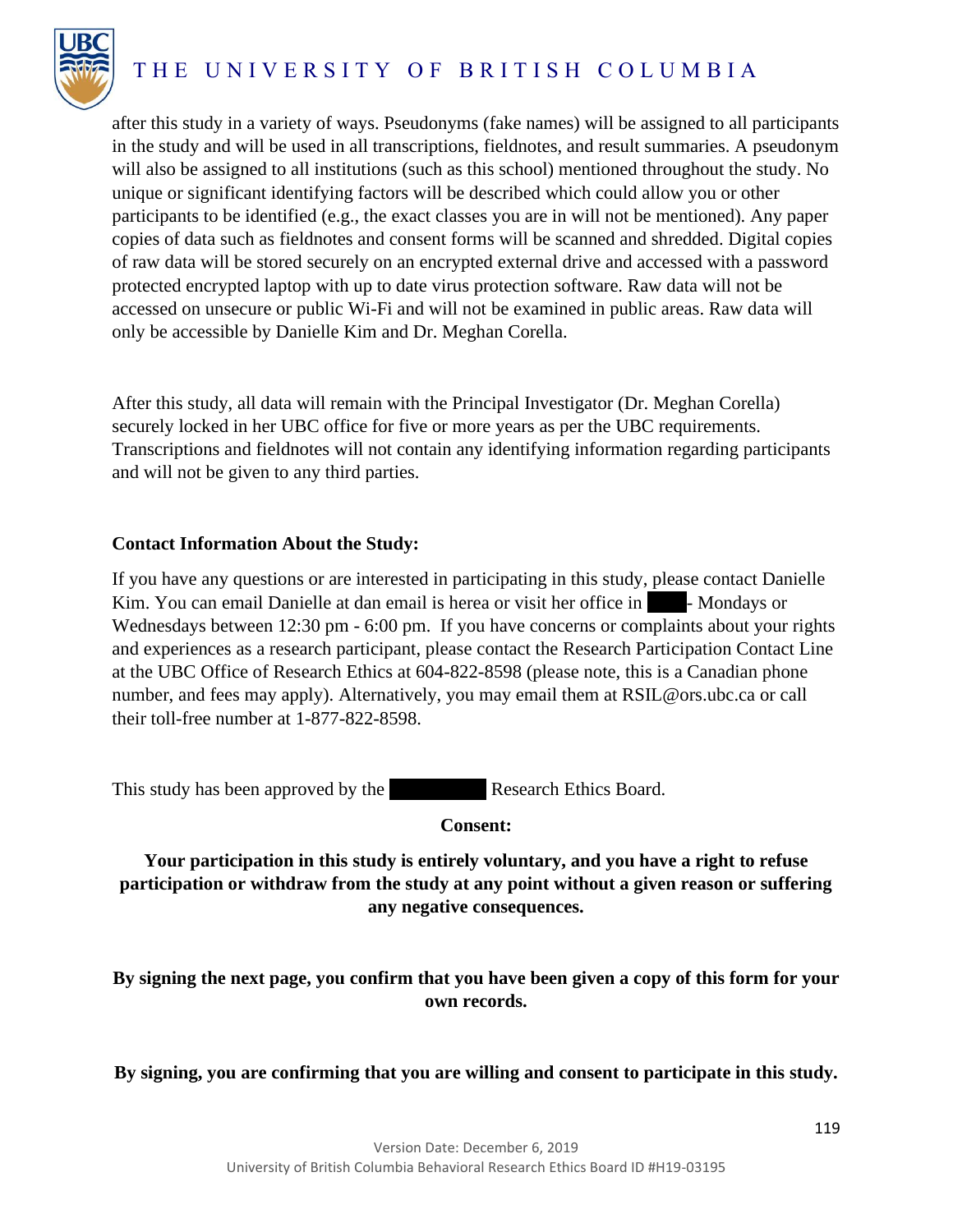THE UNIVERSITY OF BRITISH COLUMBIA



(participant copy)

I have fully read and understand the attached letter regarding the study "Language ideology and student identity in higher education". By agreeing to participate in this study, I agree to keep any instructors or other students' participation secret. I will not discuss this study with anyone other than the researcher. I understand that at any point in the study, I can withdraw from the study and/or request that my data in its entirety or a portion of it be withheld from the study. I have maintained a copy of the attached letter and statement of informed consent for my own records.

You may agree to one or more of the following forms of participation.

|                                                                                                | Please mark all that<br>apply with an X |
|------------------------------------------------------------------------------------------------|-----------------------------------------|
| I agree to be audiotaped during interviews with the researcher.                                |                                         |
| I agree to participate in reflective journals by hand or via email.                            |                                         |
| I agree to allow email communication with the researcher<br>to be considered to data analysis. |                                         |
| I agree to provide the researcher with class materials<br>such as graded assignments.          |                                         |

Participant signature Date (month/day/year)

Printed name of participant

\_\_\_\_\_\_\_\_\_\_\_\_\_\_\_\_\_\_\_\_\_\_\_\_\_\_\_\_\_\_\_\_\_\_\_\_\_\_\_\_

**If you would like to receive a summary of research findings, please write your email below.**

\_\_\_\_\_\_\_\_\_\_\_\_\_\_\_\_\_\_\_\_\_\_\_\_\_\_\_\_\_\_\_\_\_\_\_\_\_\_\_\_\_\_\_\_\_\_\_\_\_\_\_\_\_\_\_\_\_\_\_\_\_\_\_\_\_\_\_\_\_\_\_\_\_\_\_\_\_

\_\_\_\_\_\_\_\_\_\_\_\_\_\_\_\_\_\_\_\_\_\_\_\_\_\_\_\_\_\_\_\_\_\_\_\_\_\_\_\_ \_\_\_\_\_\_\_\_\_\_\_\_\_\_\_\_\_\_\_

Email Address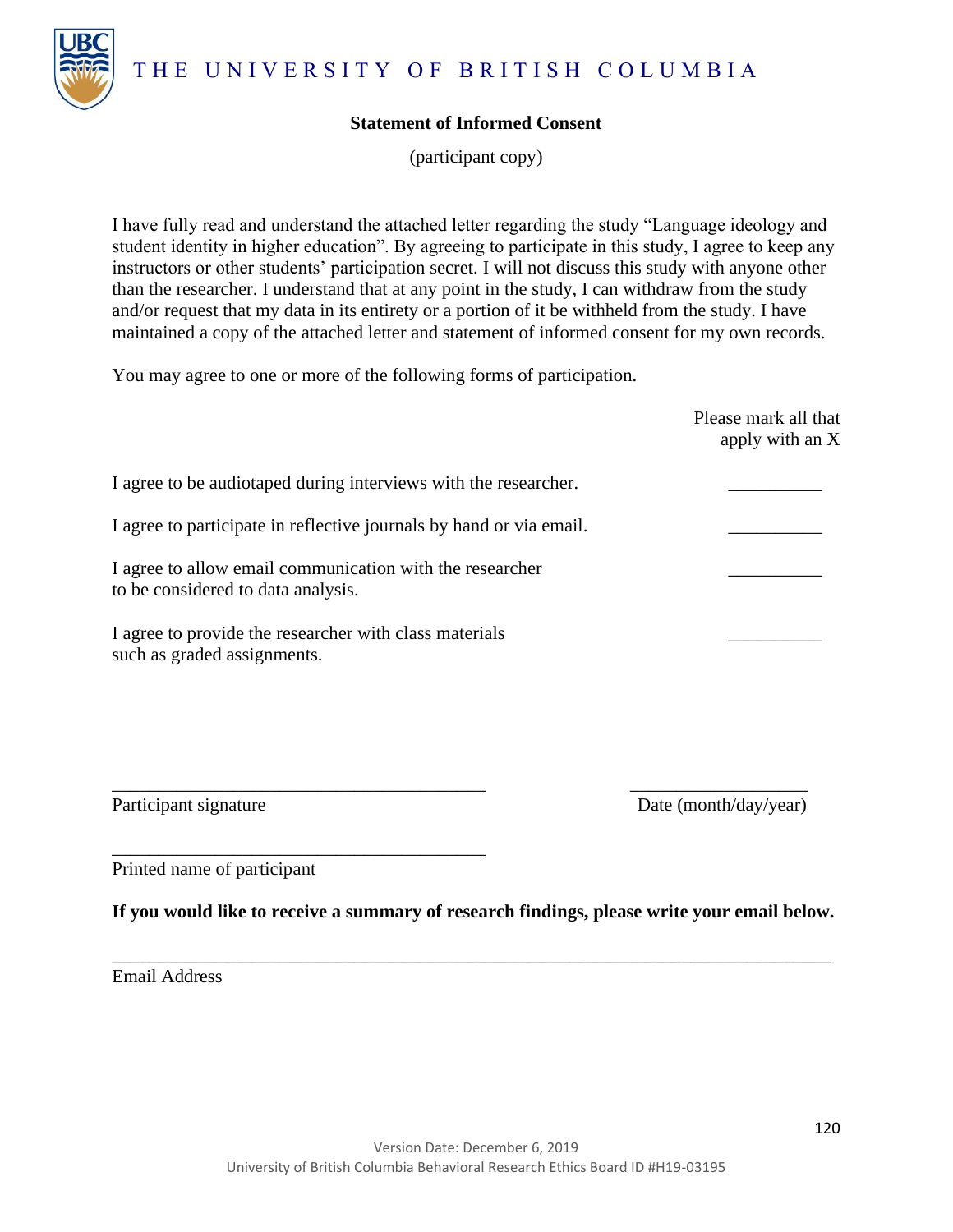THE UNIVERSITY OF BRITISH COLUMBIA



## **Statement of Informed Consent**

(participant copy)

I have fully read and understand the attached letter regarding the study "Language ideology and student identity in higher education". By agreeing to participate in this study, I agree to keep any instructors or other students' participation secret. I will not discuss this study with anyone other than the researcher. I understand that at any point in the study, I can withdraw from the study and/or request that my data in its entirety or a portion of it be withheld from the study. I have maintained a copy of the attached letter and statement of informed consent for my own records.

You may agree to one or more of the following forms of participation.

|                                                                                                                             | Please mark all that<br>apply with an X |
|-----------------------------------------------------------------------------------------------------------------------------|-----------------------------------------|
| I agree to be audiotaped during interviews with the researcher.                                                             |                                         |
| I agree to participate in reflective journals by hand or via email.                                                         |                                         |
| I agree to allow email communication with the researcher<br>to be considered to data analysis.                              |                                         |
| I agree to provide the researcher with class materials<br>such as graded assignments, rubrics, and assignment descriptions. |                                         |

Participant signature Date (month/day/year)

Printed name of participant

\_\_\_\_\_\_\_\_\_\_\_\_\_\_\_\_\_\_\_\_\_\_\_\_\_\_\_\_\_\_\_\_\_\_\_\_\_\_\_\_

**If you would like to receive a summary of research findings, please write your email below.**

\_\_\_\_\_\_\_\_\_\_\_\_\_\_\_\_\_\_\_\_\_\_\_\_\_\_\_\_\_\_\_\_\_\_\_\_\_\_\_\_\_\_\_\_\_\_\_\_\_\_\_\_\_\_\_\_\_\_\_\_\_\_\_\_\_\_\_\_\_\_\_\_\_\_\_\_\_

\_\_\_\_\_\_\_\_\_\_\_\_\_\_\_\_\_\_\_\_\_\_\_\_\_\_\_\_\_\_\_\_\_\_\_\_\_\_\_\_ \_\_\_\_\_\_\_\_\_\_\_\_\_\_\_\_\_\_\_

Email Address